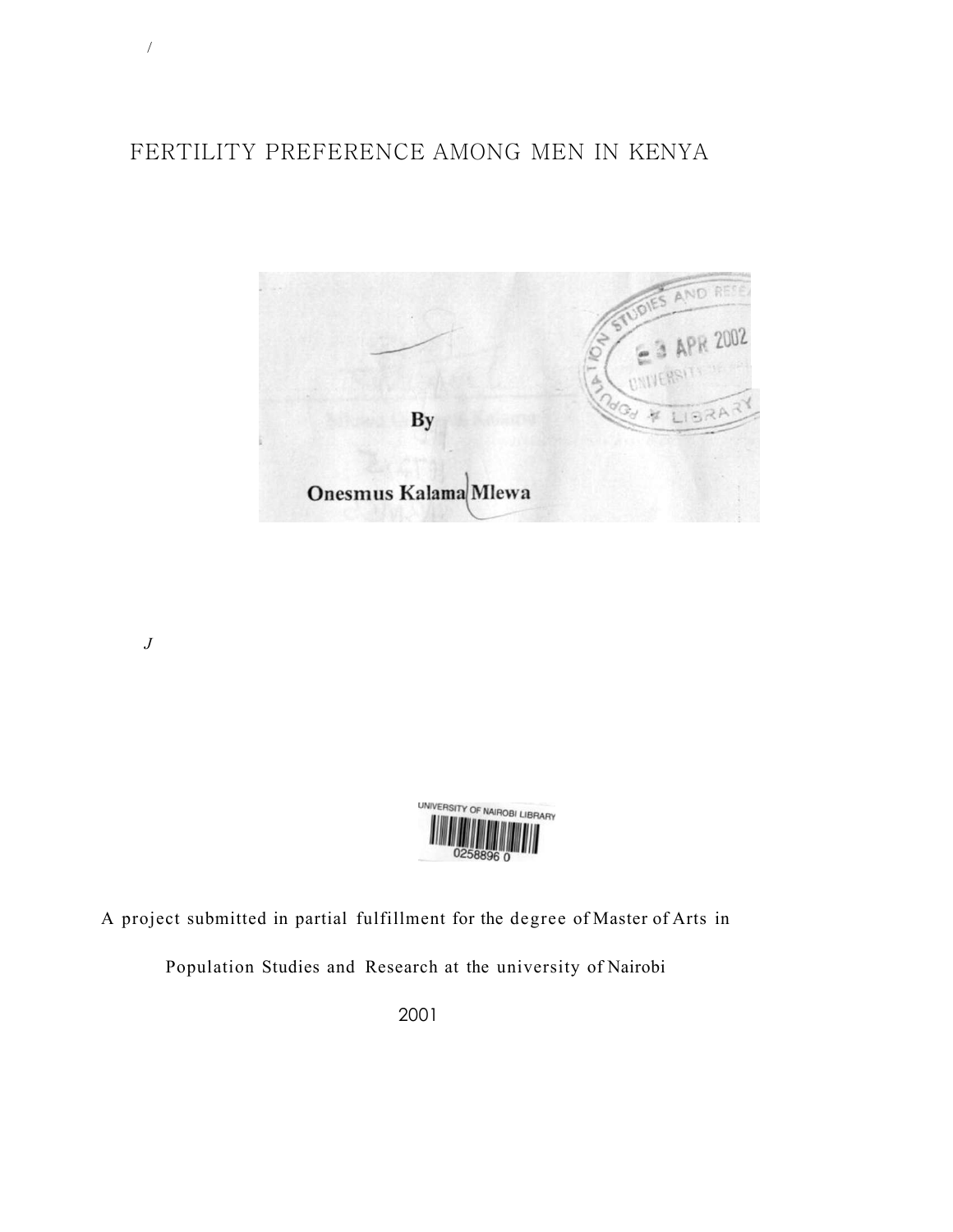## **DECLARATION**

<span id="page-1-0"></span>This project is my original work and has not been presented for a degree in any other

university



Mlewa Onesmus Kalama

This project has been submitted for examination with our approval as university supervisors

Prof. S. Khasiani

63/2002 Prof. A.B.C. Ocholla-Ayayo

**ii**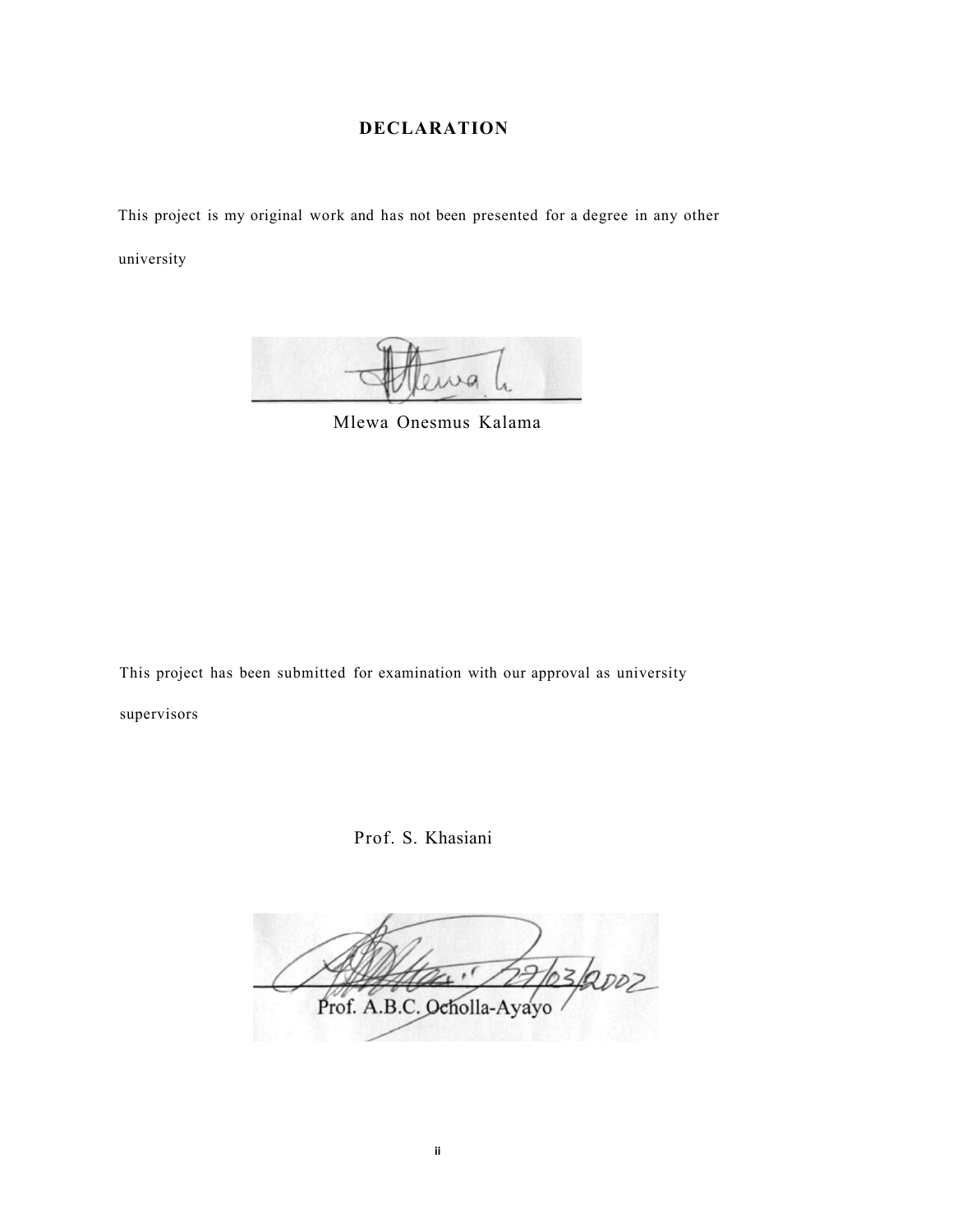## **DEDICATION**

<span id="page-2-0"></span>To my family: my mother Serrah Mlewa and my father MIewa Kalama. My brothers:

Nickson, the late Francis, Anderson and Eric.

, /

: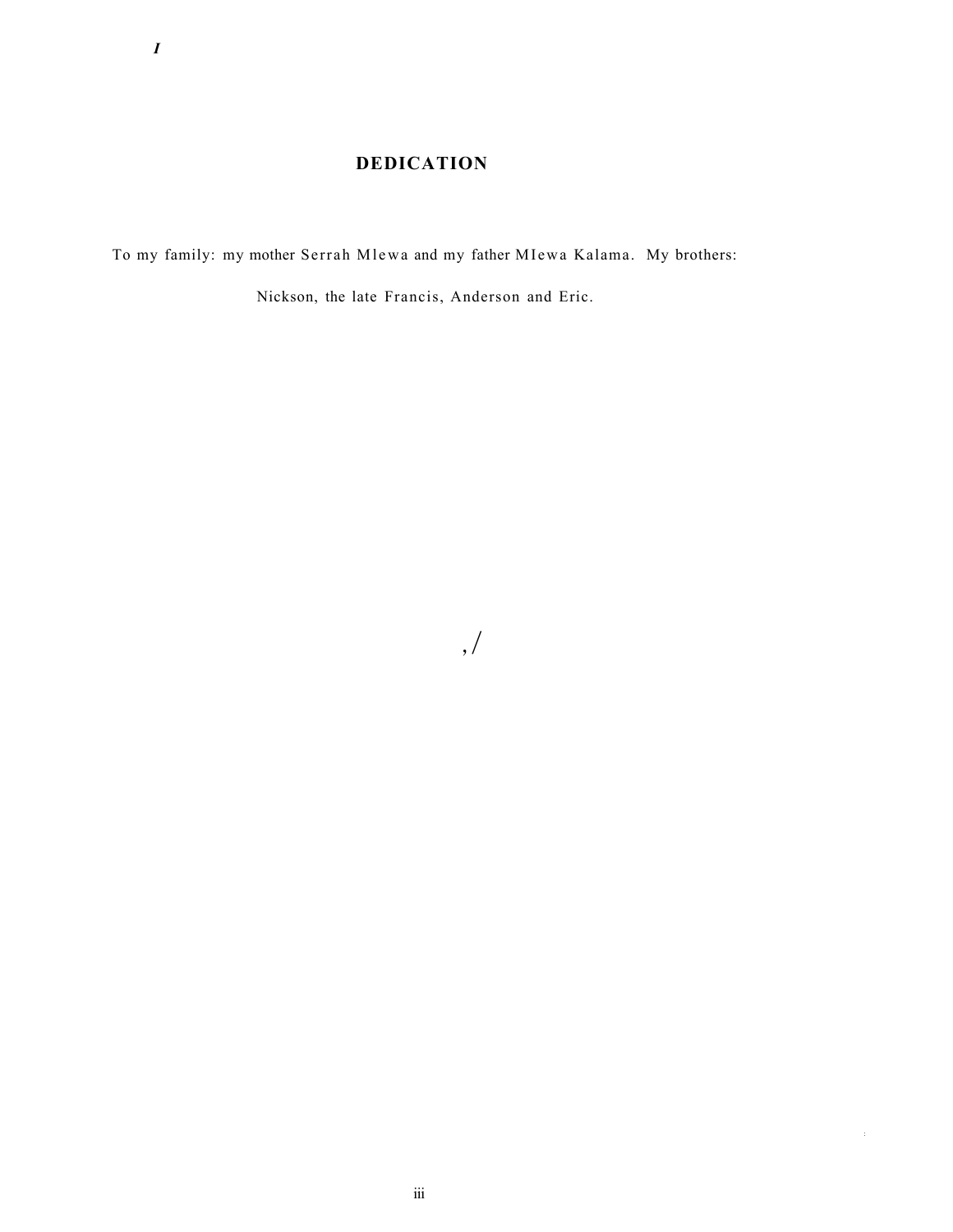## **ACKNOWLEDGEMENTS**

<span id="page-3-0"></span>My tlist gratitude goes to the Nairobi University for granting me a scholarship, which enabled me to parsue this course at the PSRI. Let the University continue with the same spirit so that many can also benefit.

l am also greatly indebted to my supervisors; Prof. S. Khasiani and Prof. ABC Ocholla-Ayayo for their tireless effort in giving me direction towards completion of this project. I will always remember you.

Thanks also go to all PSRI staff especially Dr. Otieno and Dr. Ikamari for their invaluable suggestions and constructive criticisms they offered at the onset of this project. To this 1 say thank you very much.

I also extend my gratitude to all my colleagues at PSRI for their positive insights and constant support. A special vote of thanks goes to the "*prime movers ".* May you always be ready to move.

ram also greatful to all my friends especially Alex Kazungu and Clara Kilunga for their inspiration and support during the onset of this project. I'll never forget you. Florence Birya, Kalunie Kashuru, Elius Chipa. Evelyn Gandani, Evelyn Kibuchi, Patrick Thoya (*fundhi),* Nicholas Kalu. Kahindi Masha and others are thanked for all that they have been to me. Thank you for being there guys.

Special thanks go to Maria Mashirma Fungomeli for her never ending support love and care that always gave me the power to go on whenever the going got tough. Thank you for being a real friend.

Finally all praises go to the almighty God for giving me strength during the entire period  $\gg$  this work. Praised be the name of the Lord.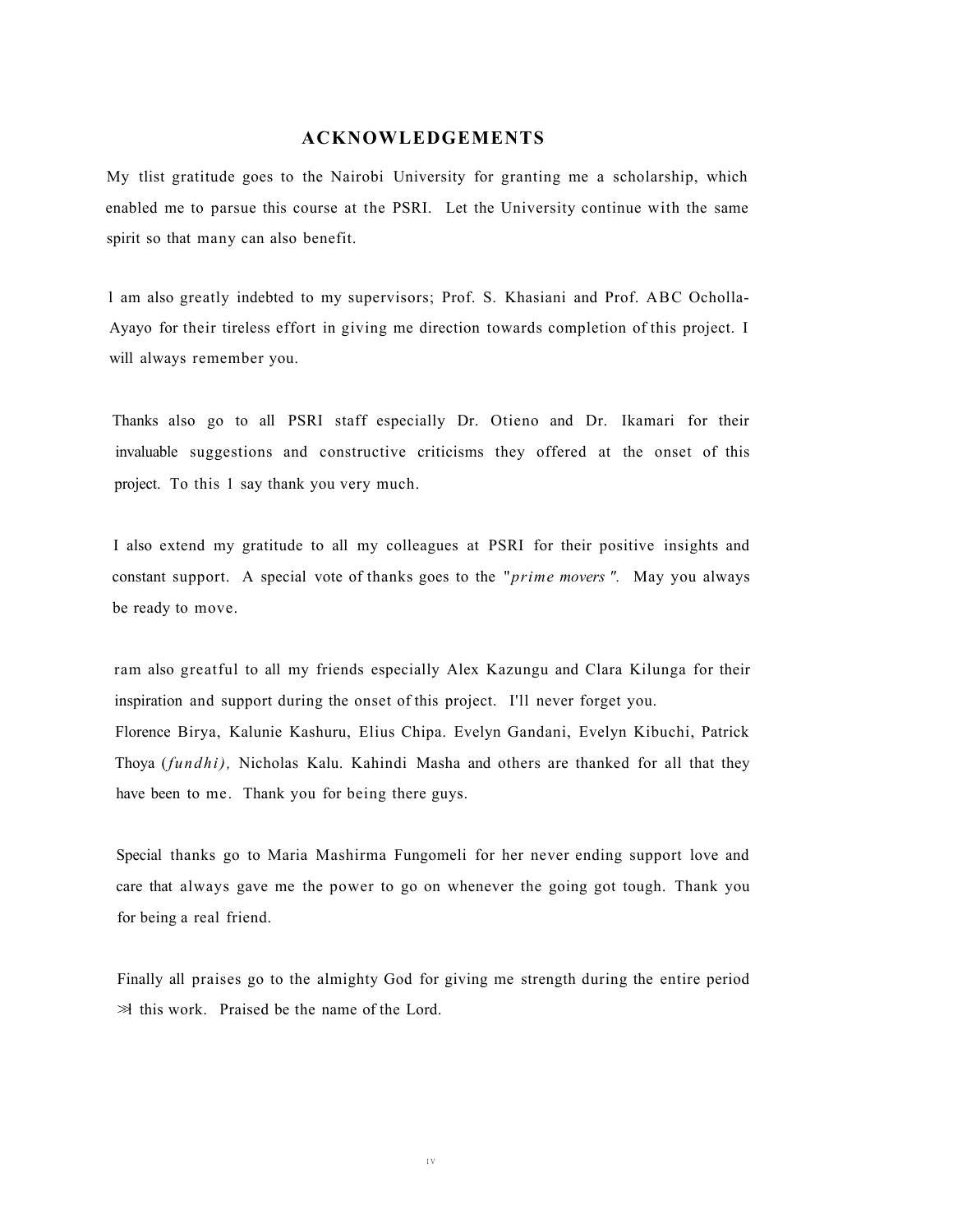|  |  | <b>TABLE OF CONTENTS</b> |
|--|--|--------------------------|
|--|--|--------------------------|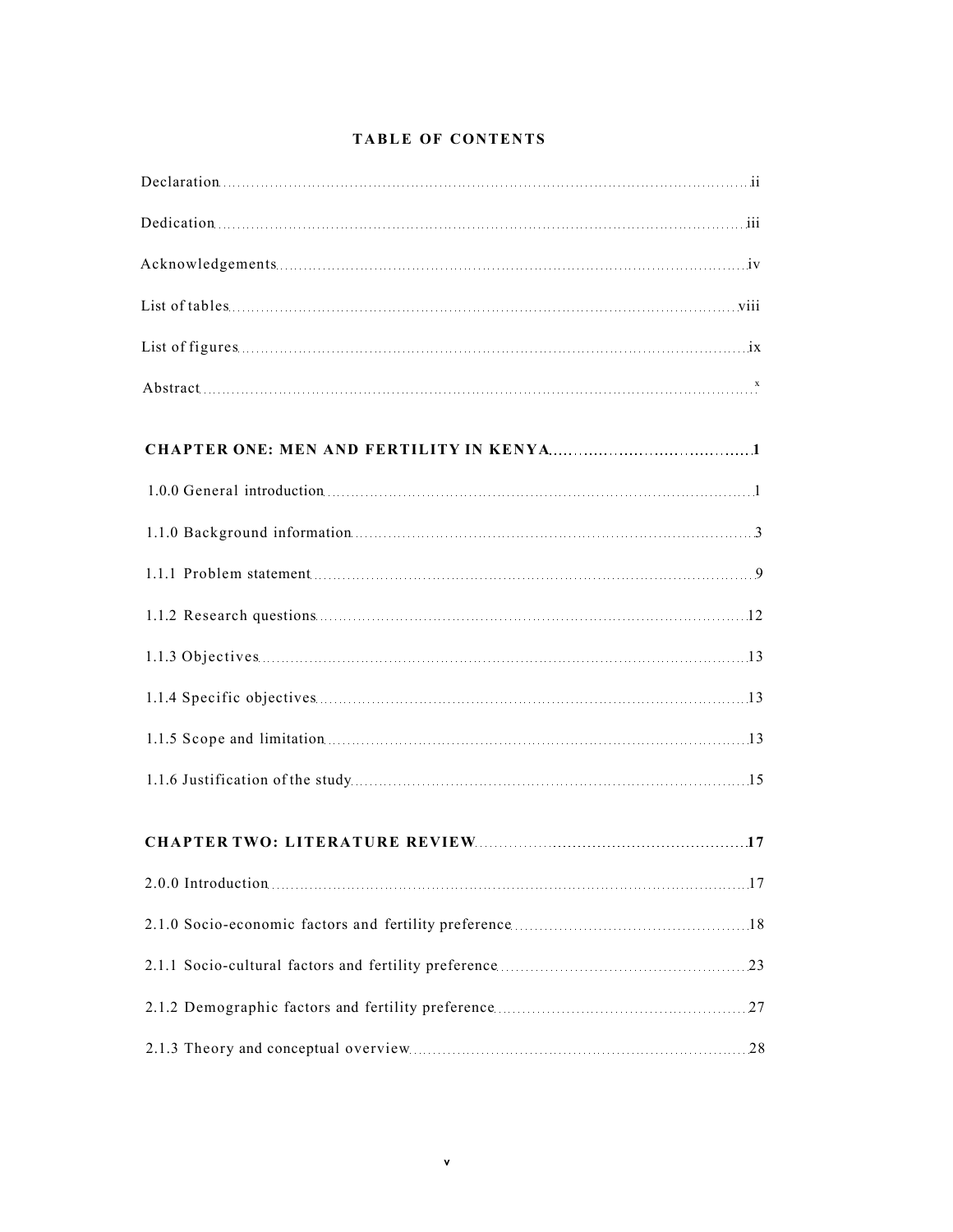| <b>CHAPTER FOTR: CHARACTERISTIC DISTRIBUTION OF THE</b>                           |
|-----------------------------------------------------------------------------------|
|                                                                                   |
|                                                                                   |
| 4.1.1 Frequency distribution of currently married men by socio-economic           |
| 4.1.2 Frequency distribution of currently married men according to socio-cultural |
| 4.1.3 Frequency distribution of currently married men according to demographic    |
|                                                                                   |
|                                                                                   |
|                                                                                   |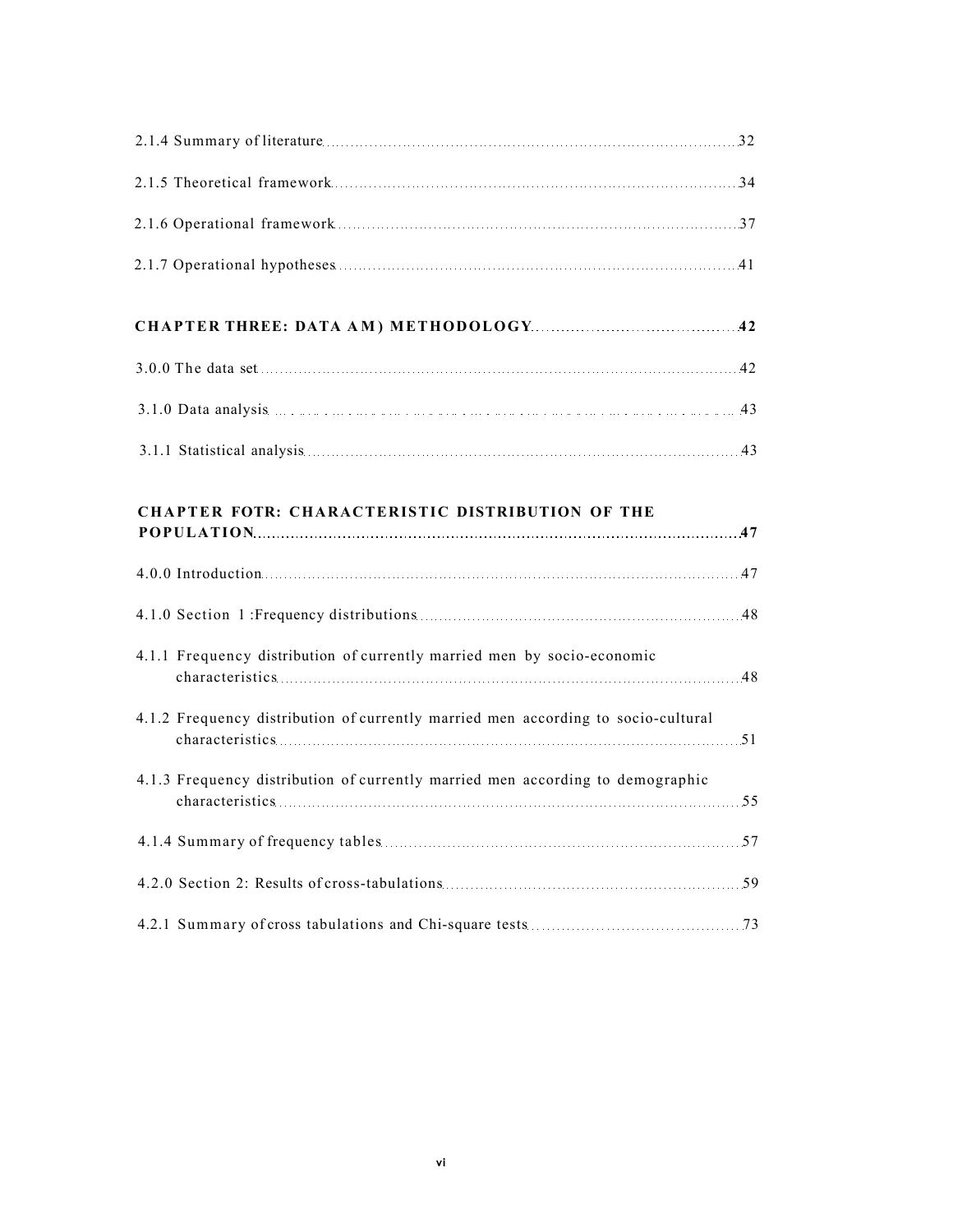| <b>CHAPTER FIVE: DETERMINANTS OF STATED DESIRED FAMILY SIZE. 74</b> |  |  |  |
|---------------------------------------------------------------------|--|--|--|
|                                                                     |  |  |  |

| 5.1.9 Testing for the significance of regression coefficients due to the selected |
|-----------------------------------------------------------------------------------|
|                                                                                   |
|                                                                                   |
|                                                                                   |
|                                                                                   |

| <b>BIBLIOGRAPHY</b> |  |
|---------------------|--|
|                     |  |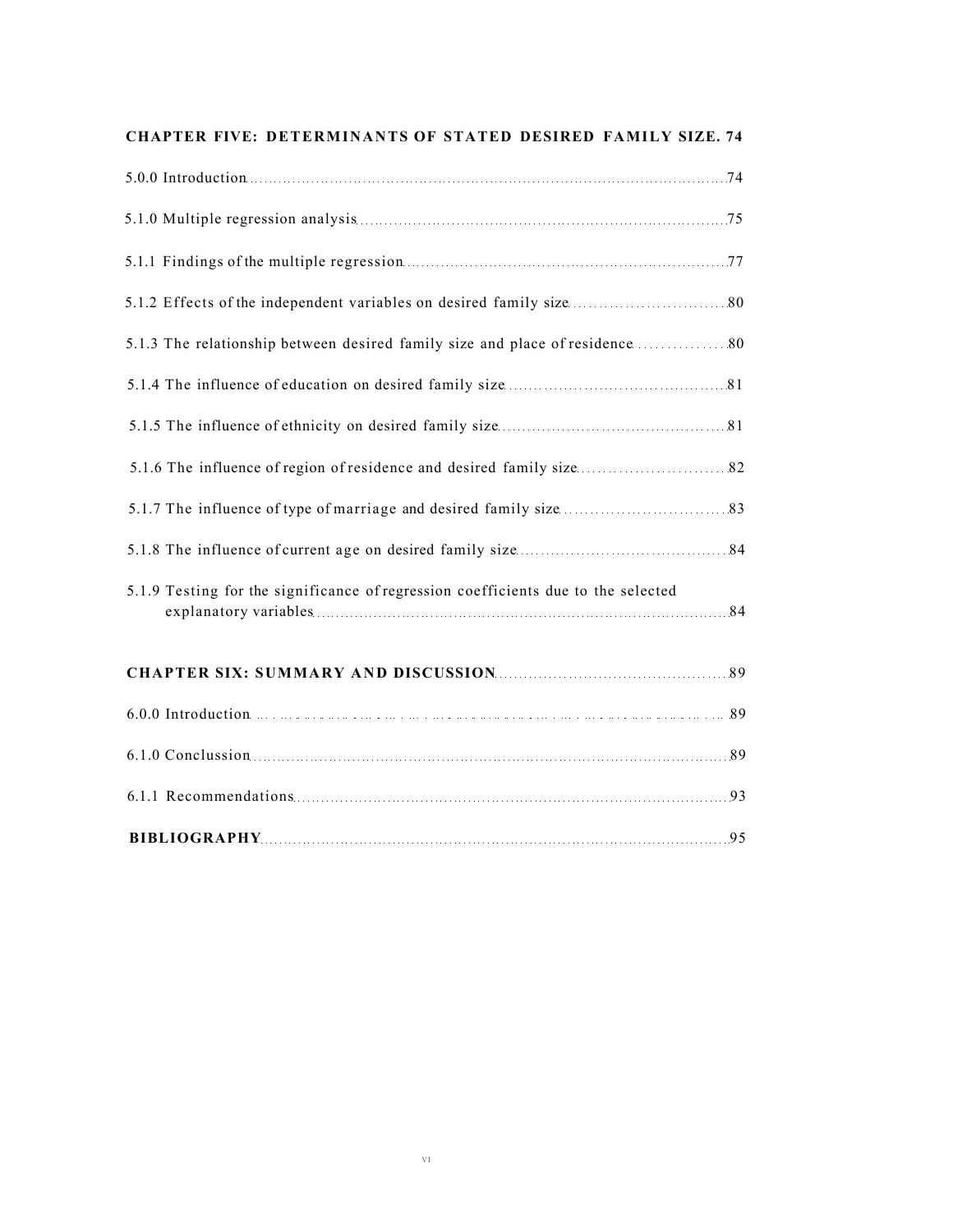## **LIST OF TABLES**

| I ;ibic 1.0 the percentage distribution of respondents according to education  46      |
|----------------------------------------------------------------------------------------|
| fable 1.1 the percentage distribution of the currently married men according to        |
| 1 able 1.2 percentage distribution of respondents according to place of residence  48  |
| Table 1.3 Percentage distribution of currently married men according to region of      |
| 1 able 1.4 percentage distribution of currently married men according to religion 50   |
| Table 1.5 percentage distribution of currently married men according to ethnicity 51   |
| Table 1.6 Percentage distribution of currently married men according to type of        |
|                                                                                        |
| Table 1.7 Frequency distribution of currently married men according to age  53         |
| fable 1.8 percentage distribution of currently married men according to desired family |
|                                                                                        |
| Table 1.9 Highest level of education of respondent by desired family size 57           |
|                                                                                        |
|                                                                                        |
|                                                                                        |
|                                                                                        |
|                                                                                        |
|                                                                                        |
|                                                                                        |
|                                                                                        |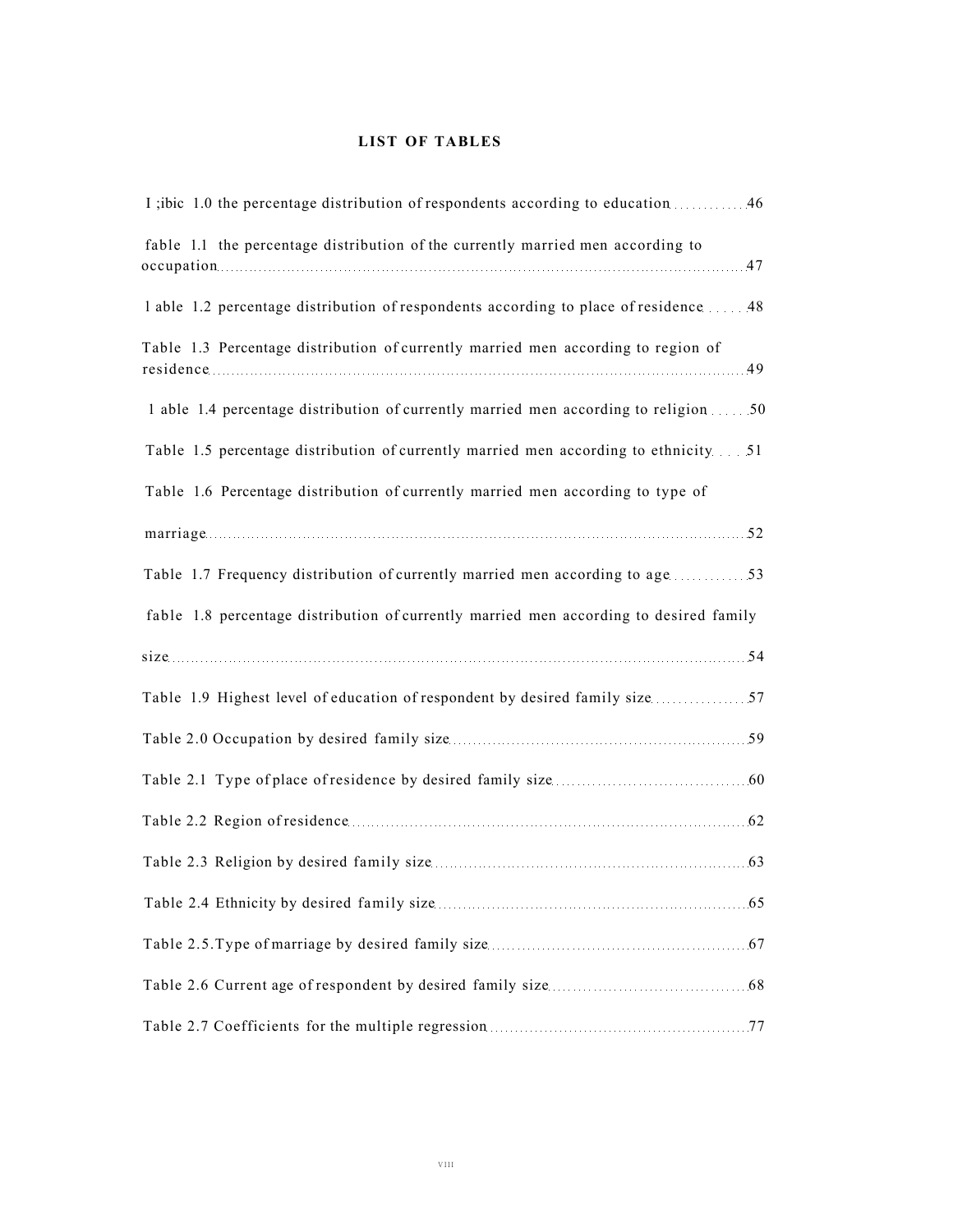## **LIST OF FIGURES**

<span id="page-8-0"></span>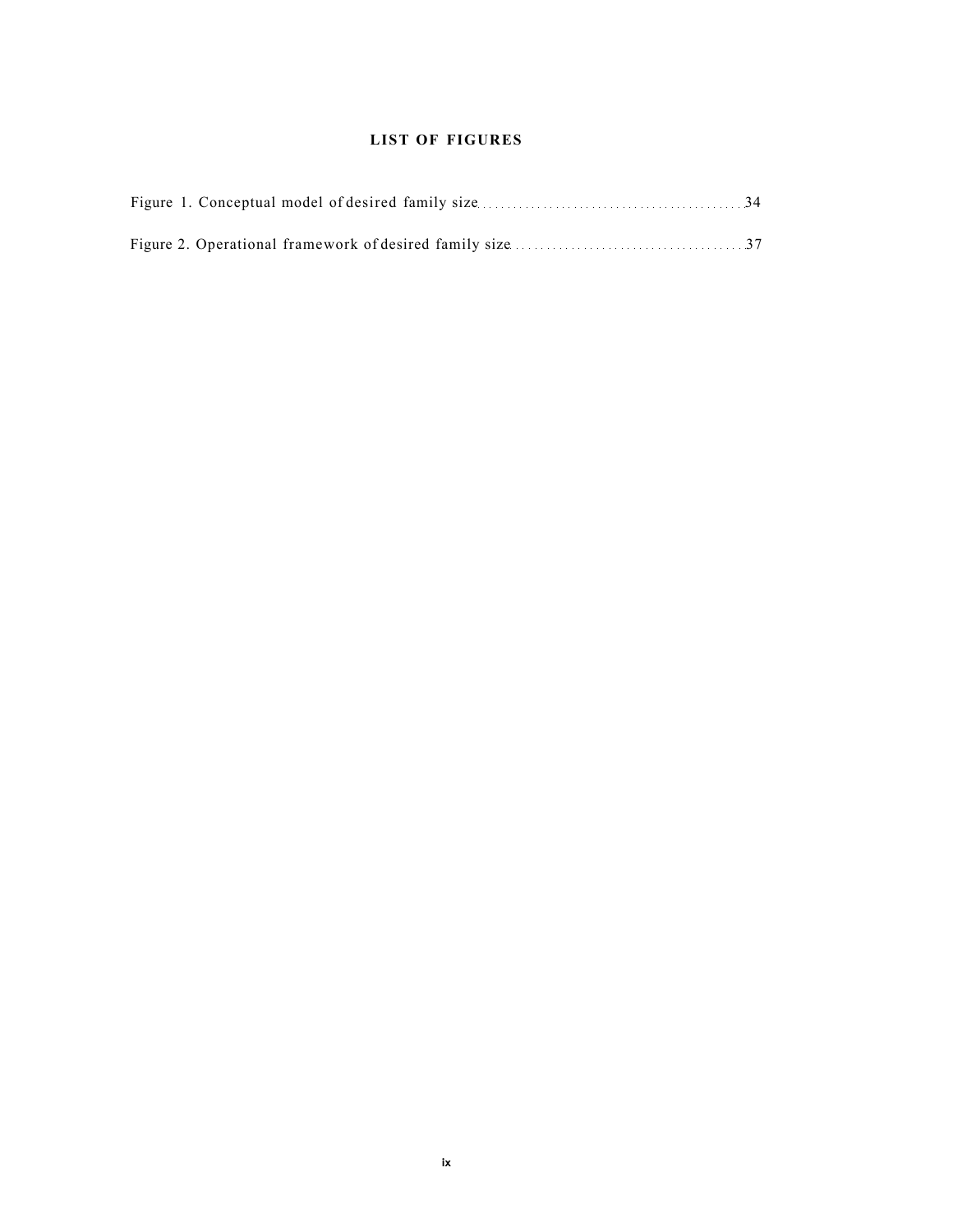## **ABSTRACT**

<span id="page-9-0"></span>rhis study aims to investigate the socio-economic, socio-cultural and demographic factors that influence family size preference among men in Kenya. This study is basically concerned with the investigation of how selected socio-economic, cultural and demographic variables are independent predictors of desired family size. The study further aims to provide a set of recommendations for both policy makers and for further research into related issues.

The data used is secondary data based on the K.DHS of 1998 which was a national survey hence provide a better approximation of fertility preferences countrywide.

The study utilized both bivariate and multivariate techniques in its quest to determine the significant predictors of fertility preference.

Results of the bivariate analysis using cross tabulations and applying the chi- square test found out that level of education, place of residence, region of residence, type of marriage, ethnicity, Religion and current age to be significantly related to desired family si/e at the 5 per cent level of significance. Occupation was however found not to be i vnilicant at the 5 per cent significance level.

On applying the Multiple regression, the analysis it was found that the selected variables accounted for 28.8 per cent of the total variation in desired family size among currently married men interviewed. The t-test for the individual coefficients *(/Is)* showed that, among the 8 selected variables, education, place of residence, ethnicity, region of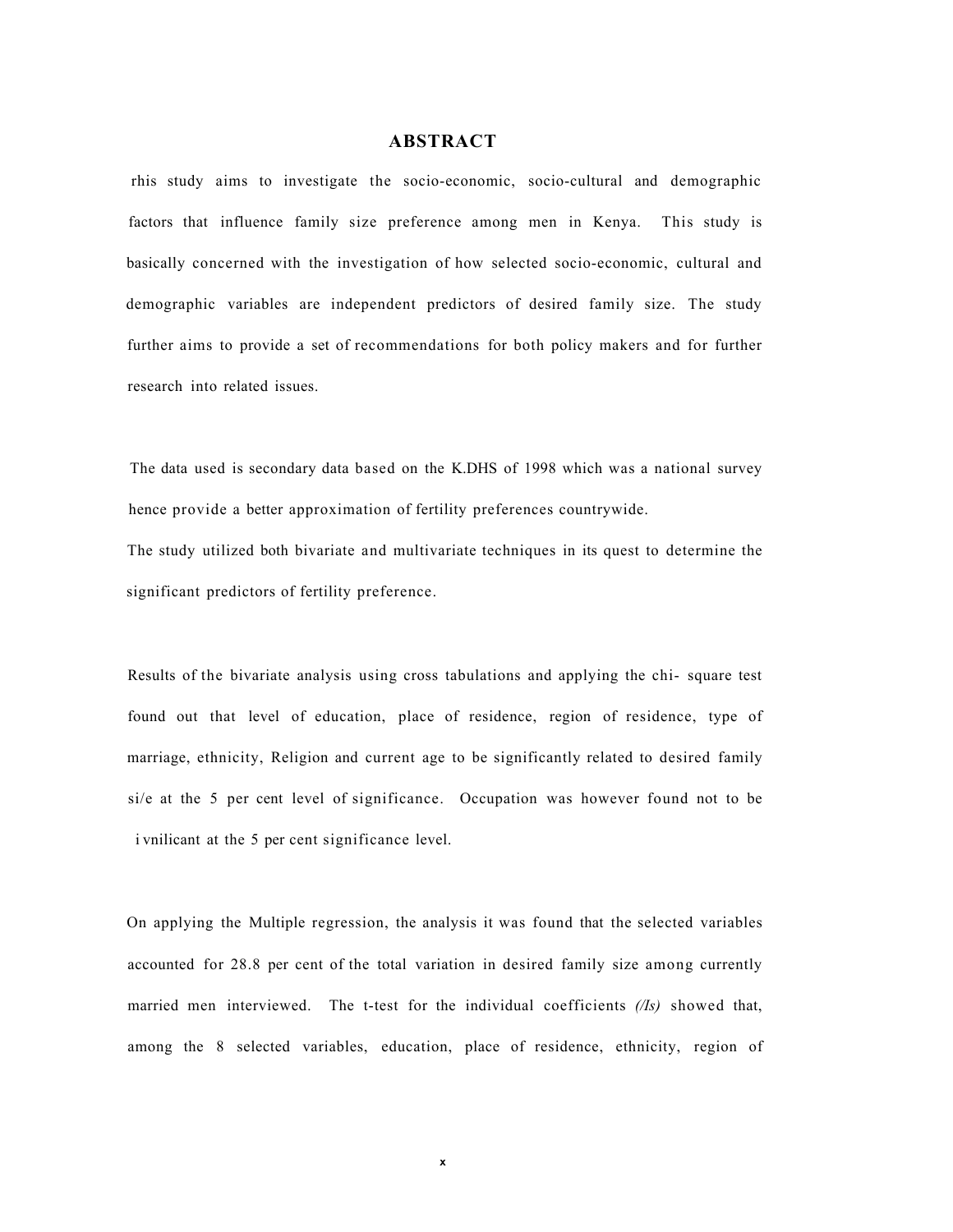residence. type of and marriage were the strong predictors affecting desired family size significantly.

All the hypothesises were confirmed, socio-cultural factors and socio-economic factors had strong effects on desired family while demographic factors did not have a very strong effect on desired family size. The reason why socio-cultural factors had strong effects on desired family size might be explained by the tendency of Kenyan men to carry on with their cultural practices even with the current wave of modernization.

This study recommends that relevant policy be put in place that aim at encouraging adaptive behavior where some traditional patterns of life are conserved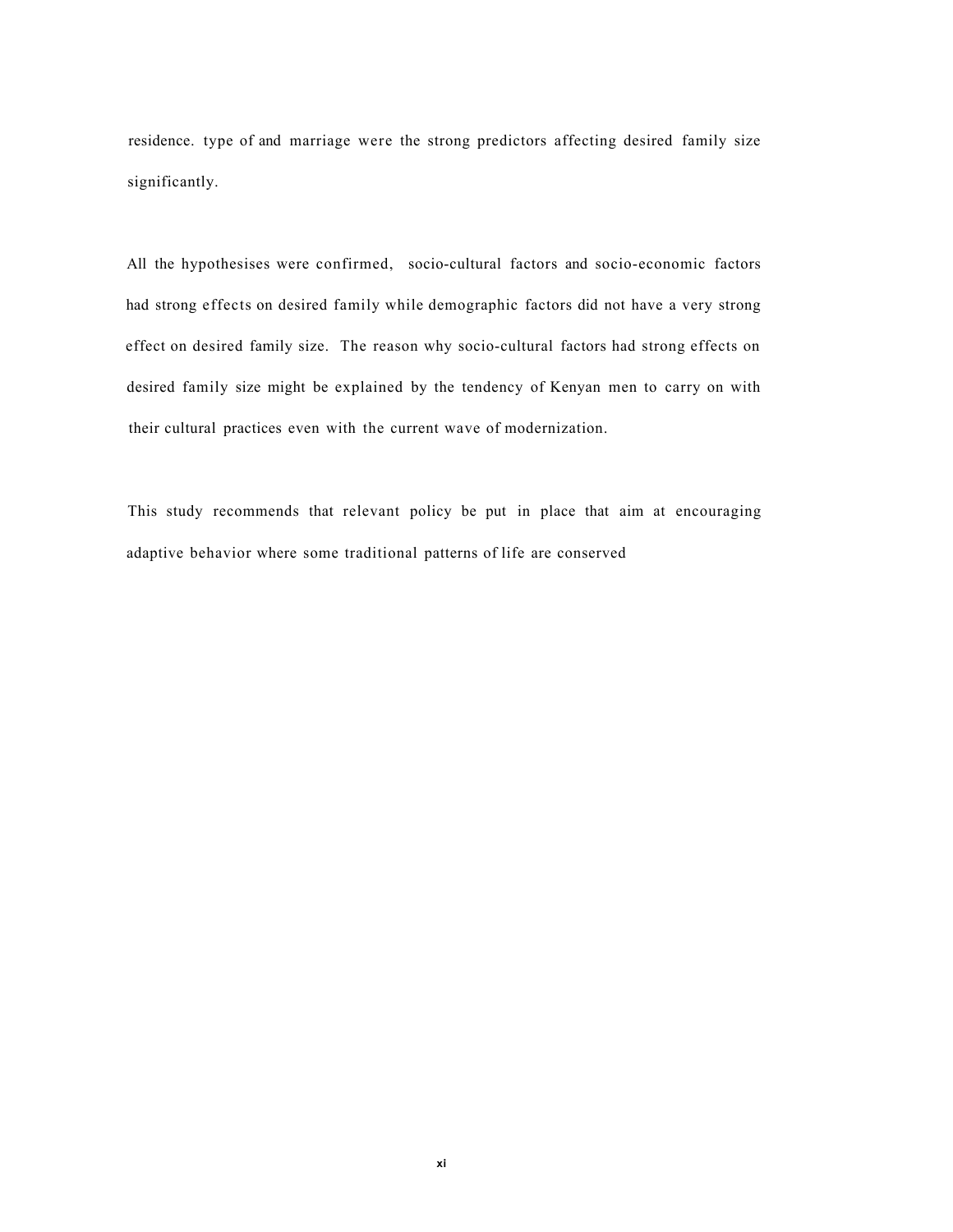#### **CHAPTER ONE: MEN AND FERTILITY IN KENYA**

#### **1.0.0 General introduction**

During the past three decades, majority of Sub-Saharan African countries have experienced rapid population growth and increasing youthfulness of the population. Alternative lifestyles that typically accompany social and economic change may alter the traditional African family as some sociologists have predicted that the nuclear family will eventually be adopted (See Goode, 1963; Caldwell, 1982). Other scholars have argued that the traditional African family is balancing customary lifestyles with western ones and may not converge to the nuclear family model (Lcsthaenghe, 1989).

In Kenya like in many other sub-Saharan African countries, the family is the primary economic organ. It is both a unit of production and consumption. The family is the basic social order in the society, the unit in which traditional norms and values, beliefs and know ledge, and practical skills are first imparted to the young members of the society for their future survival (Ocholla-Ayayo. 2001). The family is treated as a multifunctional unit. As a social institution, it procreates, socializes and educates the children (Adepoju A.. 1992; Wariara. 1992; Ocholla-Ayayo 1988a).

#### 3.S.F.!. L?B • UWVERS1TV Ct V •

In Kenya the family is treated as a self-sufficient economic unit. It provides almost all the factors of production including labor, land and capital (Ocholla-Ayayo, 1990). The family is the basic economic unit, which maintains production, distribution and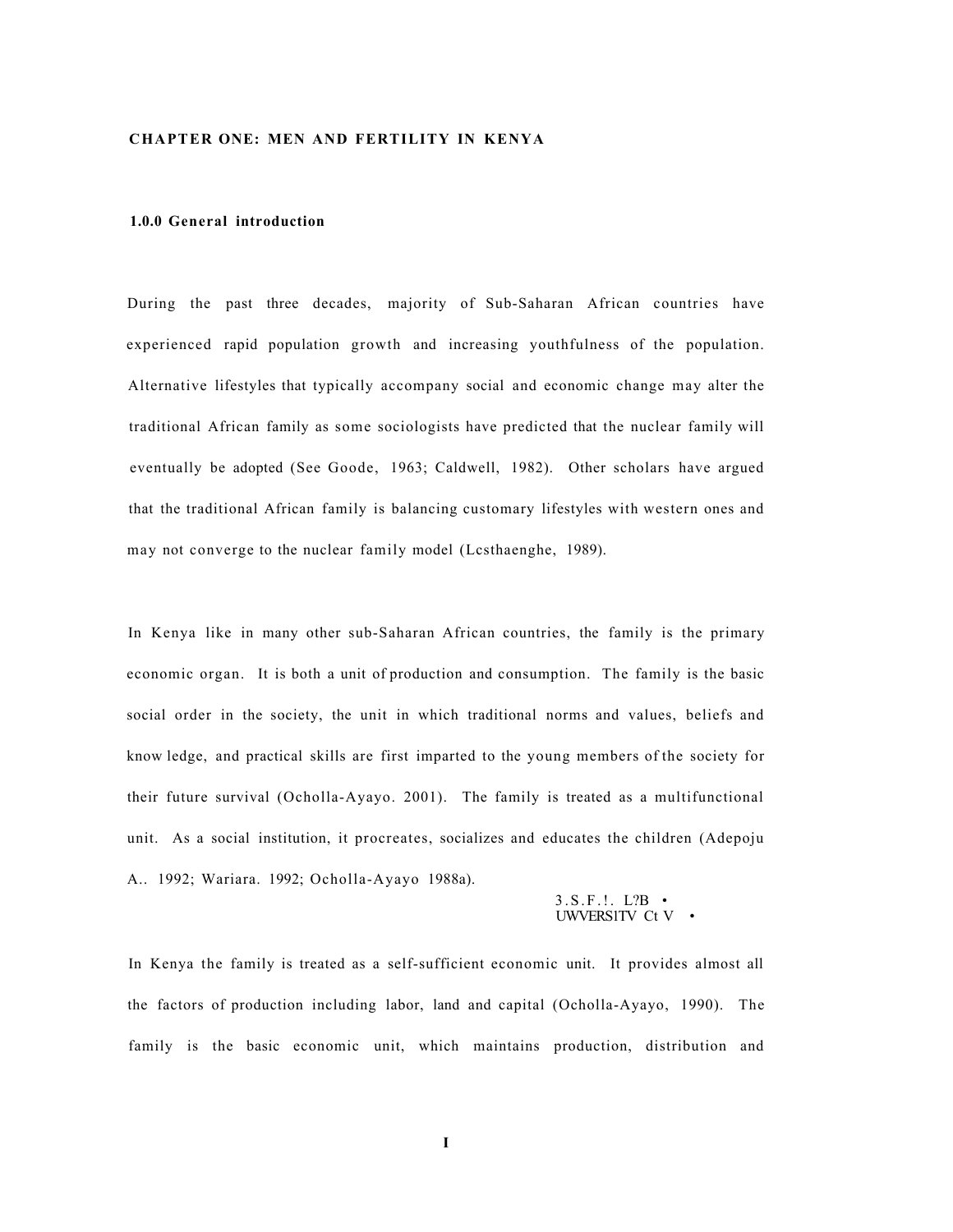consumption of the survival chances of the infants and children, old and adults (Ocholla-Ayayo 2001). Kenya is still basically a subsistence economy and in such a subsistence economy, the main and crucial factor of production is labor, which is traditionally recruited mainly from within the family unit. The family is also the socio-biological unit that ensures orderly reproductive continuity of the human race. In order to perform its various roles of production effectively, the family size is usually tailored to those needs of the society.

Although Kenya is a multicultural state.-likc in many other sub-Saharan African countries- women's roles are basically those of procreation and care of the home. This leaves the men to be the sole decision-makers as regards family issues. An example is the continued prevalence of polygamous unions in a majority of the communities in Kenya. This owes its existence to the levirate system; to the likelihood of taking a second wife after the failure of the first wife to bear a male child and to the cultural importance attached to the institution (Ocholla-Ayayo, 1990; Ngondo, 1992).

From an economic perspective, moreover, wives in Kenya especially in the rural areas arc looked as viable economic assets to their husbands, as are their children. This becomes apparent as one critically examines not only women's reproductive roles but their productive roles as well. This situation is aggravated by the high dependency ratio m existence among the Kenya communities (Ocholla-Ayayo, 2001). This state is becoming worse with the government retrenchment and cost sharing policies.

**2**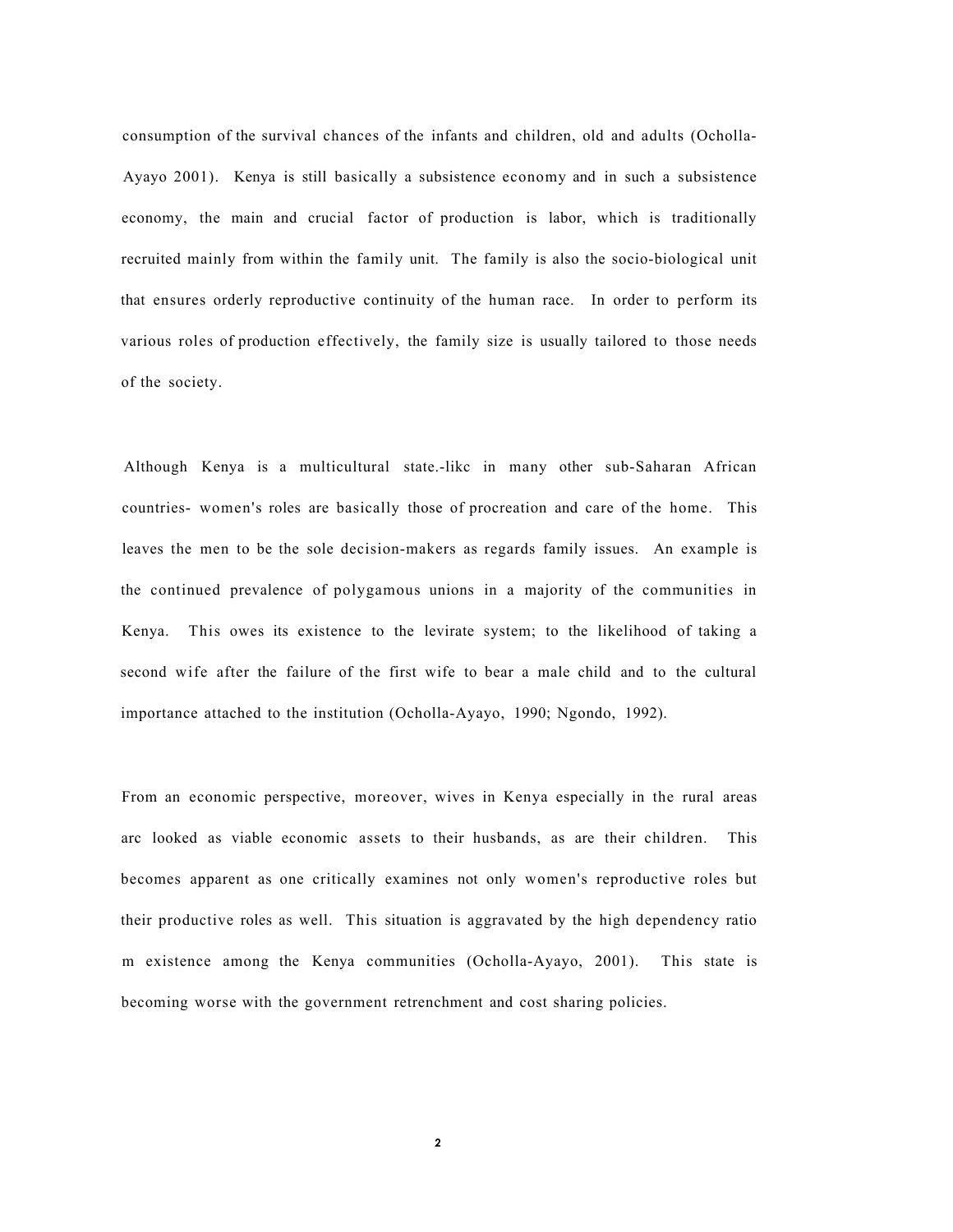While it is agreeable that there is a rapid change throughout all developing countries as people are shifting from rural to urban areas (Oppong, 1988; Makinawa, 1988), these demographic changes in Kenya are occurring within a context of economic stagnation and recurrent crises. The African family is experiencing stresses and strains, shortages and difficulties with all practical problems of social change (Ocholla-Ayayo, 2001). Women in most Kenyan families arc still subordinate to their husbands both socially and economically. This places the most important role of decision-making regarding family matters on the man. The economic hardships have tended to structure the employment system in such a way that men predominate in plantation agriculture, industry, commerce and transportation confining women to lower rungs of formal employment (Mbugua, 1992). This further emphasizes male predominance over women on decision-making. The general male predominance over women on decision making in Kenya can be well understood if an examination of both Kenya's socio-economic, socio-cultural and demographic characteristics are looked into.

#### <span id="page-13-0"></span>**Background information**

Since gaining independence in 1963, Kenya has been in a constant state of flux as the momentum of development is rapidly changing traditional ways of life with modern ones. This brings with it new concerns and issues that the country must face. With one of the highest population growth rates in the world, the norm of a small family size needs to be cultivated w ith proper family planning practices.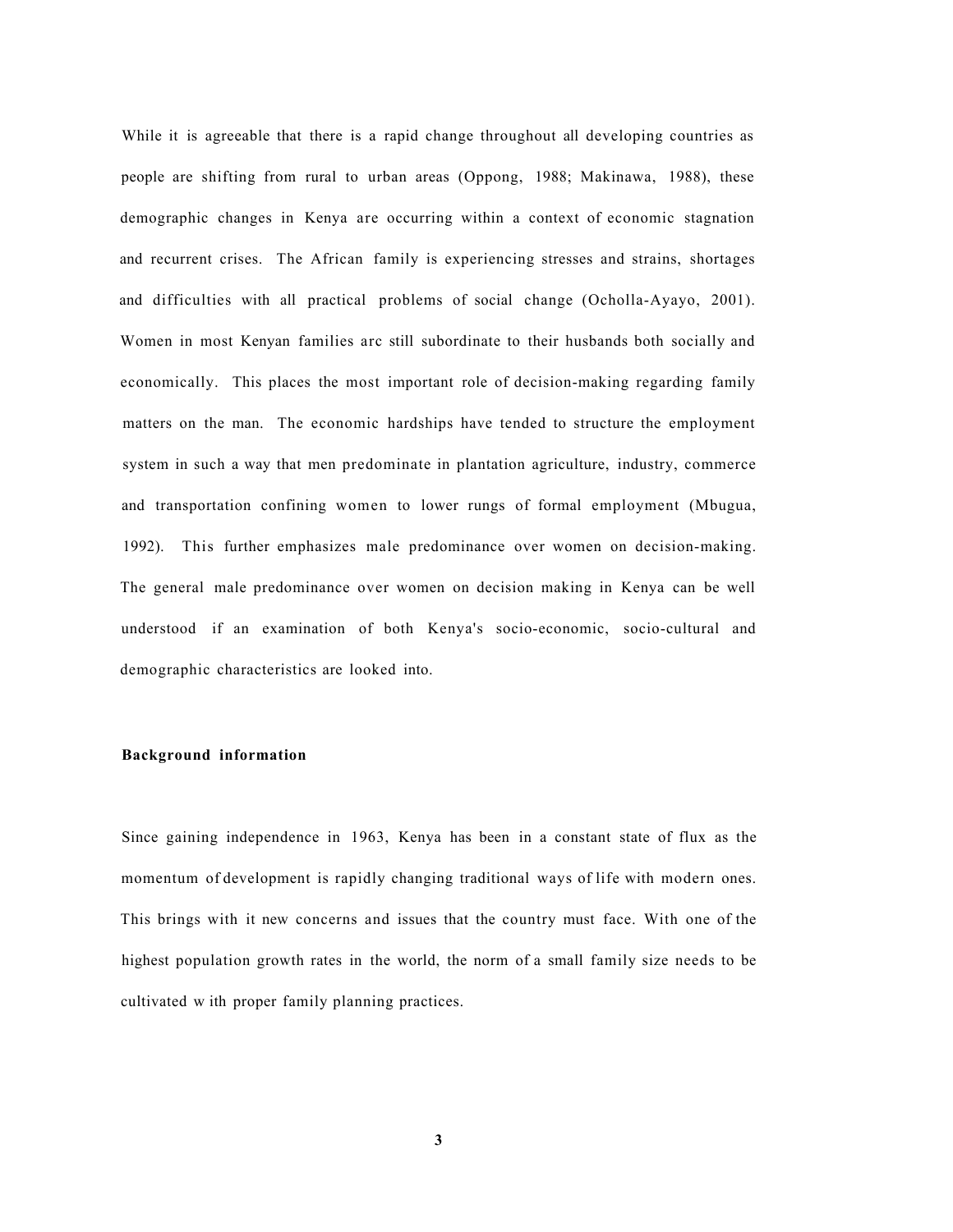$\ln$  main aspect of this is a better understanding of the concept of fertility preference rmong men in Kenya, and this requires knowledge of some basic facts about the culture and the people of Kenya in general.

#### **Geographic set up**

Geographically the republic of Kenya lies astride the equator and is bordered by the Tanzania, Uganda. The Sudan, Ethiopia and Somalia with the Indian Ocean to the east. The entire republic measures 583,000 square kilometers. The republic can be divided into four major ecological regions: first there is the general flat southeast coastal plains usually dry and hot. Secondly there are the northeast coastal and inland plains with less than 50mm annual rainfall. There is then the northwest scrubland that in many ways is similar to the north cast block. Finally we have the plateau in the southwest, which is the most fertile part of the country (Horelli, H.T ct al, 1987). Variations however exist even within each of these zones.

Kenya's altitude varies from sea level to 5200 meters above sea level that is the summit of Mt Kenya. The Kenyan country geographically belongs to the inter-tropical convergence zone. It therefore expected to be covered with the tropical rain forest. However due to the local geography, the country is more representative of the zone of Steppe and Savannah.

**4**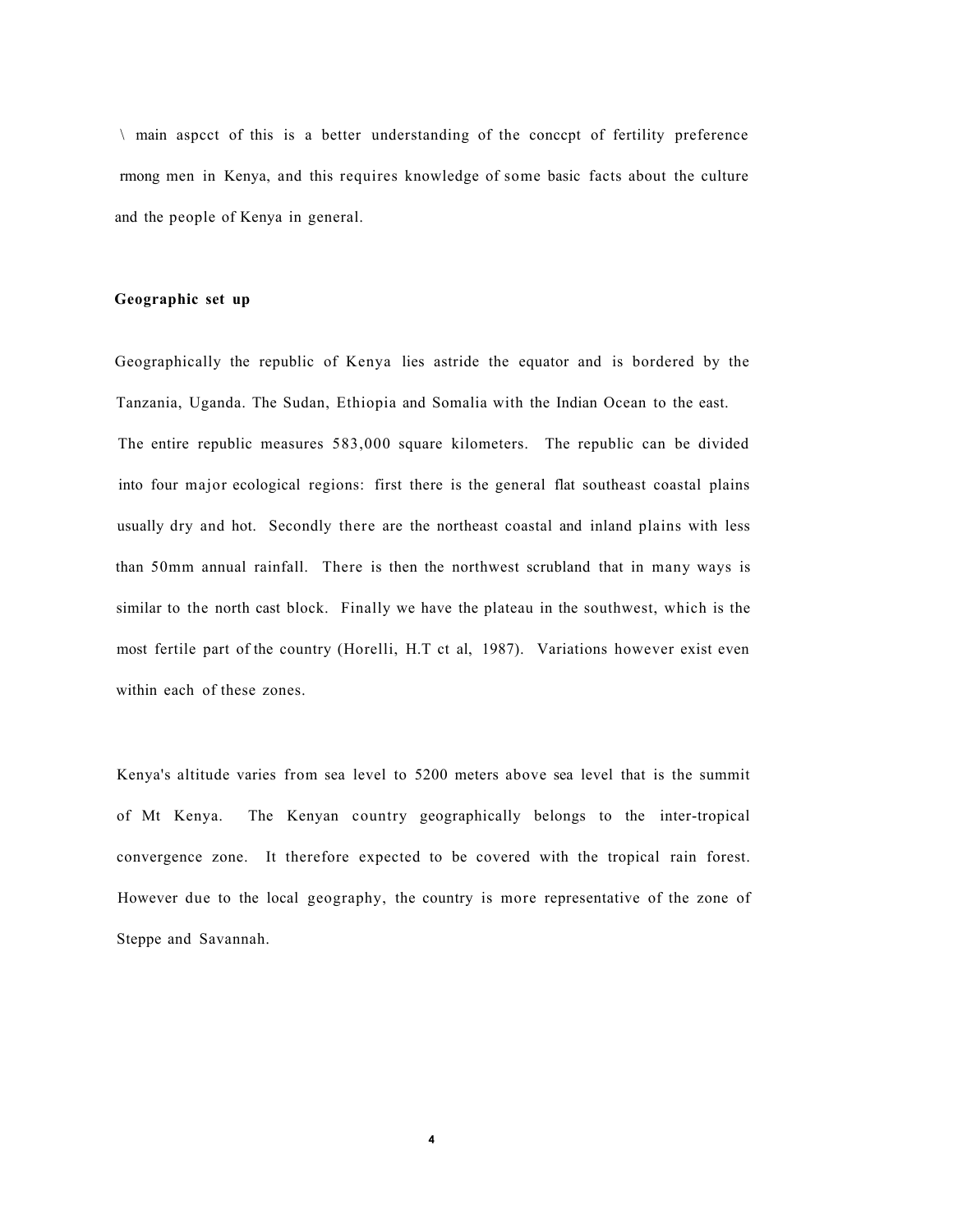Most of Kenya's land between 150 meters to 1000 meters is semi arid or completely arid due to water shortage. Due to rainfall variation and unreliability, over 80 per cent of the total area is unsuitable for agricultural activities.

#### **Administrative set up**

Administratively, Kenya is divided into eight provinces. These are the coast provinceinhabited mostly by the Mijikenda/Swahili, eastern province- inhabited mostly by the Kamba, Meru/Embu. On the northern side we have Northeastern province inhabited by ihe Orma and Kenyan Somali. There is then the Rift Valley mostly inhabited by the Kalenjins, Nyanza province mainly a home to the Luos and Kisii. There is then the western province occupied mostly by the Luhya and finally Central province basically inhabited by the Kikuyu.

#### **Population profile**

The population of Kenya is still one of the fastest growing in the world even though the fertility rates have dropped considerably since the 1980's. Kenya's population increased from 5.4 million in 1948 to 16.2 in 1979 and to 23.2 million in 1989 (CBS 1994). Currently Kenya's population stands at 30.3 million.

Kenya's population growth rate dropped from 3.8 per cent per annum in 1979 to about 3.0 per cent per annum in 1998. Currently Kenya's population growth rate is about 2.1 per cent per annum. Even with the declining fertility rates and increase in mortality that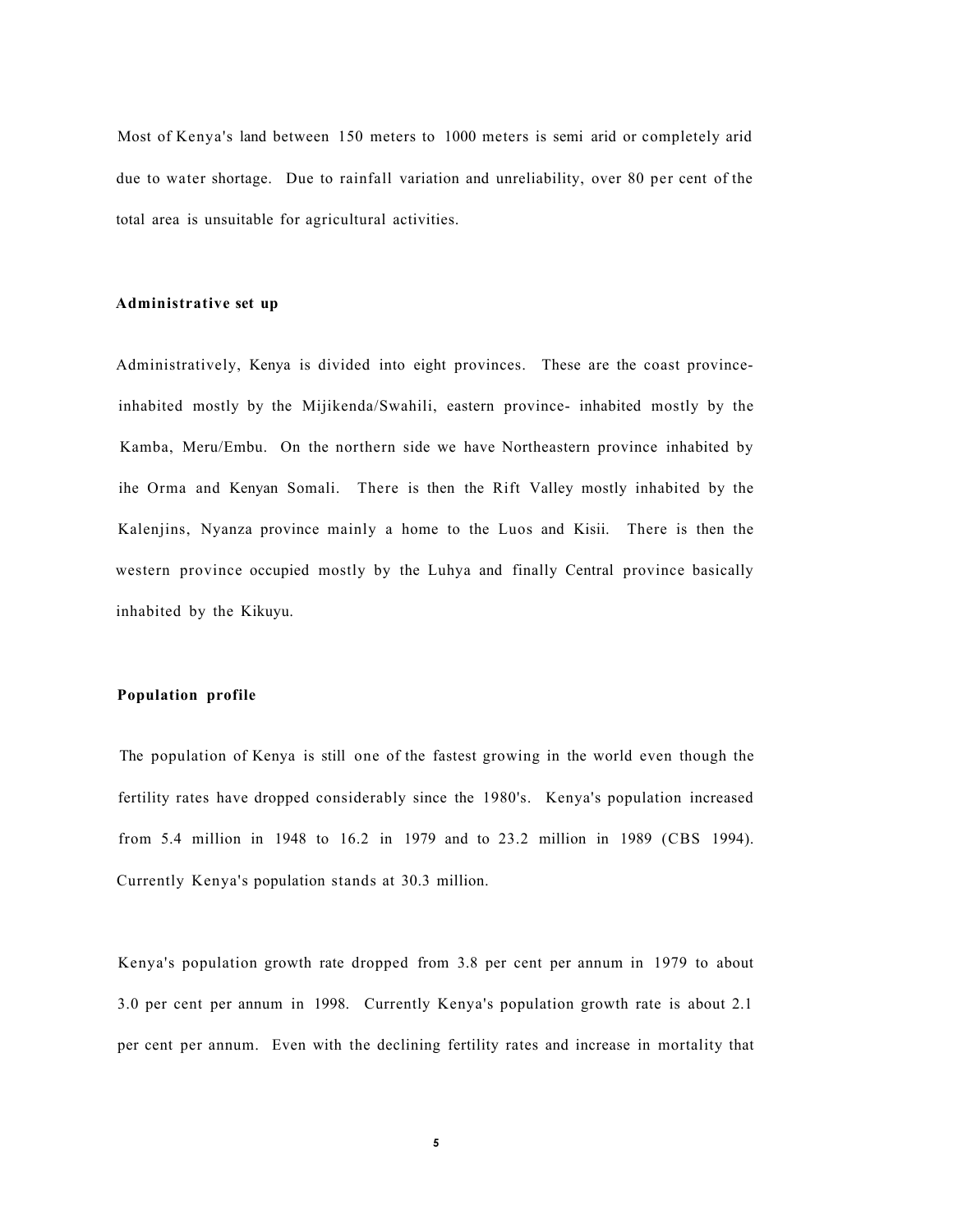has been associated with the HIV/AIDS pandemic, the size of the countries population is projected to exeed32.4 million by the year 2010. As a result of high fertility and declining mortality in the recent past, a young population characterizes Kenya. Almost 50 per cent of Kenya's population is less than 15 years of age (CBS 1998).

## **Urbanization**

The rate of urbanization in Kenya is still low as most of its population still lives in the rural areas. By 1990, only 18 per cent of the country's population lived in urban areas mostly in the cities of Nairobi and Mombasa (CBS 1994). Urbanization in Kenya is however on the increase with small urban centers having a faster growth than major urban centers. Most of these small urban centers are along highways, which serve as resting points for long distance truck drivers and links to the major cities (Sam O., 1996).

The prime push factor for Kenyan families migrating to urban areas is the hope of finding good living in the urban areas (Ocholla-Ayayo, 2001). This has however not happened in most of the times as majority of the people who migrate to urban areas live in abject poverty contributing to the ever increasing problem of slum creation accelerating urban poverty and increasing crime rates (Ocholla-Ayayo (2000). The urbanization process in Kenya and its raising challenges evidenced by the increase in urban poverty proves the inability of the urban dwellers to provide for the necessary services required for urban families.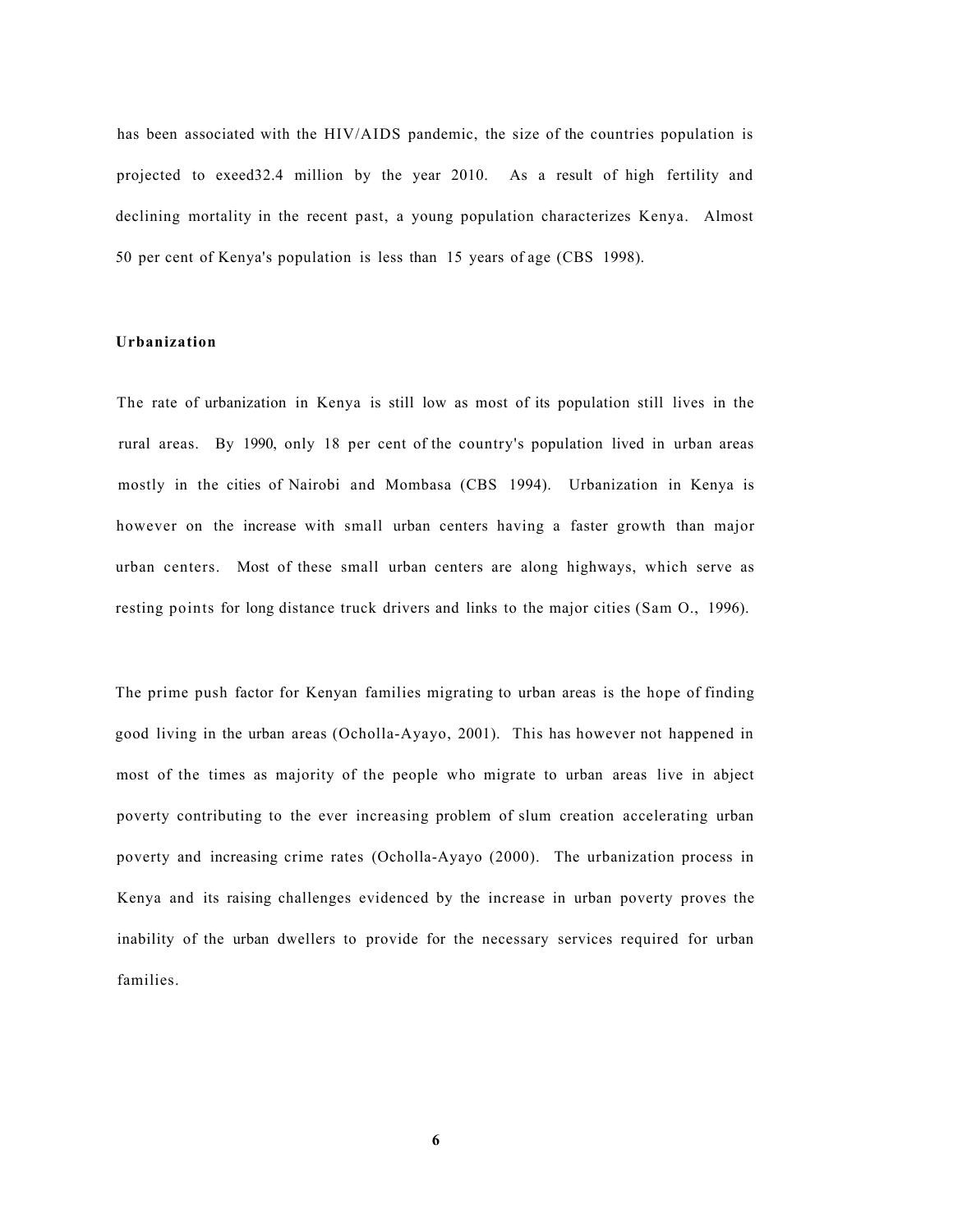Inspite of the challenges that come with urbanization, at present, urbanized areas are increasing at the rate of 7 per cent per annum. This has the implications that the urban population may double in less than 10 years. The existing urban challenges may have far reaching effects on the population structure of the urban populations. With the rising challenges people may actually be motivated to desire less children. This is because unwanted children and orphans all of whom need special care present problems beyond the family's abilities to cope (Ocholla-Ayayo 2001).

Socially, the rapid growth rate in urban centers has important implications for the provision of basic services such as water, sewerage, housing facilities and schools. Even w ith the first growth rate of urban centers in Kenya, majority of Kenyan's- about 80 per cent- still live in the rural areas where the family experiences great stress and strain in this changing situation.

#### **Economic activities**

Kenya's economic backbone is the agricultural sector. Close to 30 percent of Kenya's GNP and two thirds of all exports come from the agricultural sector. In a nutshell Kenya's economy is agriculture based and is being supported by farmers most of whom live in the rural areas. About 26 per ccnt of the gross domestic product (GDP) is accounted for by the agricultural sector while manufacturing accounts for only 14 per cent (CBS, 1998). The majority of the African families continue to be oriented to agrarian lifestyles and depend on the family labour force for subsistence food and cash crops (Ocholla-Ayayo. 2001).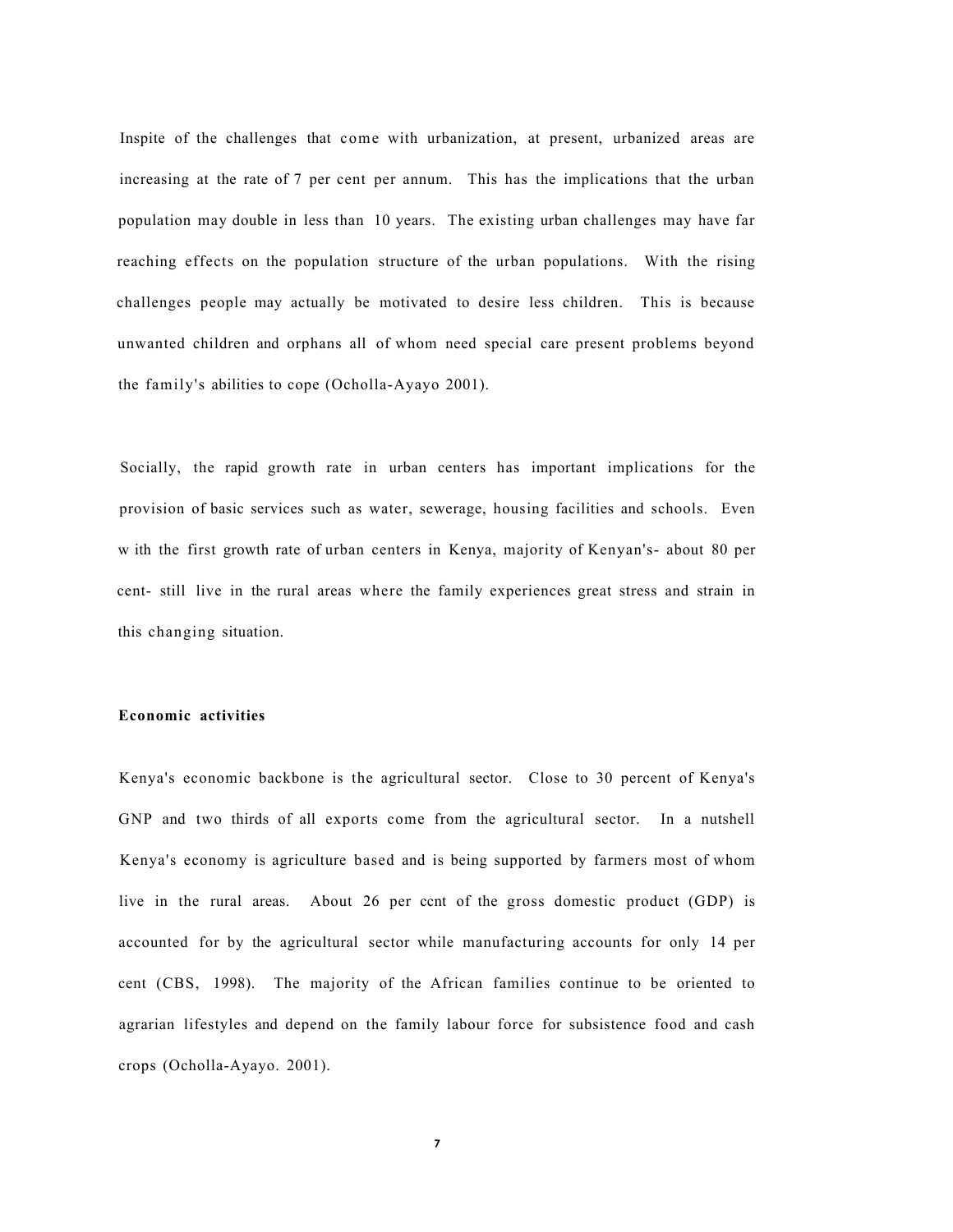Within most Kenyan families especially in the rural areas, as in the past, women and children are the most important source of farm labour as well as domestic labour. For this reason thus, large families are still desired by both men and women and polygyny is seen as means of increasing family size and providing additional free labour (See Ocholla-Ayayo, 2000, 2001:Jansen, 1984). The situation may be different in the urban areas where the economy is geared towards manufacturing with wage employment. Urban African families thus tend to experience children as a burden unlike the rural children who are still highly valued and serve important economic roles in the family (Oppong. 1980).

#### **Health and nutrition**

The health status of Kenyans can be said to be deteriorating. The average life expectancy of a Kenyan is 47 years down from 54 years in 1998. Kenyan infant mortality rate is estimated to be 74 per 1000 live births up from 62 per 1000 in 1997. This has the implication that about one out of every three children die before the age of five and about a half of the children die before age five. A rise in infant mortality may have an effect on desired family size. The slight increase in infant mortality noted above may be explained by the general degradation of the living conditions due to poor nutrition, deteriorating health care systems and the impact of the dreaded HIV/AIDS.

The shift by many farmers in Kenya from food-crop production to cash crop production is **j** lead cause of food shortages to the Kenyan families. Death rates are thus high as a consequence of poor diets, poor sanitation, the absence of effective preventive and curative medical practices and the fast spread of HIV/AIDS (Ocholla-Ayayo, 2001).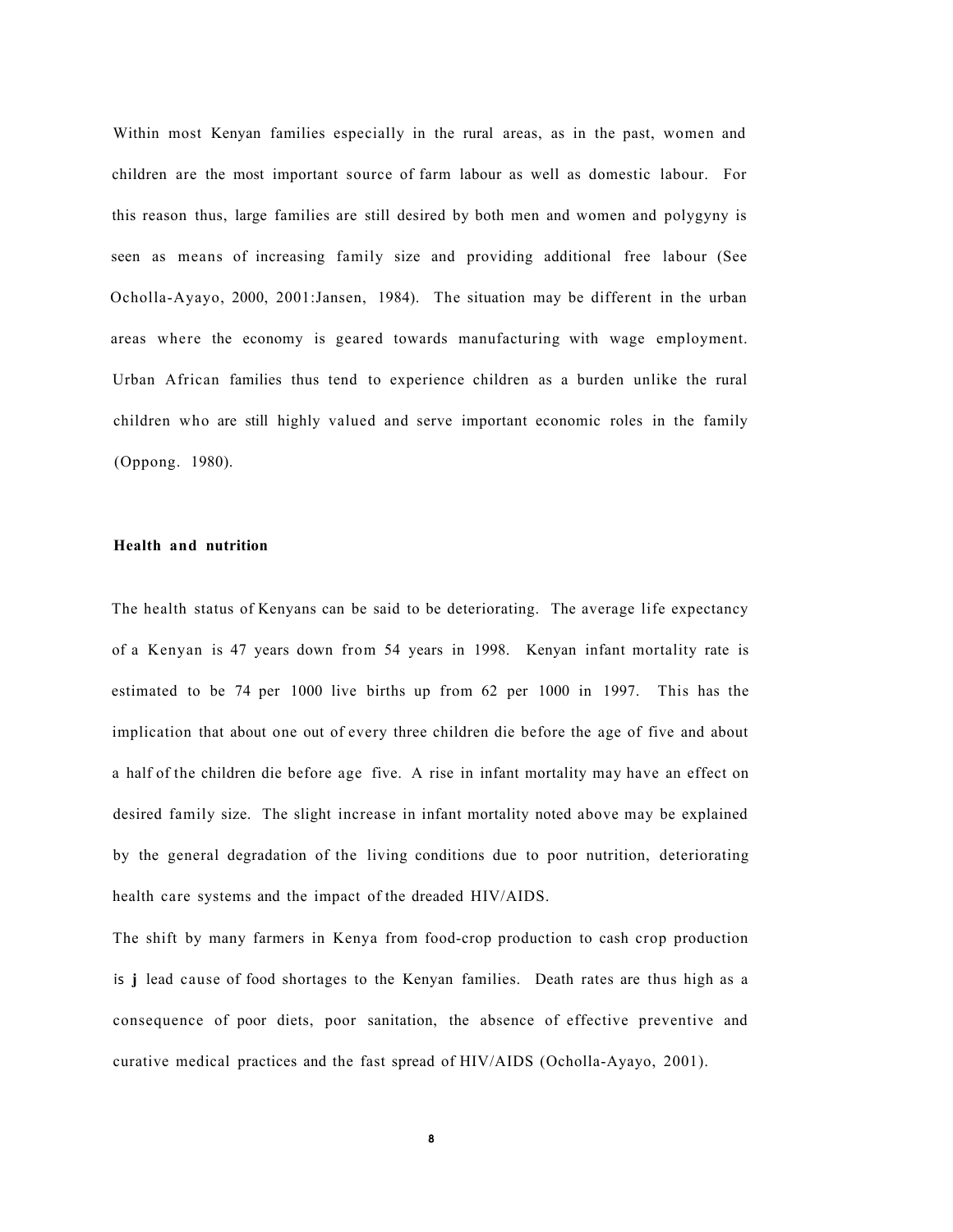#### 1.1.1 Problem statement

Many studies in Kenya have focussed their attention largely on women's attitudes and behavior in matters concerning reproduction (See Durell A.. 1990; Nkanata.F. 1990; Jensen and Magdallen.N.J 1989; Sempembwa, 1981; Gosana, 1985). Men in Kenya have been sidelined yet in most times the men's opportunities for reneging on responsibilities to offspring are usually greater than those of women.

The existing belief systems in Kenya as well as well as the value systems and ethical prescriptions have generated customs and traditions, habits and prejudices, loyalties and allegiances as well as practices that have strong propensity to resist change. The man in most Kenyan communities is seen as the decision-maker, the breadwinner and the flag bearer of his lineage.

Although men and women are biological partners on the reproductive process, greater emphasis has been placed on the women. This preoccupation with women has tended to minimize the reproductive motivation of the men, thereby ignoring the social significance of the people who are dominant not only within the family, but also at community level.

Compelling sociological and institutional factors exist favoring Kenya men in matters affecting family life. As Ocholla-Ayayo and Ogutu (1986) argued that belief systems and ethical issues once established by a population do generate customs which guide that population for a long time and usually resist change or do change very slowly. Such thus

**9**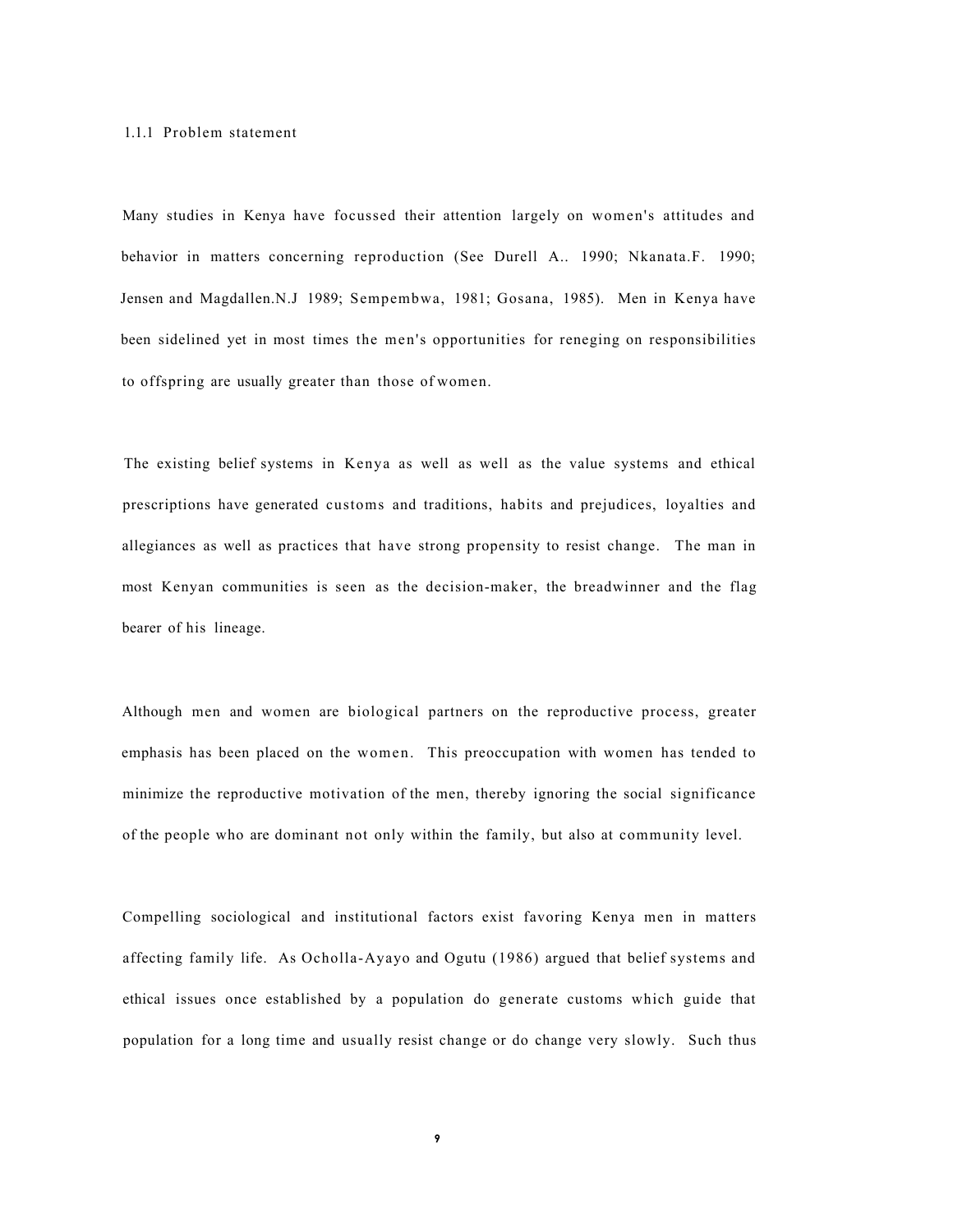is the belief for mans dominance in the family that all important decisions regarding family matters are a man's responsibility. The greater emphases that have previously been placed on the woman regarding family size preferences fail to capture the importance of the role a man plays in the family regarding family size preference. In addition, the economic gap between men and women currently in existence in Kenya makes the woman socially and economically dependent on their husbands hence this gives the men a great influence in the household, a system that is strengthened by a patrilineally organized family structure.

As described above, while many studies have not focussed on men's fertility preference, ii is evident that in Kenya men's fertility preferences are usually higher than that of women. The current average family size desired by men in Kenya is 4.0 children while that desired by women is 3.8 children (NCPD 1998).

The reproductive intentions and expectations of Kenyan men, therefore, deserve more attention than they have received in previous studies. Ignoring men in fertility research undermines the efforts both to change their attitudes on population matters and not motivate them, and through them, their wives, towards family planning.

The problem is further compounded by the fact that even among the men themselves, there exist variations, which are related to their socio-economic status, cultural affiliation and demographic status. It is evident that there exist disparities between urban and rural men in terms of education, employment and their level of cultural affinity. In this case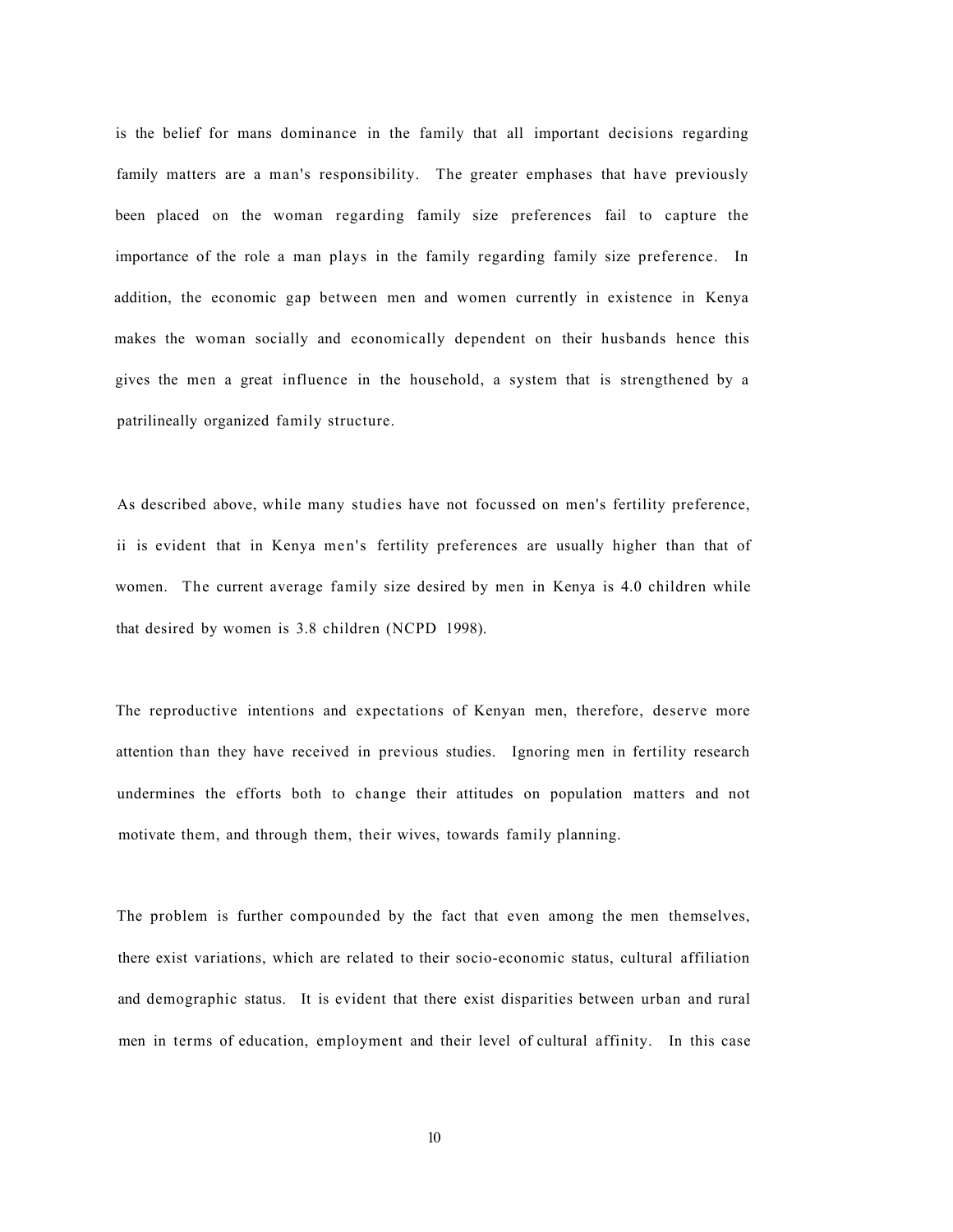many urban dwellers have attained higher levels of education compared to their rural counterparts. It is also evident that Kenya's economic activities are greatly varied between the urban and rural areas. Many of the men in the rural areas are engaged in Agro- based activities while a small percentage are engaged in formal employment either in llie civil service or the industrial sector-which comprises less than 20 per cent of the entire countries job opportunities. Such disparities therefore may have far reaching effects on the fertility behavior of the people.

Culturally Kenya comprises of different ethnic groups each with its own distinctive culture. Different ethnic groups have different attitudes towards the number of children desired hence a look at the different cultures in Kenya in terms of ethnicity, region of residence and even religion is worthy investigating as regards fertility desires.

Existing demographic variations among the currently married men in Kenya may also form an important aspect, which influences fertility preferences. Men in different cohorts may have different underlying factors that could influence the number of children they desire. The current age and or the age at first marriage may have an effect on desired family sizes.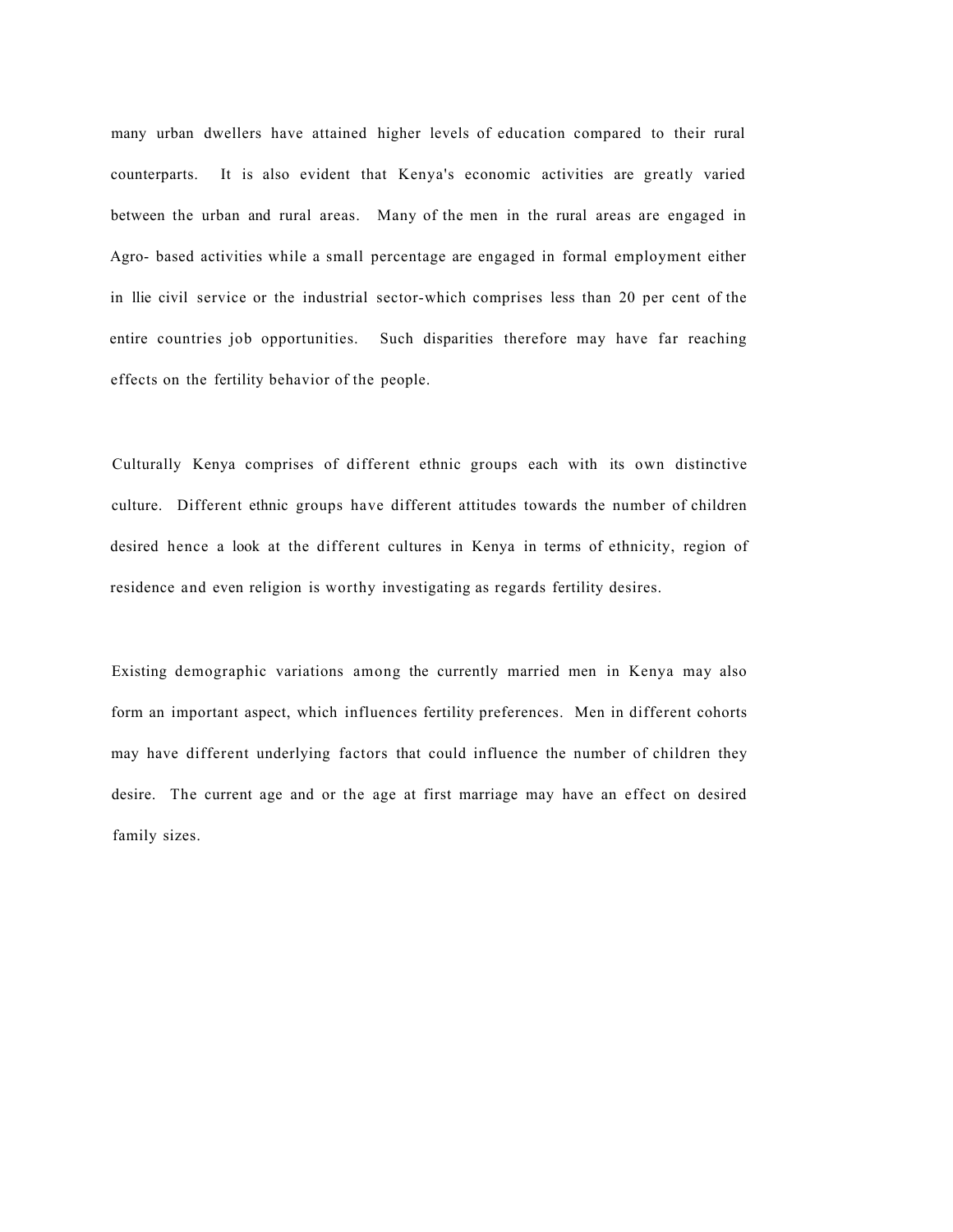The main issues in the problem statement can be outlined as follows:

- a) That men in Kenya vary socio-economically where both education and employment are greatly varied between certain categories of people as explained above and this may have far reaching effects on the fertility behaviors of these people.
- b) That the great cultural diversities including religion, region of residence and type of marriage among Kenyan ethnic groups gives each group a distinctive value system different from other groups which may affect the desired family size of particular groups.
- c) That some demographic aspects such as current age and age at first marriage are not constant in Kenya and that such difference may have an effect on the fertility behavior of particular people.

#### **1.1.8 Research questions**

The question this study seeks to address includes the following:

- a) What is the magnitude and extent to which socio-economic factors such as education: occupation and place of residence motivate family size preference among men in Kenya?
- b) What is the magnitude and extent of the effect of socio-cultural factors such as ethnicity, region of residence, type of marriage and religion on desired family size?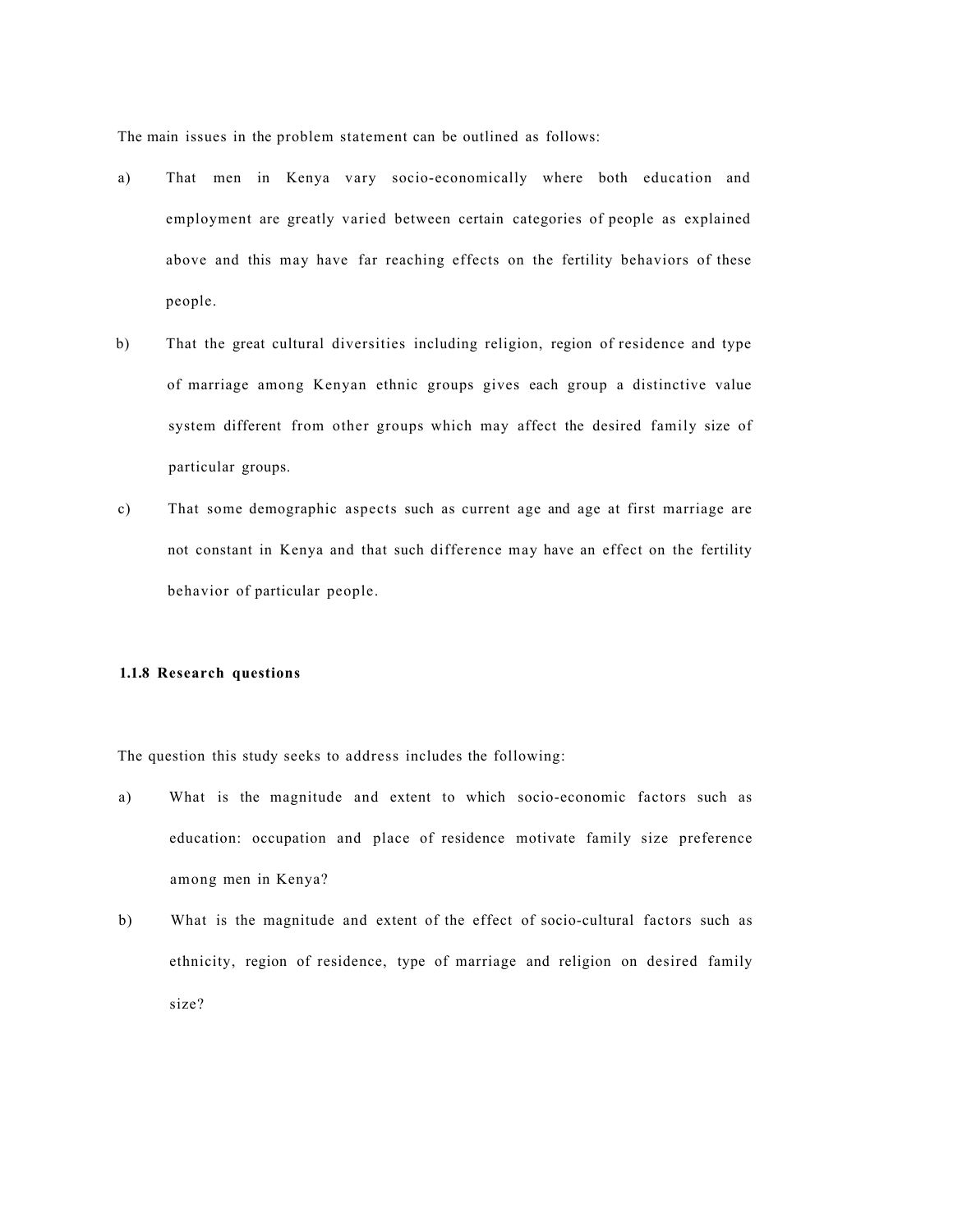c) What is the magnitude of the effect of demographic factors such as age on desired family size?

#### <span id="page-23-0"></span>**1.1.9 Objectives**

Because of the importance of men in the decision making regarding family matters, this study has the general objective of analyzing family size preferences among men in Kenya considering some selected socio-economic, socio-cultural and demographic variables.

#### <span id="page-23-1"></span>**1.2.0 Specific objectives**

Specifically this study seeks to explore the following:

- a) To examine the effect Socio-economic variables on desired family size among men in Kenya.
- It) To examine the effect of Socio-cultural factors on desired family size in Kenya,
- c) To examine the effect of demographic variables on desired family size in Kenya.

#### <span id="page-23-2"></span>**1.2.1 Scope and limitation**

In scope the study concentrates on only married men, thus the preference for children is examined in respect to currently married men. The study cover's the entire republic since it is based on the KDHS, which was a national survey. Because this study is using secondary data, only selected socio-economic, socio-cultural and demographic factors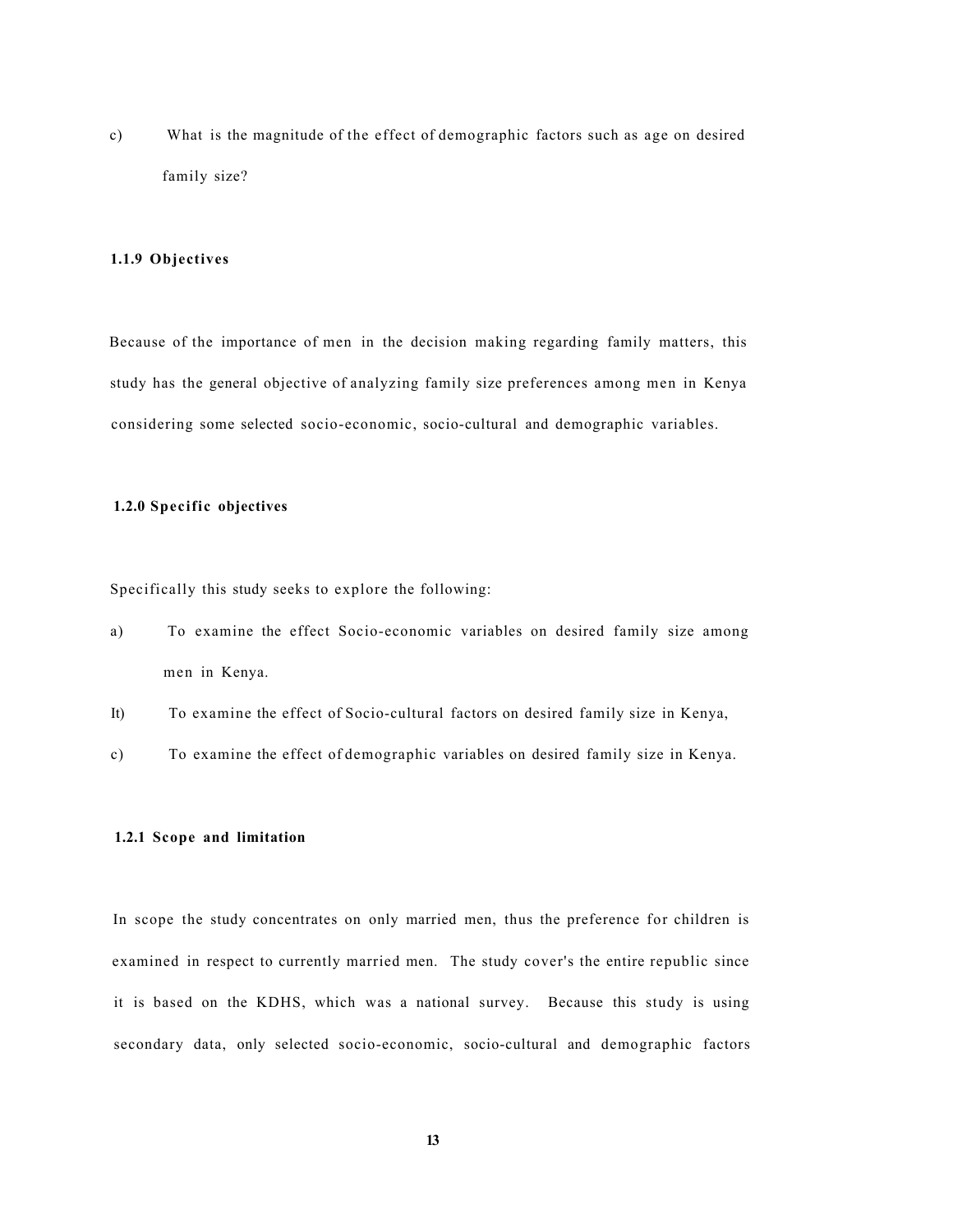shall be considered. Any other explanatory factors that were not covered in the survey will not be included in this study. In this case therefore the study shall not consider any other factors apart from those covered in the survey.

The dependent variable has the category of men who did not give numeric answers to the question of how many children they would like to have in their entire lifetime. Instead their answers were such as 'it's up to God' or 'do not know'. This category contains less than 6 per cent of all the men interviewed. This category of people shall be considered with the category of men desiring  $6+$  children. The rationale for treating these people as desiring 6+ children is based on the assumption that they arc doing nothing to limit the number of children they would have hence under normal circumstances would end up having many children.

Considering that resources are unavailable for extensive interviewing on attitudes and motivation, the present selected data set (KDHS 1998) comprise a first approximation to the "underlying" preferences or utilities to be postulated.

There is a consensus that there are varied measures of family size preference such as actual family size, desired family size, and desired number of sons among others. However this study concentrates only on desired family size and not any other related measure of fertility preference.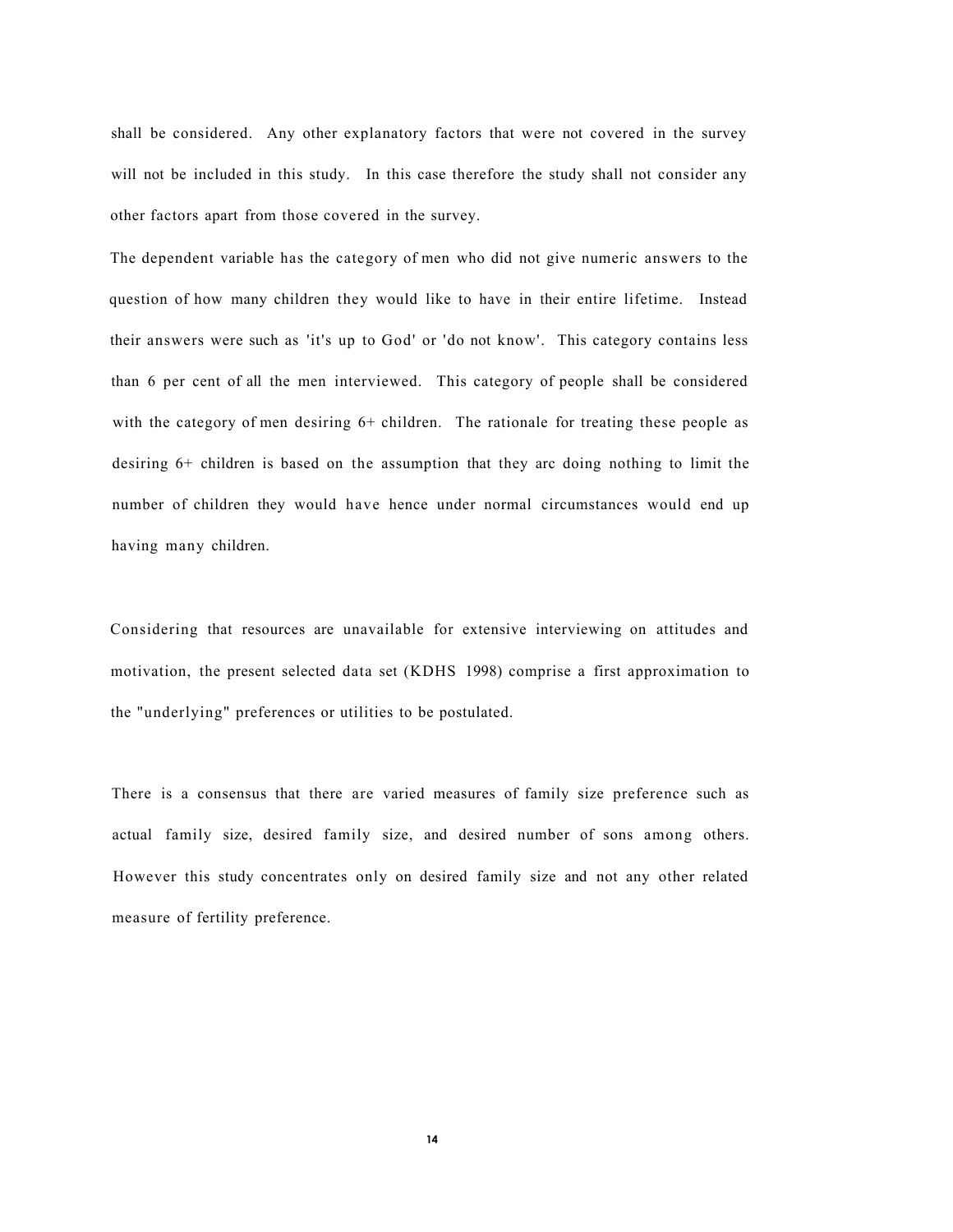#### **1.2.2 Justification of the study**

A study in fertility preference is relevant to policy since, most family planning programs seek to enable individuals to implement freely their preferences and not to have unwanted births (Pullum 1988). Studies in family size preferences enable planners to asses the relative 'need' of sub-populations for family planning services.

Studies on fertility preference among men may even serve, as references for a better understanding of the unmet need for contraception among men. This study is also justified in the sense that the social and economic dependence of wives on their husbands gives men great influence in the household, a position strengthened by the patrilineally organized family structures of our society (Ocholla-Ayayo. 1992. 2000). Still because of the all-cncompassing involvement of men in the family and society, they stand a better chance to provide different and more realistic views than their female counterparts about family size preference and related behavior.

Given that in most Kenyan families, men are the dominant decision-makers, and that they gain socially and economically from having large numbers of children, their reproductive preference and motivation in most times influences their wives reproductive outcome. In this case therefore an understanding of men's fertility preference is central towards understanding of the societies fertility preferences.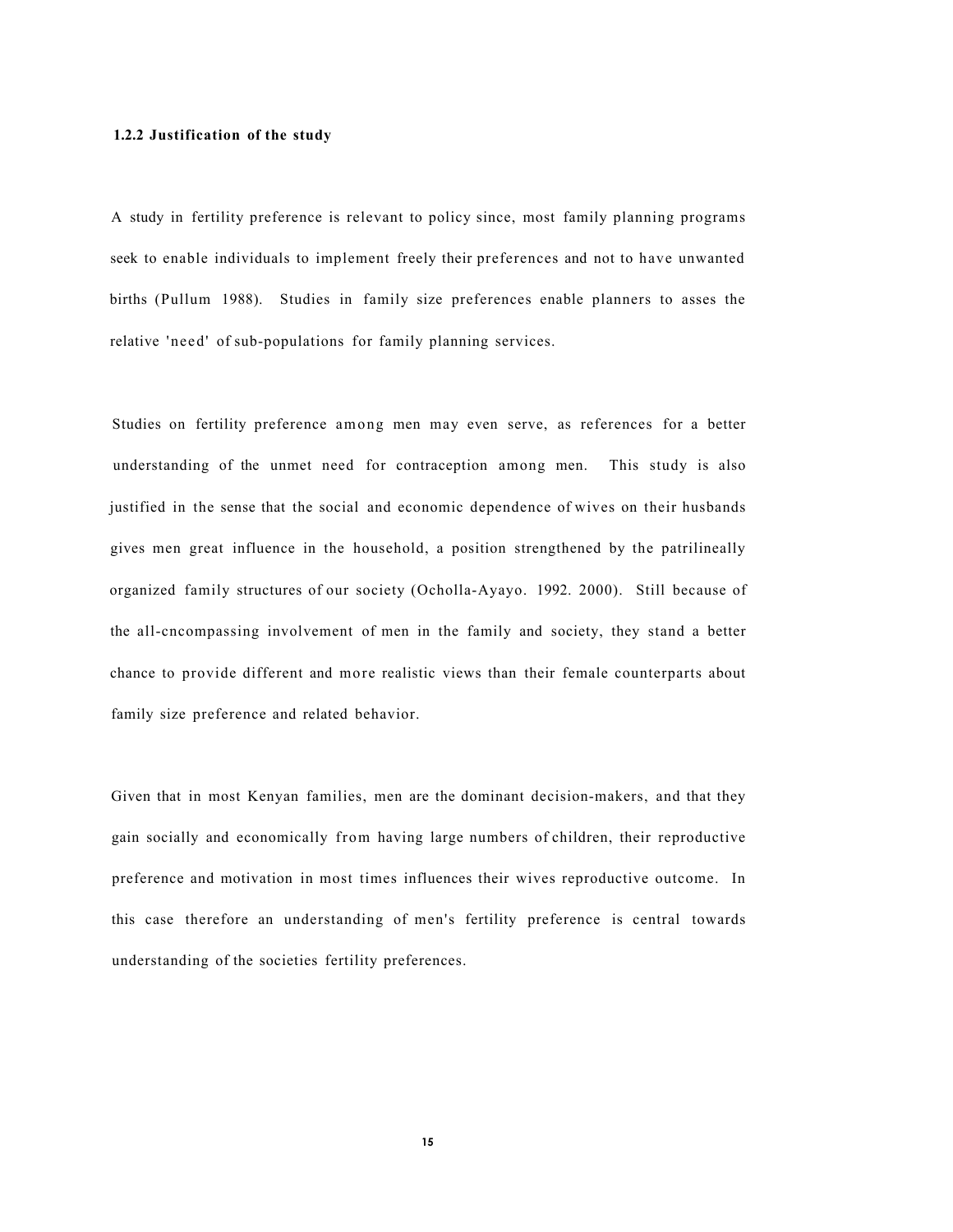As with most research on fertility, studies on family size preferences have been limited largely to married women (See Jensen and Magdalen, 1989; Sempembwa, 1981). These studies are based on the assumption that women's responses represent those of married couples. Relatively, however, few data exists to test this assumption within the context of Kenya a region of strong patriarchal family organization wherein the fertility-related altitudes of women and men may differ.

This study is also important in that although women play central roles in parturition and child care, their involvement in decision making regarding their own fertility is subject to the powerful influences of husbands and senior kin (Sharon Stash, 1996). Thus where husbands' preferences are likely to prevail over their wives, they may result in lower levels of contraceptive use and higher levels of fertility than would have been predicted by observing women's attitudes alone.

An analysis of the factors that affect men's family size preference is therefore justified, as understanding men's desire for children is similar to understanding the societies fertility preference.

Lastly as Pullum (1988) said, the stated preferences arc relevant to the theoretical development of the family building models under the assumption of rational behavior in which interventions are systematically formulated and then implemented.

**16**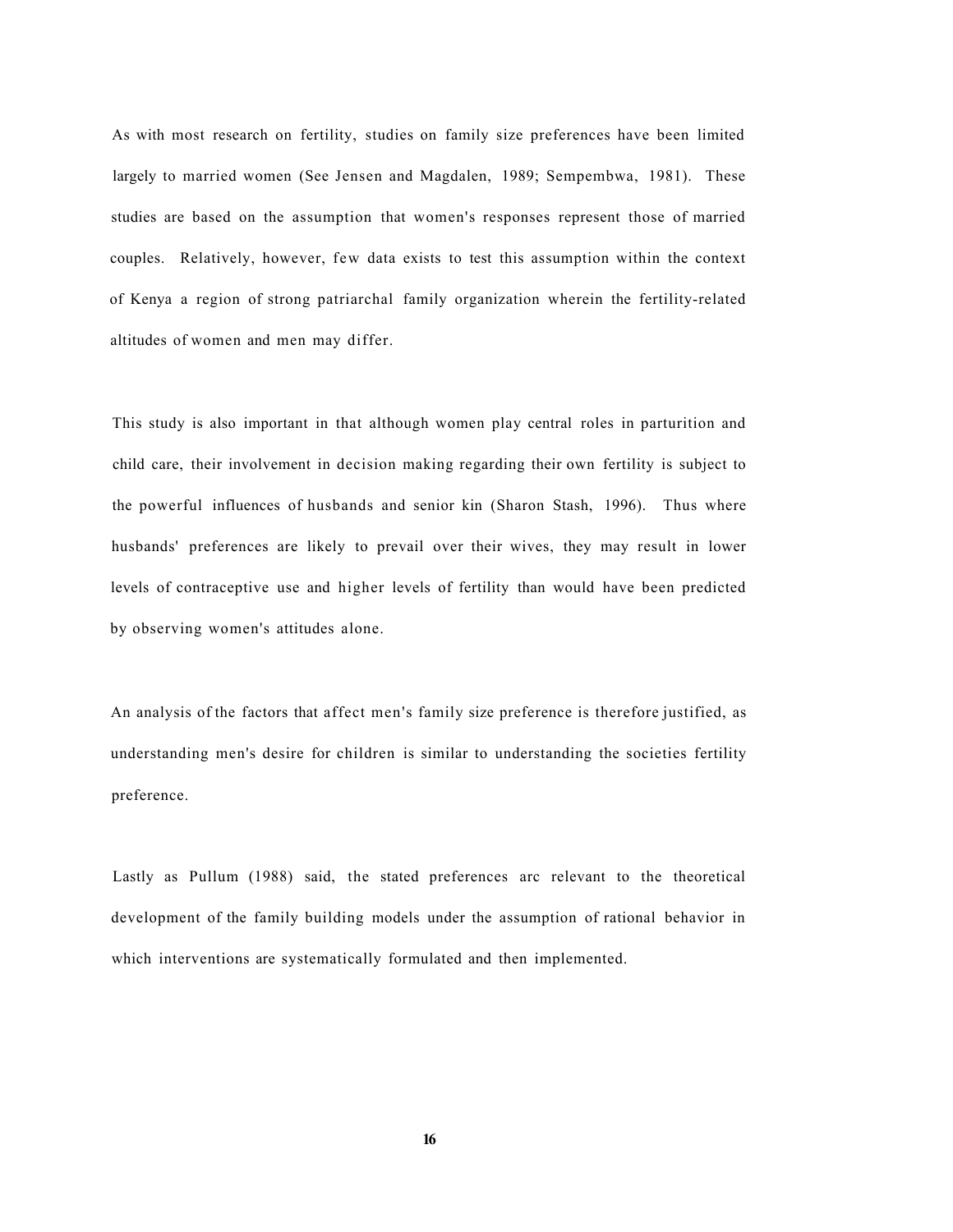#### **CHAPTER TWO: LITERATURE REVIEW**

#### <span id="page-27-0"></span>**2.0.0 Introduction**

*The African family structure shapes individual spousal perceptions of child fertility behavior"* (Fapohunda and Todaro, 1988).

In the study of population studies it is well known that people formulate preferences for completed family size and these preferences begin to develop well in advance of reaching the desired family size. There are however evidence from other studies (see Bumpass; 1967, Sagi and Westoff; 1963) which indicates that some people do revise their preferences over time, nevertheless desired family size is a best known fair predictor of later fertility (Pullum 1990).

Population dynamics is a course that revolves within social interactions of the society. In the course of social and economic change, it has been noted that reproductive goals are reassessed to meet new conditions and constraints. Fertility behaviors that operated in a particular time are likely to change giving place to new behaviors more compatible with new lifestyles. The existing differences between regions of the country and across subgroups of the population are likely to provide important clues on fertility preferences among Kenyan men.

In trying to understand how fertility preferences are influenced by socio-economic, sociocultural and demographic factors, this study shall review literature based on these selected factors.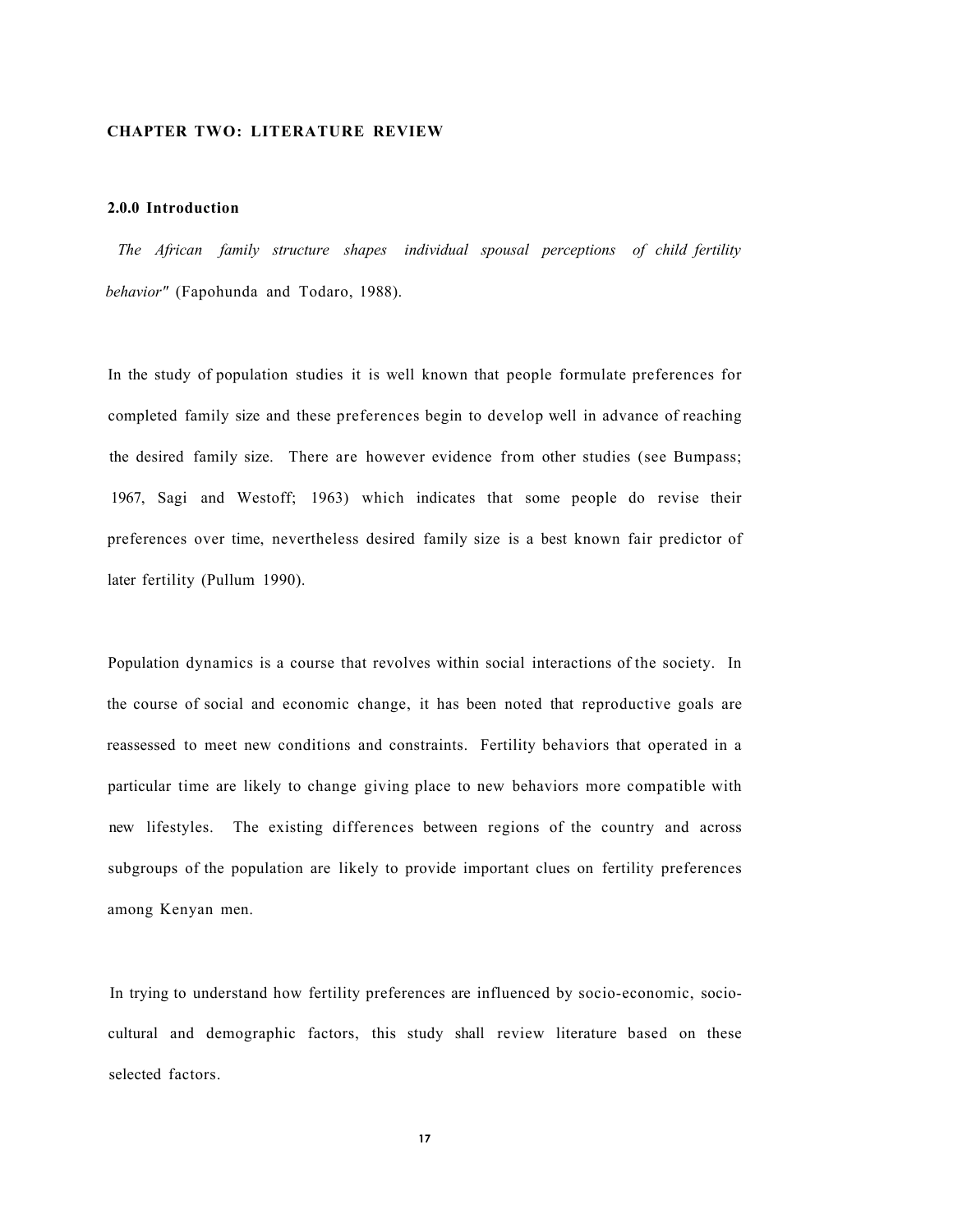The procedure shall be to look at what has been done outside the political boundaries of Kenya and then focus on studies that have looked into the same topic in Kenya. In this way it is possible to see how certain factors have impacted on desired family size overtime in different settings.

It should however be well noted here that fertility preferences cover a wide range of different measurement approaches and there is no standard measure or method. Among the various conceptualization of number of children include ideal family size, intended family size desired family size and expected family size (Lightbeurne; 1982). In practice, studies have varied widely in the question wording used to measure these concepts. However due to the nature of the KDHS data, the right wording for the concept of fertility preference is that of desired family size.

#### **2.1.0 Socio-economic factors and fertility preference**

Socio- economic characteristics of a population have for long been associated to fertility preference of a particular society by quite a number of scholars. It is within this regard that wc explore the works, which support this evidence.

#### **Studies outside Kenya**

Ronald freedman et al (1980) in a family size preference study based on probability samples found out that education had a negative effect on the desired family size of Haitian men. That the more educated men were, the more they desired fewer children.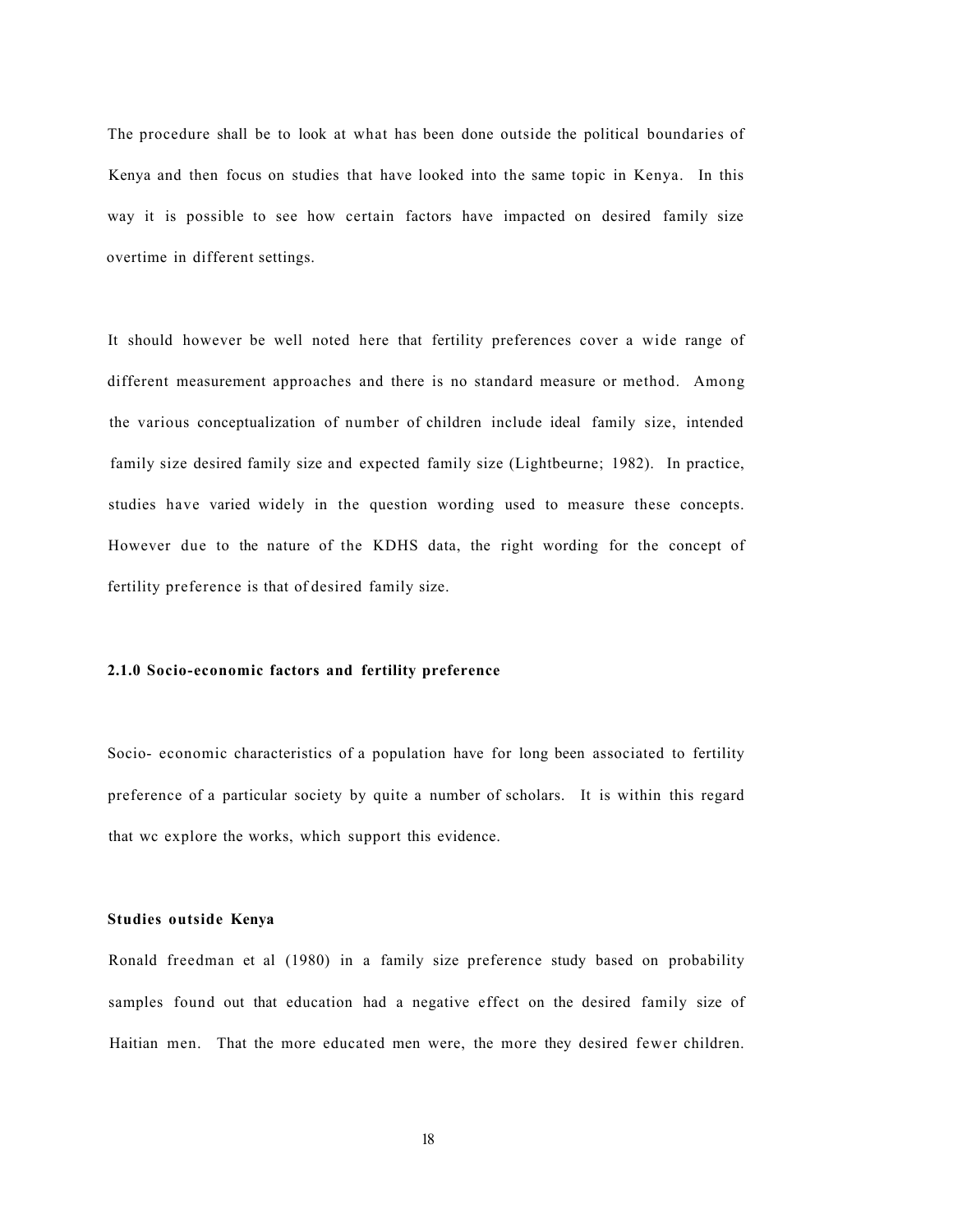I lis analysis found out that educated couples had a desire for small family sizes compared 10 their uneducated counterparts. This had the implication that men who had higher levels of education desired smaller family sizes. Within the same study freedman found out that urban dwellers desired fewer children than rural residents. Freedman noted that this factor was compounded by the fact that urban dwellers are likely to be relatively more educated and face greater socio-economic challenges than the rural men.

In another study done in Haiti by Freedman on family size and gender preference, it was also found that rural couples desired many children than urban couples. This had the implication that urban men desired fewer children than the rural men. It was found that the average number desired by the rural couples was 4.04 compared to the urban dwellers who desired 3.02 children. Within this study education was also found to have a negative effect on family size preference with women who had no education wanting more children than those with secondary plus levels of education who desired an average of only 2.95 children. Because it is likely that educated women will marry educated men, therefore we can conclude that educated men desired fewer children than uneducated men (freedman et al 1980).

Janet W. Salaf ((1985) in a fertility study done in Singapore came to the conclusion that the dynamics of the family relationships vary by socio-economic status of the individuals Her conclusion was based on the realization that channels to better standards of living, level of job security and interpersonal relationships do vary by social class.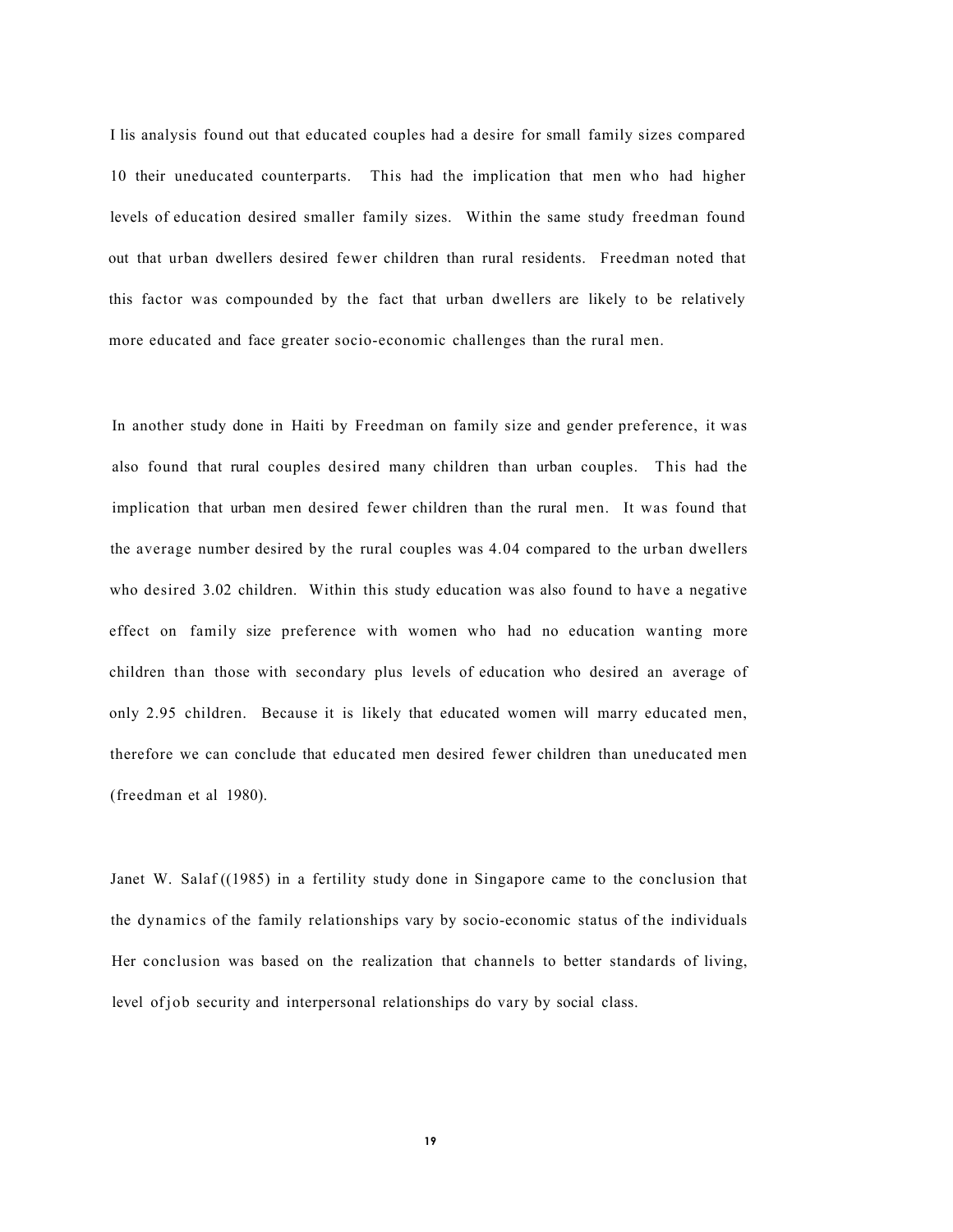Janet pointed out that these differences in economic and social milieu are reflected in fertility behavior and in parent's rationales for bearing a certain number of children. In this study Janet found out that, intended family size in Singapore in the mid 1970's was larger for the average working class Chinese couples than for the affluent couples.

A study done in Lagos Nigeria, concerning parental benefits and fertility confirms further the association between socio-economic factors and fertility preference. In this study it was found that expected parental benefits from having many children were embraced strongly by men than women. That because of expected socio-economic gains from the children men desired many children. The locus of decision therefore as Todaro said is determined by who allocates economic resources within the family (Todaro 1988).

Elsewhere in Africa, perhaps more than their wives, African men place a higher premium on having a large number of children. They gain socially and economically from having large numbers of children, and from polygyny, because of internal family transactions with the reproductive groups constituted by each wife and her children (Ocholla-Ayayo 1990, 2001: Isiugo-Abanihe; 1994).

#### Case **studies in Kenya**

Similar studies of fertility preference have been done in Kenya and similar outcomes have been recorded. Various scholars have conducted fertility preference studies focussing on specific areas or regions (see Thomas E. Dow; 1981, Nkanata; 1990. Alila; 1990, Ayiemba; 1988).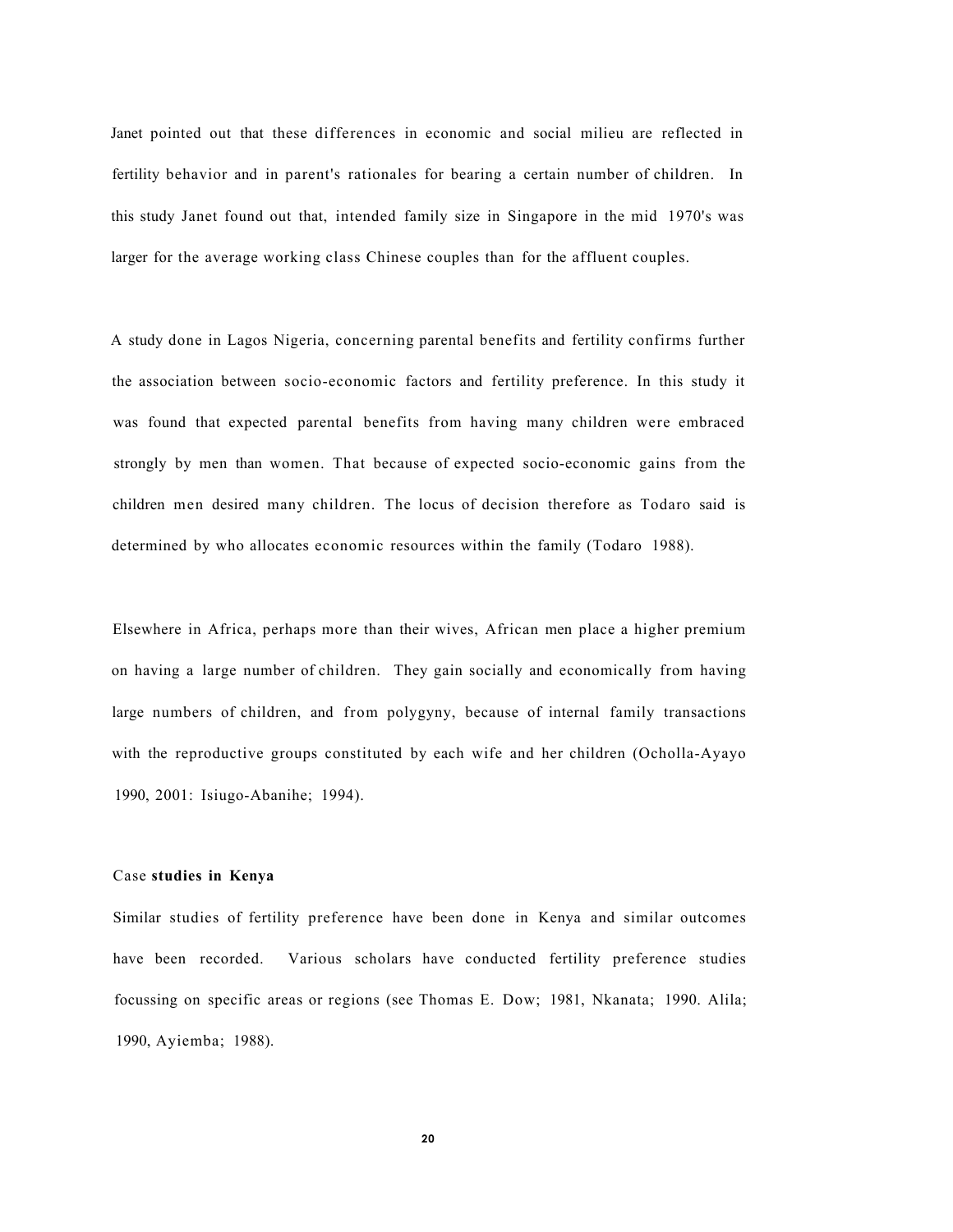In an attempt to analyze fertility preferences among women in an urban slum in Nairobi, Sempembwa (1981) found out that most of the women interviewed stated desired family size of 3.4 children on average. However within similar environmental conditions he found that variations did exist between those with education and those with no education. Educated women desired fewer children- 3.2- than the uneducated who desired an ;iverage number of 3.7 children. Eventhough this study focussed mainly on women, other studies have shown that women in marital unions are influenced a lot by their husbands especially when it comes to reproductive health issues (Ocholla-Ayayo; 1990). There is therefore a greater possibility that variations on family size preference among men due to the variable education also exists where educated men desire less children than the uneducated men.

Thomas E. Dow (1981) on a study done in Nairobi based on all currently married and monogamously married female residents of Shauri moyo estate aged 15-49 years found out that the desired family size expressed by the residents was averagely 5.8 children. The high average number of children desired by the women can be explained by the fact that low-income earners with low levels of education mostly occupy the area. This translates to the fact that low ranking men with low levels of education and earning low wages desire more children than educated men earning high salaries.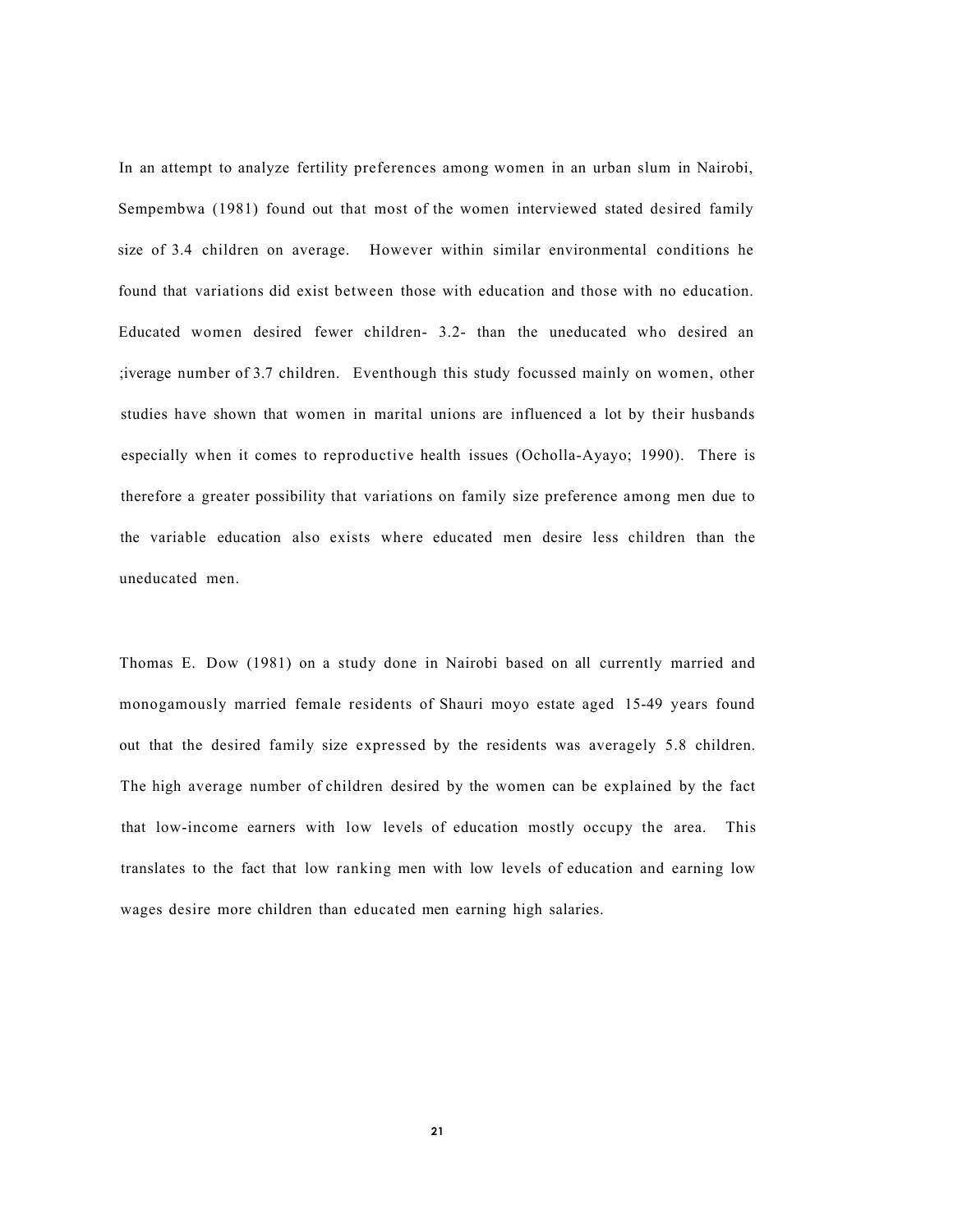Ayiemba (1988) in his paper, *'The Kenyan family and altitudes towards family formation'* confirms the relationship between socioeconomic variations and fertility preference. In his study, he found out that rural residents desired an average of 6.5 children while urban residents desired an average of 4.9 children. The existing urban challenges and the exposure towards family planning knowledge render urban people incapable of desiring many children.

In his study on fertility preference in Meru district, Francis Nkanata (1990) found out that income, occupation and age at first marriage were all negatively related to desired family si/e. That the high the income a person had the fewer the number of children he would desire. The type of occupation also was found to have a negative effect on desired family si/e. That people in professional occupations had a tendency to desire fewer children lhan those in less professional jobs. As for age at first marriage people who married early desired many children unlike those who married late in life.

Within the same study Francis found out that parity level of education and sex preference were all found to be positively related to desired family size. This shows some contradiction from other studies but this could have been as a result of the study population. Because Francis was studying a rural community then the real effect of education, was not felt due to the general low standards of education.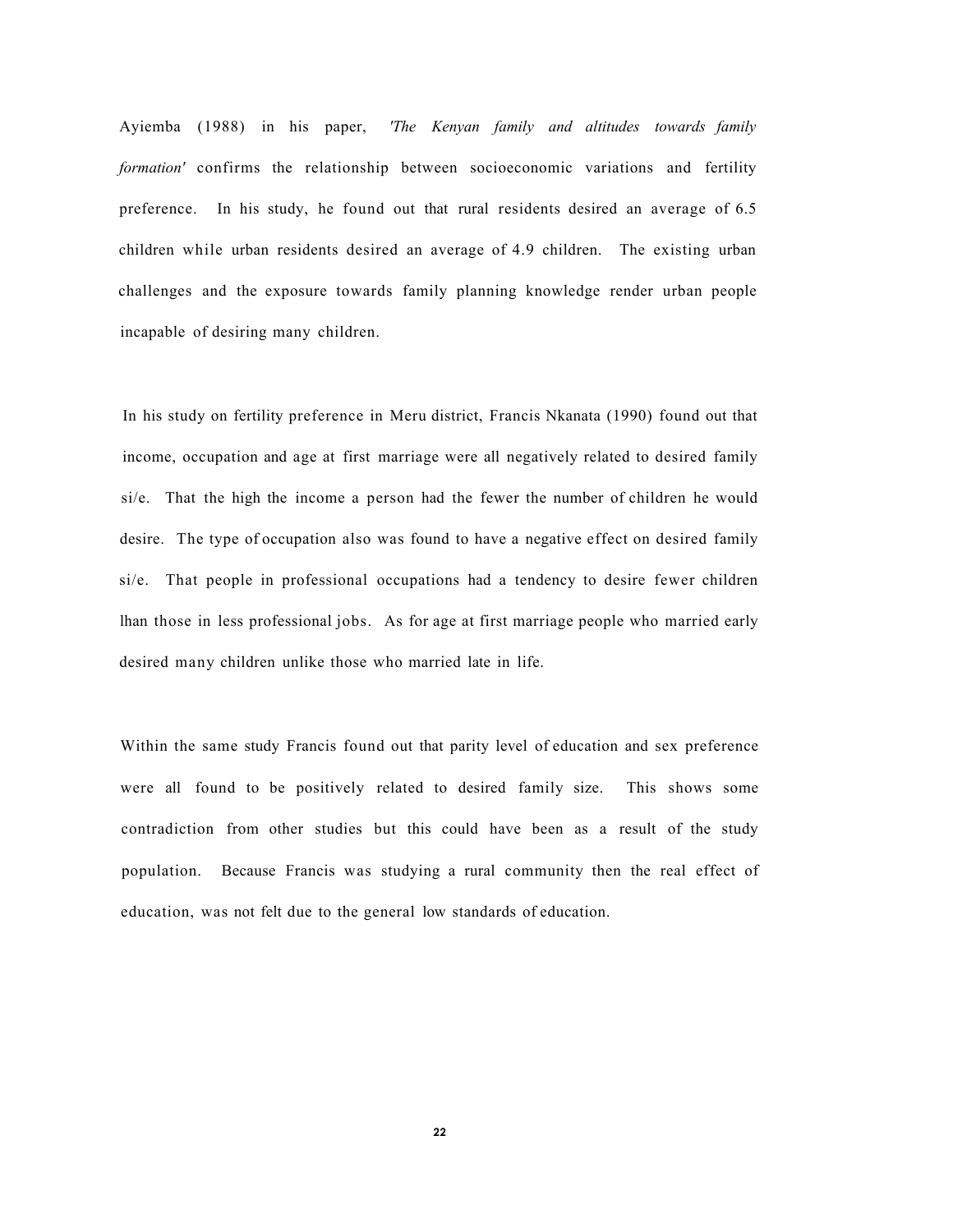Durcll D. Alila (1990) in a study on determinants of family size preferences in Mathare valley in Nairobi confirmed an existing relationship between desire for more children, region of origin, number of living children, length of residence, educational level, number of sons still alive, ethnic group, occupation and current age with desired family size. On application of multiple regression analysis, he found that desire for more children, and number of living children has a negative influence on desired family size. His study was however a small case study of a Nairobi slum with little variations as most people shared similar characteristics.

#### **2.1.1 Socio-cultural factors and fertility preference**

Socio-cultural variables have been considered for a long time as among the indicators of ihc socialization environment of a population (see A.B.C Ocholla Ayayo 1991. '*The spirit of a nation ').* It is therefore expected that a man's perception of family life and his reproductive choices be influenced to a greater extent by his social background. Men coming from a social background with some exposure to modern values are expected to be the ones leading the way towards changes in family and reproductive behavior (Ekouevi; 1994).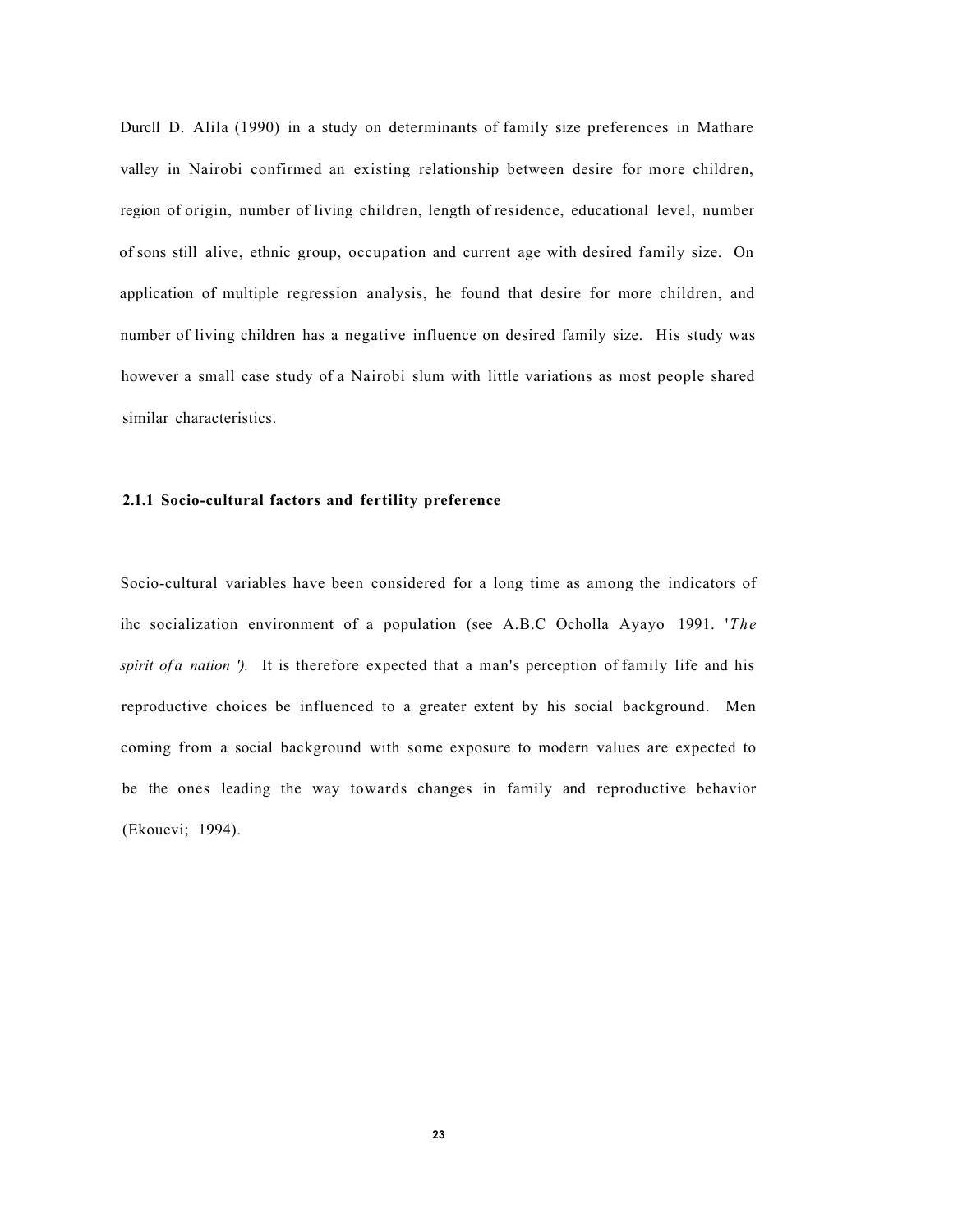#### **Studies outside Kenya**

In an articlc published by Charles Wargley in the 1950's on the population dynamics of two Brazilian Indian communities, Charles wrote:

> "...each culture has a population policy- on implicit or explicit set of cultural values relating to population size. The social structure of each society is closely interrelated with a specific population level...in addition to environmental, technological and other material values, the social structure act also to determine the desired family size which have an influence on the demographic trends" (Charles Wargley; 1994).

In his article thus Wargley explained how under similar sets of environmental constraints, the Tapirape Indians of Brazil value small families and actually limit births to only three children per family. On the other hand the Tenetchara take pride in many children and impose few restrictions on the number of births. This analysis by Wargley shows that the distinctiveness of the two approaches can only be explained in terms of the value systems of each group and the way family size is related to other aspects of their social structure.

Along the same line of value systems, Jane L. Collins (1983) in a study of fertility in Peru found out that the fertility preference of Aymara community was 5 children. The desire for high number of children among the Aymara. she concluded was related to the types of work and tasks that could be performed by children of different ages. Jane found out that in this community offspring's are expected to reside with their parents even after reaching adulthood so as to provide for their aged parents.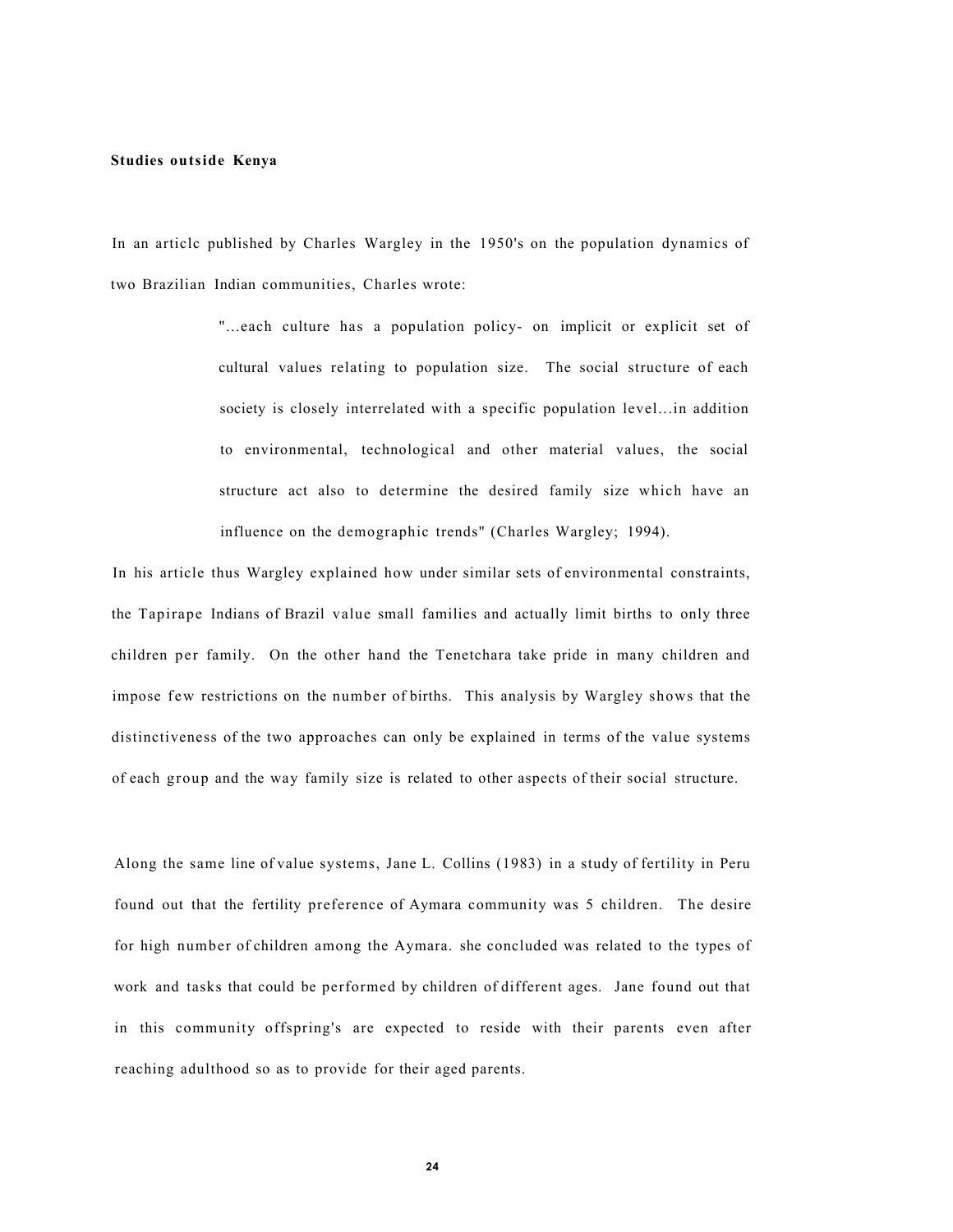As agriculturists, the Aymara rely on family labour for their agricultural productivity hence the desire to have many children.

#### **Case studies in Kenya**

Looking at studies done in Kenya similar outcomes have been found.

I'homas E. Dow and Linda H. Werner (1983) in their analysis of prospects for fertility dcclinc in rural Kenya came up with the realization that, majority of rural men and women in Kenya -about 74%- expected to receive regular financial and labour support Irom their children when they grow old.

In this study it was found that majority of the respondents expected substantial or complete future support from their children making rural men to desire more children. In this study they established that transitional men who began embracing modern values desired fewer children and had fewer children.

The underlying explanation as put by Thomas and Werner was that transitional men contained a large element of uncertainty regarding the future support hence speculated I hat this uncertainty encourages somewhat lower levels of desired family size (Thomas and Werner; 1983). One more cultural dimension they found to have a positive effect on desired family size was bride price.

In this study about 70.5 % of the fathers indicated they expected bride price s a factor that contributes to high fertility preferences among the traditional men.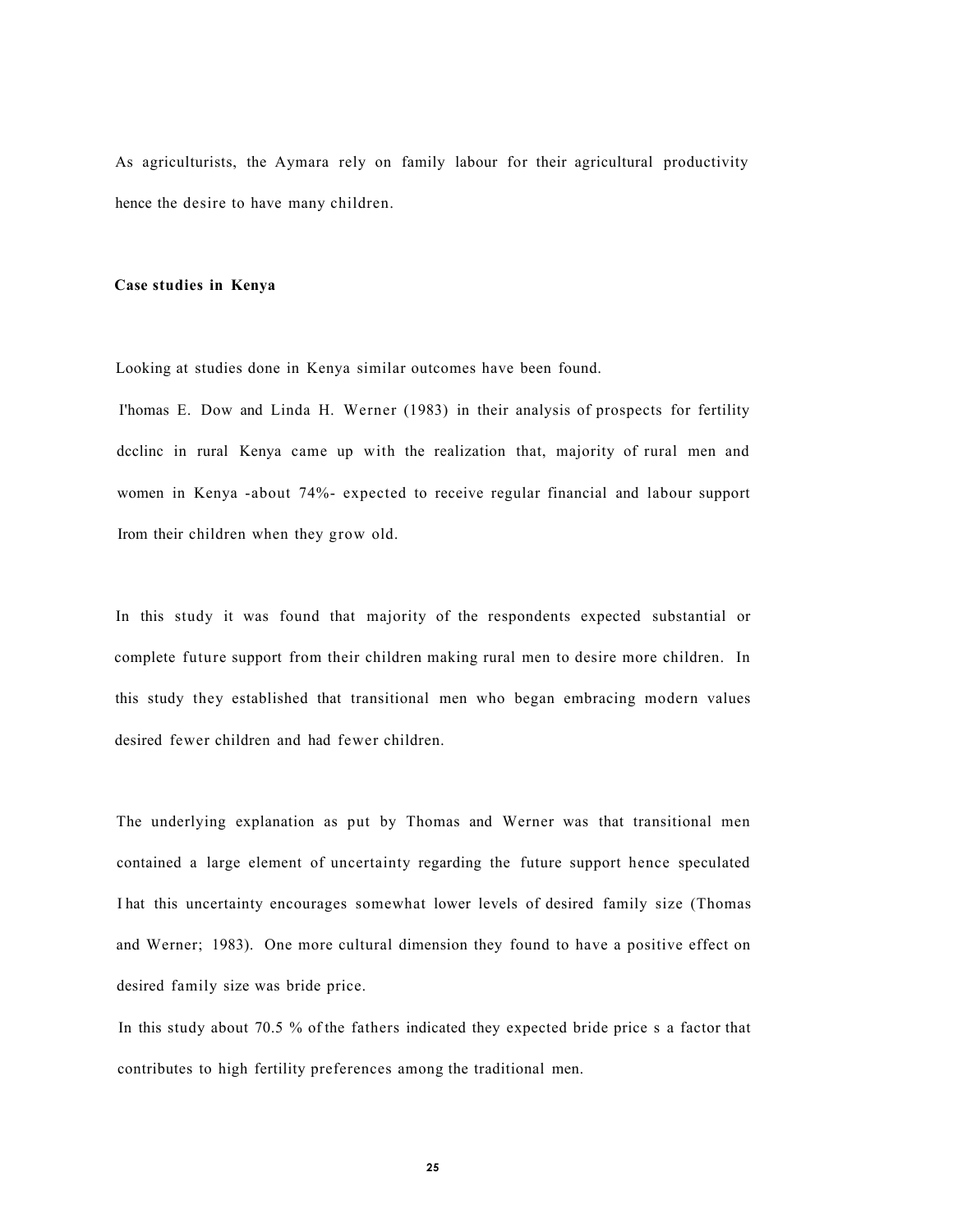They tend to desire substantially more daughters than fathers less certain to receive bride price (Thomas; 1983).

Thomas and Werner concluded that the expectation of a bride price is an important link in the chain of lineal wealth flows. It sustains and encourages high fertility preferences and actual family sizes.

In a study on fertility preference in Meru district conducted by Francis Nkanata. he found that the culture of the men to prefer a particular sex of children- the male sex- had a positive effect on desired family size (Nkanata; 1990)

On another study done by Durell Alila on family size preference in Mathare Valley in Nairobi, lie came up with the finding that people whose origin arc areas of high fertility maintained their high fertility characteristics (1990). This has the indication that people in different locations have distinctive characteristics, which influence their desired family sizes.

A viemba (1988) cited ethnicity as one of the factors, which explained, varied family size preferences. He found out that, the Kalenjins and the Mijikendas as tribes had a high preference for children-about 7- compared to the other ethnic groups of Kenya. The Luo and Kamba ethnic groups desired an average of 5.8 and 5.7 children respectively.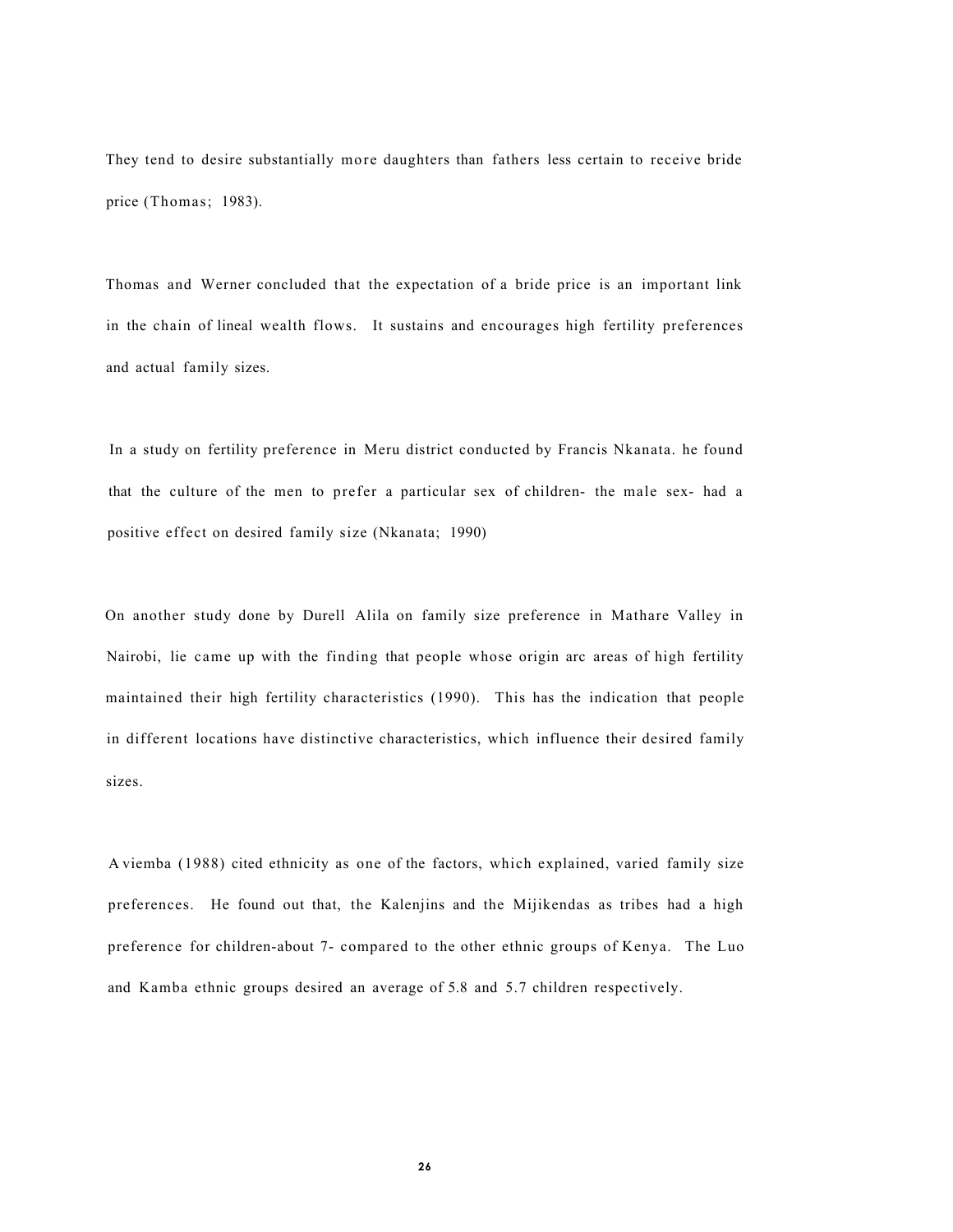#### **2.1.2 Demographic factors and fertility preference**

It lias been hypothesized that men belonging to the same cohort are likely to be influenced by similar events throughout their lifetime (Koffi; 1994). The argument is that men at a particular age may adopt behaviors and attitudes that are independent of their social background and socio-economic status.

#### Studies **outside Kenya**

Ronald freedman et al (1980) in a family size and gender preference study done in Haiti came up with the finding that Haitian families desired an average total family size of 3.58 children. The study found a direct correlation between age and number of children desired. Younger women as well as younger men desired fewer children. There was thus a tendency for young men and women to delay marriage and high use of modern contraceptives.

Vaessen et al (1983) came up with the findings that family size preferences could take many forms within the context of a particular number of children desired. They argued that parents might desire at least one child of each sex. a minimum of children of a particular sex or sons and daughters. In their argument they postulated that couples might actually continue childbearing beyond their desired family size in order to achieve a favorable number or distribution of sons and daughters.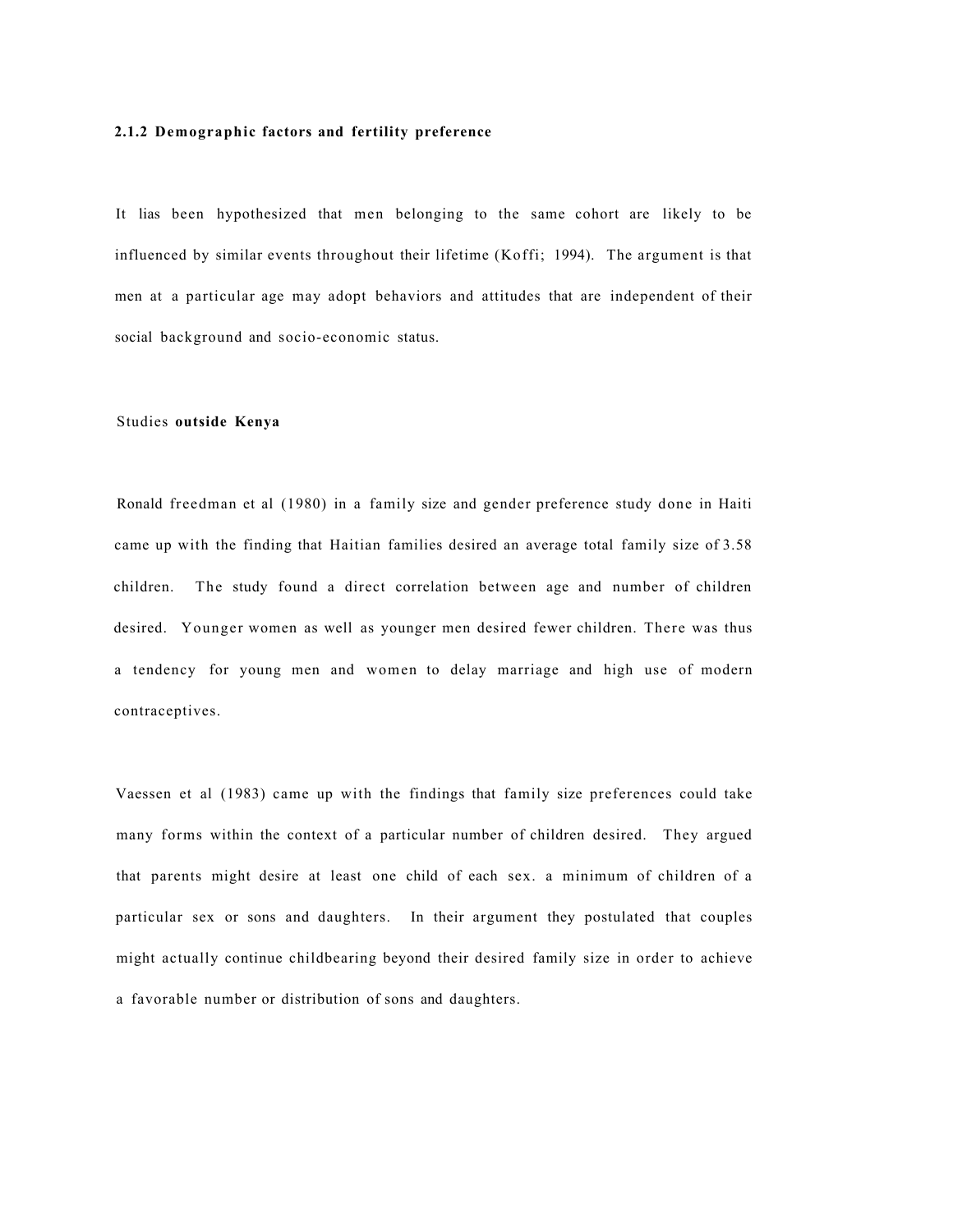#### **Case studies in Kenya**

On a study done by Alila (1990) in Matbare Valley, a number of factors including number of sons alive and current age were found to be related to desired family size. Results of the multiple regression analysis showed that number of sons had a negative effect on desired family size.

On a different study based on a rural population, Nkanata investigated fertility preference in a rural district -Meru. The results of his study confirmed that age at first marriage was negatively related to desired family size. That, people who married at a latter age desired fewer children.

#### **2.1.3 Theory and conceptual overview**

Theories of family formation and reproductive health behavior have existed since the times of Thomas Robert Malthus. Different scholars have however tried to postulate theories based on cither social or economic consideration in trying to explain the reproductive behaviors of different populations.

(ioode (1963) studied ethnographic and sociological materials from six areas - the West, \rabic Islam. Sub-Saharan Africa. India, China and Japan. He suggested that as societies move from a traditional economy to a modern one. marital practices would converge to western nuclear family characteristics.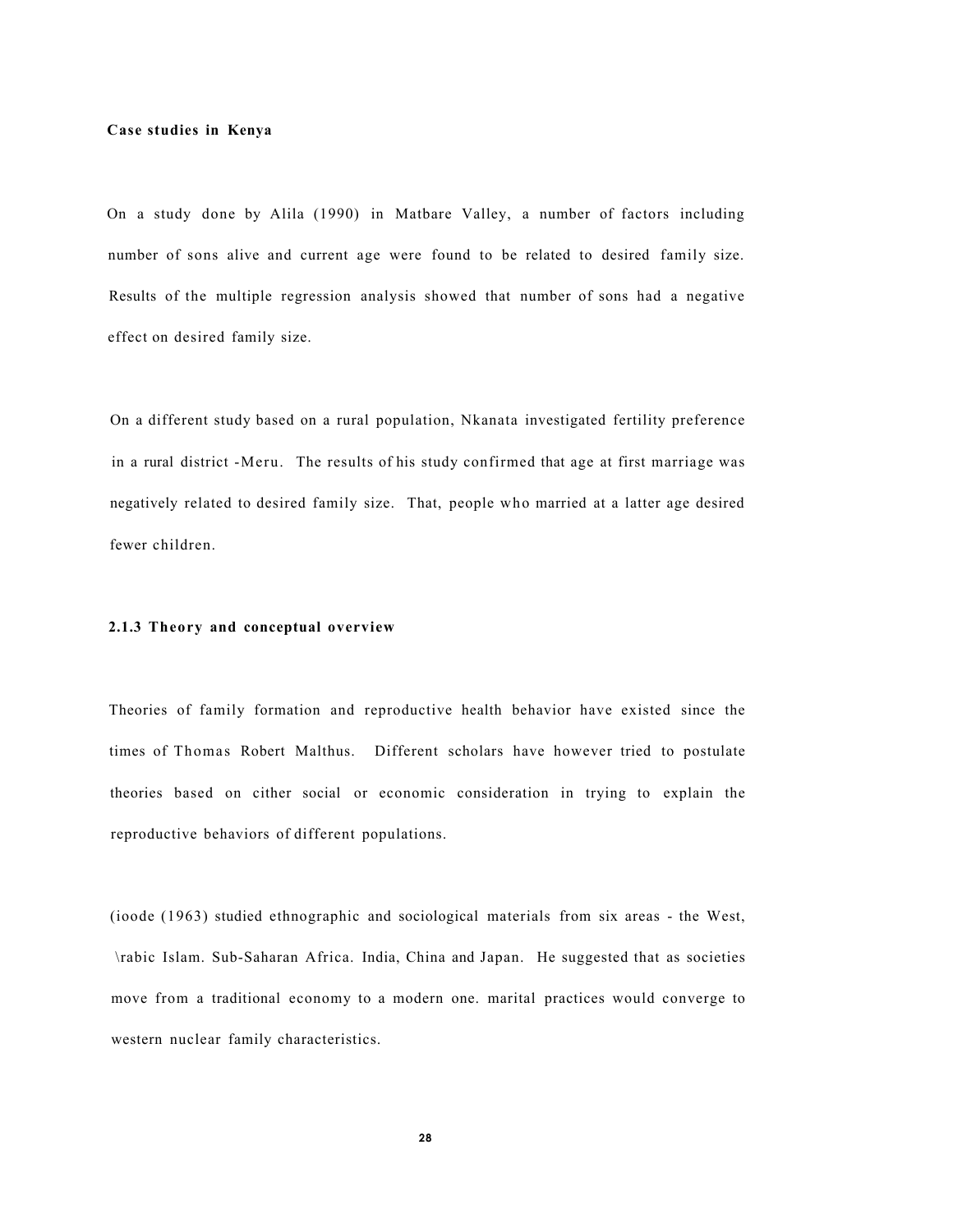\ I though Goodc recognized the variety of marital practices and the norms attached to them in all regions he considered, he concluded that the social forces of industrialization and urbanization would eventually push every society towards the adoption of the nuclear family type. In other words, as argued by Ekouevi. Goode's argument is that modernization will create a social and economic environment similar to that observed in the western societies, which encourage individuals in other societies to adopt western family values and behavior (Ekouevi; 1994).

Economists have also had great influence on family formation and reproductive behavior theory. They simply have modeled family and reproductive behavior following economic laws of supply and demand (see Becker, 1960; Becker and Lewis, 1973; Easterlin, 1983). Their basic assumption is that that modernization will occur at the individual level, and that, individuals are rational decision-makers that take into account constraints imposed by income, price and time.

Becker (1960) argued that a household's desire for children is similar to the desire for other commodities. It should thus follow economic laws of demand. The taste for children, in this instance is conceptualized, as competing with other commodities desired by I he household. That with modernization the aspiration for consumer durable goods will increase and the taste for children will decrease. Emphasis will be more on the quality of children than on their quantity.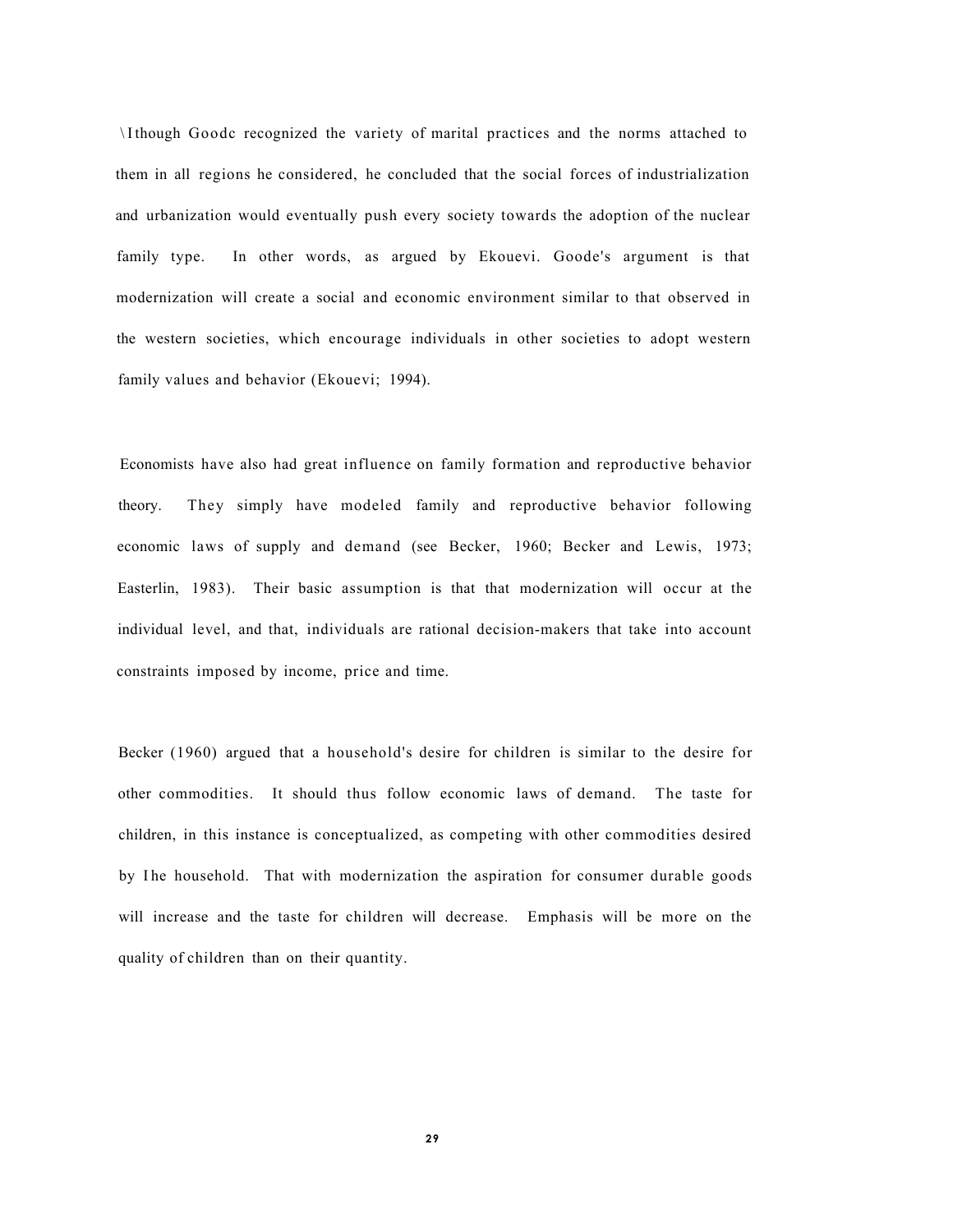This perspective have however been challenged because it fails to account for social motivations underlying family and reproductive behavior (John C. Caldwell, 1082). Caldwell suggested that the economic modernization argument was too simplistic. Noting that individuals were economically rational in both traditional and modern societies.

Pullum (1988) came up with a theoretical formulation that related fertility preference with a number of independent variables. Pullum regarded the response to the survey question of how many children one wanted to have which concern numbers of births as indicators of an underlying continuos variable at the level of the individual.

In Pullum's formulation, an assumption is made that every person at every time has an entire preference function which describes the relative utility of each family size that one could possible have. Pullum stated that, that function together with ones current family size, will generate ones statements about desire for children. If one attaches a higher utility to a greater family size than the one he/she currently occupies, then that person will state a preference for more children.

Pullum addressed in his model, that in a general formulation of the process, the preference function would be allowed to change as a person's circumstances changed. Pullum further argues that the best of these circumstances would be actual family size, which provides the best reference against which the utility of alternatives can be calculated.

**30**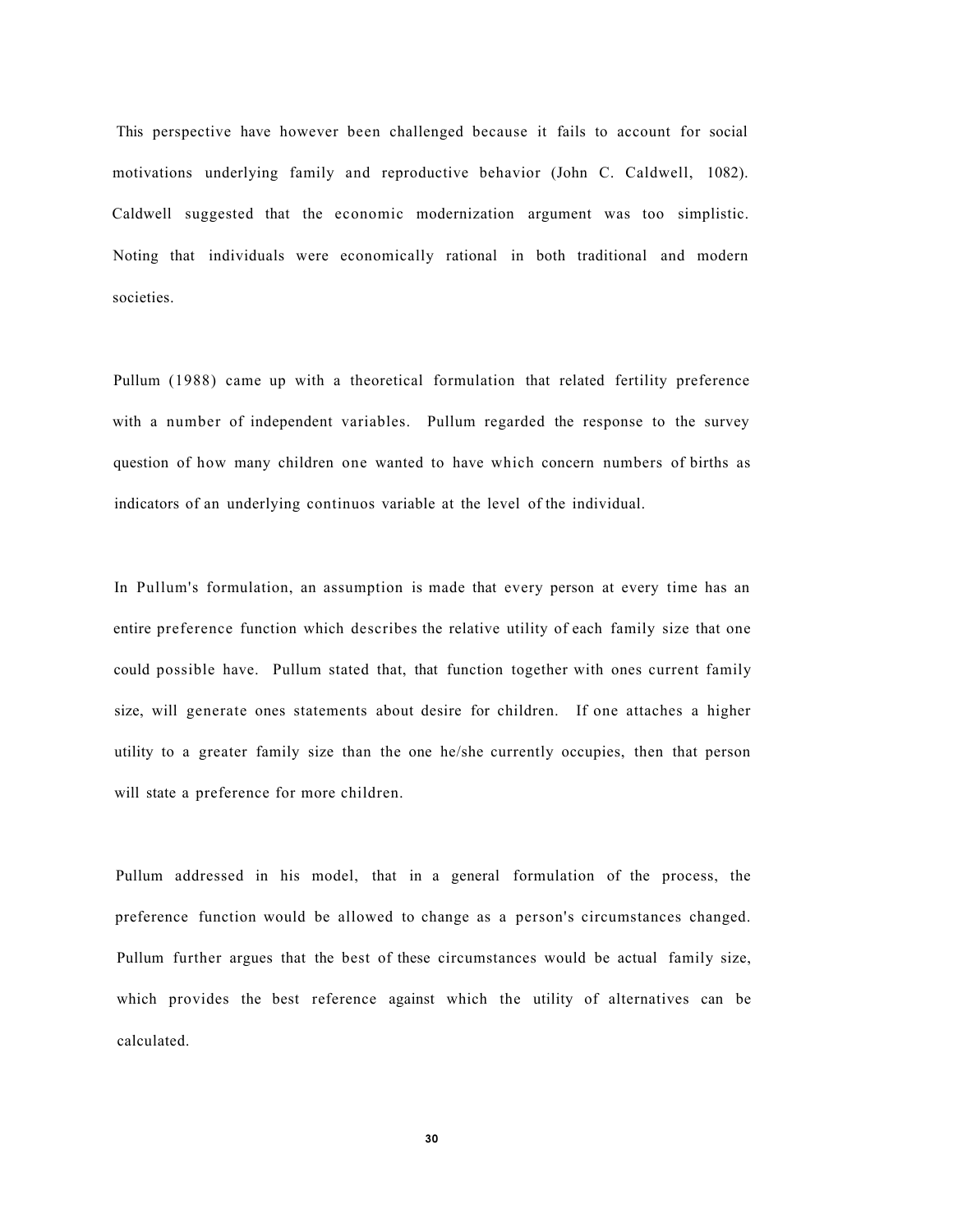In Pullum's model. U/ is treated as the utility the person attaches to completed family size / it is assumed that Ui has a systematic component which is a function of measured variables, such as family size, education among others.

U/ is completely described as:

 $\frac{1}{i}i = \frac{f_i}{X_1, X_2, \ldots}$  Xk, *c*) with some functional form *fi*.

The residual *c* itself as Pullum described it includes two components. First, as the unmeasured portion of the systematic variation, for example, the size of the person's family of origin, his personality characteristics and community variables, which may have explanatory power but are not available. Secondly, the error term can reflect the role of influences which are, for practical purposes, genuinely random- which are short term, cannot be anticipated and individually have only small impact.

In a more simplified form, the model can be presented as follows:

$$
U/=\frac{7}{(XI, X2, X3)}
$$
 Xk)

Where:

 $U/$  = the utility which a man attaches to completed family size mostly referred to as family size preference.

*Fi* = functional form.

 $XI$ ...  $Xk$  = measured variables explaining the variations in a family size preference.

This model is simplified here and will be presented as follows: That the family size preference is a function of the independent effects of the socio-economic, cultural and demographic factors.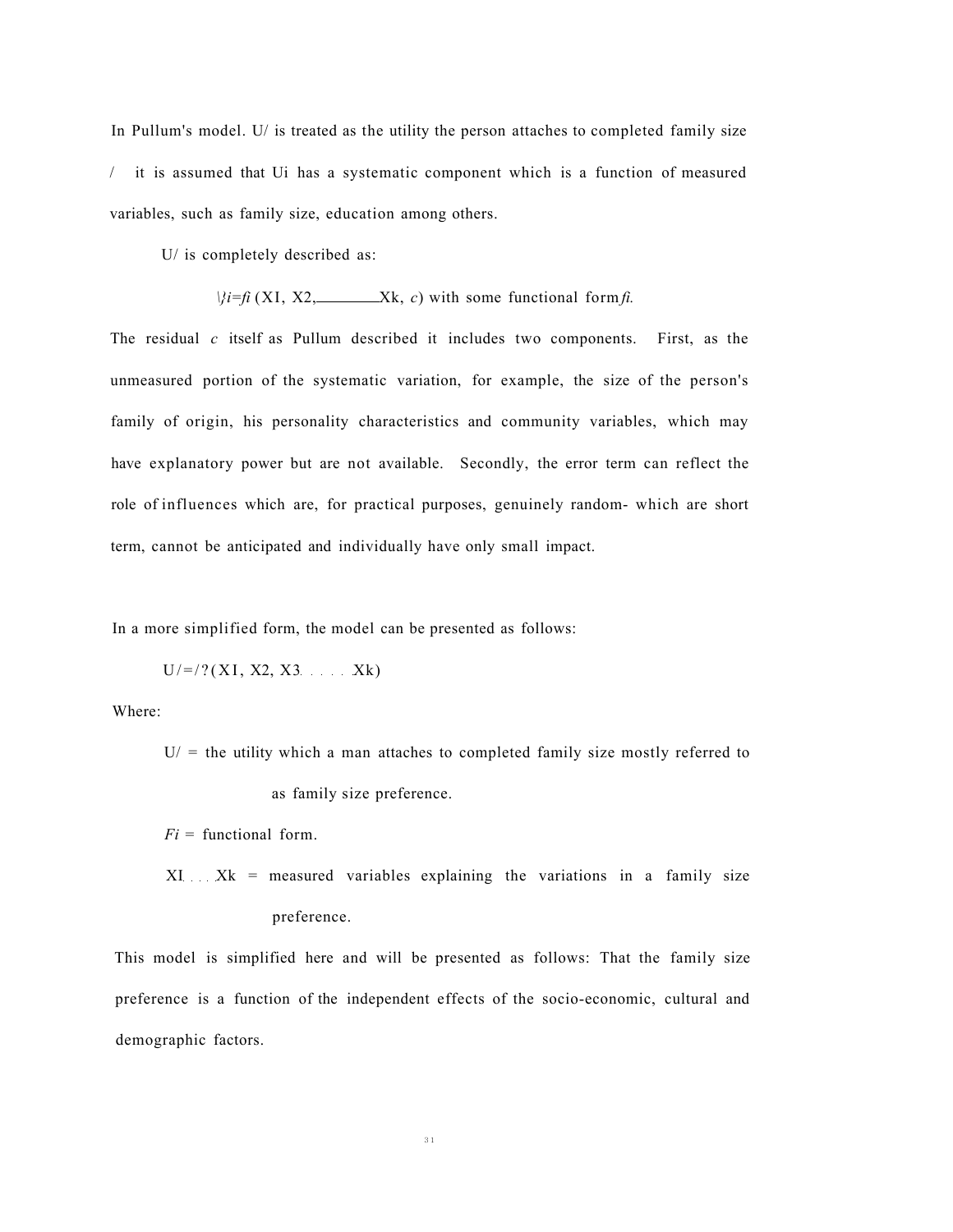## *That is*

Fi =fi (S.E,C**',D)** 

## *Where*

- $Fi = the desired family size.$
- *Fi* = functional form.
- S.E = Socio-economic factors.
- $C = \text{cultural factors}.$
- $D =$  demographic factors.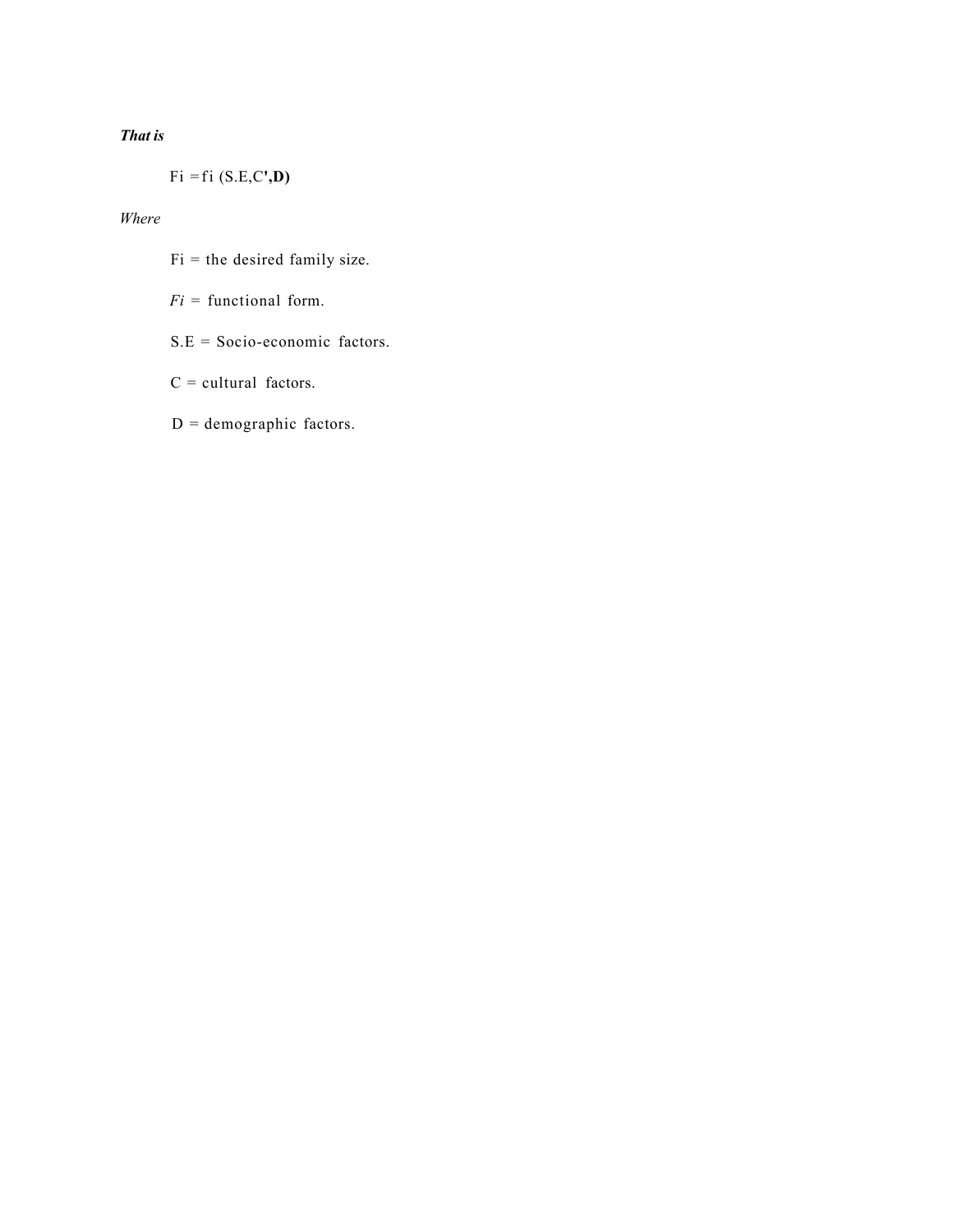## 2**.1.4 Summary of literature**

flie general notion from fertility studies as examined from the different literature is that fertility behavior is preceded by the formulation and implementation- even if inefficiently- of fertility preference.

From the above literature it is also evident that people's fertility behavior is not only biologically regulated but also influenced and modified by other external factors. One major thing however is that factors affecting people's fertility behavior are not constant and do change with time as well as the current prevailing conditions at a particular place, fliis fact makes people's fertility behavior vary from one condition to another and also do change with time.

There is therefore lack of clear-cut conditions and factors that have been identified both by theory or previous studies that can be said to explain the fertility behavior of people. While some theories have focused more on economic conditions, others have put more importance on cultural factors and conditions.

The lack of universally accepted conditions that operate uniformly all over the universe that could serve to explain the fertility behavior of all the people means that at any one lime a study of fertility preference in any given setting is viable.

33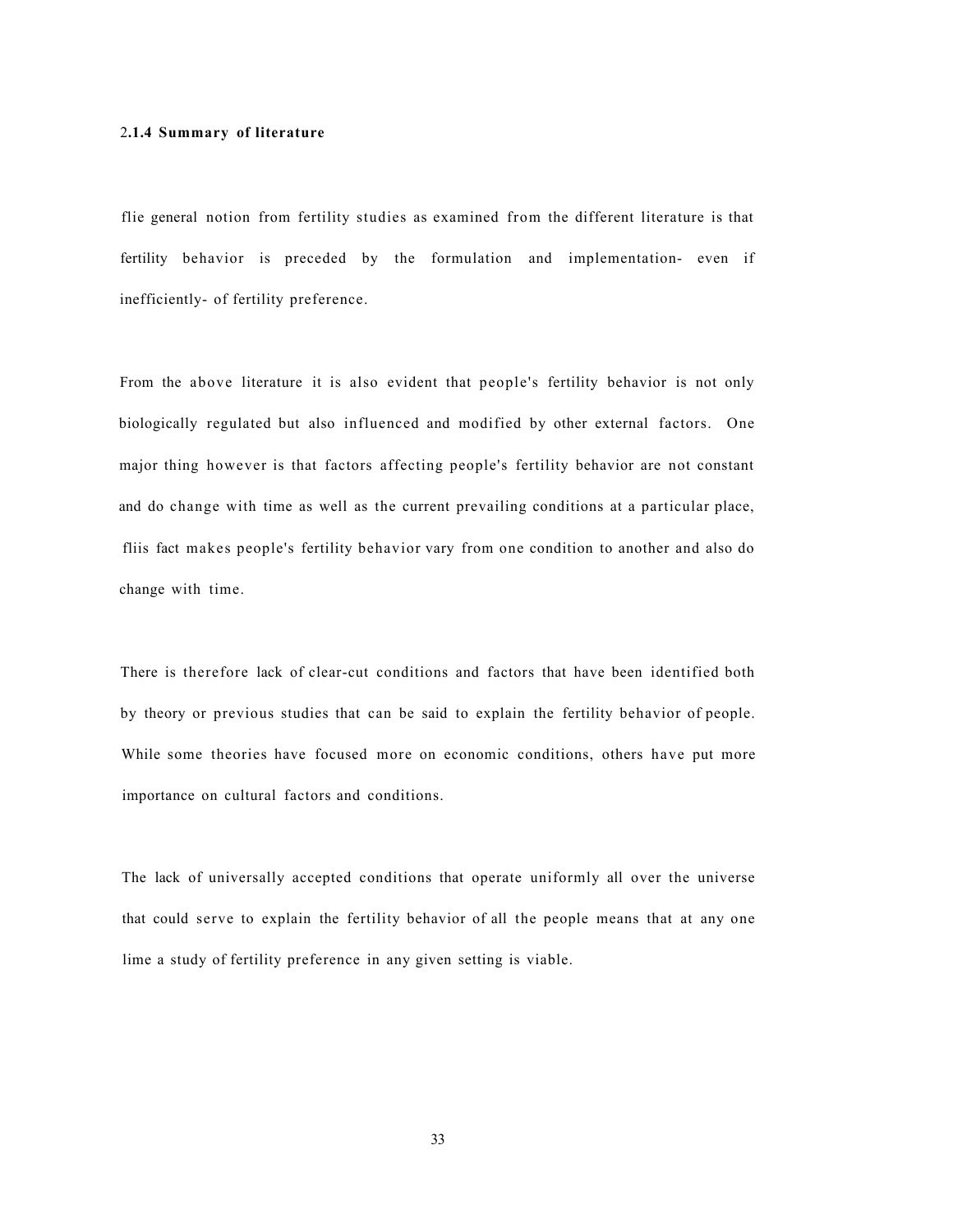Pullums tlieorctical formulation is kind of an open model and takes into account all the factors that may serve to explain the fertility behavior of some people at a particular time. For this reason Pullums theoretical formulation shall be adopted for this study.

#### **2.1.5 Theoretical framework**

As it has been mentioned above Pullums theoretical formulation shall here be adopted. Pullums propositions are that fertility behavior is affected by both socio-economic, sociocultural and demographic factors. This framework therefore allows us to operationalize our concepts as stated in the problem statement.

Below is a schematic presentation of Pullum's framework, which is hereby adopted for analysis. The socio-economic factors, socio-cultural factors and the demographic factors arc here treated as the explanatory factors while family size preference is the dependent factor we are seeking to explain.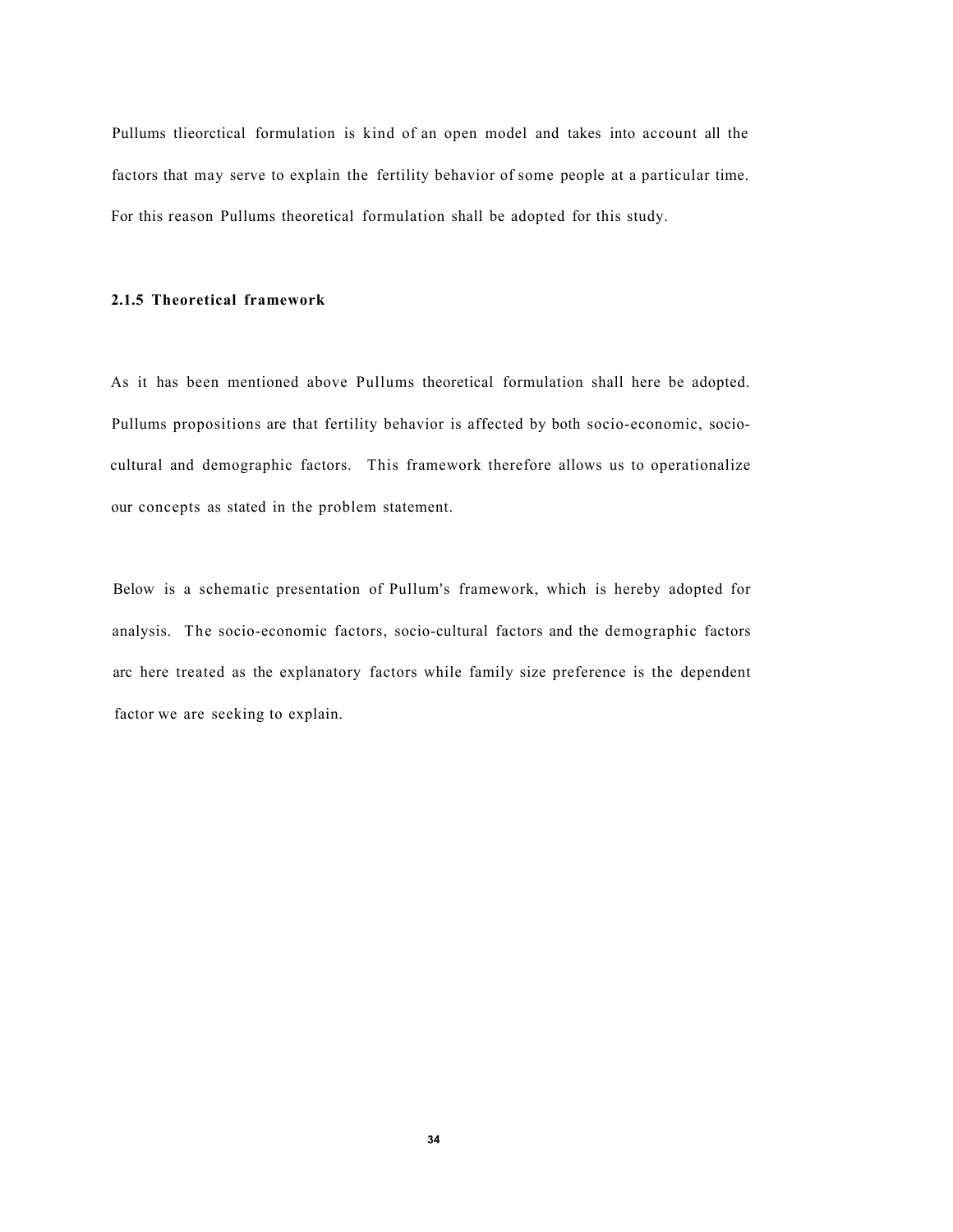### **I"i» I conceptual model of desired family size**



**Source: adopted from Pullum 1980.**  $\qquad \qquad$  **\* f c** Ji . '-yi : • \,,

iWHWl- $P^{8}$ 

## **Theoretical hypotheses**

following the above conceptual model the socio-economic, socio-cultural and demographic factors form the explanatory factors hence the conceptual hypotheses states **that:** 

- I) Socio-economic factors have a negative effect on number of children preferred.
- 2) Socio-cultural factors can have either negative or positive effect on number of children preferred.
- 3) Demographic factors have a negative effect on number of children preferred.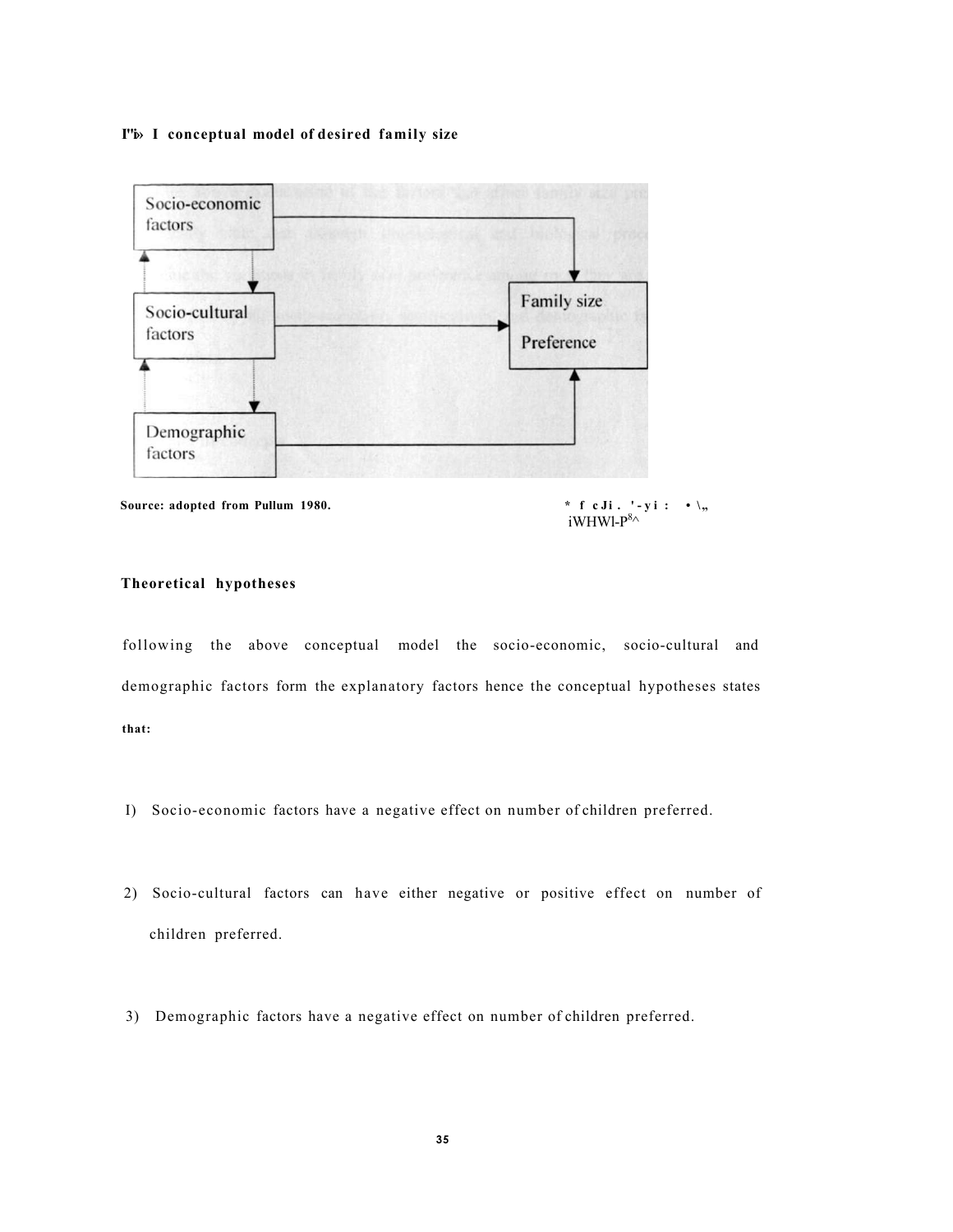## **Theoretical statement**

lroin the above examination of the factors that affect family size preference we can theoretically state that although physiological and biological processes primarily determine the variations in family size preference among men, they are always affected and modified by the socio-economic, socio-cultural and demographic factors prevailing at the moment.

## **Definition of concepts**

#### a) **Family size preference.**

This is the number of living children that a man desires to have in his entire life,

## h) Socio- **economic factors.**

Socio-economic factors here relate to the man's attributes as regards to his level of education, occupation and place of residence.

## c) Socio-cultural factors.

These factors shall here be used to refer to the man's attributes, which regards his cthnicity, type of marriage and region of residence.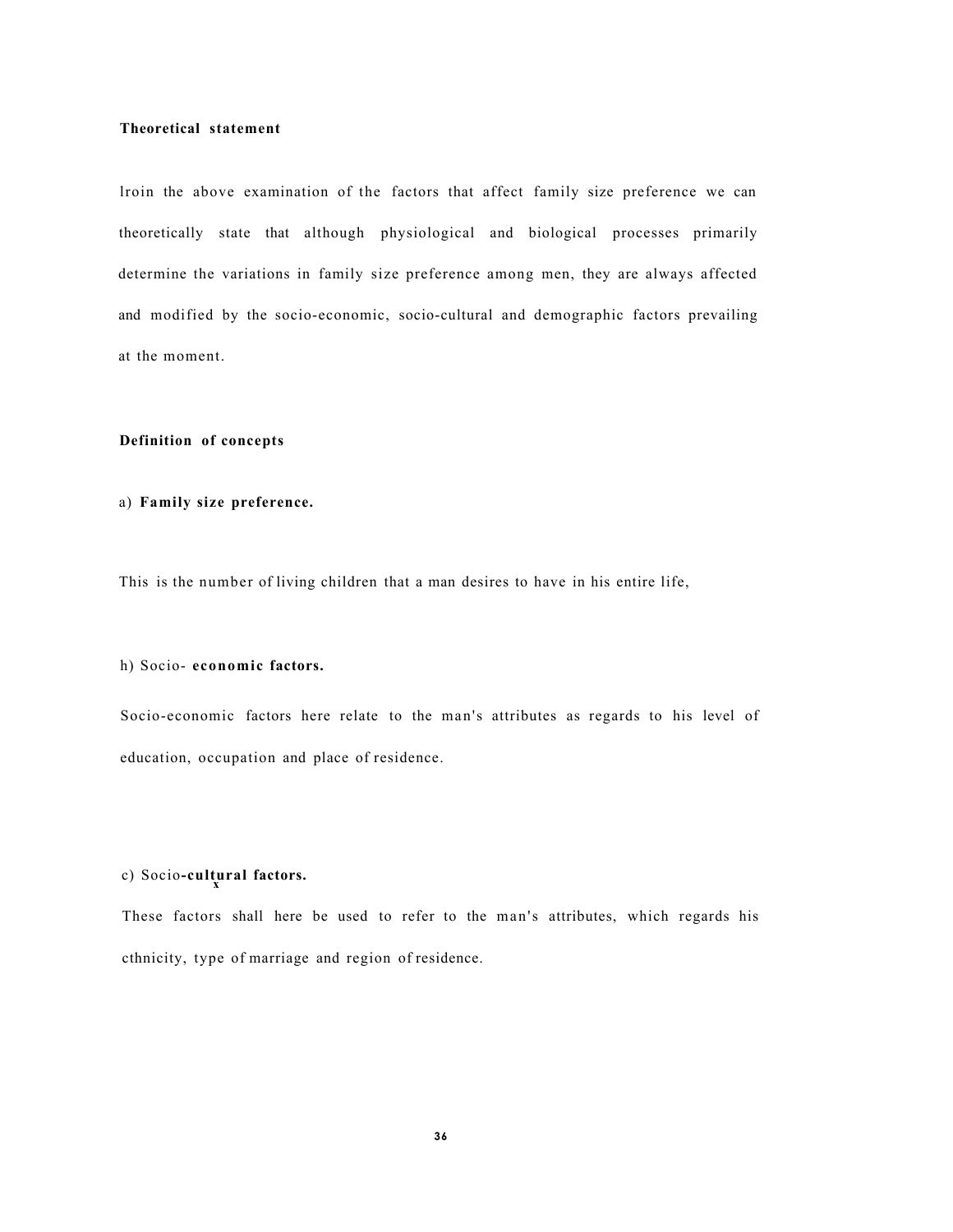## **(i) nomographic factor**

The Demographic factor here is considered to he the man's characteristics regarding his current age.

#### **2.1.6 Operational framework**

To operationalise the above framework, selected socio—economic, socio-cultural and demographic variables shall be used as explanatory variables for family size preference. The selected variables are occupation, education and place of residence as socioeconomic variables. Ethnicity, region of residence and type of marriage as socio-cultural \ ariables. And lastly current age as the demographic variable.

These variables are operationalized as shown on the next page in a schematic diagram.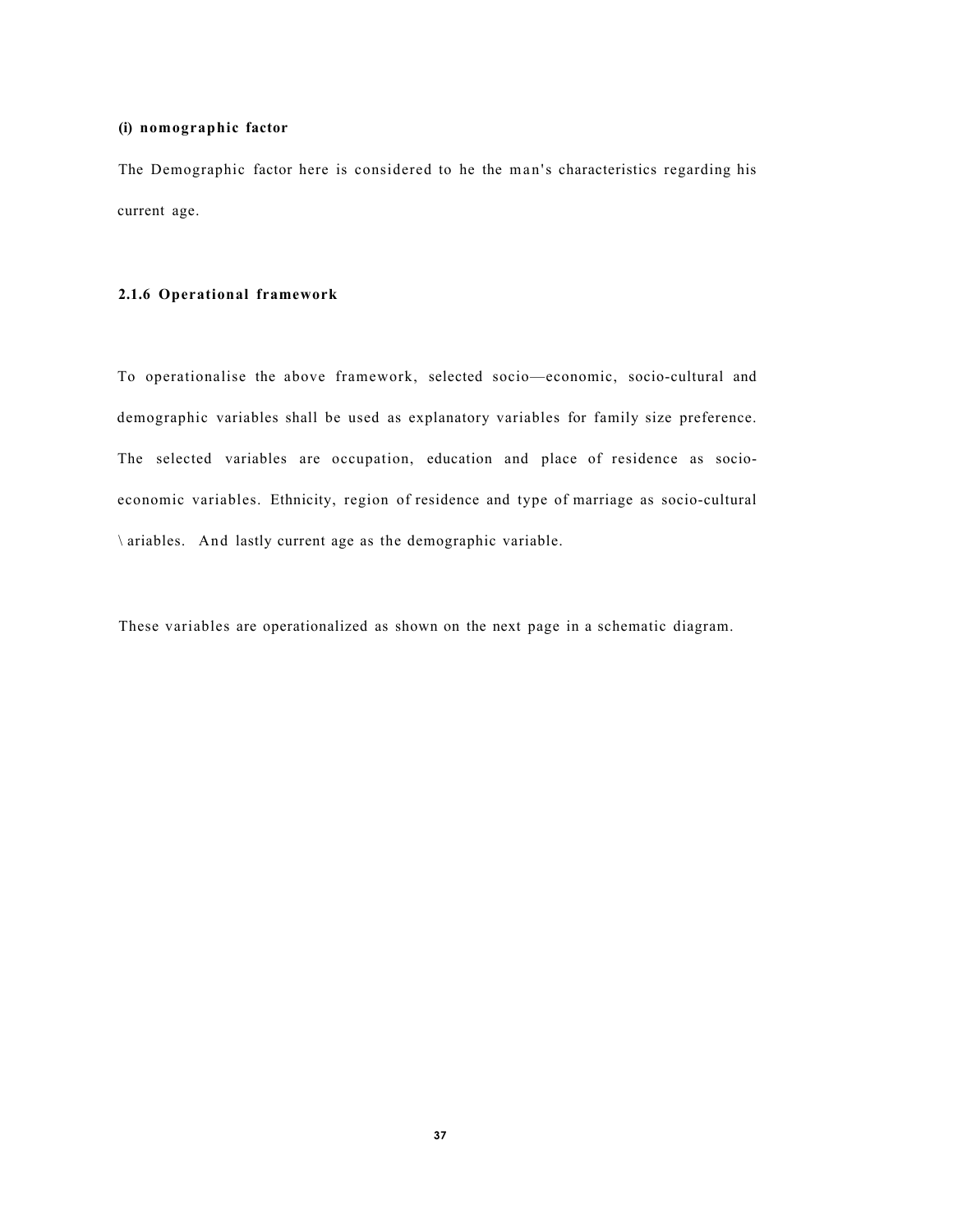## Fig **2 Operational model of desired family size**



**Source: adopted and modified from pullum 1980.** 

## **Definition of variables**

## Dependent **variable**

\* Desired number of children.

This is the actual number of children a man prefers to have in his life.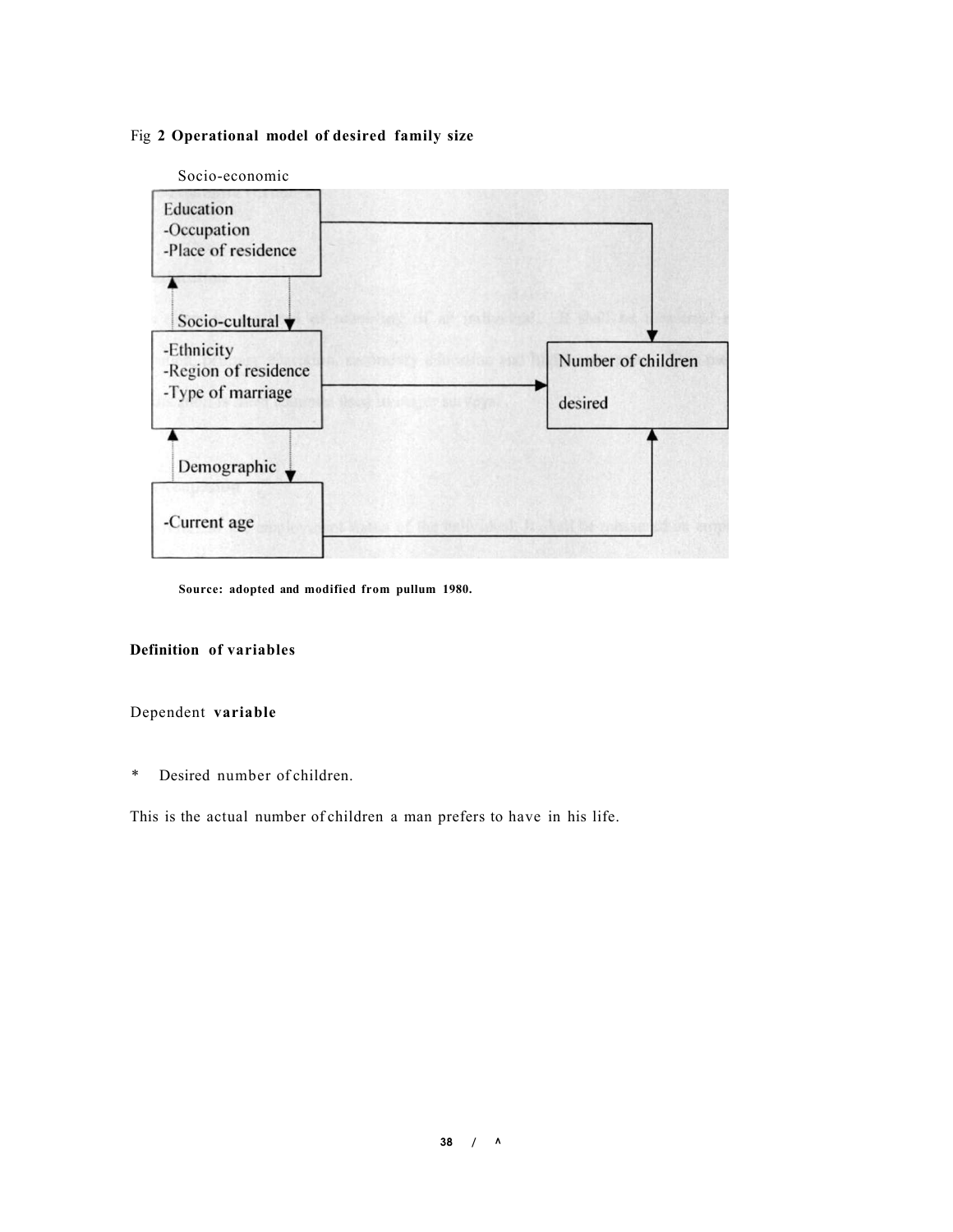## **Independent variables**

## **Socio-economic variables**

## **\* Education**

This refers to the level of schooling of an individual. It shall be measured as no education, primary education, secondary education and higher education. This measure of education is most common used in major surveys.

#### **\* Occupation**

This refers to the employment status of the individual. It shall be measured as employed self employed and formal employed.

## **\* Place of residence**

This variable refers to the place where an individual was residing at the time of survey. This variable shall be categorized as rural or urban residence.

## **Socio-cultural variables**

#### **\* Ethnicity**

This here refers to the tribe of an individual and shall be categorized as Luo, Kikuyu, Luyha. Kamba. Kisii, Kalenjin, Mijikenda/Swahili and other.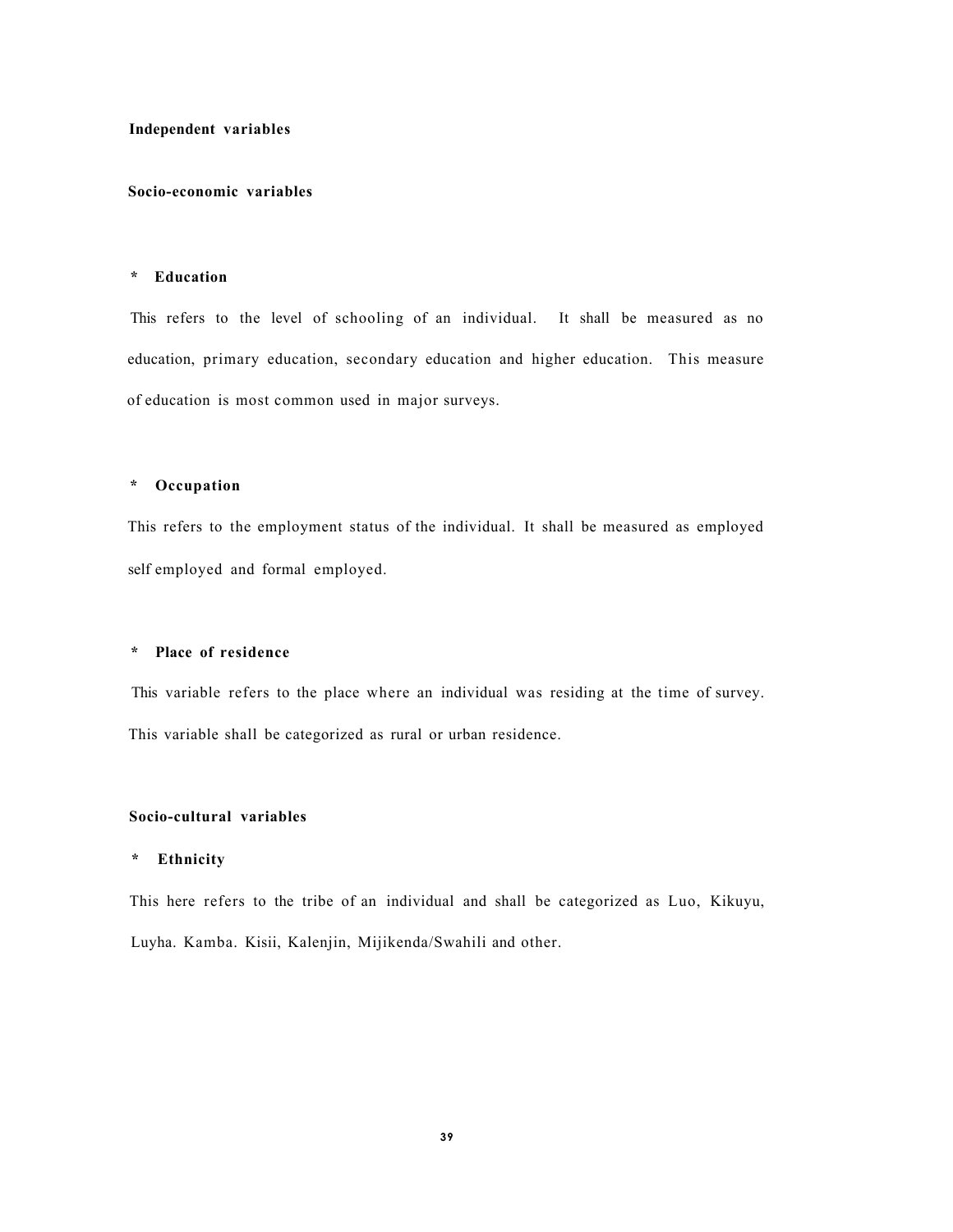## **\* Region of residence**

i his refers to the location where one lives. Region of residence shall be categorized as \airobi. Central. Eastern Coast. Western. Nyanza, and Rift-Valley.

## **\* 'I vpe of marriage**

This refers to the type of marital arrangement a man has. Type of marriage shall be categorized as monogamous or polygamous.

## **Demographic variable**

## **\* Current age**

Current age shall be categorized in five-year age groups.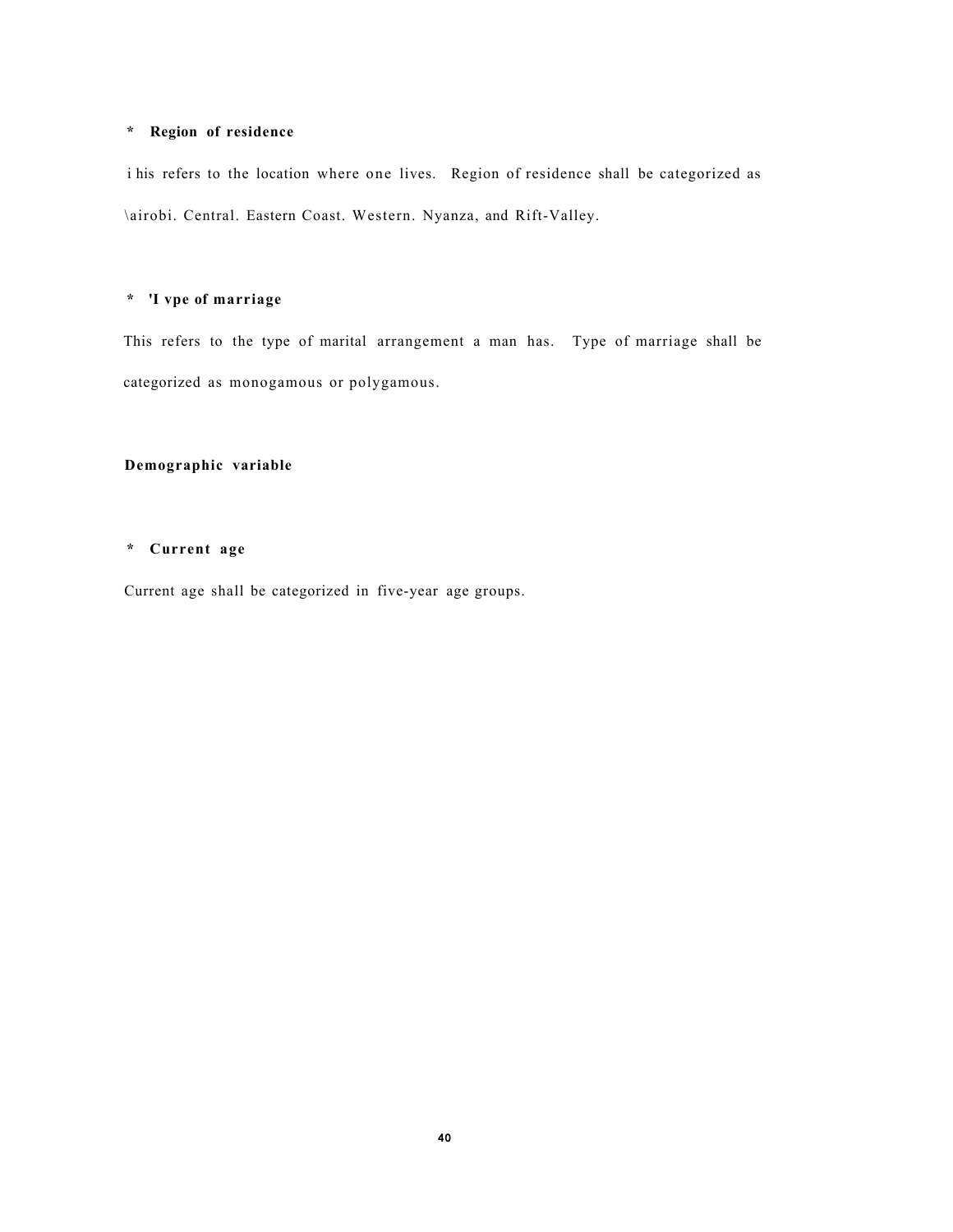## **2.1.7 Operational hypotheses**

I. A man's level of education negatively influences the desired family size.

Professional occupation negatively influences desired family size.

Urban place of residence has a negative effect on desired family size.

- 4. A man's ethnic background has either positive or negative effect on desired family size.
- 5. A man's region of residence has either positive or negative effect on desired family size.
- 6 Monogamy has a negative effect desired family size.
- 7. Age of a man positively influences the desired family size.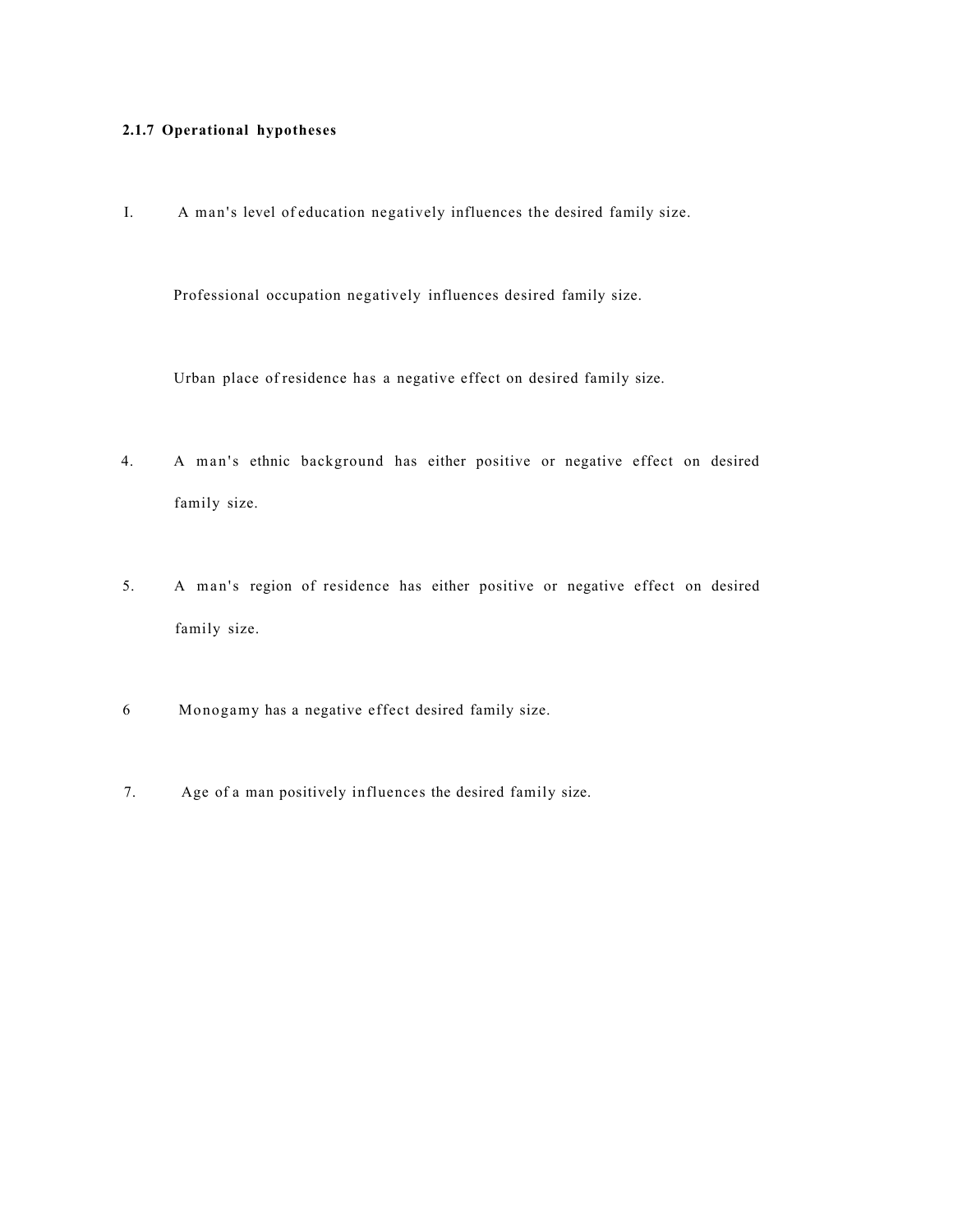## **CHAPTER THREE: DATA AND METHODOLOGY**

## 3.0.0 **The data set**

This study utilizes data from the Kenya Demographic and Health Survey (KDHS) of 1998. The KDHS was conducted by the National Council for Population and Development (NCPD) together with the Central Bureau of Statistics (CBS) within the framework of the Demographic health Survey (DHS) program of the Institute for Resource Development International.

The KDHS sample was national in coverage with the exclusion of north eastern province and four northern districts which together account for abut 5 percent of the population. Complete interviews were obtained for 7,881 women aged 15-49 and 3,407 men agedl5- 54 years.

The principal aim of the 1998 KDHS was an up to date information on fertility and childhood mortality levels, nuptiality, fertility preferences, awareness and use of family planning methods, use of maternal and child health services and knowledge and behaviors related to HIV/AIDS and other sexually transmitted diseases.

 $\mathbb{W}$ 

**\**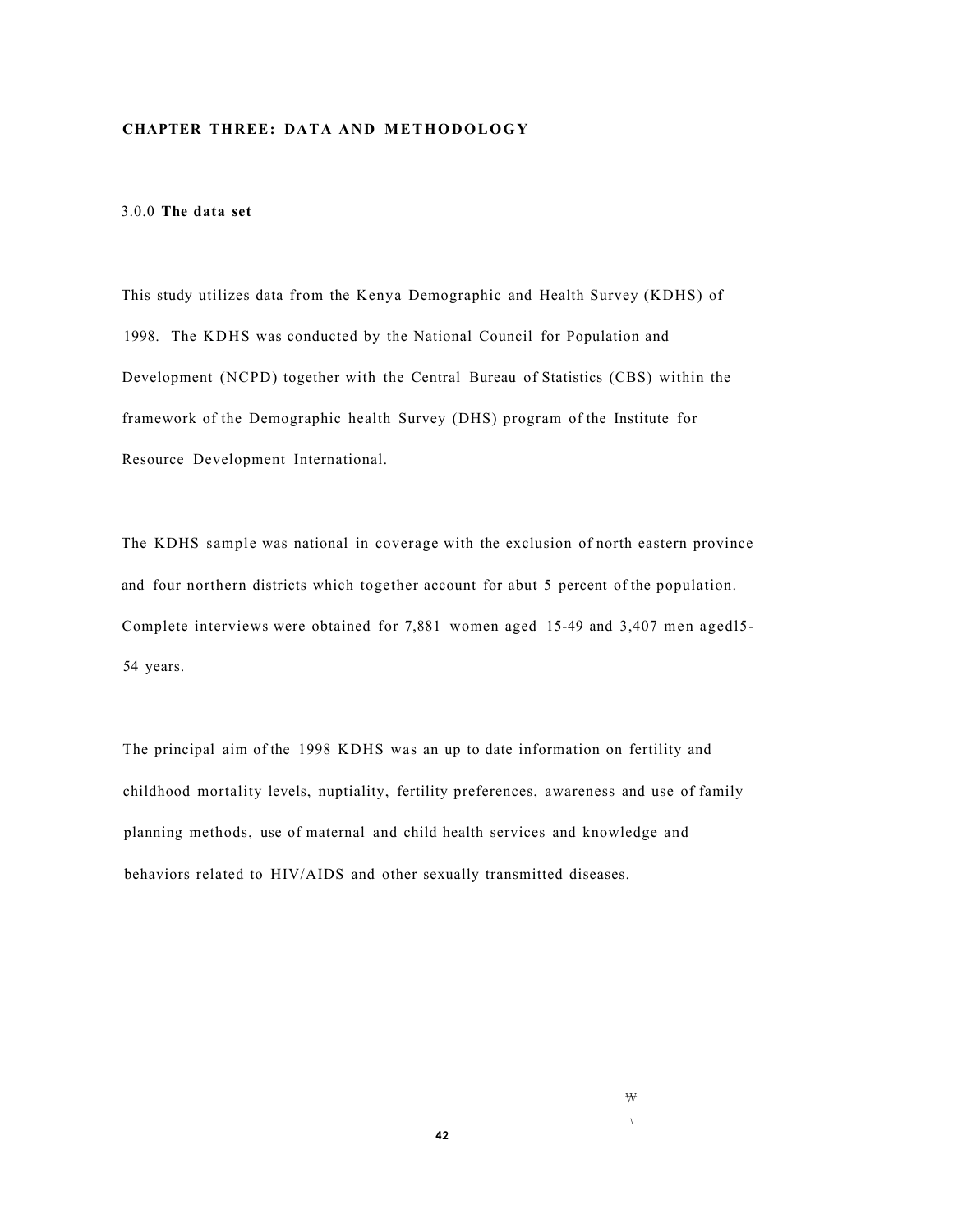#### **i.l.O Data analysis**

I lie main preoccupation of this study from the methodological standpoint is to show how the socio-economic, cultural and demographic factors affect family and reproductive behavior. Analysis is mainly based on the KDHS data, and the main variables used in the analysis are as explained in chapter two. They include; education, occupation and place of residence as socio-economic variables. Region of residence, ethnicity and type of marriage as cultural variables. Lastly, we have current age as the demographic variable.

#### **3.1.1 Statistical analysis**

As a general strategy for the analysis, bivariate analyses are conducted to study simple associations between independent and dependent variables. Since simple bivariate associations are affected by the effect of other variables, it is necessary to investigate further bivariate relationships through a multivariate framework. The objective of the multivariate analysis is to sort out the effect of each independent variable on the dependent variable, holding constant other variables that might influence the relationship.

Simple cross-tabulations shall be used to study the associations between the independent socio-economic, cultural and demographic variables and the dependent variable desired family size. The  $X<sup>T</sup>$  test shall be used together with the cross-tabulations to test the significance of these associations. That is whether the selected independent variables at feet the dependent variable significantly. In order to arrive at this, the frequencies or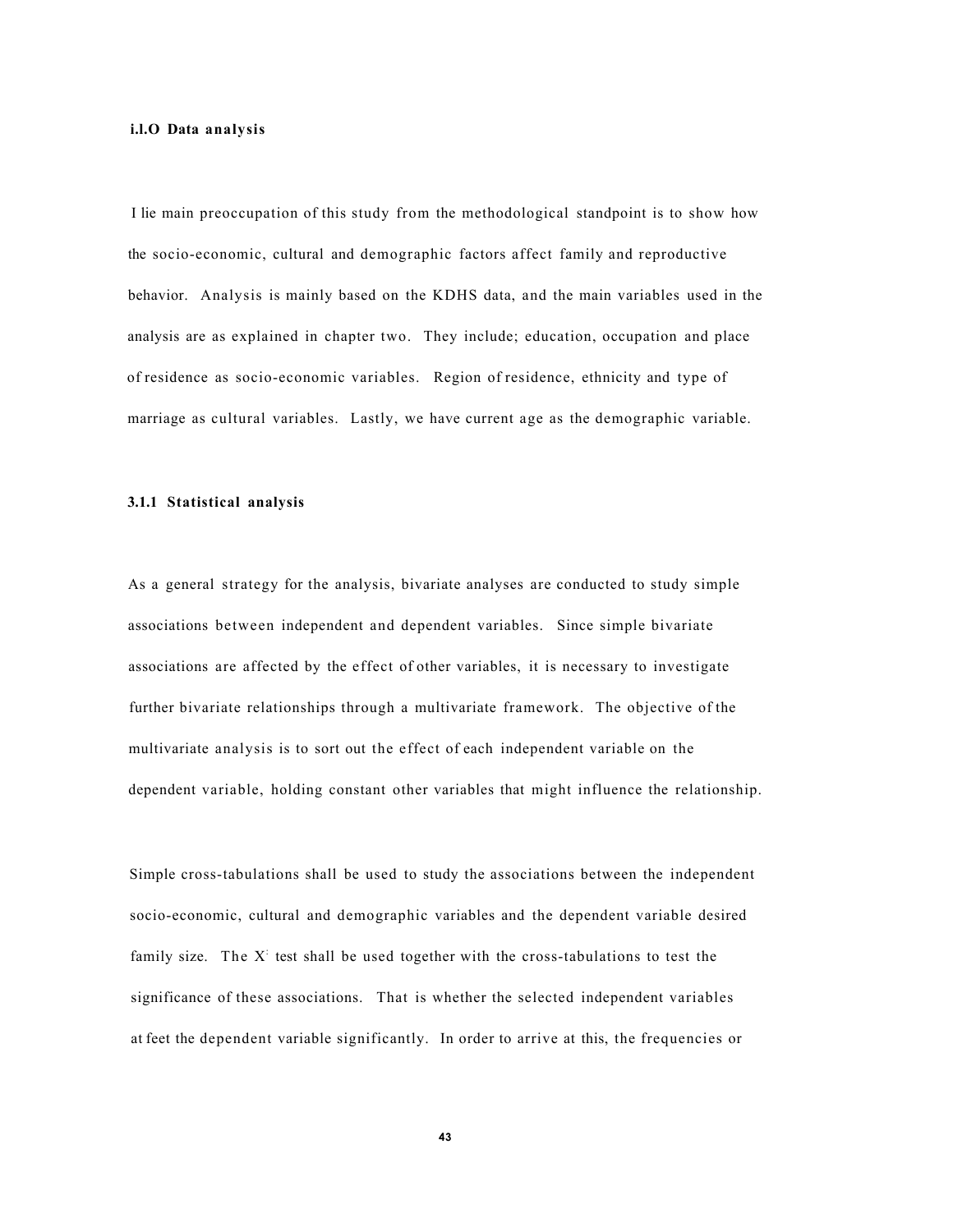the observed fertility will be tested to find out whether or not they differ significantly from the expected frequencies on the basis of some stated null hypothesis. I he  $X^2$  value is arrived at using the following formula:

E

Where:

 $O = Observed frequencies$ 

 $E =$  Expected frequencies

Ihe calculated value of the X" shall be compared with the table X" value with given degrees of freedom at a specified level of significance in order to accept or reject the null hypothesis. The null hypothesis (I lo) is rejected only when the calculated X" value is equal to or greater than the tabulated X" value at the specified level of significance using the stated degrees of freedom (For more details on derivation of X" see Blalock. 1960).

In the analysis most of the independent variables are dummy variables and the dependent variable is a continuos variable. Usually, the ordinary least squares method is used in Mich circumstances to study the relationship between the independent variables and the dependent variable in a multiple regression analysis. The multiple regression analysis shall be used to predict the effect of each independent variable at a time on the desired family size. This shall enable us to distinguish the relative effect of each independent \ariable in accounting for the variations in desired family size.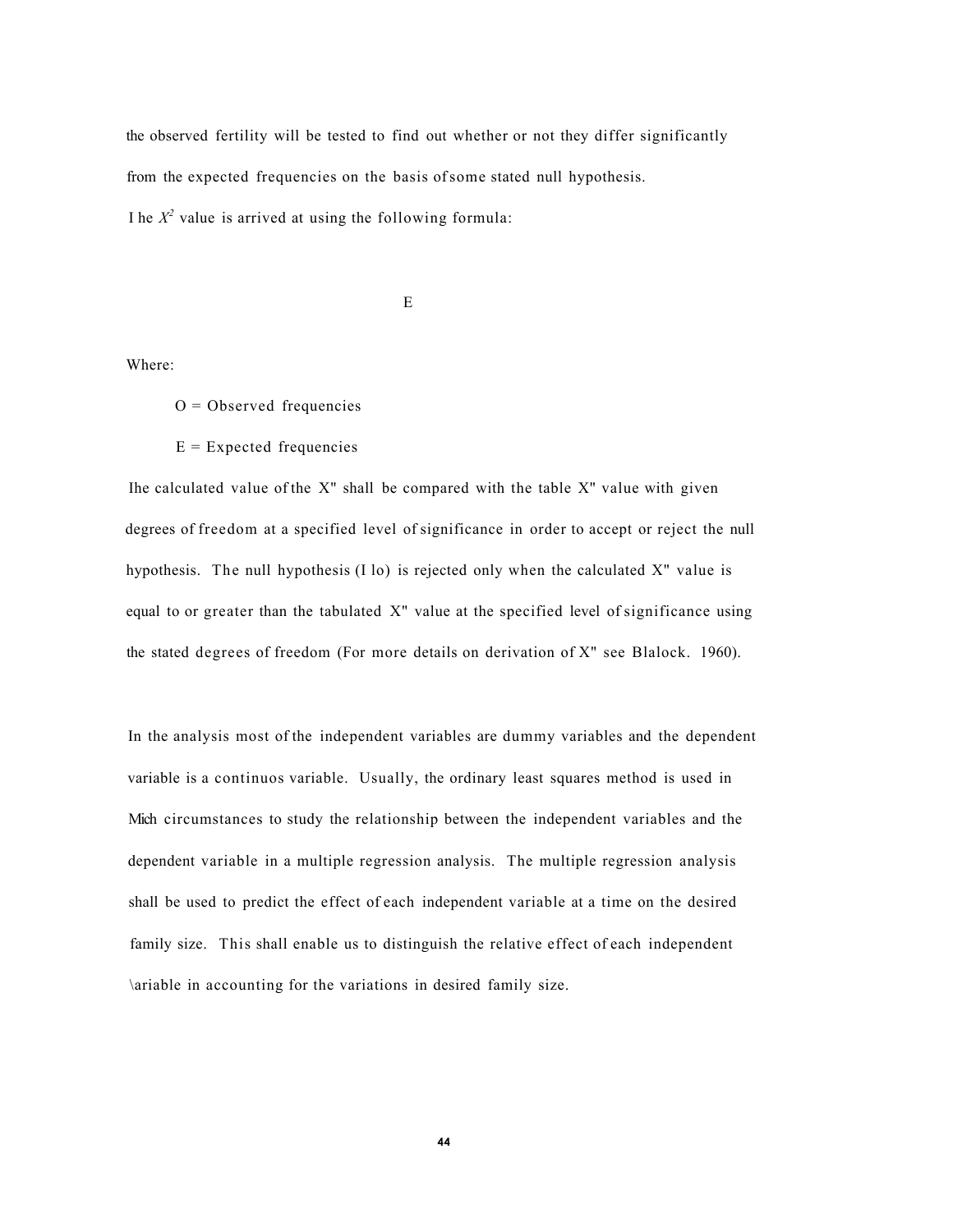I he standard multiple regression model is given as:

$$
\mathbf{Y} = P_o + P_x X, \quad +...+ \quad /t_K X_K + e
$$

Where:

 $Y =$  the dependent variable.

*X/....XK* = the independent variables mostly referred to as explanatory variables.

 $c =$  the error term.

$$
(ii's = coefficients of net regression).
$$

However because the standard errors are assumed to be normally distributed, then we can ignore the error term hence our standard multiple regression model will be represented as:

$$
Y = (i_n + lhX, +... + ti_K X_K)
$$

The regression is said to be net in the sense that the regression of the dependent variable on the particular independent variable is measured while holding the values of the other independent variables constant. The regression coefficients also tell us the number of units of change in Y variable, which will accompany a change ofone unit in the X variable.

The dependent variable as has been said earlier is the desired family size. While it is true in real life that desired family size is affected by a variety of variables at the same time rather than by just one variable at a time, this study thus uses the least squares method to control for this effect. The least squares method is deemed appropriate due to its strength 10 determine the variations in the dependent variable explained by every independent variable while holding other independent variables constant.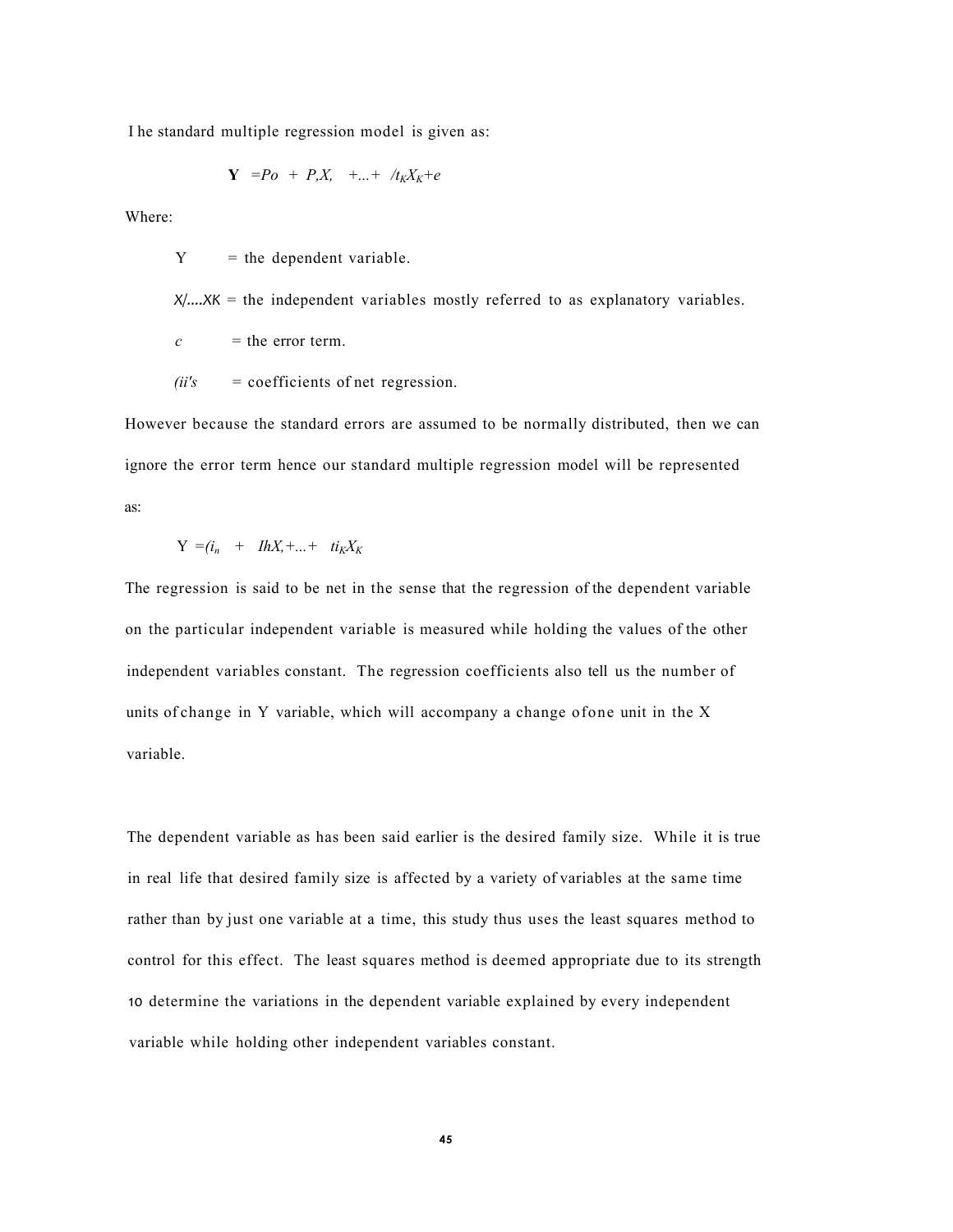The **proportion of the variability in the dependent variable that is explained by the independent variables is usually shown by the value R<sup>2</sup> in the regression results.**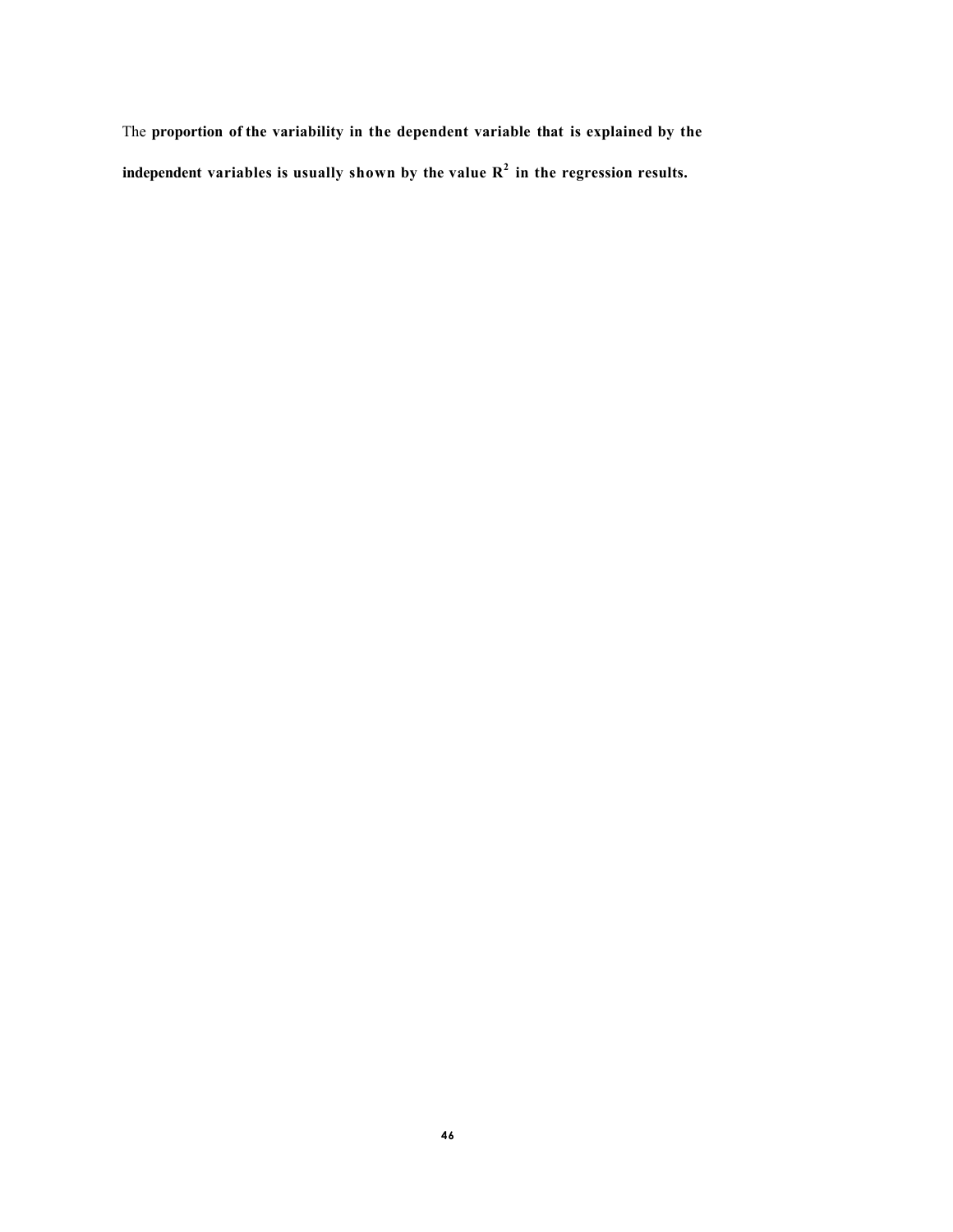## **CHAPTER FOUR: CHARACTERISTIC DISTRIBUTION OF THE**

POPULATION

#### **4.0.0 Introduction**

This chapter looks at the characteristics of the study population according to the study variables. The main assumption in this study is that Fertility preference among currently married men in Kenya is to a great extent related to the socio-economic, socio-cultural and demographic factors as outlined in the previous chapters. Although other factors such as personal psychological factors may effect desired family size, this study only examines specific socio-economic, cultural and demographic factors. The number of men in the KDHS sample comprised 2336 cases however married men formed 1424, which is noing to form our study sample.  $\Box$  , , .t

In this section a presentation of the percentage distribution of the population according to the different characteristics shall be presented. Results of cross tabulations between the desired family size and the other selected independent variables shall also be presented to show the relationship between the dependent variable and each of the independent variables.

The variables to be considered shall include desired family size as the dependent variable. ( urrent age as the demographic variable and ethnicity, region of residence and type of marriage a cultural variables. Religion may be looked at just as a control variable.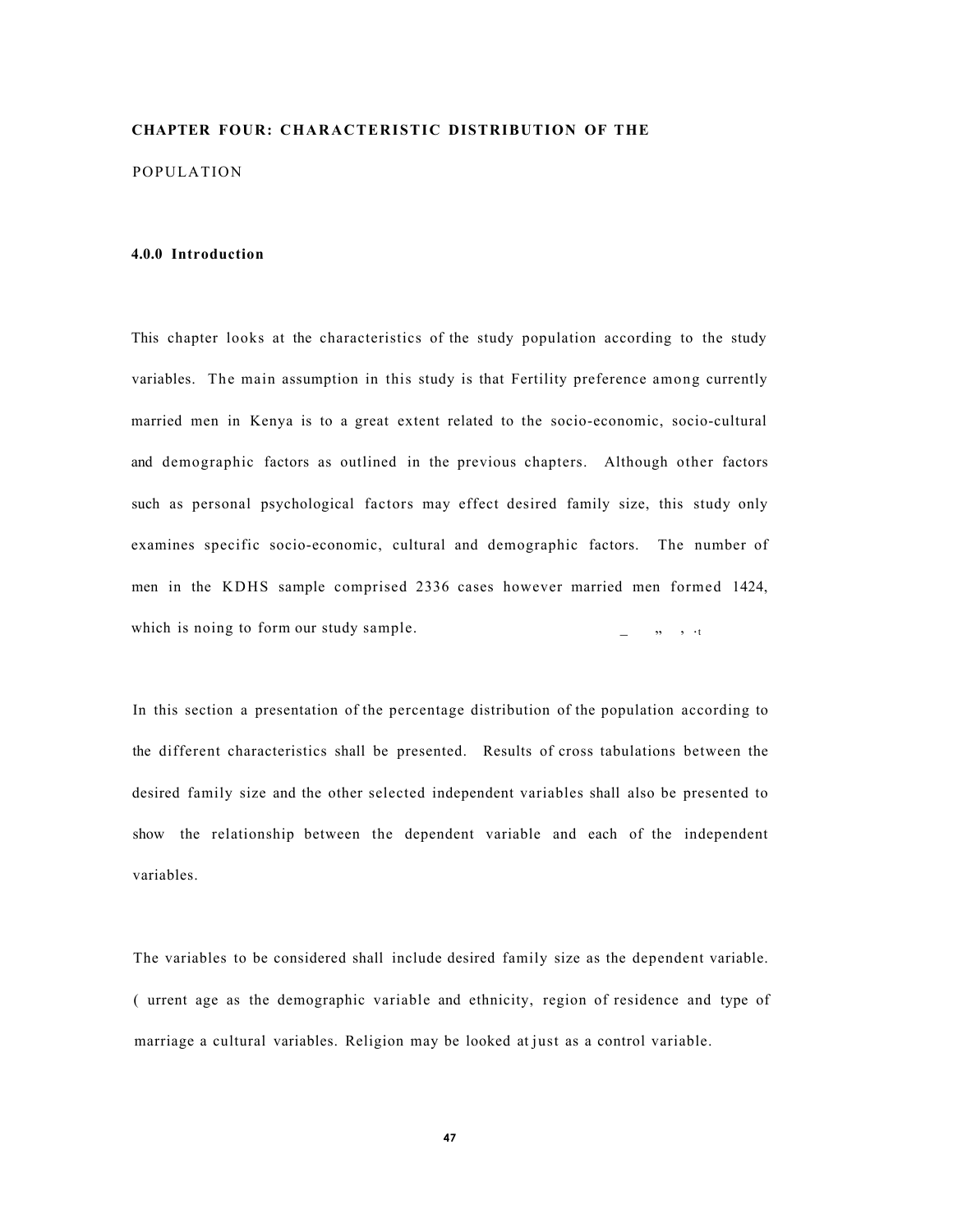Lastly education, occupation and place of residence shall be treated as socio-economic variables.

## **4.1.0 Section 1:Frequency distributions**

## **4.1.1 Frequency distribution of currently married men by socio-economic**

## **characteristics**

This section provides the frequency distributions of currently married men according to their socio-economic characteristics.

## Table **1.0 the percentage distribution of respondents according to education.**

|                | frequency | Valid per cent<br>$(\%)$ | Lummulative<br>per cent $(\% )$ |
|----------------|-----------|--------------------------|---------------------------------|
| No Education   | 152       | 10.7                     | 10.7                            |
| Pri. Education | 793       | 55.7                     | 66.4                            |
| Sec. Education | 452       | 31.7                     | 98.1                            |
| Higher         | 27        | 1.9                      | 100.0                           |
| Total          | 1411      | 100.0                    |                                 |

The table above shows the distribution of respondents according to education. The table shows that majority of the currently married men had primary education.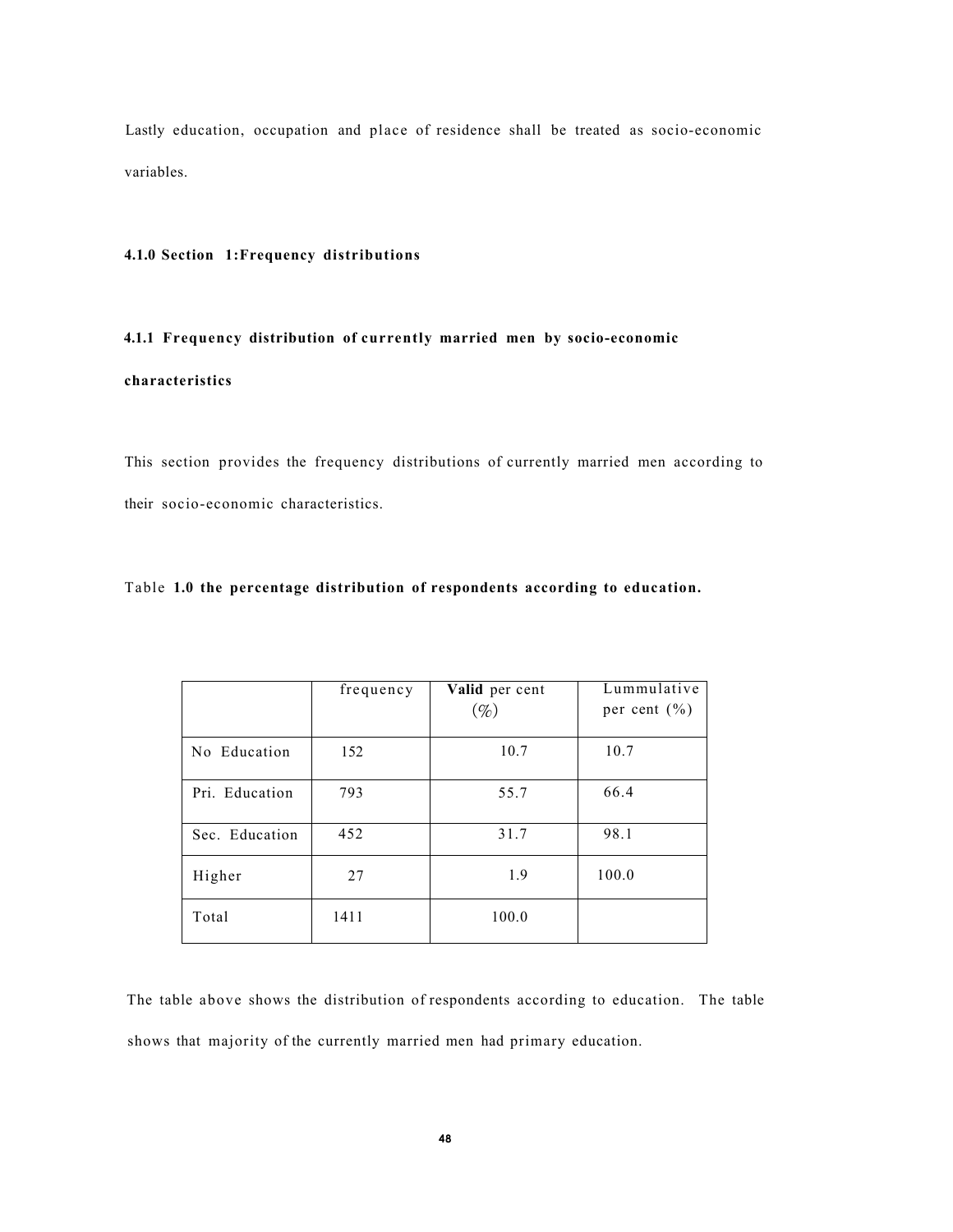This group comprised of 55.7 percent of the entire population of married men. 31.7 per i cnt of the married men had secondary education while 10.7 per cent of the married men had no education at all. The least group was the men with higher education. Among the currently married men. only 1.9 per cent had higher education by the time of the survey. I lie largest group of currently married men in Kenya therefore had only primary education during the time of the survey.

Table 1.1 **the percentage distribution of the currently married men according to**  occupation.

|                     | Frequency | Valid per cent<br>$(\%)$ | Cummulative<br>per cent $(\% )$ |
|---------------------|-----------|--------------------------|---------------------------------|
| Not working         | 00.0      | 00.0                     | 00.0                            |
| Sales/services      | 1040.0    | 73.7                     | 73.7                            |
| Skilled manual      | 227.0     | 16.1                     | 89.8                            |
| Unskilled<br>manual | 144.0     | 10.2                     | 100.0                           |
| Total               | 1411.0    | 100.0                    |                                 |

I mm the above table, none of the currently married men had no job. 73.7 per cent of the married men were in the sales and service industry while 16.1 per cent were skilled manual employees. The unskilled manual workers comprised of only 10.2 per cent of the currently married men. In general, all currently married men in Kenya were working either in the professional sales and service, or as manual workers-both skilled and unskilled.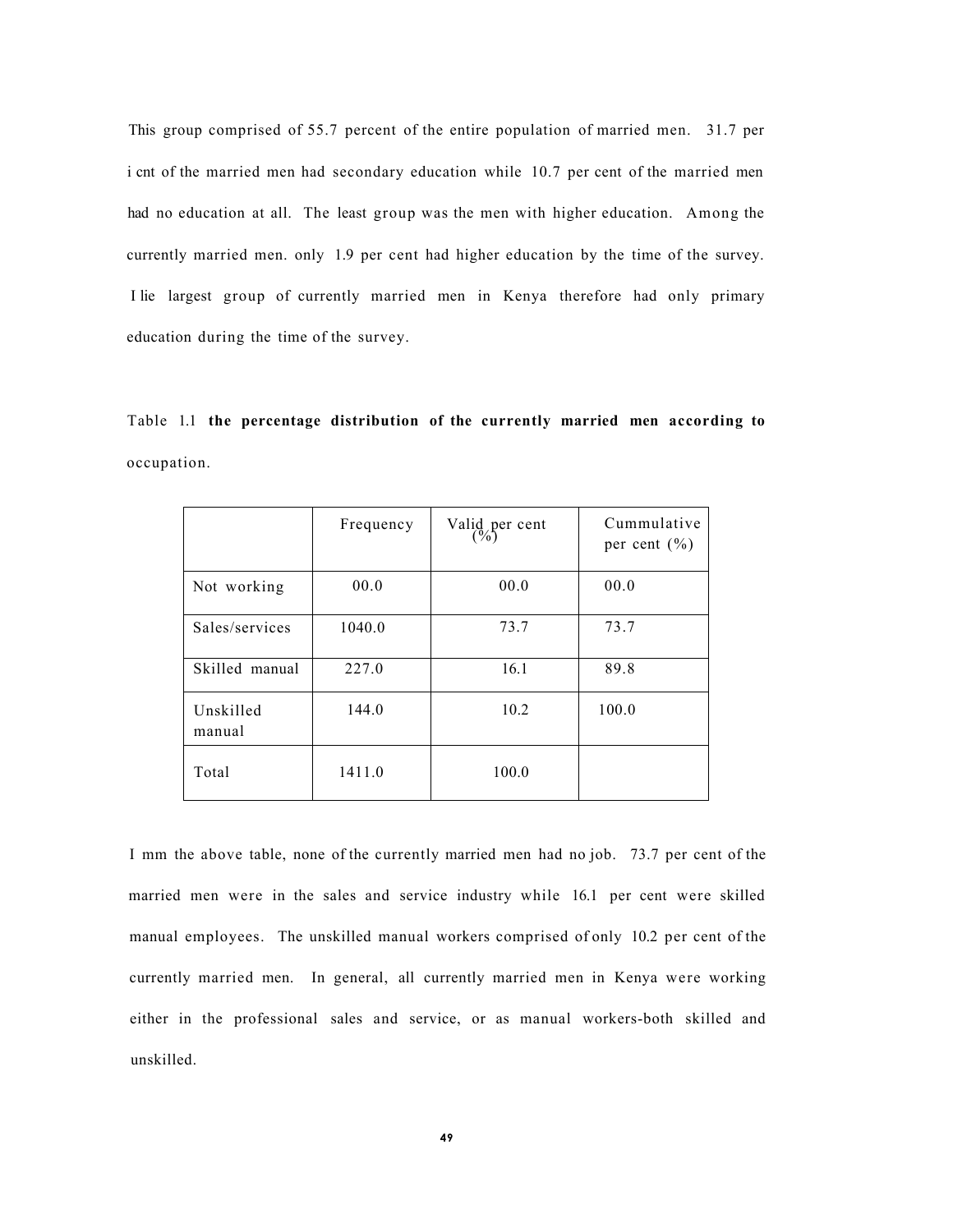|       | Frequency | Valid per cent<br>$(\%)$ | Cummulative<br>Per cent $(\% )$ |
|-------|-----------|--------------------------|---------------------------------|
| Urban | 308       | 21.6                     | 21.6                            |
| Rural | 1116      | 78.4                     | 100.0                           |
| Total | 1424      | 100.0                    |                                 |

**I** able **1**.2 **percentage distribution of respondents according to place of residence.** 

I he table below shows the percentage distribution of married men according to their placc of residence. From the table it is evident that many married men reside in the rural areas w here 78.4 per cent of the entire married population was found to be living in the rural areas. This leaves only 21.6 per cent of the married men population staying in the urban areas. This shows that, majority of married Kenyan men still live in the rural areas.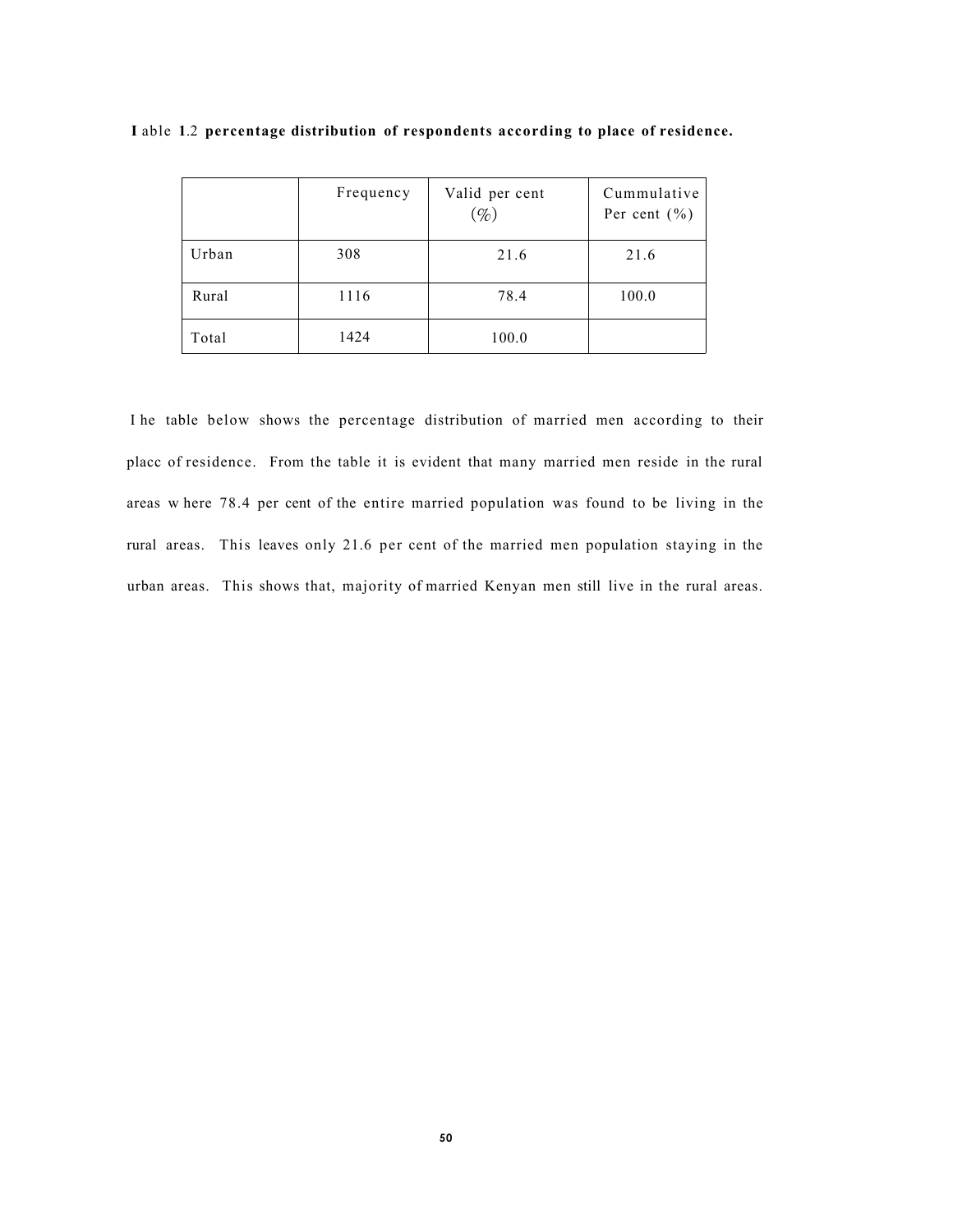**4.1.2 Frequency distribution of currently married men according to socio-cultural characteristics** 

lahle **1.3 Percentage distribution of currently married men according to region of**  residence.

|          | Frequency | Valid per cent<br>$(\%)$ | Cumulative<br>Per cent $(\% )$ |
|----------|-----------|--------------------------|--------------------------------|
| Nairobi  | 119       | 8.4                      | 8.4                            |
| Central  | 173       | 12.1                     | 20.5                           |
| Coast    | 233       | 16.4                     | 36.9                           |
| Eastern  | 221       | 15.5                     | 52.4                           |
| Nyanza   | 220       | 15.4                     | 67.8                           |
| R.Valley | 433       | 30.4                     | 98.2                           |
| Western  | 25        | 1.8                      | 100.0                          |
| Total    | 1424      | 100.0                    |                                |

From the frequency distribution table shown above. Rift Valley has the majority of currently married men amounting to 30.4 per cent. Coast has 16.4 per cent of the currently married men. Eastern and Nyanza have both 15.5 andl5.4 per cent respectively of the currently married men. Western has the least number of married men with only 1.8 per cent while Nairobi has 8.4 per cent of the currently married men population.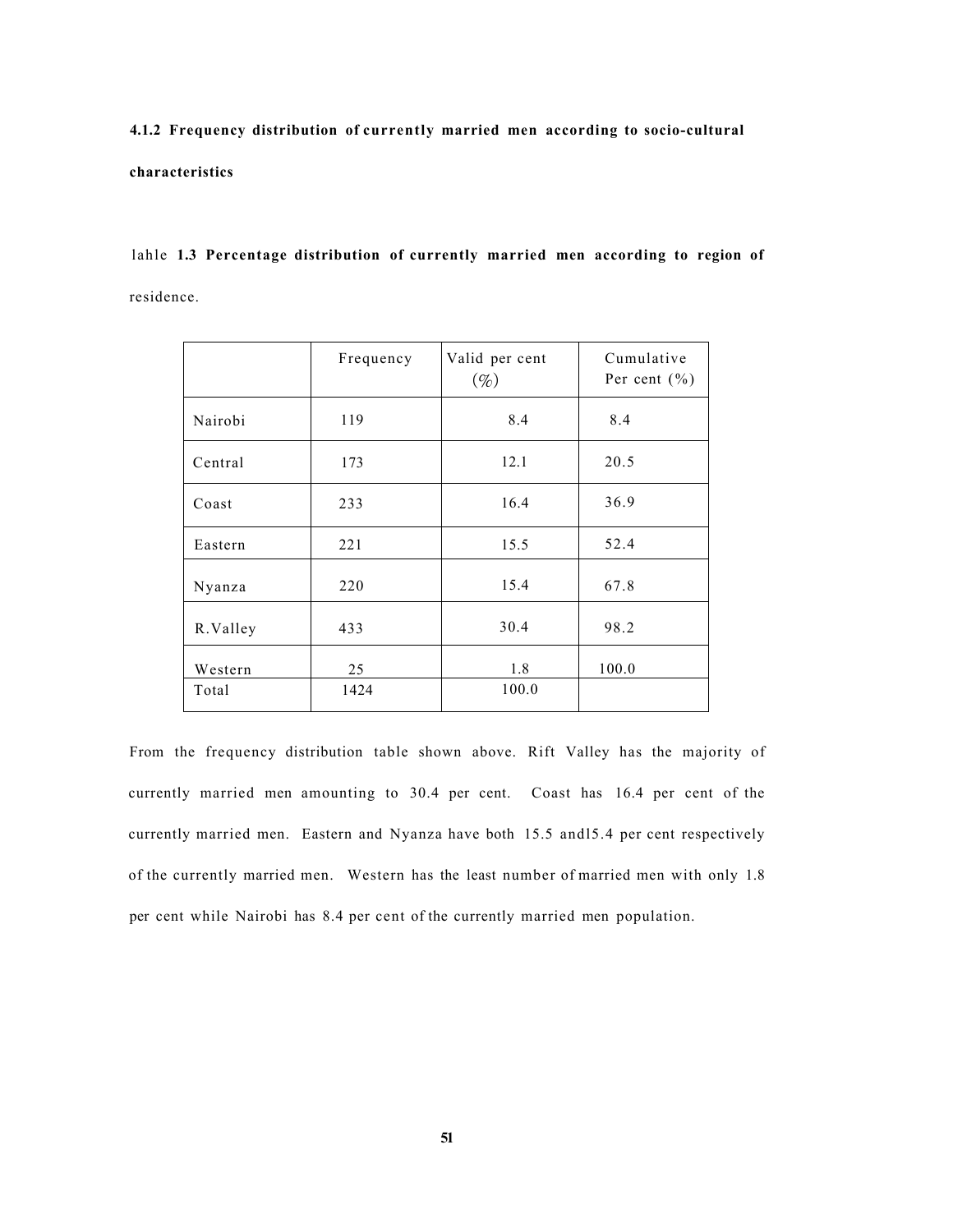|                      | Frequency | Valid per cent<br>$(\%)$ | Cumulative<br>Per cent $(\% )$ |
|----------------------|-----------|--------------------------|--------------------------------|
| Catholic             | 530       | 37.2                     | 37.2                           |
| Protestant/orth.     | 741       | 52.1                     | 89.3                           |
| Muslim               | 56        | 3.9                      | 93.3                           |
| No relieion<br>Other | 75<br>21  | 5.3<br>1.5               | 98.5<br>100.0                  |
| Total                | 1411      | 100.0                    |                                |

The table above shows that majority of the currently married men were protestant Christians who accounted for 52.1 per cent of the currently married men. 37.2 per cent of the married men in Kenya were Catholics while only 3.9 per cent of the currently married men were in Kenya were Muslims. 5.3 per cent of the married men population belonged to the No religion category of people while 1.5 per cent belonged to other religion.

Generally the married men population comprised mainly of Christians- both Catholics and protcstants- such that 89.3 per cent of the married population are Christians. For a country dominated by Christians like Kenya the above results are quite in order.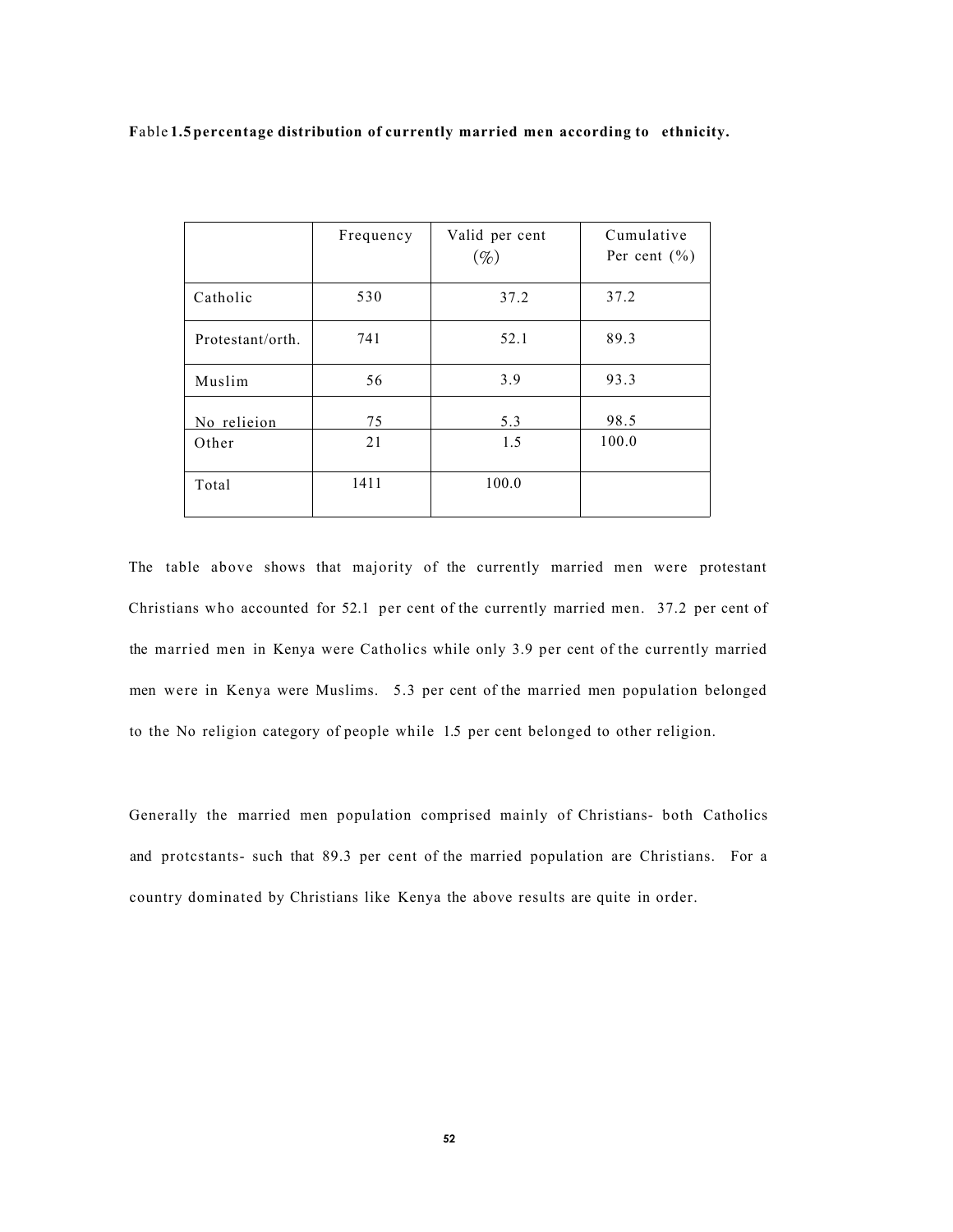|                  | Frequency      | Valid per cent<br>$(\% )$ | Cumulative<br>Per cent $(\% )$ |
|------------------|----------------|---------------------------|--------------------------------|
| Kalenjin         | 249            | 17.5                      | 17.5                           |
| Kamba            | 154            | 10.8                      | 28.3                           |
| Kikuyu           | 276            | 19.4                      | 47.7                           |
| Kisii            | 112            | 7.9                       | 55.5                           |
| Luhya            | 125            | 8.8                       | 64.3                           |
| Luo              | 189            | 13.3                      | 77.6                           |
| Meru/Embu        | 127            | 8.9                       | 86.5                           |
| Mijikenda/Swahil | 104            | 7.3                       | 93.8                           |
| Somali           | $\overline{2}$ | 0.1                       | 94.0                           |
| Taita/Taveta     | 40             | 2.8                       | 96.8                           |
| Other            | 46             | 3.2                       | 100.0                          |
| Total            | 1424           | 100.0                     |                                |

from the above table, majority of the married men belonged to the Kikuyu ethnic group with 19.4 per cent of the currently married men interviewed. 17.5 per cent of the currently married men in Kenya were Kalenjins while Kambas formed 10.8 per cent of the currently married men interviewed. The Luos Comprised 13.3 per cent of the currently married men interviewed and the Luhyas had 8.8 per cent. The Kisii, Meru/Embu, Mijikenda/Swahili. Somali. Taita/Taveta and Other ethnic groups had less than 8.0 percent of the currently married men interviewed.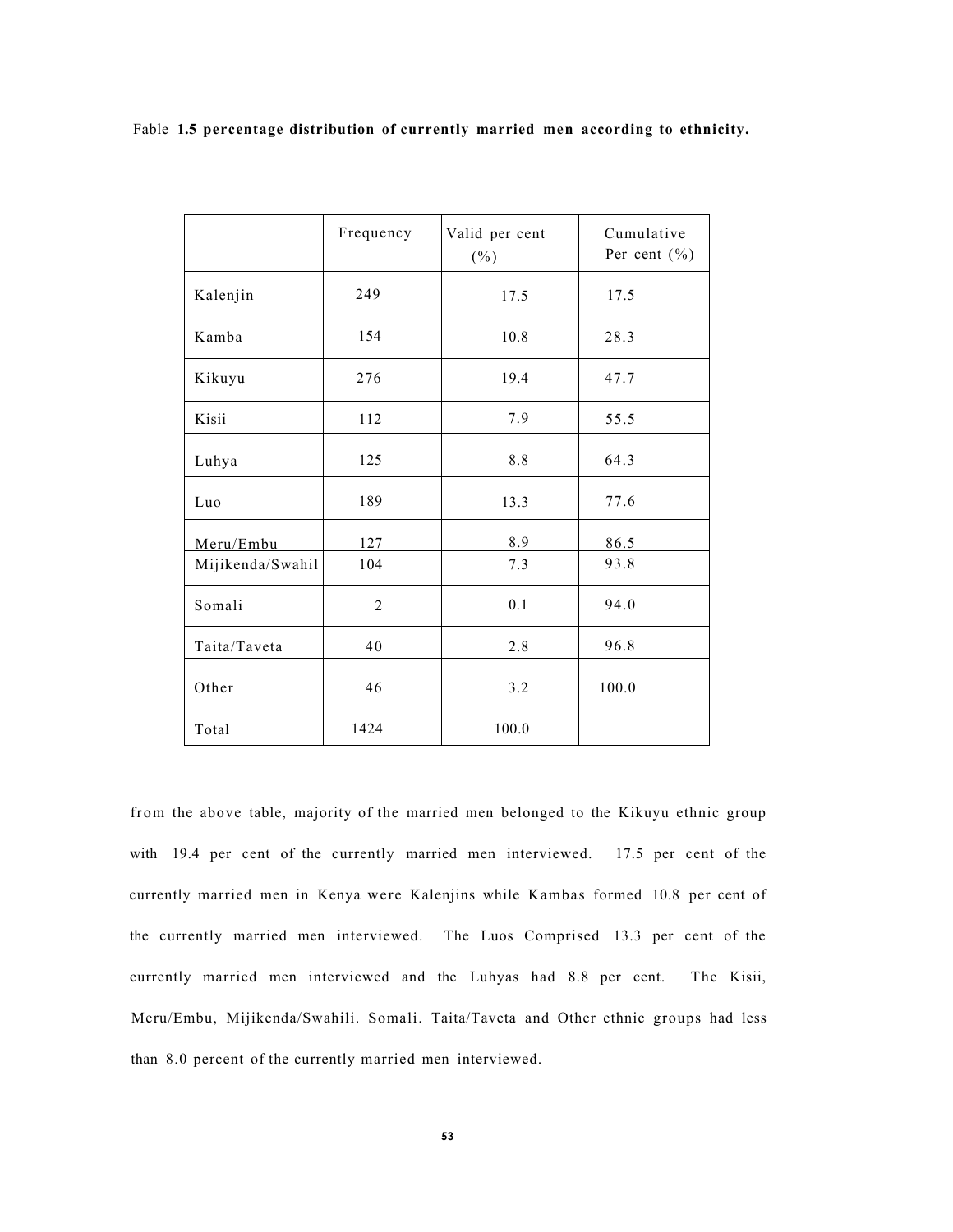marriage

|            | Frequency | Valid per cent<br>$(\%)$ | Cumulative<br>Per cent $(\% )$ |
|------------|-----------|--------------------------|--------------------------------|
| Monogamous | 1275      | 89.6                     | 89.6                           |
| Polygamous | 148       | 10.4                     | 100.0                          |
| Total      | 1423      | 100.0                    |                                |

From the above table89.6 per cent of the currently married men interviewed were in a monogamous type of marriage. Only 10.4 per cent of the currently married men had either two or more than two wives.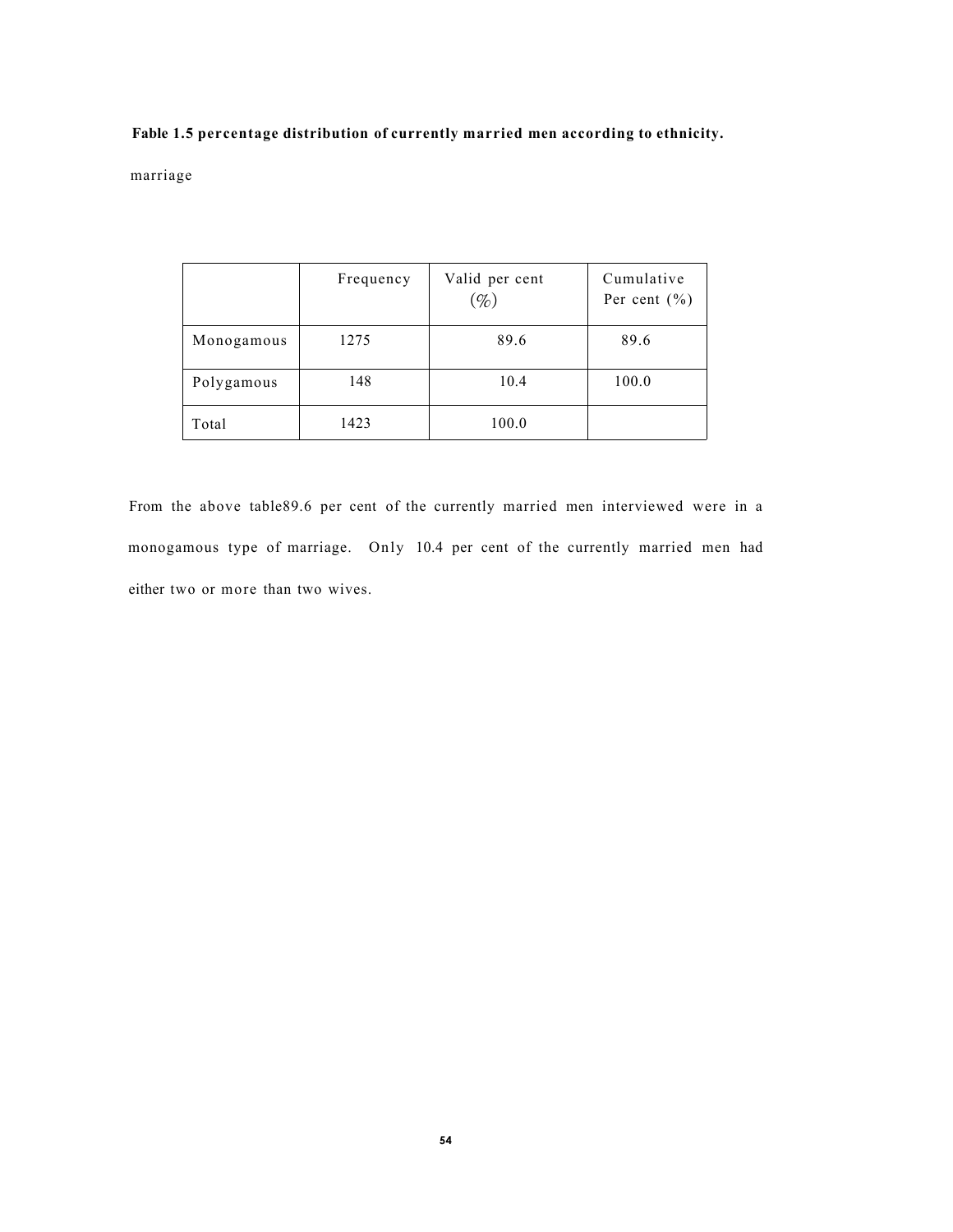# **4.1.2 Frequency distribution of currently married men according to socio-cultural characteristics**

| Table 1.7 Frequency distribution of currently married men according to age. |
|-----------------------------------------------------------------------------|
|-----------------------------------------------------------------------------|

| Age       | Frequency | Valid per cent<br>$(\% )$ | Cumulative<br>Per cent $(\% )$ |
|-----------|-----------|---------------------------|--------------------------------|
| $20 - 24$ | 86        | 6.0                       | 6.0                            |
| $25 - 29$ | 213       | 15.0                      | 21.0                           |
| $30 - 34$ | 315       | 22.1                      | 43.1                           |
| $35 - 39$ | 243       | 17.1                      | 60.2                           |
| $40 - 44$ | 249       | 17.5                      | 77.7                           |
| $45 - 49$ | 176       | 12.4                      | 90.0                           |
| $50 - 54$ | 142       | 10.0                      | 100.0                          |
| Total     | 1424      | 100.0                     |                                |

The table above shows that majority of the married men were in the 30-34 age group category that comprised of 22.1 per ccnt of the currently married men interviewed. Only  $\gg$  per cent of the currently married men interviewed belonged to the 20-24 years age group. The 50-54 age group comprised of only 10 per cent of the married men interviewed. Generally the concentration of currently married men was within the age bracket of between 25-49 years who accounted for84 per cent of the total population of married men interviewed.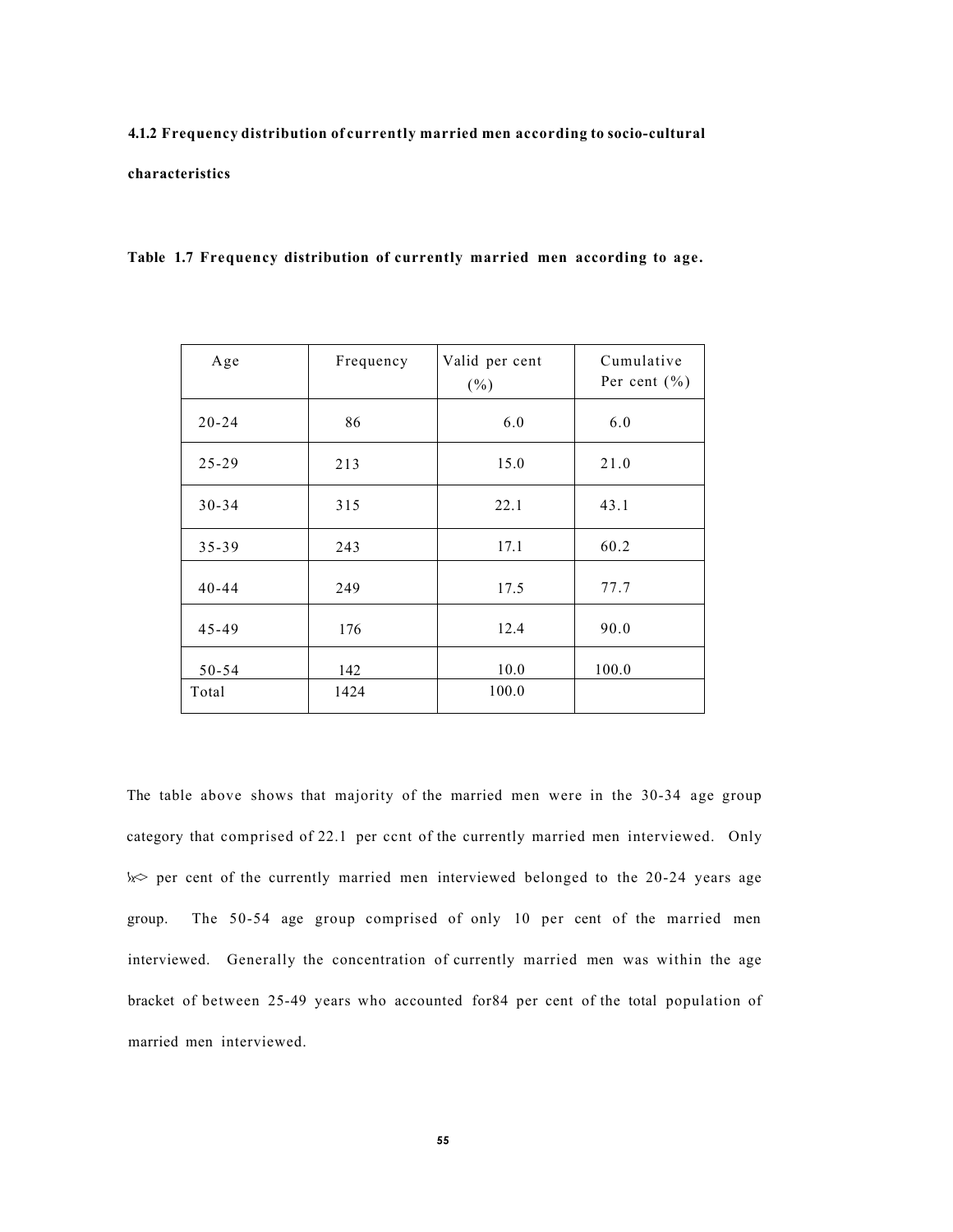family size.

| Desired number<br>Of children | Frequency | Valid per cent<br>$\binom{0}{0}$ | Cumulative<br>Per cent $(\% )$ |
|-------------------------------|-----------|----------------------------------|--------------------------------|
| $\boldsymbol{0}$              | 6         | 0.4                              | 0.4                            |
| $\mathbf{1}$                  | 21        | 1.5                              | 1.9                            |
| $\overline{2}$                | 214       | 15.0                             | 16.9                           |
| 3                             | 271       | 19.0                             | 36.0                           |
| $\overline{4}$                | 448       | 31.5                             | 67.4                           |
| 5                             | 92        | 6.5                              | 73.9                           |
| $6+$                          | 372       | 26.1                             | 100.0                          |
| Total                         | 1424      | 100.0                            |                                |

The above table shows the distribution of currently married men according to their desired family size. 31.5 per cent of the men desired four children while only 0.4 per cent of the men interviewed desired no children. 26.1 per cent of the men desired six children and above. Generally, majority of the currently married men interviewed as shown in the table desired fewer children. The mean desired family size from the table is lour (4) children.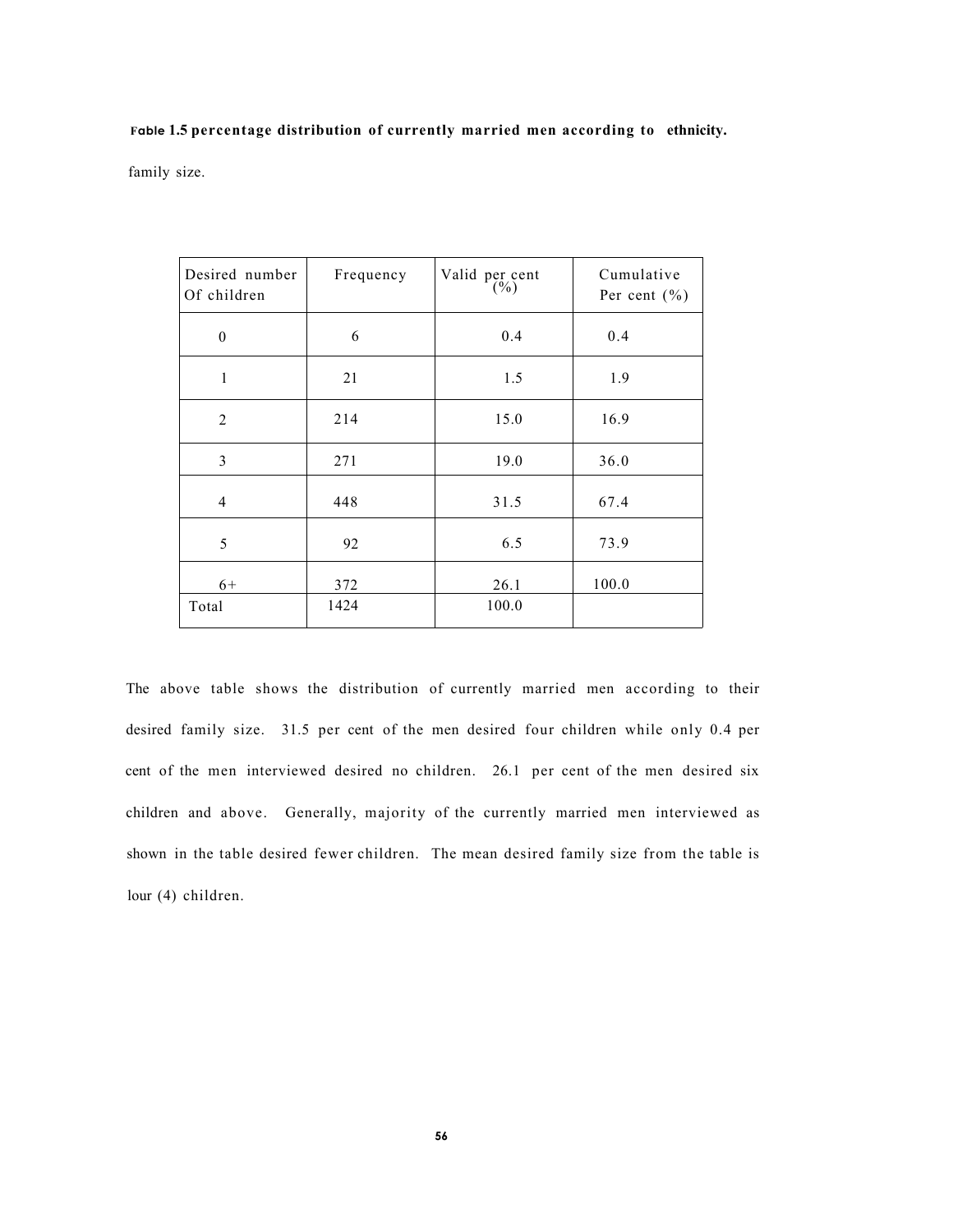### **4.1.4 Summary of frequency tables**

The above tables give the distribution of the currently married men interviewed according 10 their socio-economic, cultural and demographic characteristics. In a broader way the above distribution show that socio-economically, majority of the married men have at least primary education and are either working as professional sales and service men or arc in the skilled manual labour category. As per type of place of residence, majority of the men still live in the rural areas.

Socio culturally majority of the currently married men interviewed belong to the Kikuyu ethnic group while the Somali form the least of the ethnic groups.

Considering the region of residence, majority of the married men interviewed resides in the Rift Valley. The region with the least number of currently married men was western province seconded by Nairobi region.

In terms of religion, majority of the married men interviewed were Christians leaving Muslims with only 3.9 per cent of the entire married men interviewed. People with no religion and other religions comprised 6.8 per cent of the married men population interviewed.

Demographically majority of the currently married men interviewed were in the 30-34 age group.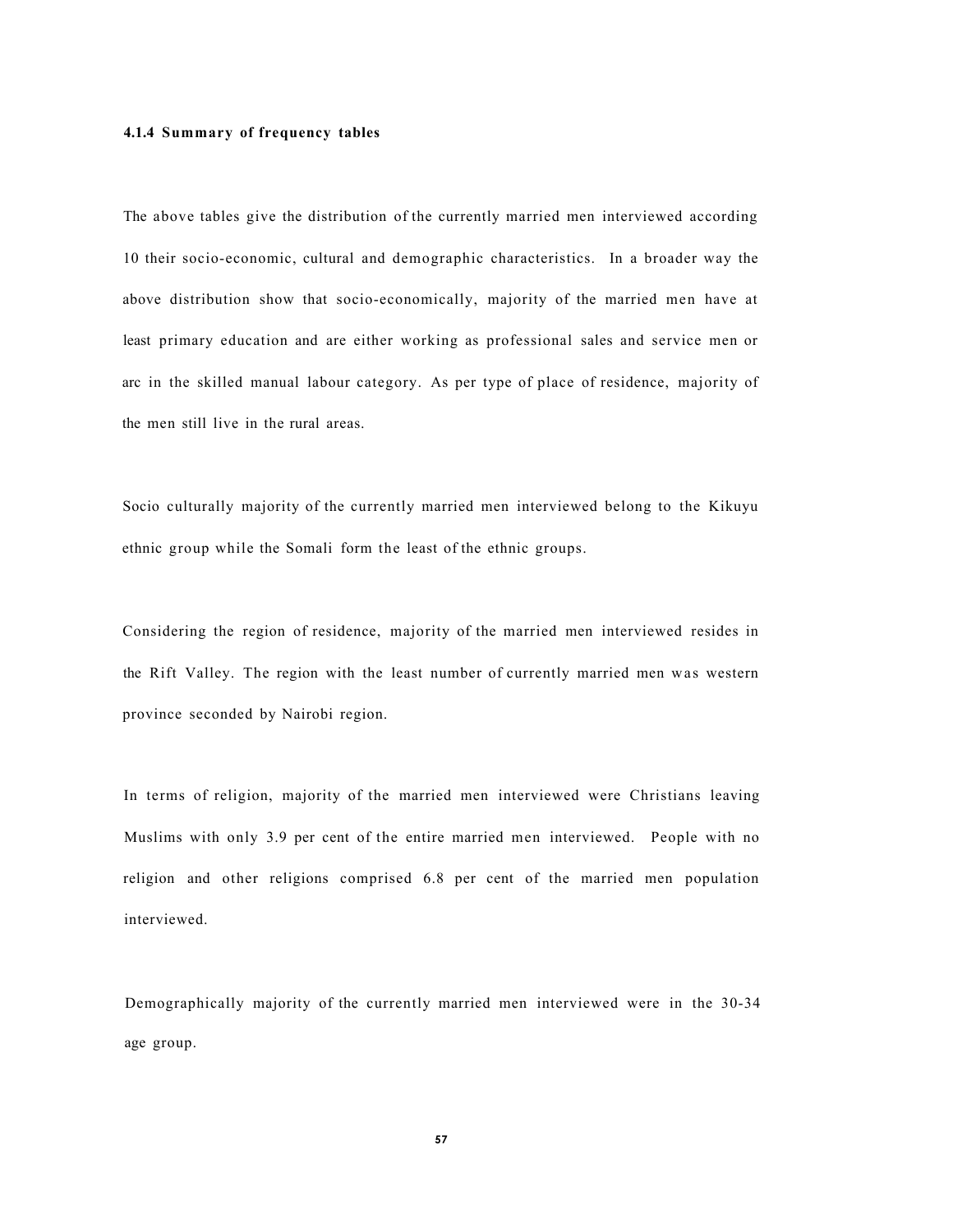As per **type of marriage, almost all the currently married men interviewed were monogamous. Only a small portion of them was polygamous.** 

Hie average **desired family size was four children per every married man. This is clear**  as **one looks through the frequency distributions.**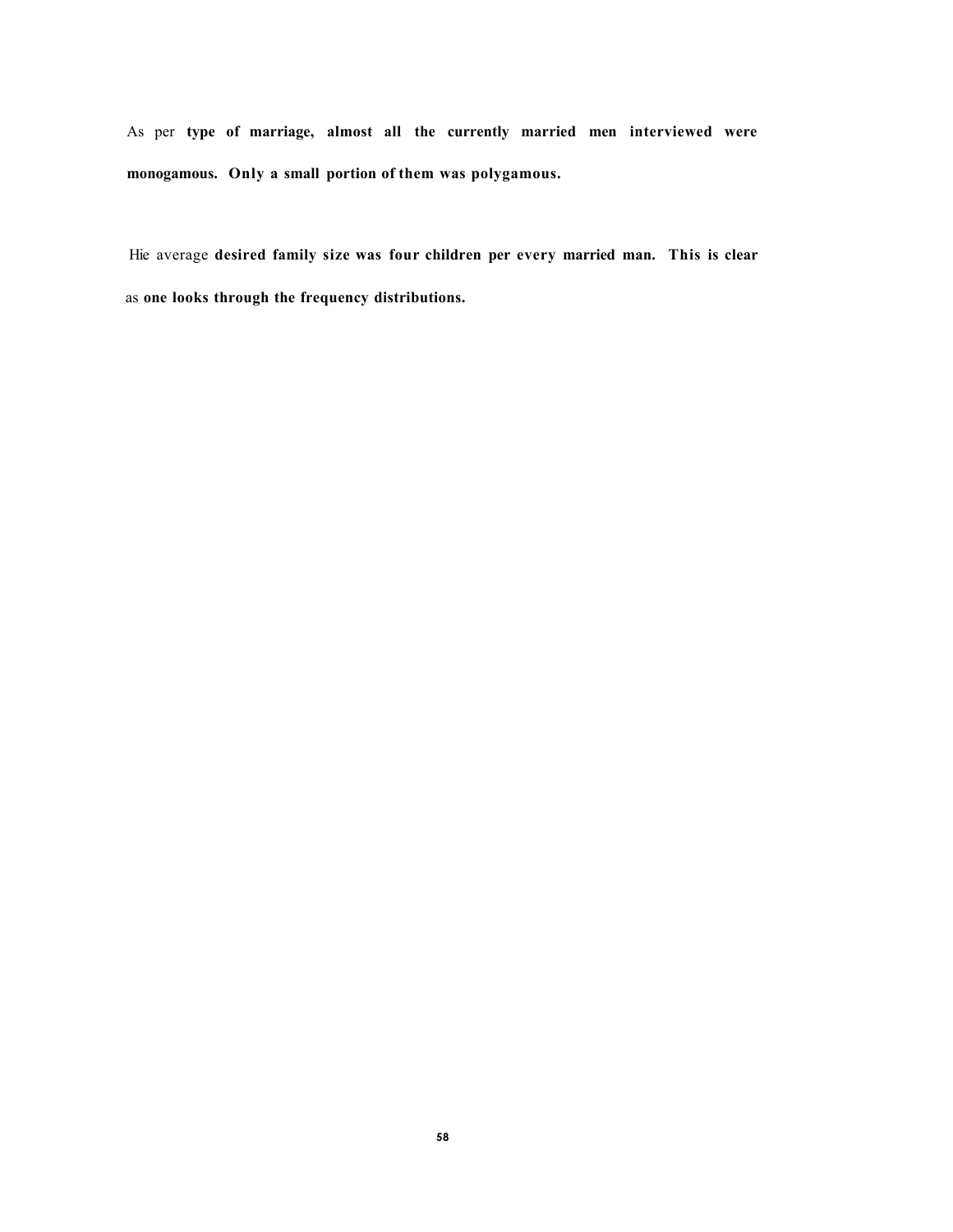## **4.2.0 Section 2: Results of cross-tabulations and X<sup>2</sup> tests.**

This section shall present the percentage distribution of different characteristics of currently married men by their desired family size. The significance of the association between each of the selected socio-economic, cultural and demographic variables shall be tested using the X" test.

## Table **1**.9 **Highest level of education of respondent** by **desired family size.**

| Level of education | $0 - 2$ | $3 - 4$ | $5 - 6 +$ | Total |
|--------------------|---------|---------|-----------|-------|
|                    |         |         |           |       |
| No Education       | 7       | 56      | 89        | 152   |
|                    | (25.2)  | (77.1)  | (49.7)    | (152) |
| Pry. Education     | 119     | 397     | 275       | 791   |
|                    | (131.1) | (401.1) | (258.8)   | (791) |
| Sec. Education     | 97      | 255     | 97        | 449   |
|                    | (74.4)  | (227.7) | (146.9)   | (449) |
| Higher             | 12      | 11      | 3         | 26    |
|                    | (4.3)   | (13.2)  | (8.5)     | (26)  |
| Total              | 235     | 719     | 464       | 1418  |

## Desired family size

**Expected frequencies in parenthesis.** 

Chi-square tests

|                  | Value | df | sig. |
|------------------|-------|----|------|
| Calculated value | 96.81 |    | .000 |
| Table value      | 16.8  | 6  |      |
| Valid cases      | 1418  |    |      |

 $Ho^{\mathbb{I}}$  *there is no association between education and desired family size.*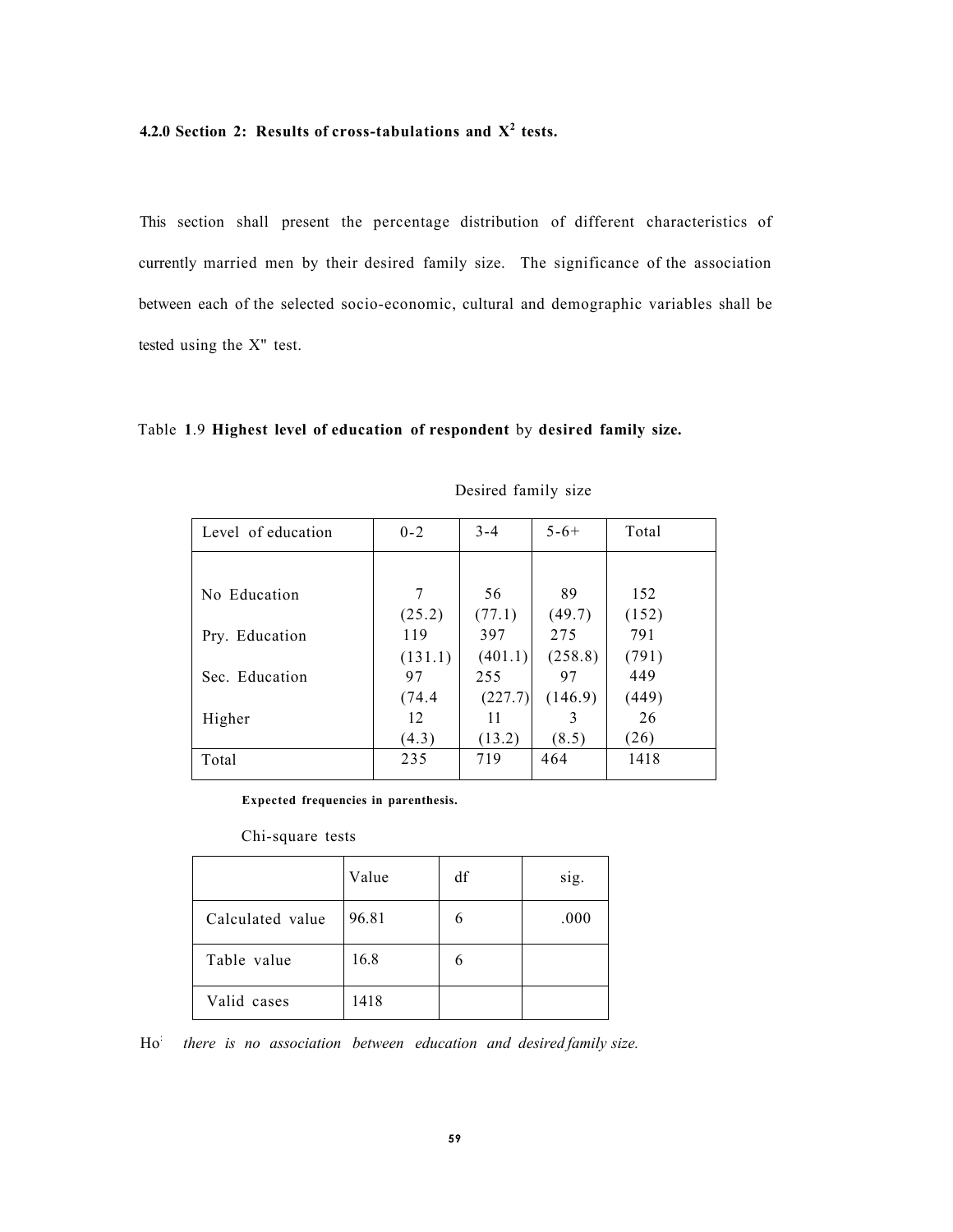The table above presents the relationship between education and desired family size. From the table, currently married men with no education had majority of their men -89 158.6 per cent)- desiring 5-6+ children. 56 (36.8 per cent) of the men with no education desired 3-4 children while only 7 (4.6 per cent) of the men with no education desired 0-2 children.

Of the 55.7 per cent currently married men with primary education, 50.1 per cent desired 3-4 children while 34.6 per cent desired 5-6+ children. The remaining 15.3 of them desired 3-4 children.

From the above table the general trend is that as the level of education rises, majority of the men prefer small family sizes. For instance, while only 11.1 per cent of the men with higher education desired 5-6+ children, a whole 58.6 per cent of the men with no education desired 5-6+ children. On the other hand while 48.1 per cent of the men with higher education desired 0-2 children, only 4-6 per cent of the men with no education desired the same number of children.

The null hypothesis that there is no relationship between level of education and desired family size was rejected at both the 0.01 and 0.05 levels of significance. The calculated X v alue was 96.81 and the tabulated  $X<sup>i</sup>$  value was 16.8 with 6 degrees of freedom. The alternative hypothesis that there is an association between education and desired family ,-ize was thus accepted.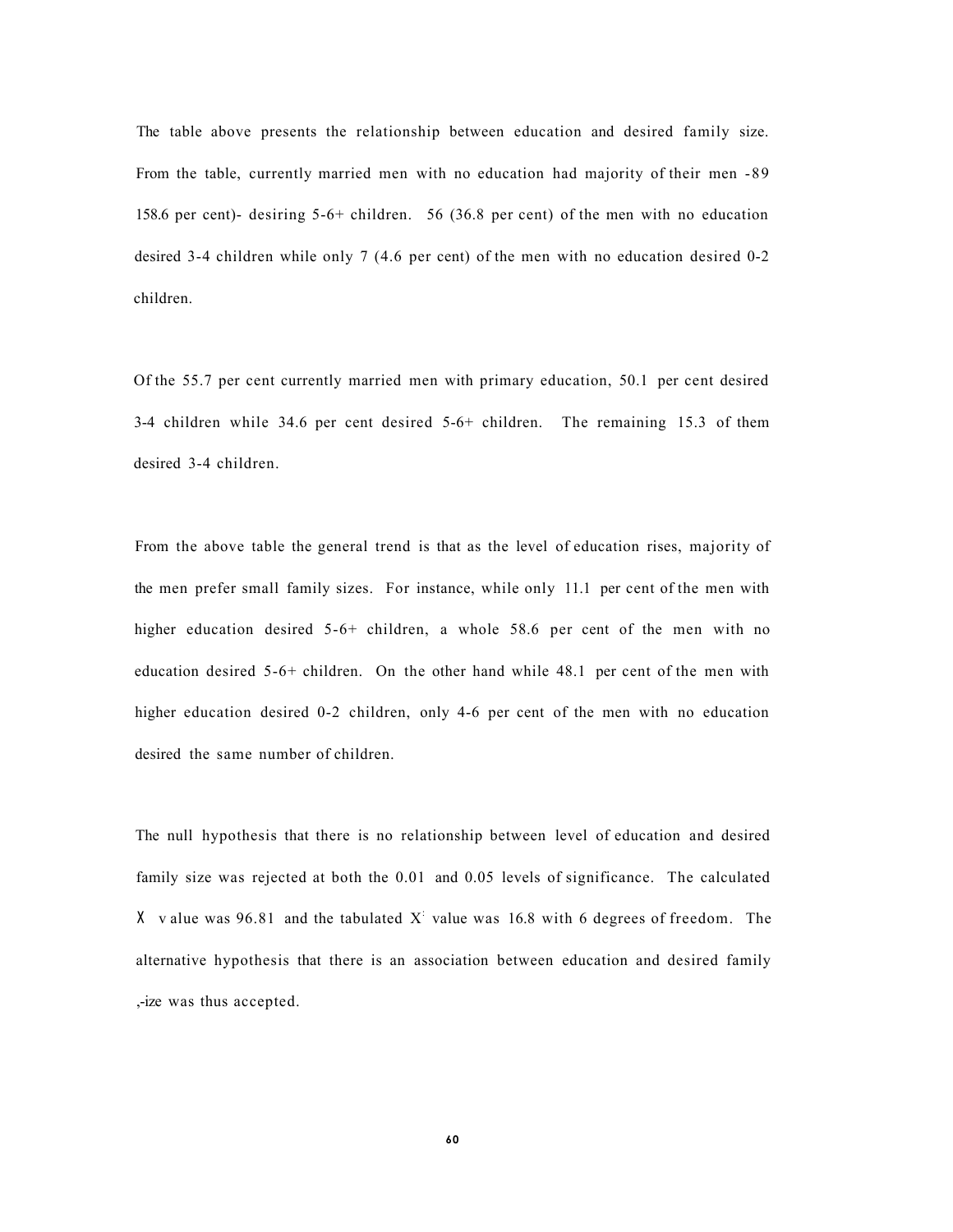### **Table 2.0 Occupation by desired family size**

| Occupation                       | $0 - 2$        | $3 - 4$        | $5 - 6 +$      | Total |
|----------------------------------|----------------|----------------|----------------|-------|
| Professional<br>(Sales/services) | 167<br>(169.6) | 513<br>(526.5) | 356<br>(339.9) | 1036  |
| Manual<br>(Skilled manual)       | 66.4)          | $^{20}_{15}$   | 105<br>(121.1) | 369   |
| Total                            | 230            | 714            | 461            | 1405  |

Desired family size

**Expected frequencies in parent iesis.** 

#### Chi-square tests

|                  | Value | df | sig. |
|------------------|-------|----|------|
| Calculated value | 8.83  | 6  | 183  |
| Table value      | 16.8  | 6  |      |
| Valid cases      | 1405  |    |      |

*11 there is no significant association between occupation and desired family size.* 

From the above table, all the currently married men were working either as professionals in the sales and services or as manual workers. Among the 73. 7 per cent of the sales and scrvice workers. 51.4 per cent of them desired an average of 3-4 children while 30.8 per cent of them desired an average of 5-6+ children. Only 17.9 per cent of the professional sales and scrvice workers desired an average of 2 children or less.

Ol the 23.3 per cent manual workers, 54.1 per cent desired an average of 3-4 children while 28.9 per cent of them desired 5-6+ children. Only 16.9 per cent of the manual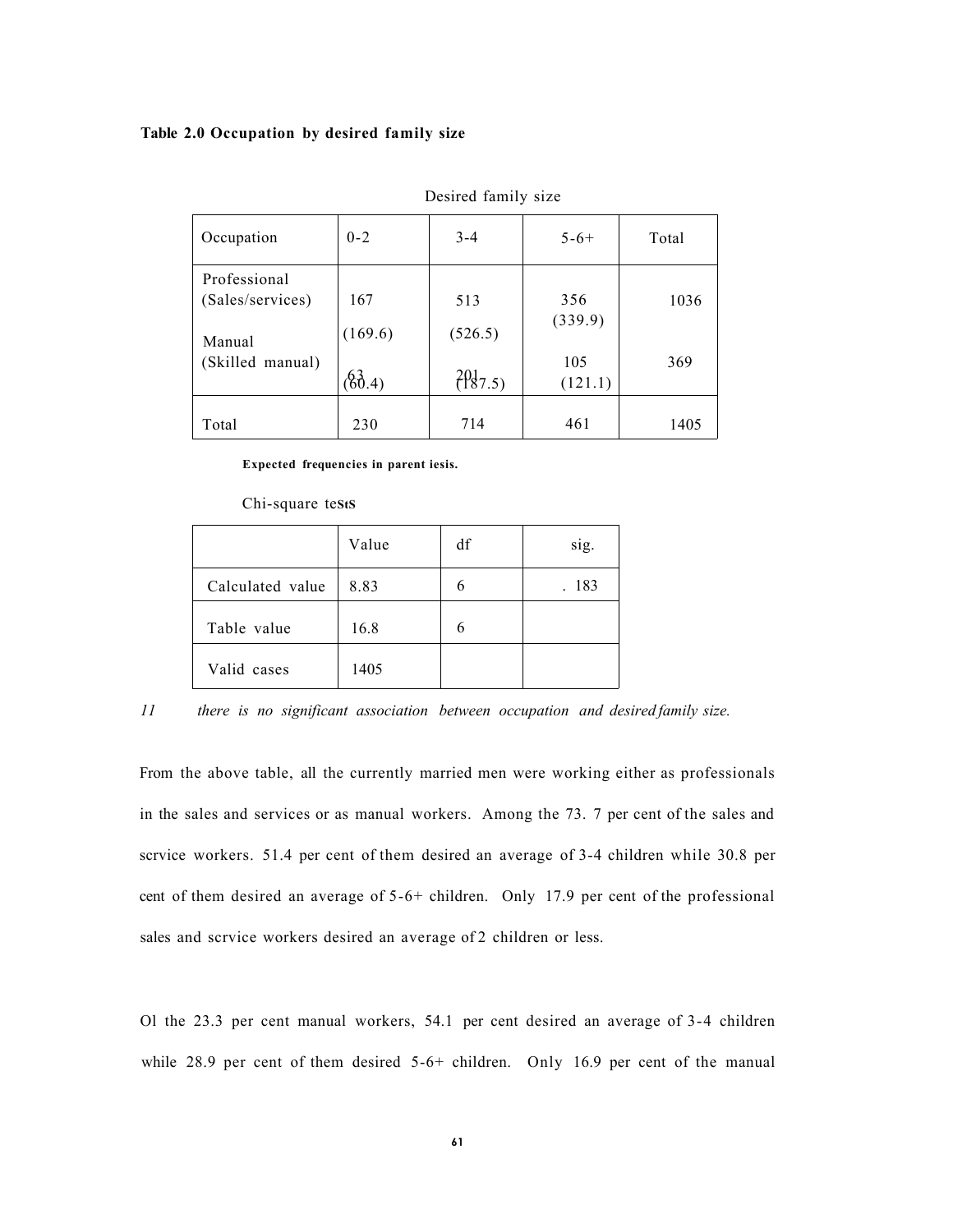workers desired 2 or less than 2 children. Irrespective of their Occupation, majority of the men desired an average of 3-4 children.

For the test of significance, the calculated  $X<sup>i</sup>$  was 8.83 with 6 degrees of freedom. The corresponding tabulated  $X'$  value was 16.8. The null hypothesis that there is no significant association between Occupation and desired family size was accepted at the  $\leq 05$  level of significance. Although other studies have confirmed an association between occupation and desired family size preference, the lack of a significant association in this case may be explained by the fact that all the men were kind of engaged in similar occupations lacking any significant variability.

|  |  |  | Table 2.1 Type of place of residence by desired family size |  |  |  |
|--|--|--|-------------------------------------------------------------|--|--|--|
|--|--|--|-------------------------------------------------------------|--|--|--|

| Place of residence | $0 - 2$ | $3 - 4$ | $5 - 6 +$ | Total |
|--------------------|---------|---------|-----------|-------|
|                    |         |         |           |       |
| Urban              | 75      | 160     | 71        | 306   |
|                    | (50.7)  | (155.2) | (100.1)   |       |
| Rural              | 160     | 559     | 393       | 1112  |
|                    | (184.3) | (563.8) | (363.9)   |       |
| Total              | 235     | 719     | 464       | 1418  |

Desired family size

**Expected frequencies in parentheses.** 

|                  | Value | df             | sin  |
|------------------|-------|----------------|------|
| Calculated value | 25.8  | 2              | .000 |
| Table value      | 9.21  | $\overline{2}$ |      |
| Valid cases      | 1418  |                |      |

## Chi-square tests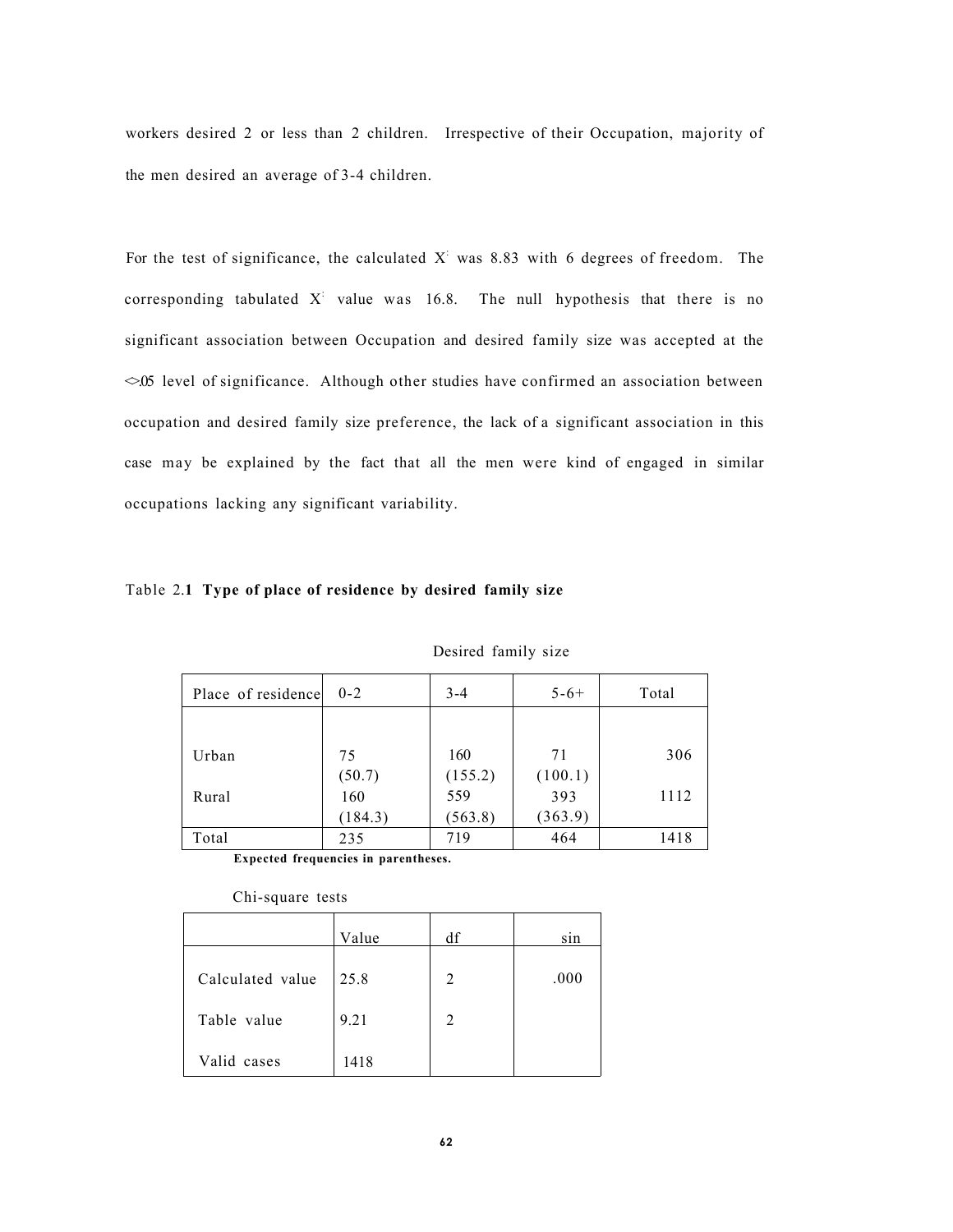The table on the previous page presents the relationship between place of residence and desired family size. From the table, majority of the currently married men live in rural areas and form 74.8 per cent of all the interviewed married men. Of the 74.8 per cent married men, 50.1 per cent desired an average of 3-4 children while 35.3 per cent desired an average of 5-6+children.

The table shows that only 21.6 per cent of the interviewed married men live in urban areas. Out of the urban dwellers, 51.9 per cent desired an average of 3-4 children while only 21.6 per cent desired an average of 5-6+ children. 25 per cent of the urban dwellers desired 0-2 children while only 14.8 per cent of the rural dwellers desired a similar number of children. From the results of the cross tabulation it is evident that rural people desire more children than their urban counterparts.

On testing the hypothesis whether there exists a significant association between place of residence and desired family size, the null hypothesis that there is no significant association between place of residence and desired family size was rejected at the 0.05 level of significance. The calculated  $X<sup>i</sup>$  value was 25.8 while the corresponding tabulated value was 9.21. The alternative hypothesis that there is a significant relationship between place of residence and desired family size was accepted.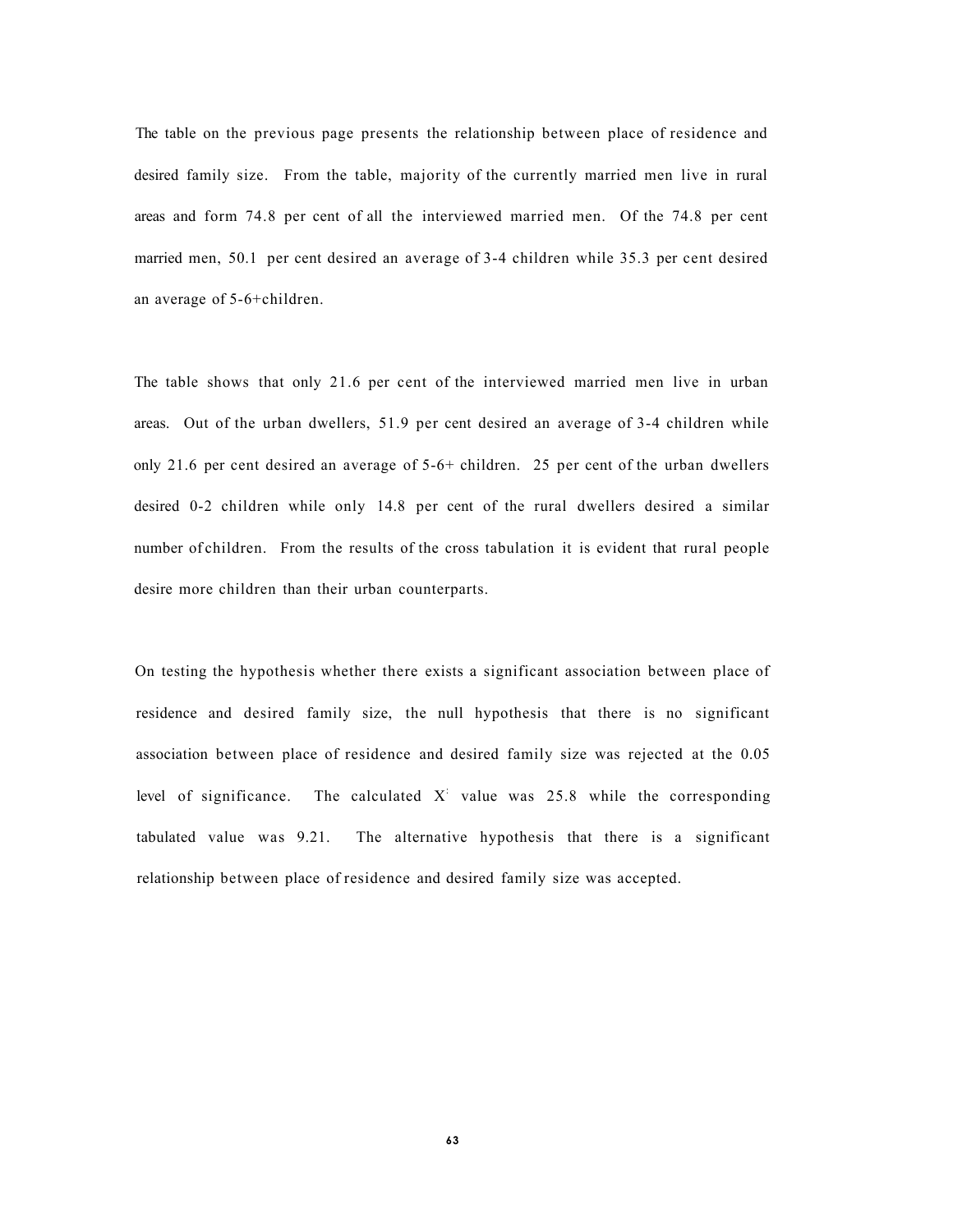# **Table 2.2 Region of residence**

| Region   | $0 - 2$ | $3 - 4$ | $5 - 6 +$ | Total |
|----------|---------|---------|-----------|-------|
|          |         |         |           |       |
|          |         |         |           |       |
| Nairobi  | 38      | 61      | 20        | 119   |
|          |         |         |           |       |
|          | (19.7)  | (60.3)  | (38.9)    |       |
| Central  | 54      | 101     | 17        | 172   |
|          | (28.5)  | (87.2)  | (56.3)    |       |
| Coast    | 15      | 107     | 109       | 231   |
|          | (38.3)  | (117.1) | (75.6)    |       |
| Eastern  | 54      | 132     | 33        | 219   |
|          | (36.3)  | (111.0) | (71.7)    |       |
| Nyanza   | 24      | 95      | 101       | 220   |
|          | (36.5)  | (111.6) | (72.0)    |       |
| R.Valley | 41      | 211     | 180       | 432   |
|          | (71.6)  | (219.0) | (141.4)   |       |
| Western  | 36.0    | 48.0    | 16.0      | 25    |
| Total    | 235     | 719     | 464       | 1418  |
|          |         |         |           |       |

Desired family size

**Expected frequencies in parenthesis** 

3. S. R. I. UB W<br>UMVERSITV OC K-at

# Chi-square tests

|                  | Value | df | sig. |
|------------------|-------|----|------|
| Calculated value | 192   | 12 | .000 |
| Table value      | 26.2  | 12 |      |
| Valid cases      | 1418  |    |      |

H = *there is no significant association between region of residence and desired family size.* 

According to region of residence all the currently married men in every region desired an average of 3-4 children with only minor variations. For example Coast and Nyanza regions slightly had majority of the currently married men desiring 5-6+ children than those desiring 3-4 children although the margin is very small. Nairobi. Central, and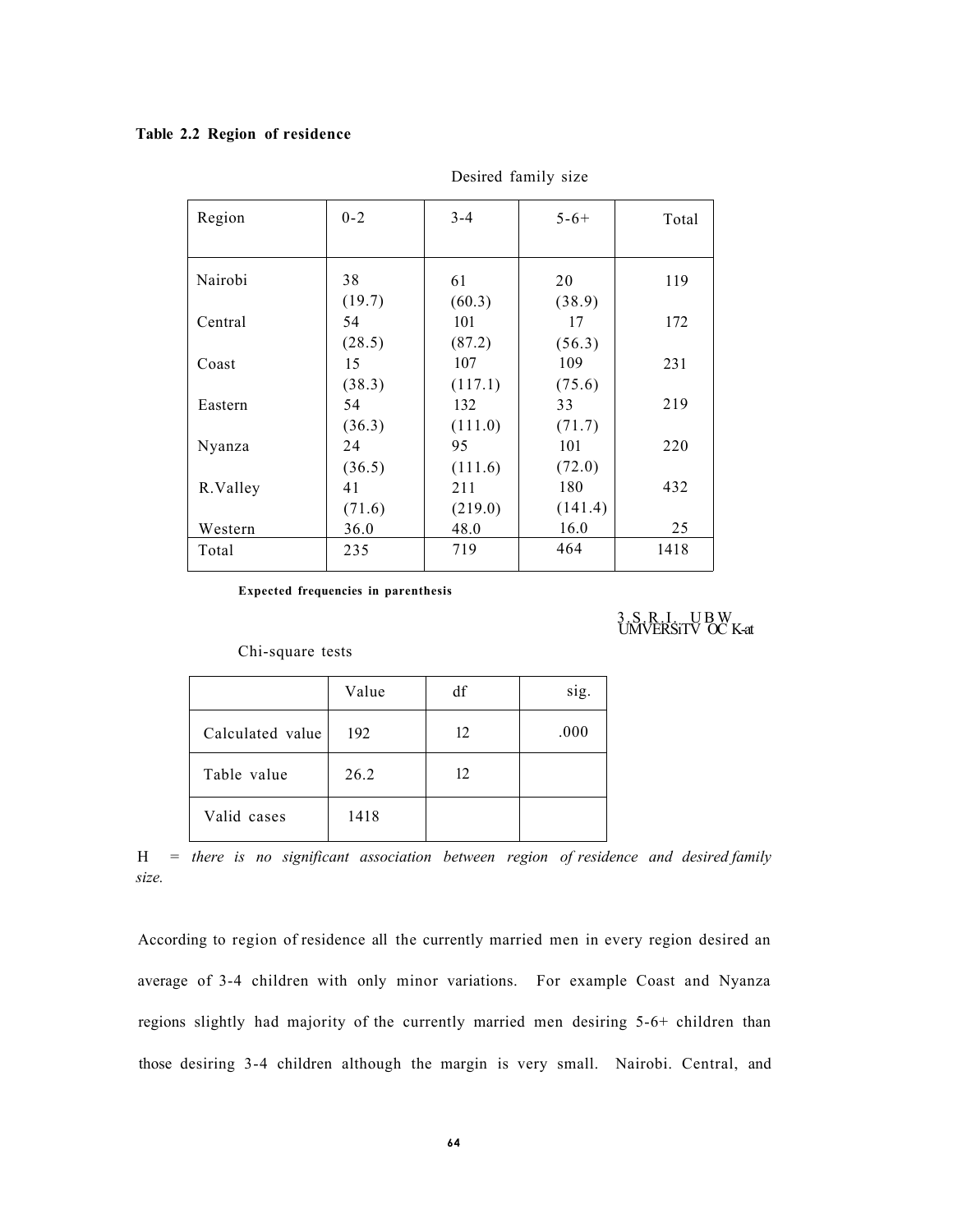Western had the largest number of their men -over 30 per cent- desiring 0-2 children. Rift Valley and Coast had the least percentage of men - less than 10 per cent- desiring 0- **2** children. Coast province has the least number of men desiring less than 2 children.

In testing the significance of the association between region of residence and desired family size, the calculated X value was 192 while the tabulated  $X''$  value was 26.2. The null hypothesis that there is no significant association between region of residence and desired family size was rejected at the 0.05 level of significance. The alternative hypothesis that there is a significant association between region of residence and desired family size was thus accepted.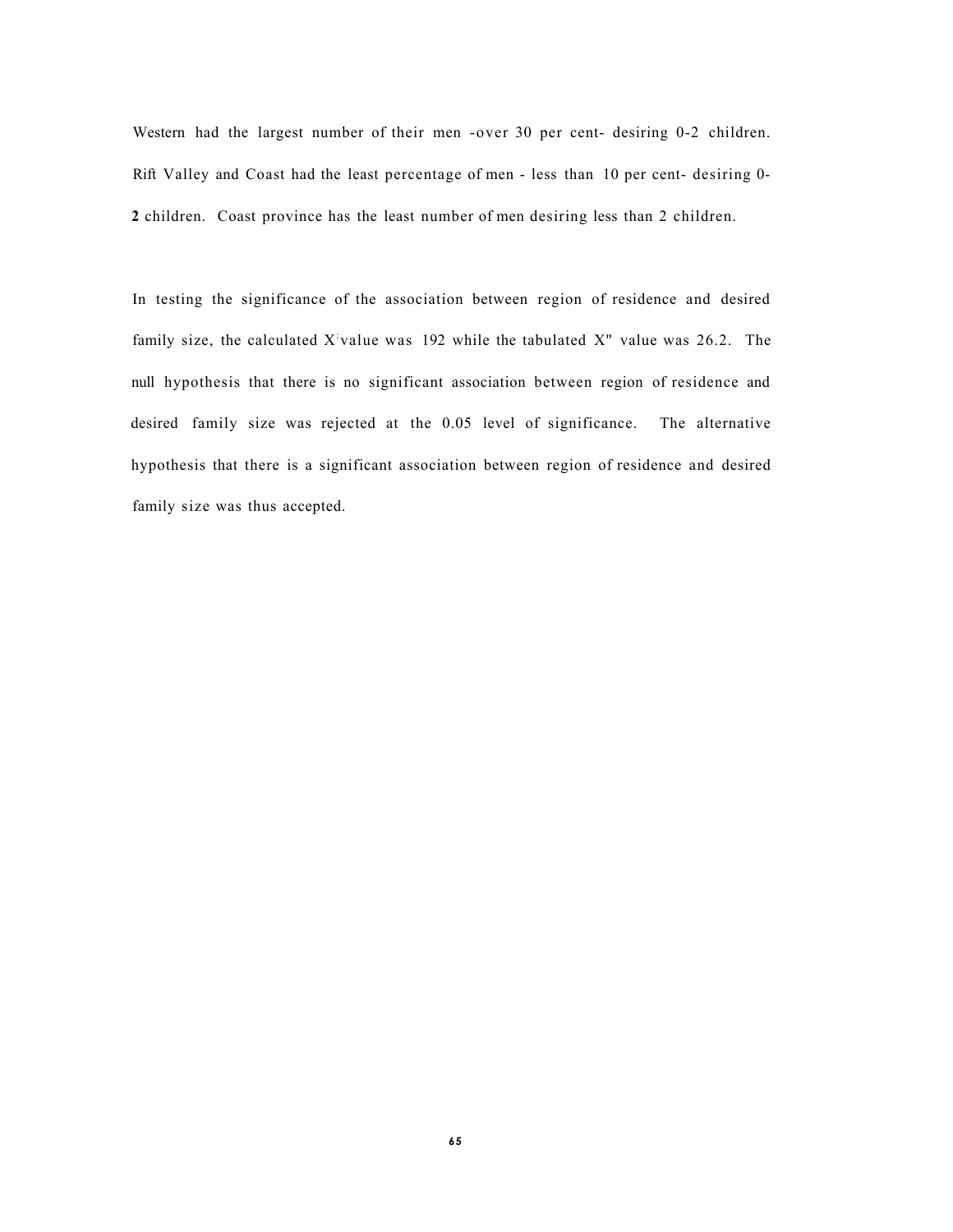#### **Table 2.0 Occupation by desired family size**

| Religion         | $0 - 2$ | $3 - 4$ | $5 - 6 +$ | Total |
|------------------|---------|---------|-----------|-------|
| Catholic         | 90      | 264     | 174       | 528   |
|                  | (87.2)  | (267.9) | (172.9)   |       |
| Protestant/orth. | 129     | 385     | 224       | 738   |
|                  | (121.9) | (374.5) | (241.7)   |       |
| Muslim           | 6       | 26      | 24        | 56    |
|                  | (9.2)   | (28.4)  | (18.3)    |       |
| No religion      | 4       | 37      | 34        | 75    |
|                  | (12.4)  | (38.1)  | (24.6)    |       |
| Other            | 5       |         | 8         | 20    |
|                  | (3.3)   | (10.1)  | (6.5)     |       |
| Total            | 234     | 719     | 464       | 1417  |
|                  |         |         |           |       |

Desired family size

**Expected frequencies in parenthesis** 

| Car bythe tools  |       |    |      |  |  |  |
|------------------|-------|----|------|--|--|--|
|                  | Value | df | sig. |  |  |  |
| Calculated value | 16.8  | 8  | .033 |  |  |  |
| Table value      | 20.1  | 8  |      |  |  |  |
| Valid cases      | 1417  |    |      |  |  |  |

Chi-square tests

*Hi = there is no significant association between religion and desired family size.* 

The table above shows the relationship between religion and desired family size. From the tabic, all religious groups including the category of no religion desired an average of 3-4 children, however the category of other religions had the men almost equally distributed w ith 28.9 per cent desiring 0-2 children. 33.3 per cent desiring 3-4 children and 38.0 per cent desiring 5-6+ children. The category of No religion had the highest percentage of men -45.3 per cent- desiring 5-6+ children followed by the Muslims with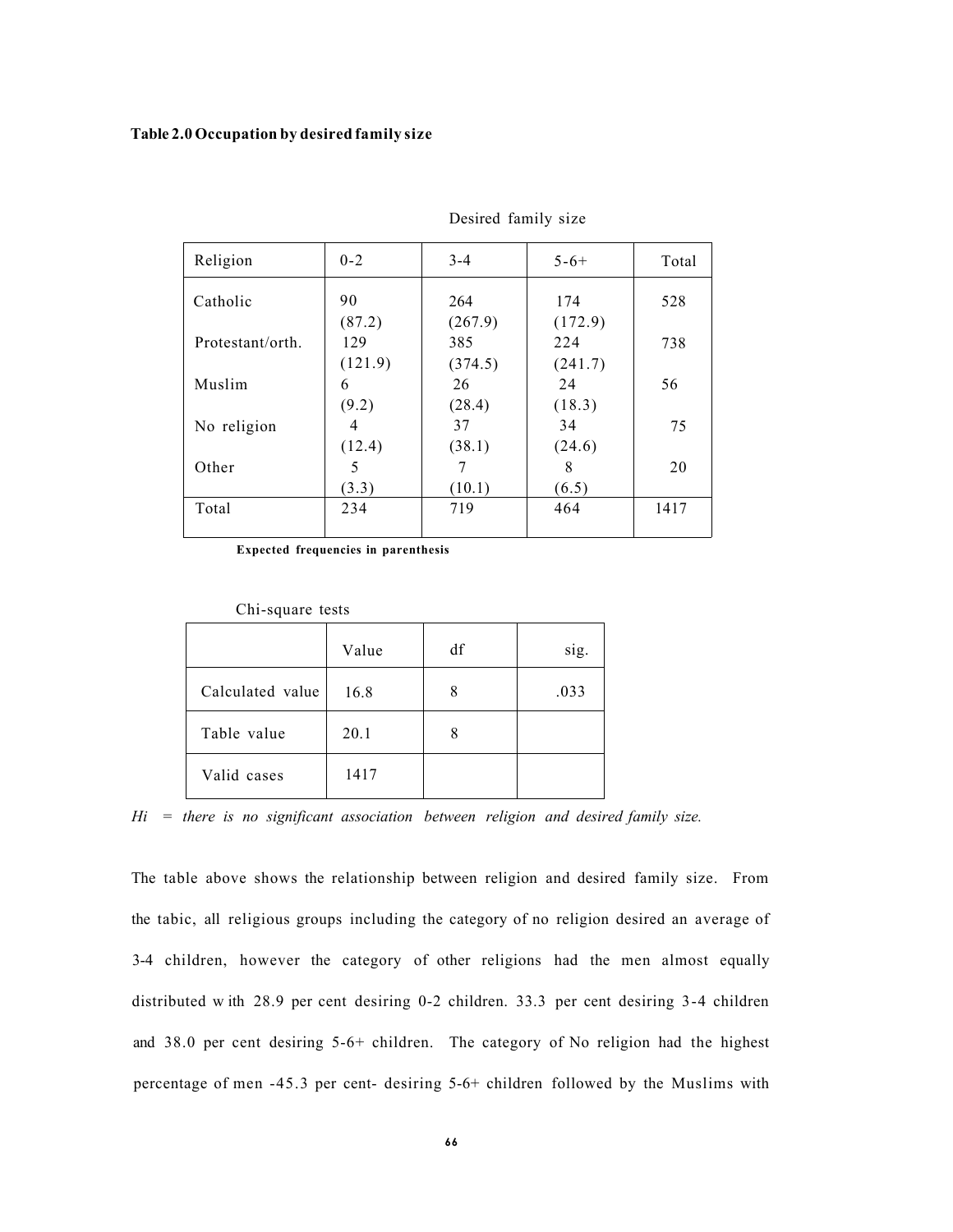42.9 per cent. The protestant had the least number of men- 30.2 per cent -desiring 5-6+ children. Looking at the two major religions- that is Christians and Muslims- Christians desired smaller family sizes compared to Muslims.

I he null hypothesis to be tested was that there is no significant association between religion and desired family size. The calculated  $X^2$ value at 8 degrees of freedom was U S and the corresponding table  $X^2$  value was 20.1 hence the null hypothesis was accepted at the 0.05 level of significance.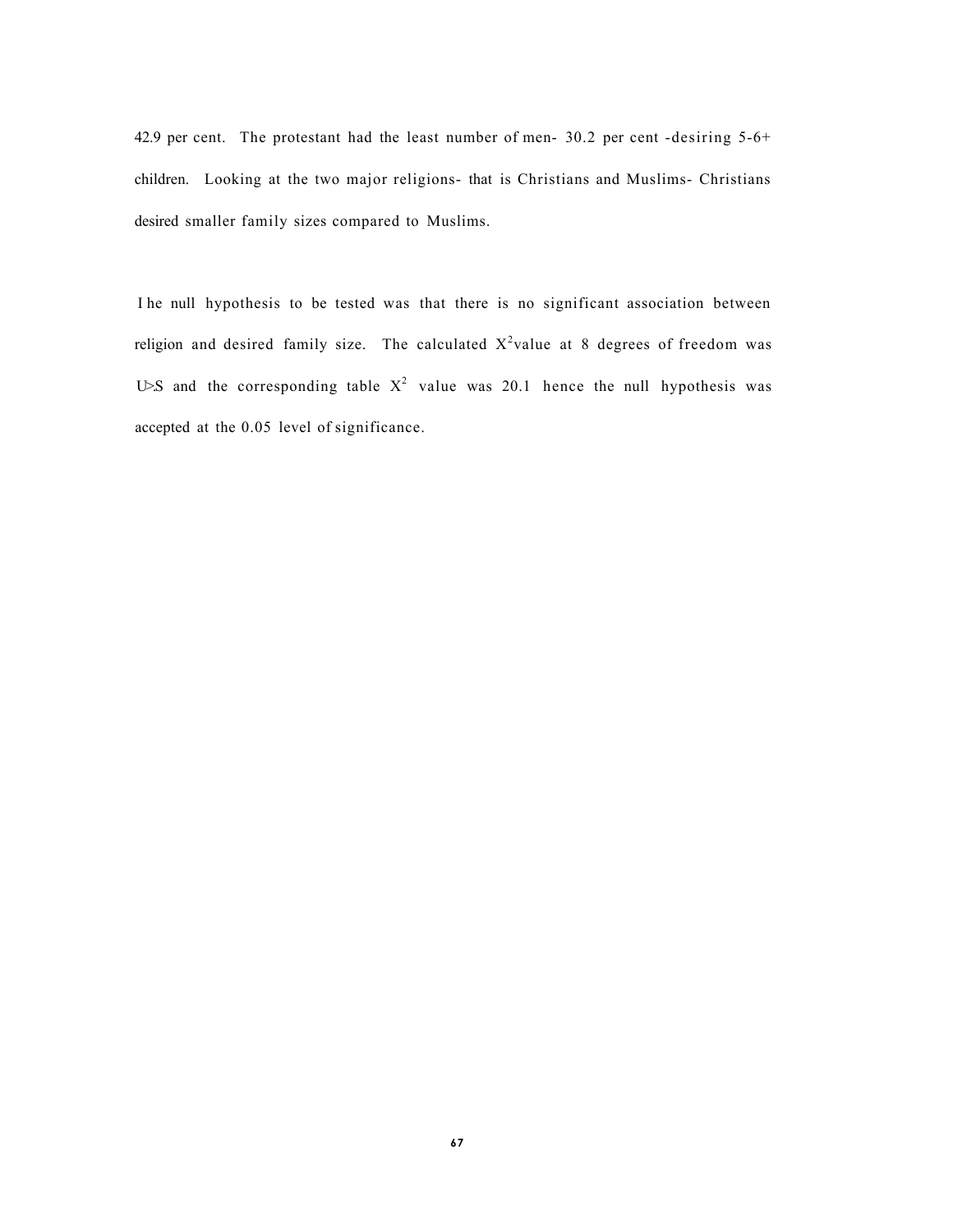# **Table 2.4 Ethnicity by desired family size**

| Ethnicity        | $0 - 2$      | $3 - 4$ | $5 - 6 +$    | Total          |
|------------------|--------------|---------|--------------|----------------|
|                  |              |         |              |                |
| Kalenjin         | 13           | 118     | 118          | 249            |
|                  | (41.3)       | (126.3) | (81.5)       |                |
| Kamba            | 29           | 97      | 27           | 153            |
|                  | (25.4)       | (77.6)  | (50.1)       |                |
| Kikuyu           | 78           | 160     | 36           | 274            |
|                  | (45.4)       | (138.9) | (89.7)       |                |
| Kisii            | 23           | 71      | 18           | 112            |
|                  | (18.6)       | (56.8)  | (36.6)       |                |
| Luhya            | 33           | 53      | 38           | 124            |
|                  | (20.6)       | (62.9)  | (40.6)       |                |
| Luo              | 12           | 71      | 105          | 188            |
|                  | (31.2)       | (95.3)  | (61.5)       |                |
| Meru/Embu        | 32           | 74      | 20           | 126            |
|                  | (20.9)       | (63.9)  | (41.2)       |                |
| Mijikenda/Swahil | 6            | 34      | 64           | 104            |
|                  | (17.2)       | (52.7)  | (34.0)       |                |
| Somali           | $\mathbf{1}$ | 00      | $\mathbf{1}$ | $\overline{2}$ |
|                  | (0.3)        | (1.0)   | (0.7)        |                |
| Taita/Taveta     | 3            | 21      | 16           | 40             |
|                  | (6.6)        | (20.3)  | (13.1)       |                |
| Other            | 5            | 20      | 21           | 46             |
|                  | (7.6)        | (23.3)  | (15.1)       |                |
| Total            | 235          | 719     | 464          | 1418           |

Desired family size

**Expected frequencies in parenthesis** 

Chi-square tests

|                  | Value | df | sig. |
|------------------|-------|----|------|
| Calculated value | 250.8 | 20 | .000 |
| Table value      | 37.6  | 20 |      |
| Valid cases      | 1418  |    |      |

*Ho there is no significant association between ethnicity ami desired family size.*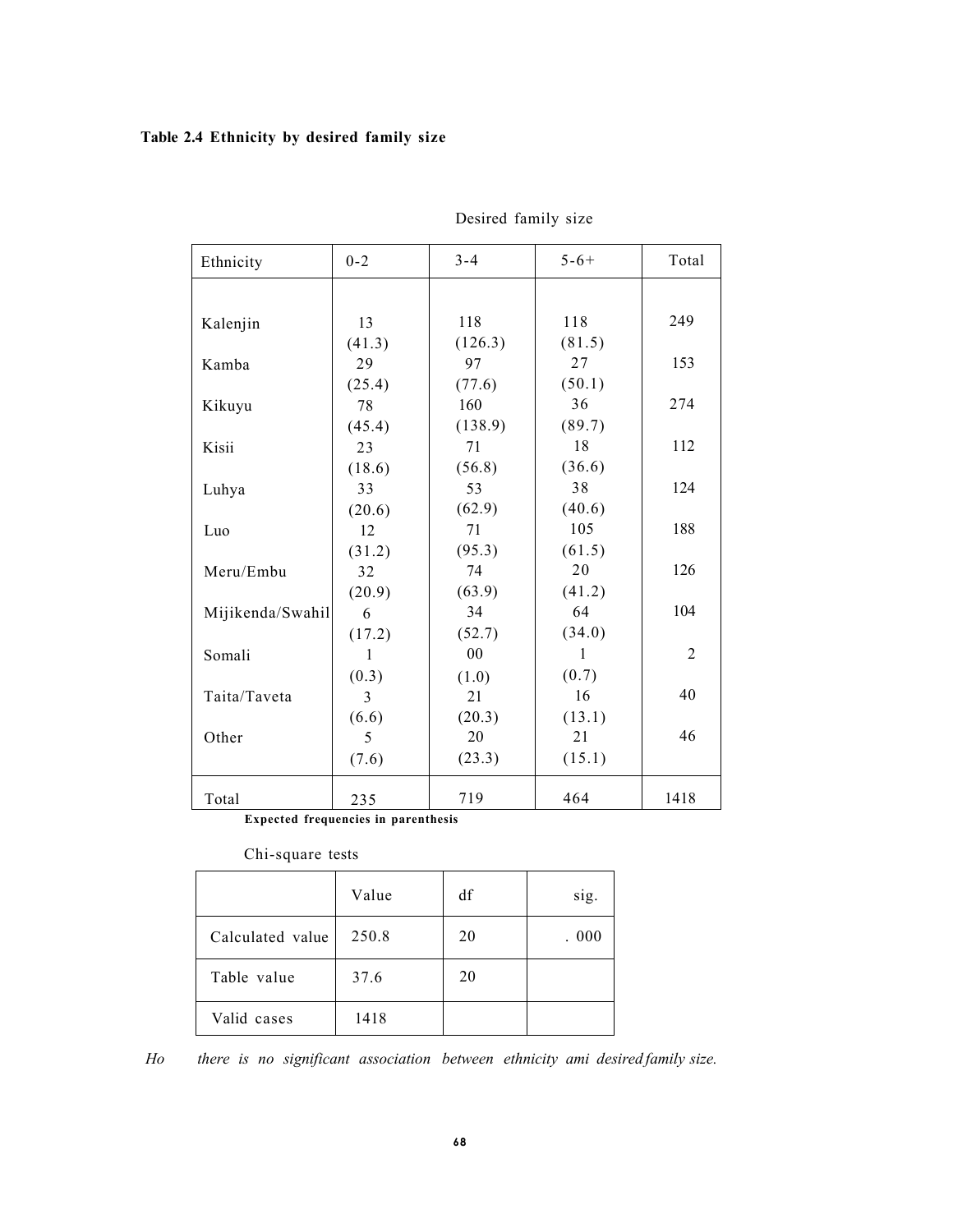In looking at ethnicity and its effects on desired family size, we see that most of the large ethnic groups- the Kikuyu, Luhya. Kisii, Embu/Meru and the Kamba- desired an average of 3-4 children with an exception of the Luo who on average desired an average of 5-6+ children. As expected majority of the minority ethnic groups in Kenya- The Mijikcnda/Swahili, Kalenjin and other small ethnic groups- desired an average of 5-6+ children. The Somali are the ethnic group which had the least number of currently married men and had both extremes where half of them desired 0-2 children while the other half desired 5-6+ children.

Among the ethnic groups that desired the least number of children were the Kikuyu, Kisii. Embu/Meru and the Luhya. These ethnic groups had over 20 per cent each of the current married men desiring 0-2 children. The Kikuyu are the group that desired the least of all with 28.9 per cent of married men desiring 0-2 children. The Kalenjin were the group, which had the least number of men desiring 0-2 children.

On applying the  $X^2$  test, the null hypothesis that there is no significant association between ethnicity and desired family size was rejected at the 0.05 level of significance. The calculated  $X<sup>1</sup>$  value was found to be 250.8 while the corresponding tabulated value was 37.6 at 20 degrees of freedom. The alternative hypothesis was thus accepted that there is a significant association between ethnicity and desired family size.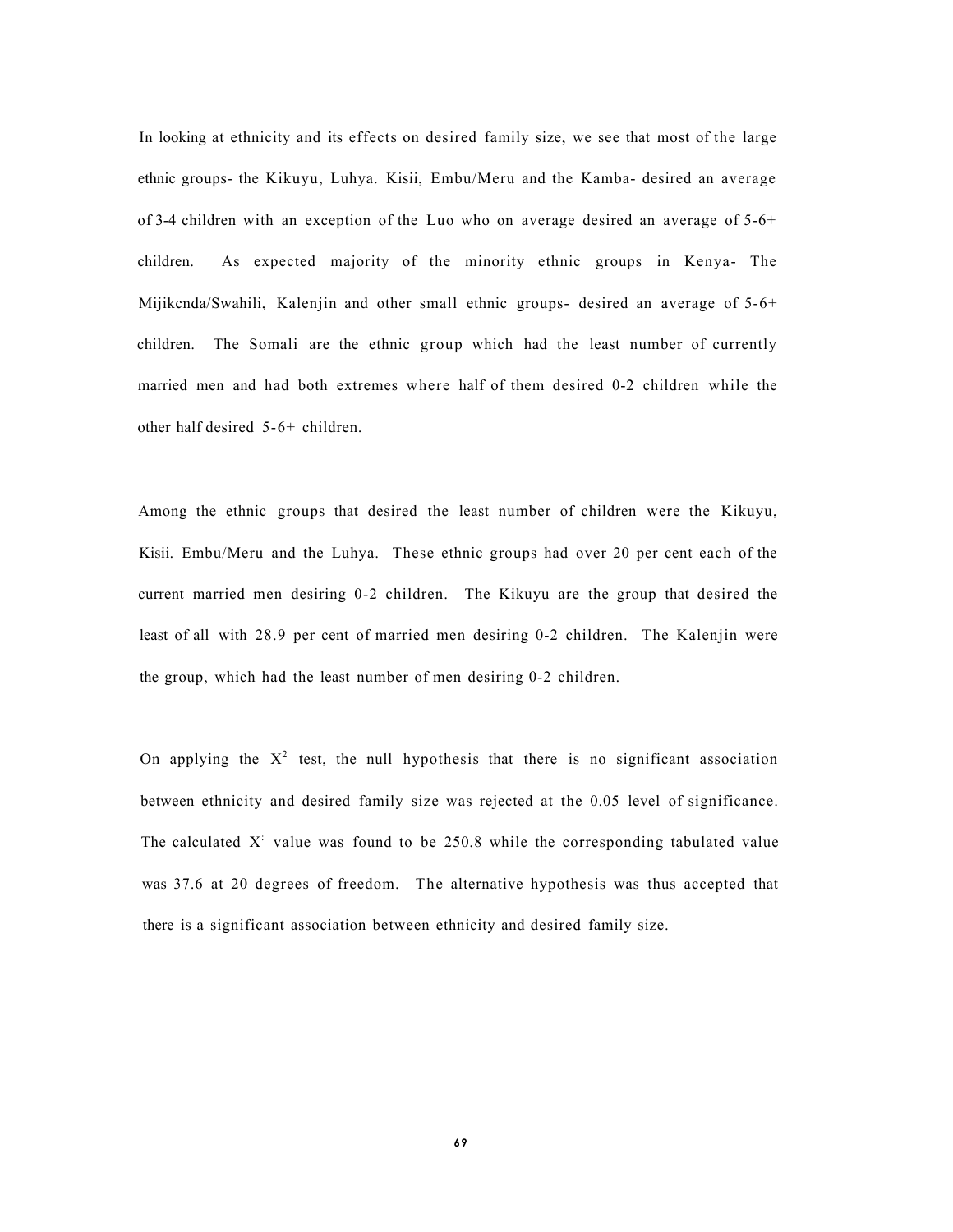# **fable 15.Type of marriage by desired family size**

| 1 ype of   | $0 - 2$ | $3 - 4$ | $5 - 6 +$ | Total |
|------------|---------|---------|-----------|-------|
| marriage   |         |         |           |       |
| Monogamous | 223     | 668     | 378       | 1269  |
|            | (210.5) | (643)   | (415.5)   |       |
| Polygamous | 12      | 50      | 86        | 148   |
|            | (24.5)  | (75)    | (48.5)    |       |
| Total      | 235     | 718     | 464       | 1417  |

#### Desired family size

**Expected frequencies in parenthesis** 

#### C'hi-square tests

|                  | Value | df | sig.  |
|------------------|-------|----|-------|
| Calculated value | 48.9  | 2  | . 000 |
| Table value      | 9.21  | 2  |       |
| Valid cases      | 1417  |    |       |

# *II., There is no significant association between type of marriage and desired family size*

From the above table, of the 89.6 per cent married monogamous men, majority of them -  $^{\circ}2.4$  per cent- desired an average of 3-4 children while 29.7 per cent of them desired 5-6+ children. Only 18 per cent of the monogamous men desired 0-2 children.

*y* 

Of the 10.4 per cent polygamous men, majority of them -58.1 per cent- desired an average of 5-6+ children while only 8.1 per cent of them desired an average of 3-4 iiildren. From the table therefore it is evident that polygamous men tend to desire more children than monogamous men.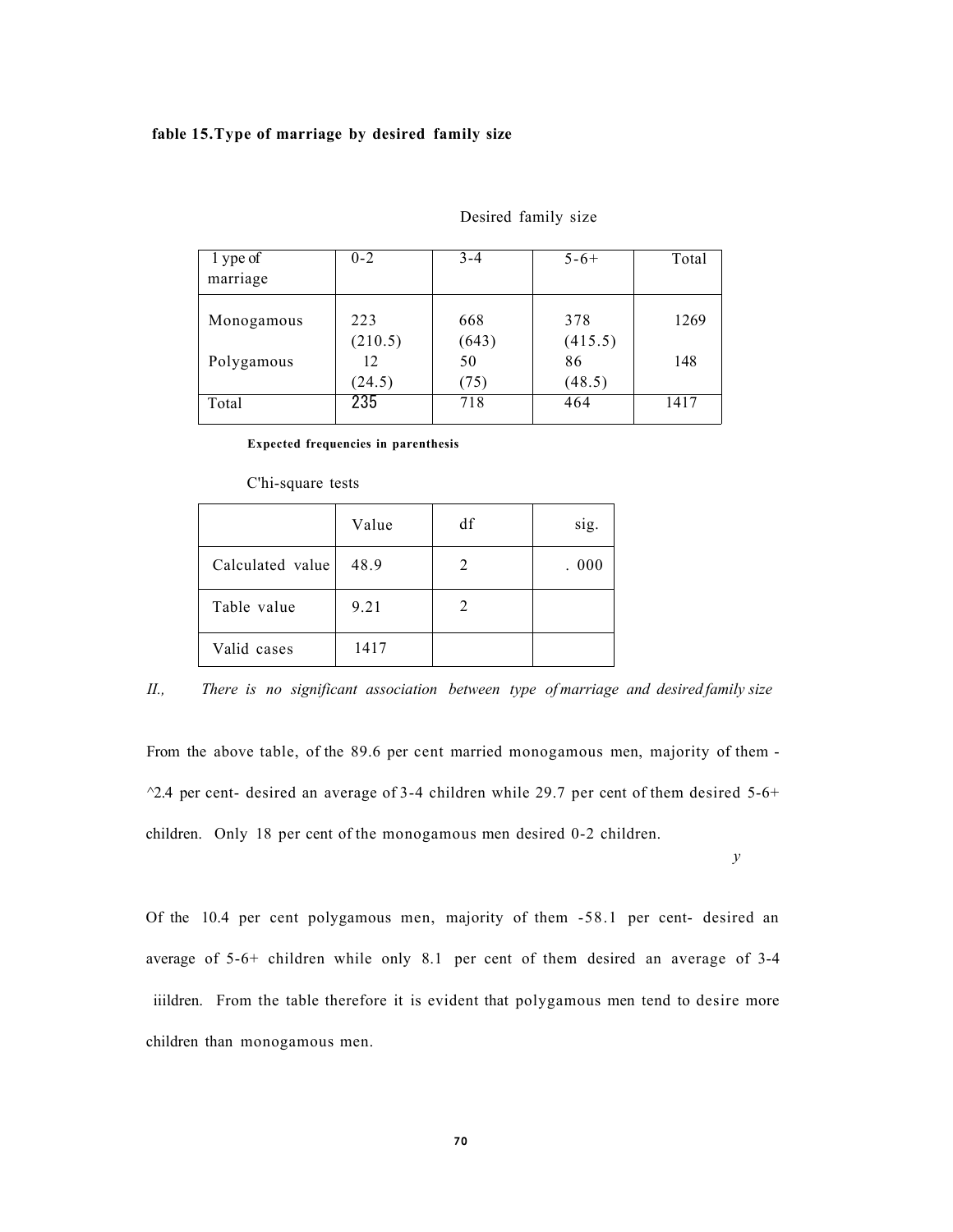To test if there is a significant association between type of marriage and desired family size, the null hypothesis is stated as: there is 110 significant association between type of marriage and desired family size. The alternative hypothesis reads; there is a significant association between type of marriage and desired family size.

The calculated  $X^2$  value is 48.9 at 2 degrees of freedom while the tabulated  $X^2$  value is 9.21. The null hypothesis was thus rejected at the 0.05 level of significance and the alternative hypothesis that there is a significant association between type of marriage and desired family size was accepted.

# **Table 2.6 Current age of respondent by desired family size**

| Current age | $0 - 2$ | $3 - 4$ | $5 - 6 +$ | Total |
|-------------|---------|---------|-----------|-------|
|             |         |         |           |       |
|             |         |         |           |       |
| $20 - 24$   | 15      | 52      | 19        | 86    |
|             | (14.3)  | (43.6)  | (28.1)    |       |
| $25 - 29$   | 40      | 117     | 55        | 212   |
|             | (35.1)  | (107.5) | (69.4)    |       |
| $30 - 34$   | 65      | 156     | 90        | 311   |
|             | (51.5)  | (157.7) | (101.8)   |       |
| 35-39       | 31      | 122     | 90        | 243   |
|             | (40.3)  | (123.2) | (79.5)    |       |
| $40 - 44$   | 40      | 118     | 91        | 249   |
|             | (41.3)  | (126.3) | (81.5)    |       |
| 45-49       | 28      | 81      | 67        | 176   |
|             | (29.2)  | (89.2)  | (57.6)    |       |
| 50-54       | 16      | 73      | 52        | 141   |
| Total       | 235     | 719     | 464       | 1418  |

Desired family size

**Expected frequencies in parenthesis**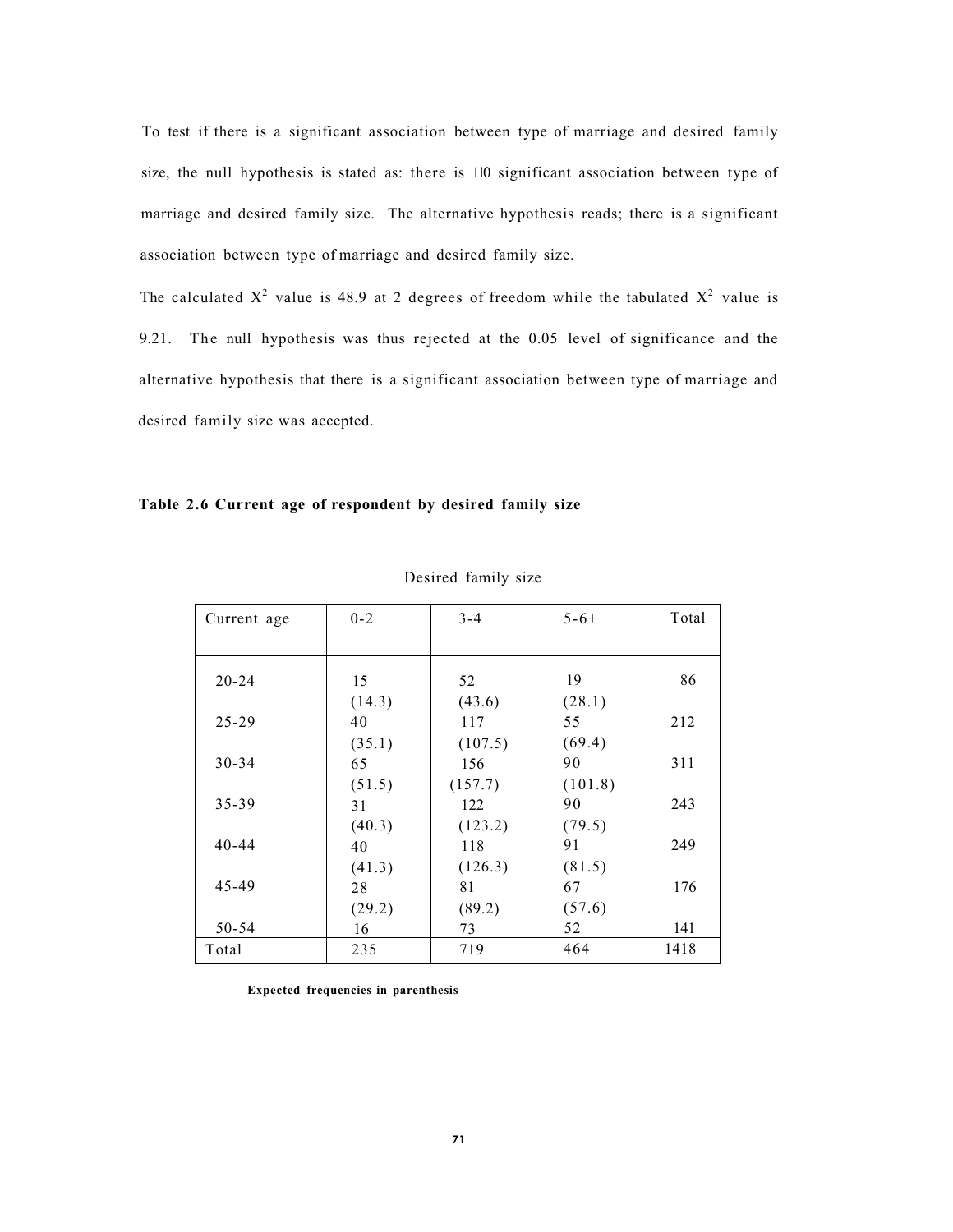Chi-square tests

|                  | Value | df | sig.  |
|------------------|-------|----|-------|
| Calculated value | 24.7  | 12 | . 016 |
| Table value      | 26.2  | 12 |       |
| Valid cases      | 1418  |    |       |

HO *there is no significant association between current age and desired family size.* 

From the table above, all the age groups had majority of the married men desiring an average of 3-4 children with the 20-24 age group having the greatest percentage of men- '>0.5 per cent- desiring the 3-4 number of children. However from the table, it can be seen that the older the men the greater the number of children they desire. For example while the 20-24 years age group had only 16.3 per cent of married men desiring  $5-6+$ children, the 50-54 years age group had 36.6 men desiring 5-6 children.

On average younger married men seemed to desire less children compared to older people.

In establishing whether there was a significant association between the current age and desired family size, the null hypothesis was stated as follows; that there is no significant association between current age and desired family size. The calculated  $X^2$  value at 12 degrees of freedom was 24.7 while the tabulated  $X^2$  value was 26.2. The null hypothesis was thus accepted at the 0.05 level of significance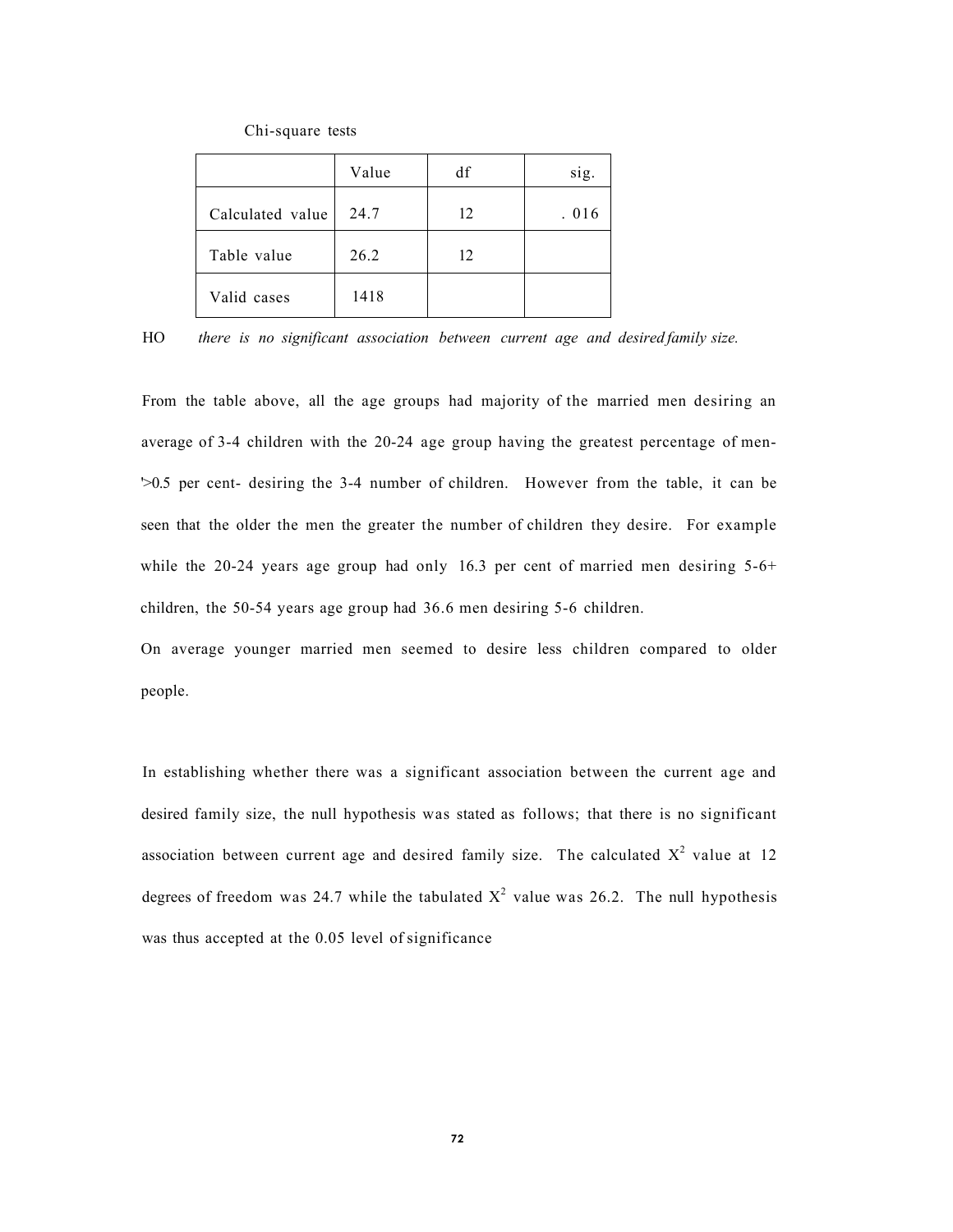# Summary of cross tabulations and  $X^2$  results.

**The** existence of significant percentages of men in Kenya who would like small families and those who would like large families points to the direction that individuals and families are not affected uniformly by social and economic changes and that their reproductive behavior are likely to follow different pathways. From the above analysis, **within** social groups where conditions and constraints encourages small families, small families are likely to become the norm and within groups where large families are still **perceived** as advantageous, high fertility norms are likely to persist. It is along this level **of** argument that the Luo and Mijikenda are seen to perceive large families as advantageous hence desired large families compared to the Kikuyu or the Kamba. **Looking** at place of residence, conditions and constraints in the urban areas tend to **encourage** small families hence the results of the regression analysis show that people **staying** in the urban areas are inclined to **having** smaller families unlike their rural counterparts.

**F.ven** though preferences for small and large families coexist in Kenya, on average the **tendency** towards small families and especially towards a family of four is found across all studied characteristics of Kenyan men. This finding is not unique in Kenya alone. **Studies** from other African countries that have participated in the first phase of the DHS, **show** that, the tendency to prefer a family of four children by men is also found in other **African** countries such as Ghana, Senegal, Botswana, Zimbabwe and to some extent **Burundi** (Koffi Ekouevi; 1994).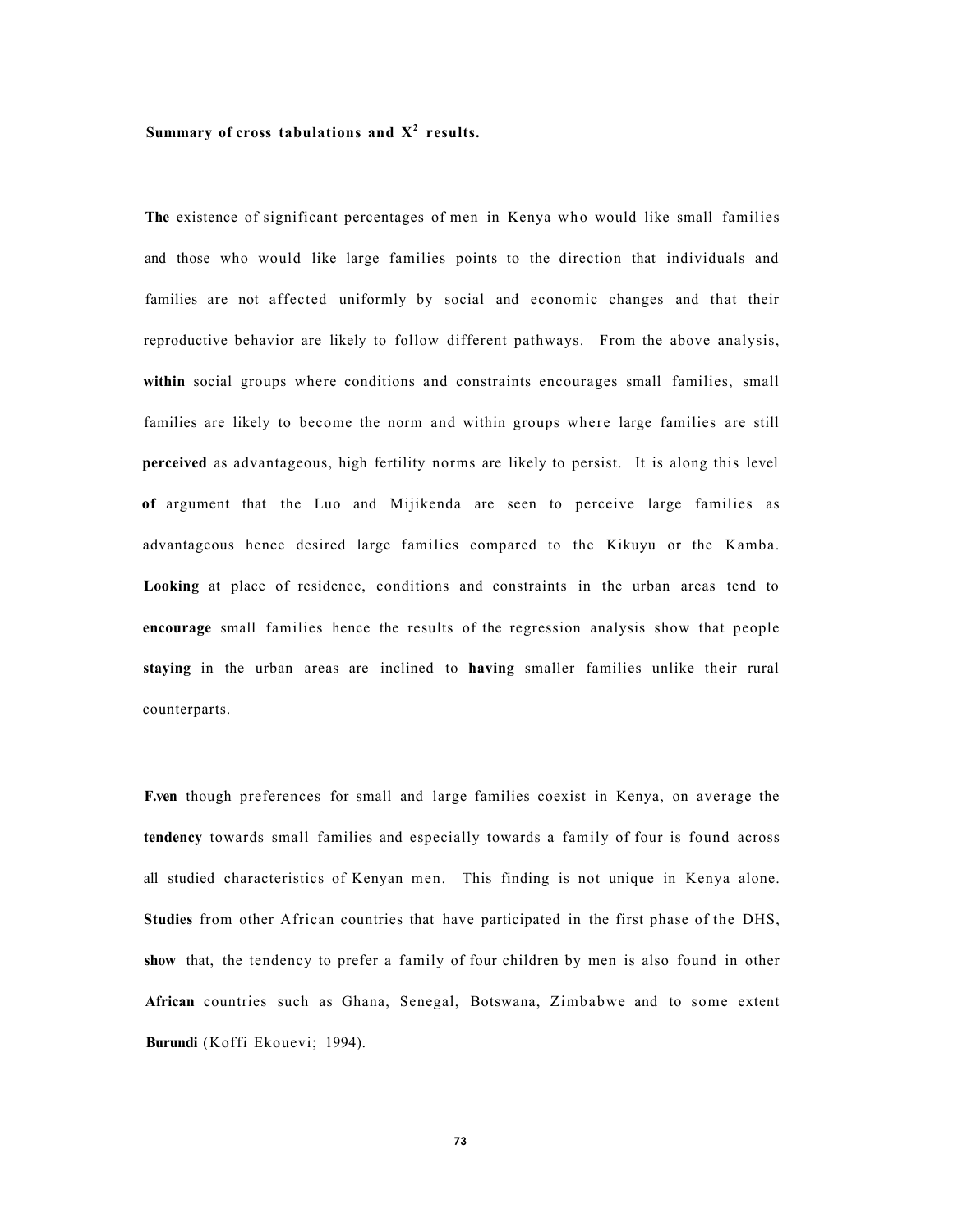#### **.iaI'TER FIVE: DETERMINANTS OF STATED DESIRED FAMILY SIZE**

#### **5.0**.0 Introduction

This section is based on the question; 'if you could choose exactly the number of children o have in your whole life, how many would that be?'

The response to this question is directed towards identifying the mode of each man's preference function at the date of the interview. This is distinctive in that it refers to hypothetical births in both the past and the future and not only the future.

It is the goal of this work to determine the socio-economic, socio-cultural and demographic factors in desired family size assuming that preferences will be or could be implemented perfectly.

fhe model used in this project can briefly be explained as follows:

| That if we let: |  | represents the stated personal ideal family size |  |  |
|-----------------|--|--------------------------------------------------|--|--|
|-----------------|--|--------------------------------------------------|--|--|

- S. a set of socio-economic, predictors
- C. a set of cultural predictors and
- D. a set of demographic predictors

Then, because fertility here is assumed to almost be entirely the result of intentions and planning then the appropriate model is given as:

# $P = / (S, C, D)$

This will necessarily omit any reference to actual family size as a predictor or control of

the response variable. In this model every man's stated fertility goal would eventually become his actual family

size.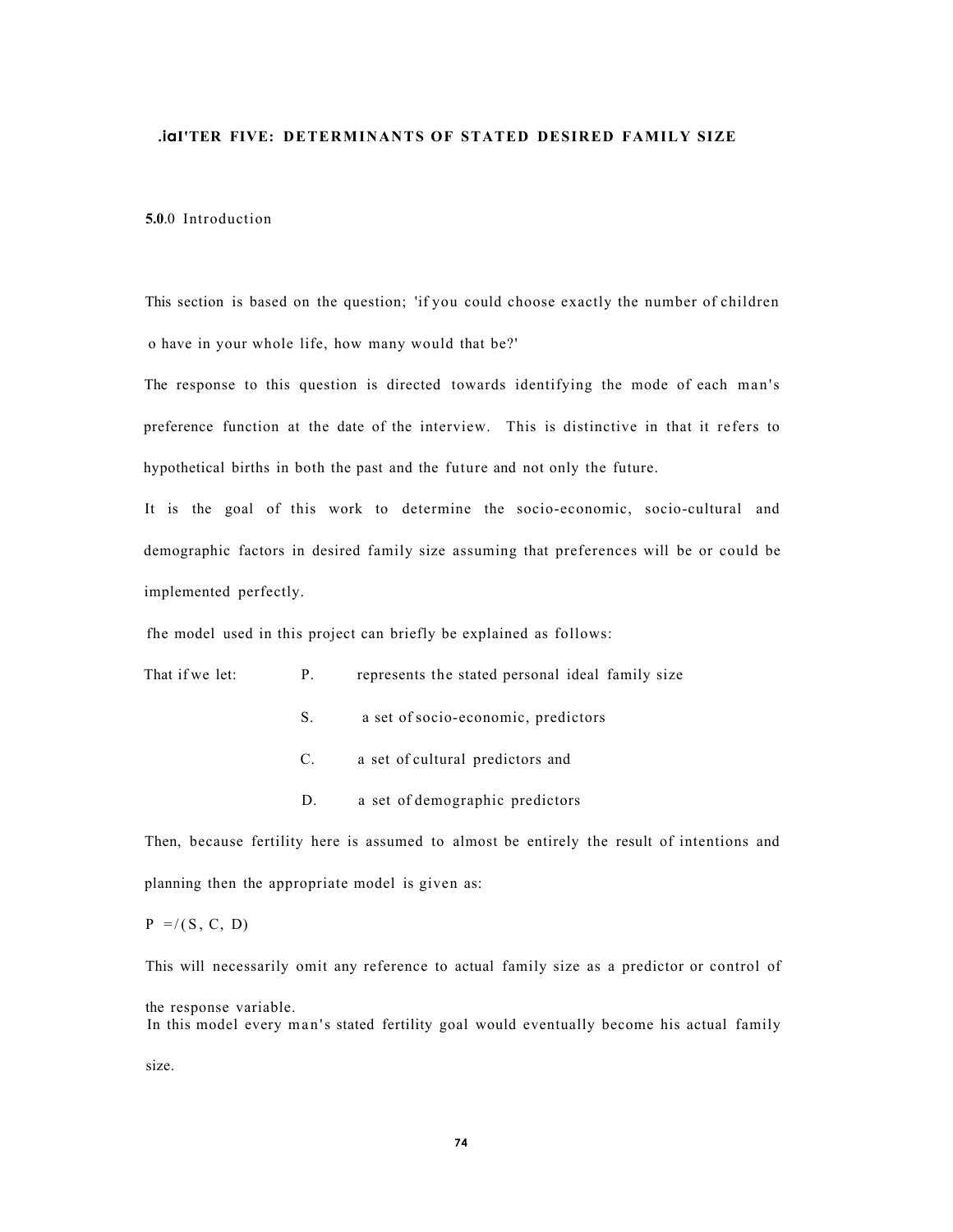ni the above model this section seeks to establish the extent to which key factors such **as** education and place of residence are significant independent predictors of fertility preference among currently married men in Kenya. This work seeks to identify the

live importance of each of the selected independent variables as determinants of fertility.

# **5.1.0 Multiple regression analysis**

As explained in chapter three, the multiple regression analysis is used to determine the effect of each of the selected independent variables on the dependent variable. The 0.05 **level** of significance was here chosen to test the significance of the effect of the independent variables on the desired family size. The choice of the 0.05 level of significance was appropriate as it does not permit a greater error margin and also that many studies have used the same level of significance so this will make it easy to compare results with those of other studies.

\I1 the categorical variables were included in the regression analysis by means of a set of dichotomous dummy or indicator variables. The created dummies were urban and rural **:>ir** place of residence; No education. Primary education. Secondary education and Higher education for variable education level.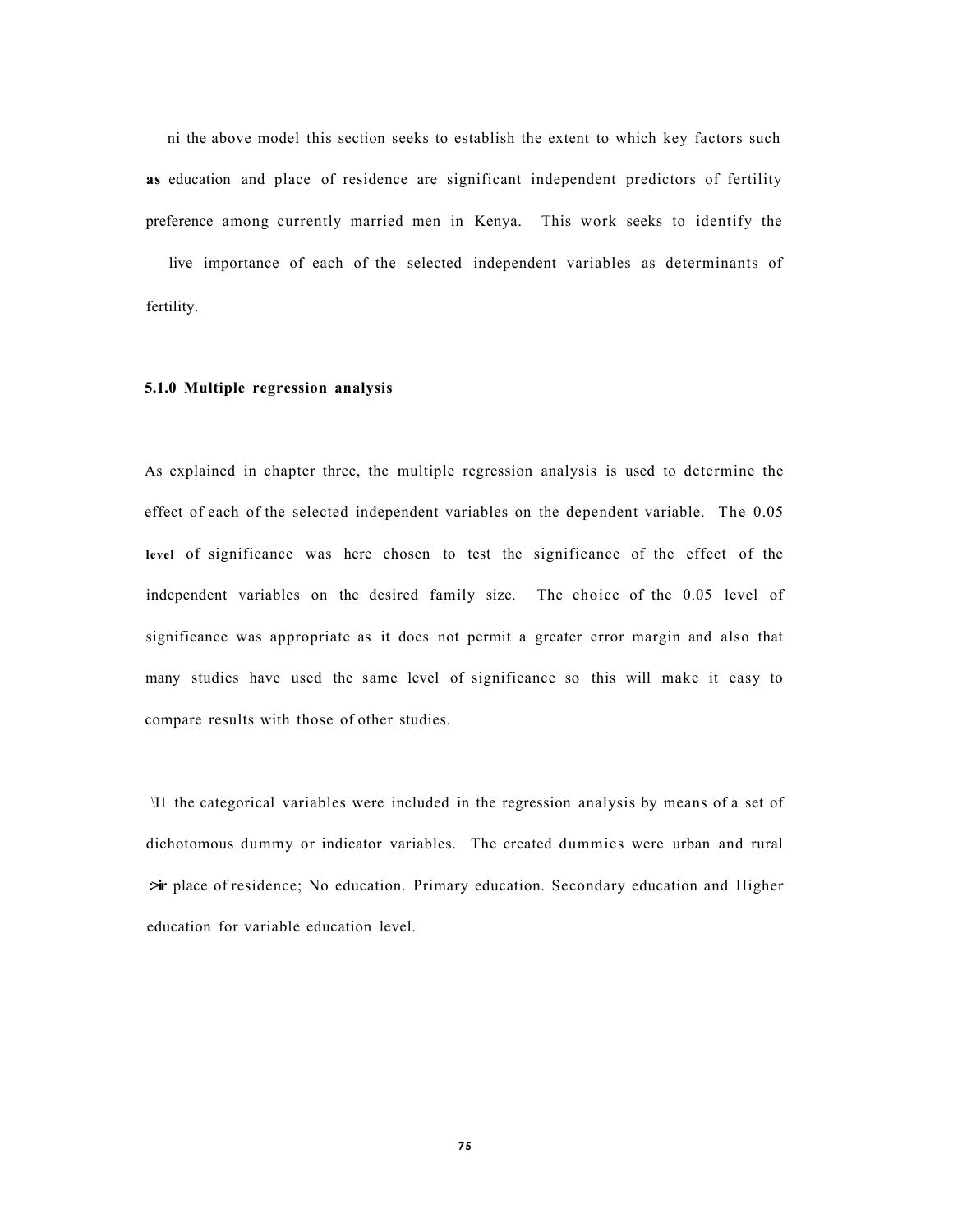iier dummy variables included:-Kamba, Kikuyu, Luo, Mijikenda/Swahili, Luhya, \jlcnjin and Others for variable ethnicity; Nairobi. Eastern. Western. Nyanza, Coast, Rift ley and Central for variable region of residence: Monogamous and Polygamous for table type of marriage; and no religion. Catholic, Protestant, Muslim, and other for .iriable Religion. Using the stepwise method, only the variables that were found to have ignificant effect on desired family size were include in the final regression model.

Certain assumptions, which are usually associated with multiple regression and could influence the significance of such a study, were looked at as follows: The existence of multicollinearity was checked by examining the standard errors. That if the standard errors are high then the independent variables could be strongly related (Gujarati 1976). However multicollinearity does not appear to be a problem in this study since all the standard errors are indeed very low.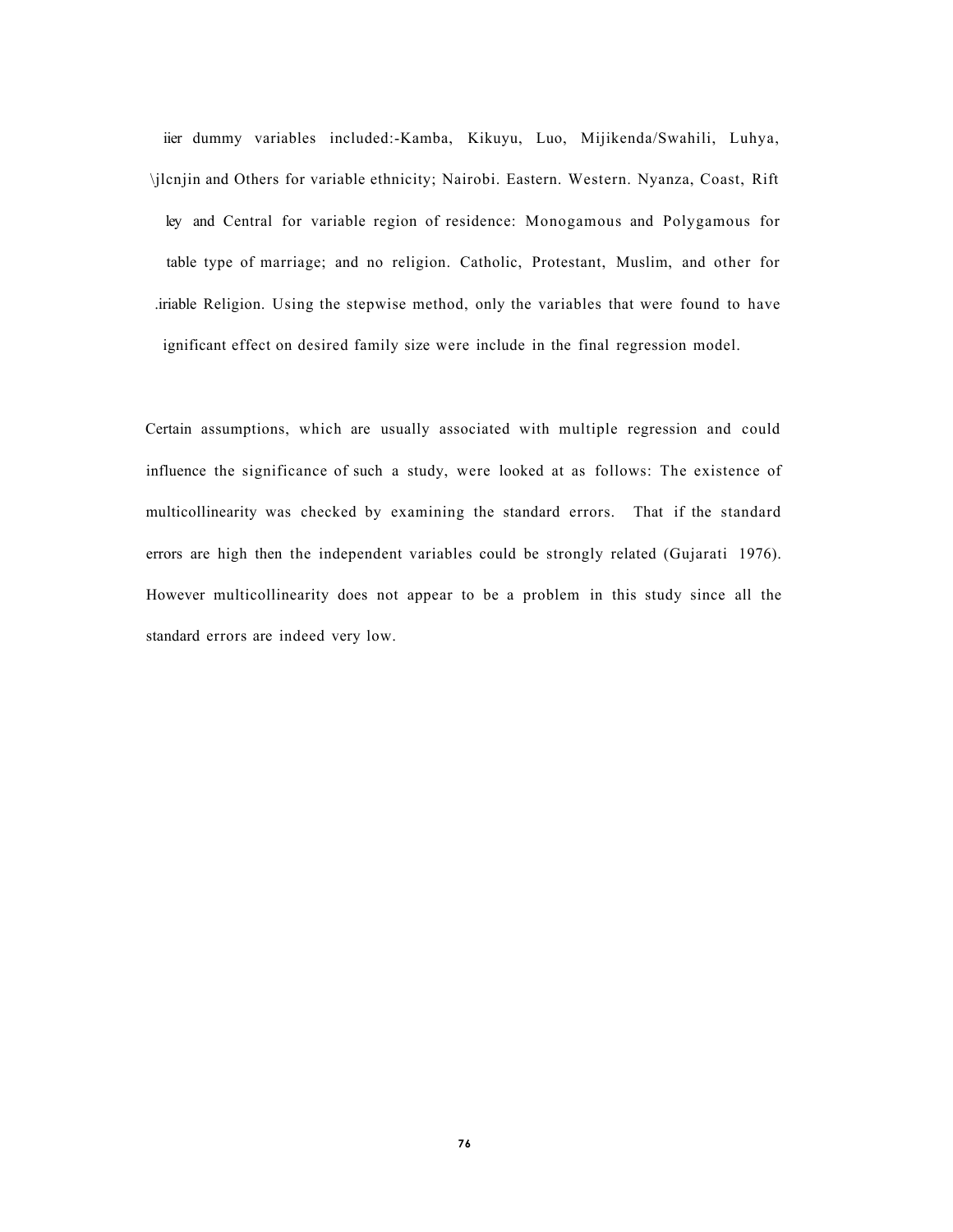# **?.!.! Findings of the multiple regression**

The multiple regression was based 011 sample 1424 currently married men. Below is presented the results of the multiple regression.

# fable **2.7 Coefficients for the multiple regression.**

|                          | $\boldsymbol{\mathrm{p}}$ | <b>SEB</b> | <b>BETA</b> | T         | sigT  |
|--------------------------|---------------------------|------------|-------------|-----------|-------|
| <b>Highest education</b> |                           |            |             |           |       |
| level                    |                           |            |             |           |       |
| No education             | omitted                   |            |             |           |       |
| Pry education            | $-.419$                   | .111       | $-.144$     | $-3.772$  | .0002 |
| Sec education            | $-.748$                   | .121       | $-.240$     | $-6.195$  | .0000 |
| Higher cduc.             | $-1.583$                  | .264       | $-.149$     | $-6.033$  | .0000 |
| Place of residence       |                           |            |             |           |       |
| Rural                    | omitted                   |            |             |           |       |
| Urban                    | $-.495$                   | .102       | $-.141$     | $-4.852$  | .0000 |
| <i>i</i> .tlinicity      |                           |            |             |           |       |
| Kisii                    | omitted                   |            |             |           |       |
| Kamba                    | $-.420$                   | .116       | $-.115$     | $-3.631$  | .0003 |
| Kikuyu                   | $-.955$                   | .130       | $-.177$     | $-7.330$  | .0000 |
| Luo                      | .421                      | .106       | .099        | 3.954     | .0001 |
| Mijikenda/swahili        | .406                      | .136       | .073        | 2.983     | .0029 |
| Luhya                    | .042                      | .338       | $-.042$     | $-1.590$  | .1121 |
| Taita/Taveta             | .001                      | .338       | $-.001$     | .032      | .9748 |
| Kalenjin                 | .059                      | .338       | .052        | 1.952     | .0510 |
| Region of residence      |                           |            |             |           |       |
| Nyanza                   | omitted                   |            |             |           |       |
| Nairobi                  | $-.632$                   | .148       | $-.121$     | $-4.260$  | .0000 |
| Western                  | $-1.067$                  | .253       | $-.097$     | $-4.221$  | .0000 |
| Eastern                  | $-1.105$                  | .100       | $-.276$     | $-11.020$ | .0000 |
| Central                  | $-.829$                   | .134       | $-.187$     | $-6.162$  | .0000 |
| Rift valley              | .013                      | .338       | .010        | .378      | .7052 |
| Coast                    | .010                      | .337       | .008        | .324      | .7459 |
| Type of marriage         |                           |            |             |           |       |
| Polygamous               | omitted                   |            |             |           |       |
| Monogamous               | $-.491$                   | .110       | $-.103$     | $-4.449$  | .0000 |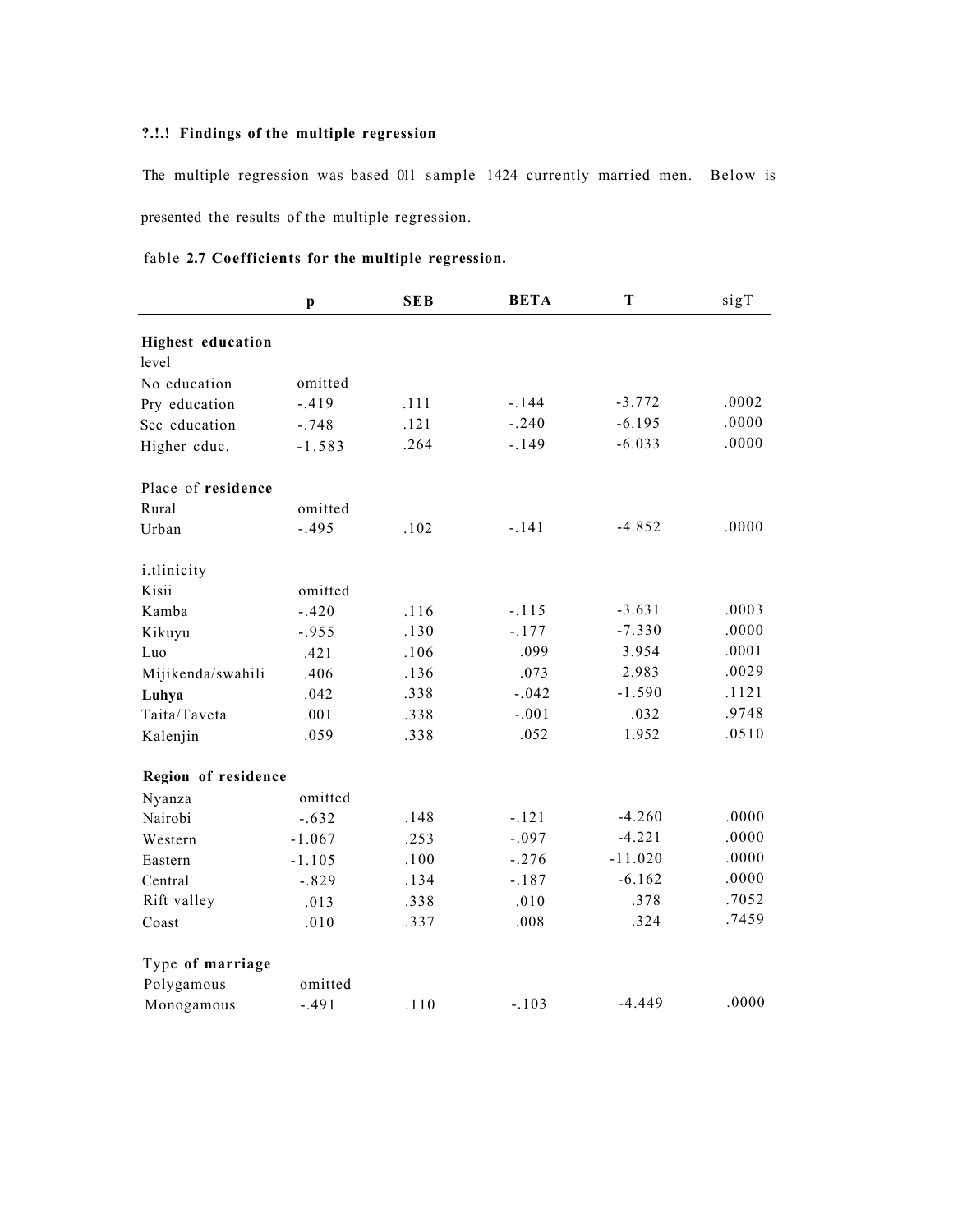| Table 2.7 continued |         |      |      |       |       |
|---------------------|---------|------|------|-------|-------|
| Current age         |         |      |      |       |       |
| $36$                | omitted |      |      |       |       |
| >35                 | .069    | .050 | .036 | 1.378 | .1685 |
| Constant            | 5.497   | .141 |      |       |       |

The suitability of the multiple regression model was tested by the use of the F test given

by

$$
\begin{array}{cccc}\nF & R- & x & n-k-1 \\
& k & & \n\end{array}
$$

Where:

 $R^2$  = the multiple correlation coefficient.

 $N =$  this is the number of cases or the sample size.

 $K =$  this is the number of explanatory variables.

Based on the above formula,

 $F = 42.83$ 

Sig **.0000** 

Adjusted  $R^2$  = .27649

This test is mainly useful in testing the hypothesis that non-of the explanatory variables influences the dependent variable and that the regression model is useless.

In this regression, the calculated F ratio using the above formula was  $F = 42.83$  and the i:ible F value with 13 degrees of freedom was 1.75. In this case therefore the null hypothesis that non-of the explanatory variables influences the dependent variable was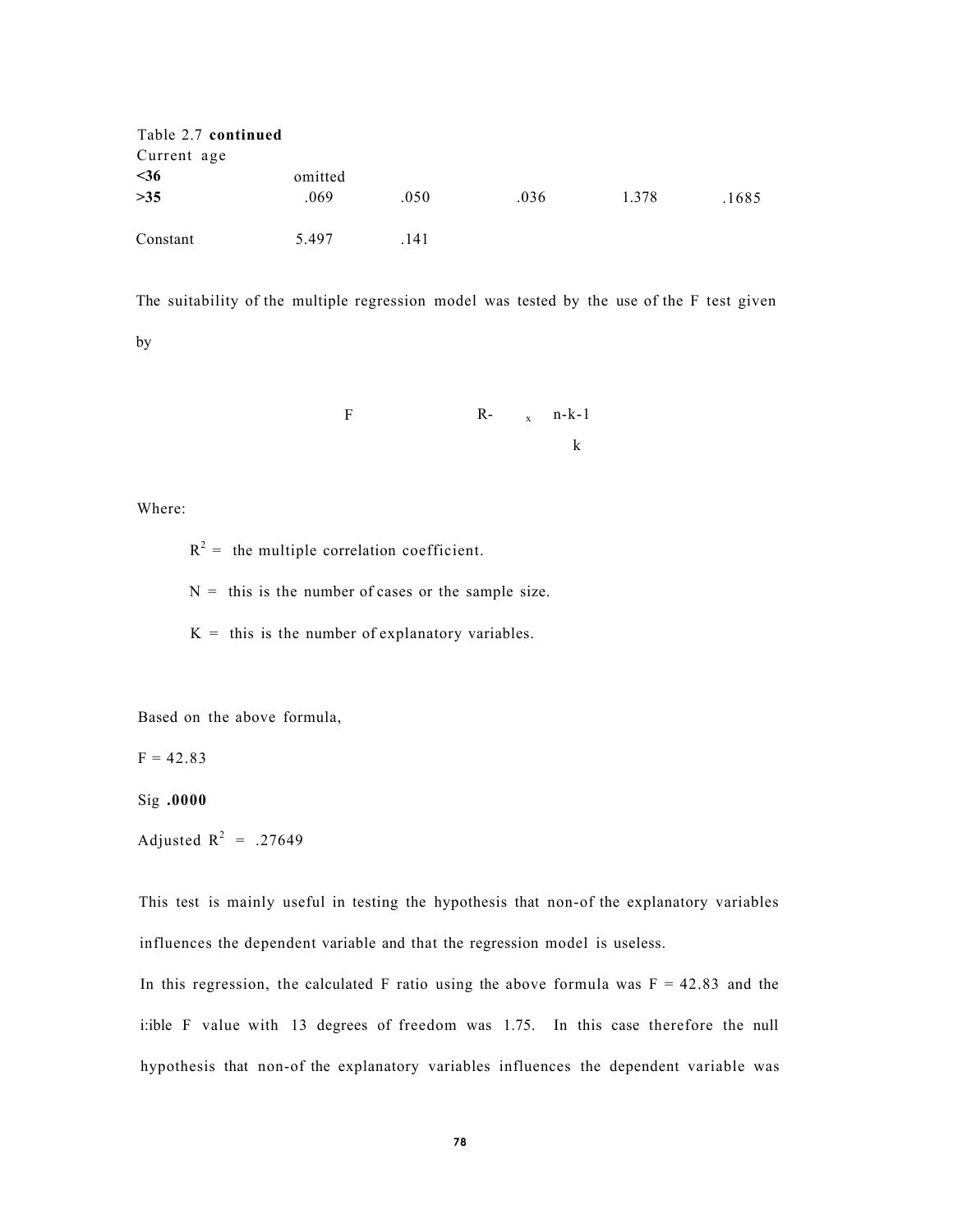rejected at the 0.05 level of significance. The regression equation was thus not useless implying that the explanatory variables influenced the desired family size a man preferred significantly. We therefore conclude that it is an appropriate model and the conclusions arc statistically significant.

Looking at the adjusted  $\overline{R}$  the overall model explains about 28 percent of the total ai iations in desired family size. All the same it is a good model.

The explanatory variables were entered in the regression on a stepwise method. Out of the six explanatory variables the variable religion failed to be significant at both the 95 percent and 99percent level of significant hence was not included in the final model, flic selected final explanatory variables in the regression model were place of residence, highest level of education, ethnicity, region of residence, type of marriage and current age.

#### **5.1.2 Effects of the independent variables on desired family size**

The regression coefficients due to the selected explanatory variables are interpreted below and also an attempt is made to investigate the relationship between the desired family size and the selected explanatory variables.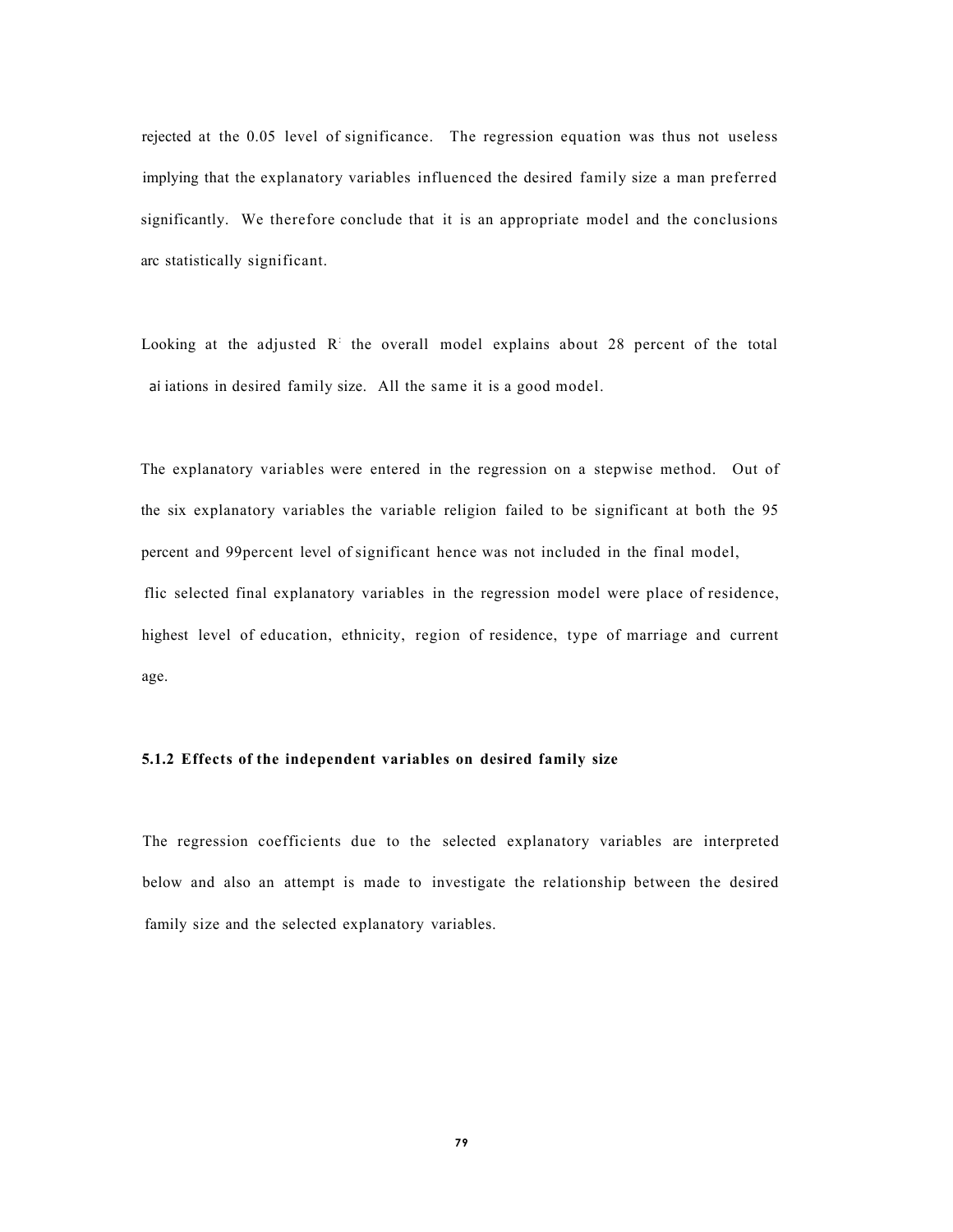#### 5.1.3 **Tin\* relationship between desired family size and place of residence**

Looking at place of residence, urban residence has a negative effect or influence 011 the desired family size relative to the reference category -rural residence. Men living in urban areas thus are inclined to desire fewer children.

This may be expected due to the effects of modernization and the many challenges in urban areas relative to the rural areas.

Generally the study revealed that a negative relationship between urban place of residence and desired family size existed. The regression coefficients due to the variable place of residence in the regression model indicates that urban place of residence explains ;ihout 14 percent of the total variations in desired family size. From this analysis we conclude that the hypothesis urban place of residence has a negative effect on desired family size is confirmed.

## 5.1.4 **The influence of education 011 desired family size**

I or level of education, primary, secondary and higher education levels had a negative fleet on desired family size relative to the reference category -no education. The regression coefficients however show that higher education had greater negative effect on licsired family size relative to reference category compared to primary education. Thus the desired family size is influenced by the mainly at higher levels.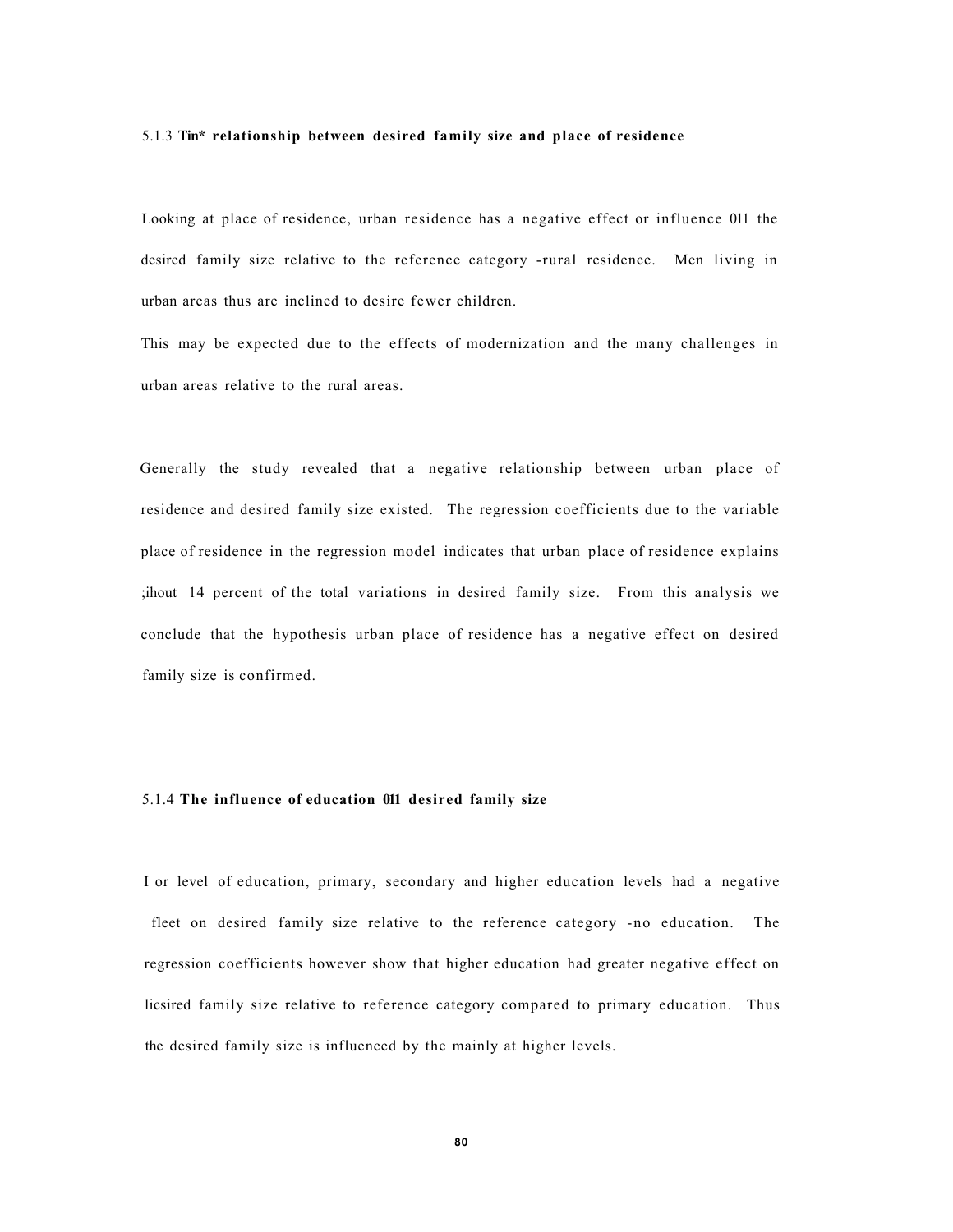general the relationship between education and desired family size from the regression ilts revealed that education had a negative effect the number of children a man desired. Looking at the coefficients due to the variable education in the regression

del. the indication is that, primary education explains about 14 percent of the variation m desired family size, secondary education explains about 24 perccnt of the variation in family size preference while higher education explains about 15 percent of the variations in desired family size. Secondary education thus emerges as one of the most important explanatory variable for family size preference. A conclusion is therefore made confirming the hypothesis that a man's level of education negatively influences the desire for more children.

#### **5.1.5 The influence of ethnicity oil desired family size**

I or ethnicity, the Kamba and Kikuyu ethnic groups had a negative effect on desired family size while the Luos and Mijikenda/Swahili had a positive effect on desired family size relative to the reference category - Kisii.

The differences in effect on desired family size among the different ethnic groups may be :ue to the different cultural practices unique to each ethnic group. For example the Luo .iiid Mijikenda/Swahili encourage polygamy unlike the kikuyu and the Kambas hence the positive effect on desired family size among the Luo and Mijikenda/Swahili.

The results of the multiple regression analysis revealed that the Kamba and Kikuyu •thnic groups showed a negative effect on desired family size while the Luo and lijikenda Swahili had a positive effect on desired family size. A test of the coefficients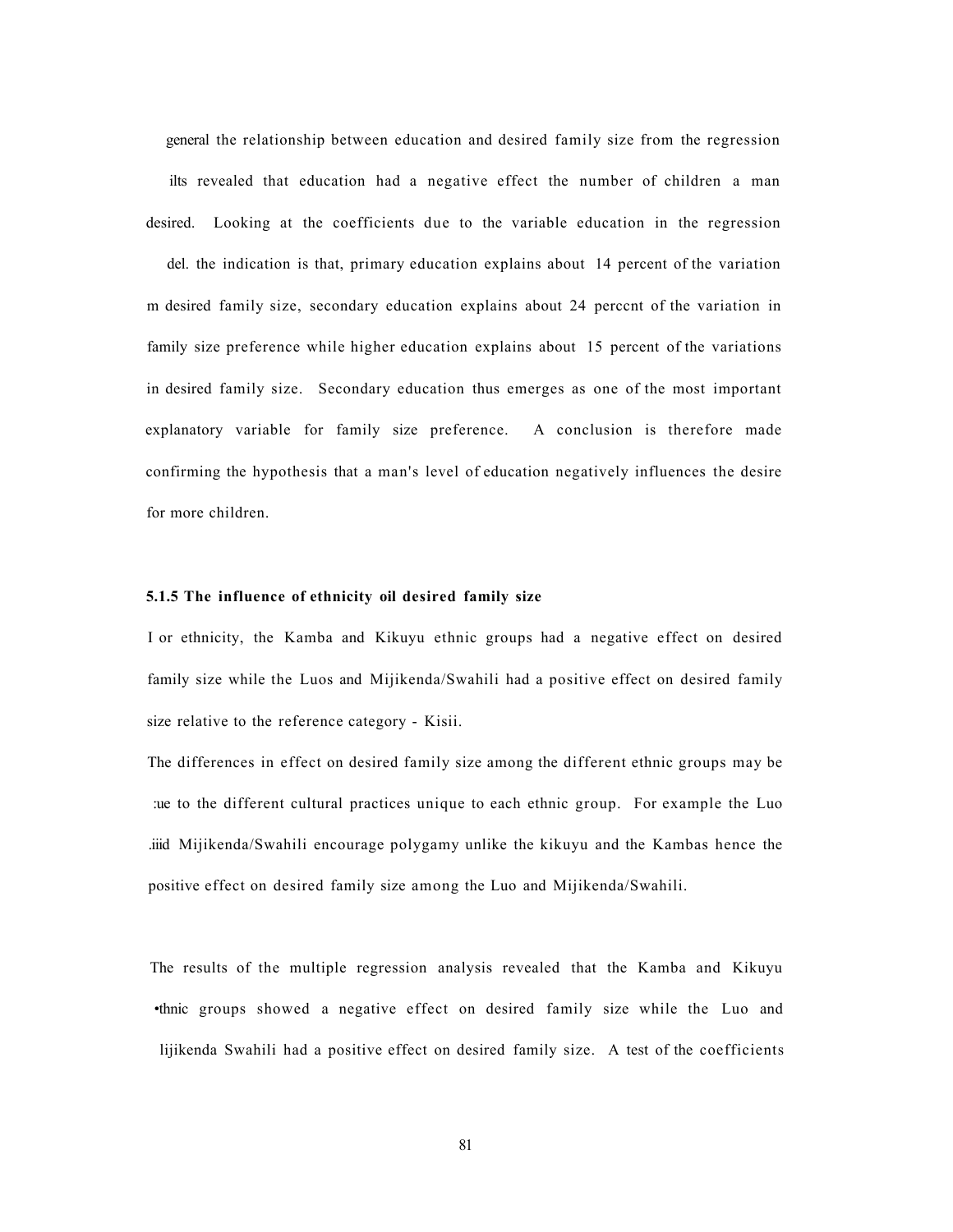due to the variable ethnicity in the regression model indicates that the Kamba and Kikuyu ;nic groups explains about 11 and 17 percent of the variations respectively while the Luo and the Mijikenda/Swahili explained a mare 9 and 7 percent respectively of the variations in desired family size.

Other ethnic groups like the Kalenjin had a positive effect on the desired family size but tailed to be significant at the 5 percent confidence level. We therefore conclude that the hypothesis ethnicity has an effect on desired family size is confirmed.

# **5.1.6 The influence of region of residence and desired family size**

For region of residence all the regions included in the regression model showed a negative effect on desired family size relative to the reference category -Nyanza.

This study found out that, although all regions of residence showed a negative influence i>n desired family size, a test of coefficient due to the variable region of residence in the regression equation indicates that, Eastern region accounted for 27 percent of the variations in desired family size. Western region though had a negative effect on desired family size, it accounted for only 9.7 percent of the total variations. Nairobi region accounted for 12 percent of the variations while central accounted for 19 percent of the variations in desired family size.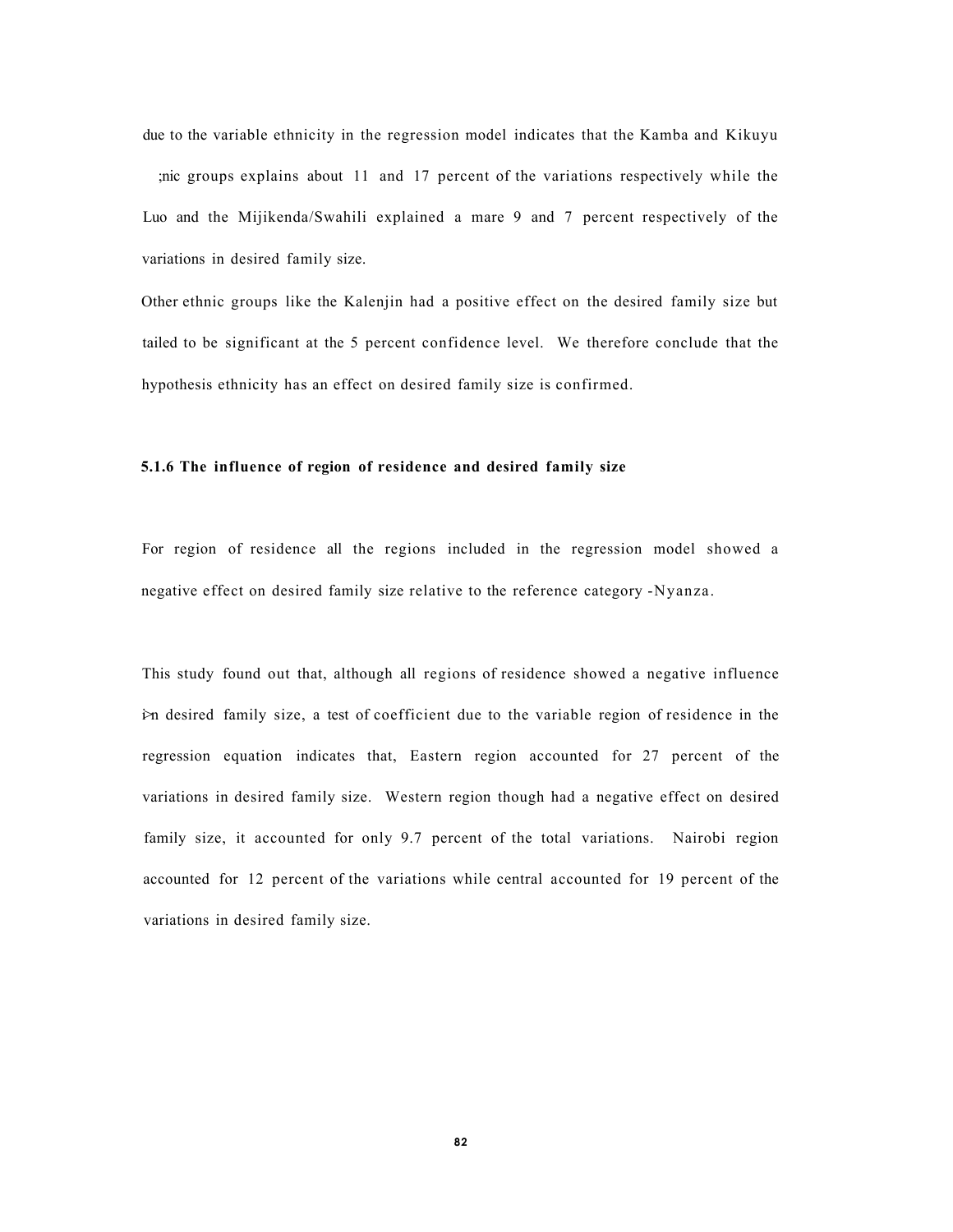#### **>.1.7 The influence of type of marriage and desired family size**

For type of marriage, monogamy had a negative effect on desired family size relative to the reference category polygamy.

This may be due to the fact that people who marry more than one wife already have an intention to have more than one child for each woman has an average of one child.

The study found out that monogamous type of marriage influenced negatively the desired family size. A test of the coefficient due to the variable type of marriage in the regression indicates that monogamous type of marriage explains **10.3** percent of the variations in desired family size. From this revelation we conclude that the hypothesis that monogamous type of marriage influences desired family size negatively is confirmed.

#### **5.1.8 The influence of current age on desired family size**

The results of the regression showed that **36** years and above had a positive effect on desired family size relative to the reference category **-35** years-and below. The results thus show that older men desired more children than younger men.

A test of the coefficient due to the variable current age in the regression indicates that current age explains **3.6** per cent of the total variations in desired family size. Although these results confirm the hypothesis that age positively influences desired family size the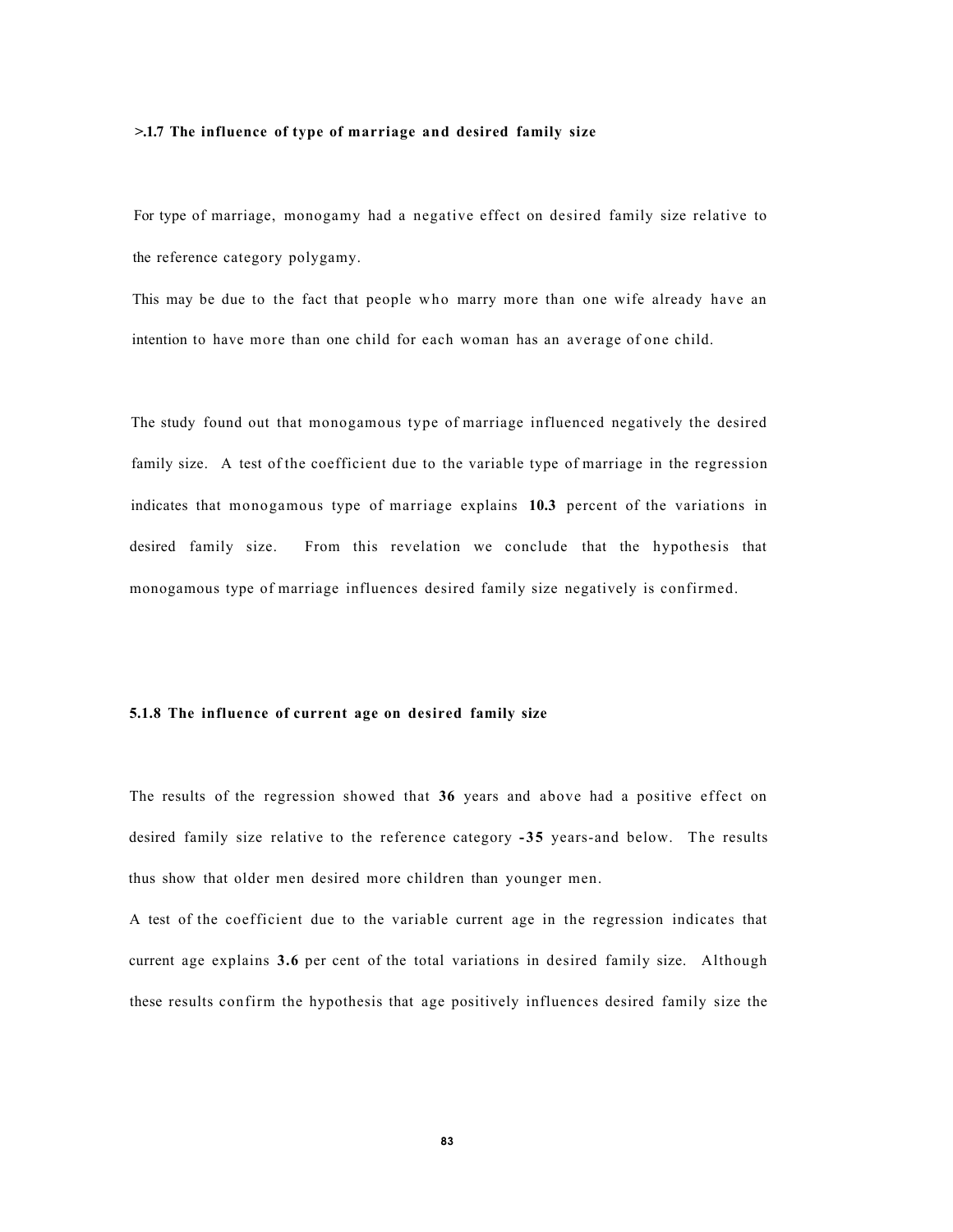**est tor** significance shows that this variable is not a significant predictor of desired family size.

# **5.1.9 Testing for the significance of regression coefficients due to the selected explanatory variables**

The inclusion of the variable Kamba ethnic group into the regression model was found ignificant in explaining the desired family size. The calculated  $F$  statistic was  $81.30$ while the table value was 3.84 at the 0.5 level of significance. The null hypothesis that ic regression coefficient due to Kamba ethnic group is zero is rejected. The alternative hypothesis, which states that the regression coefficient due to place of residence is not equal to zero, is thus accepted. With the variable Kamba the regression model explained  $\land$  percent of the variations.

The addition of the variable eastern region of residence into the regression model is ignillcant in explaining the desired family size as it increased the explanatory power of the model from 5 percent to 10.5 percent of the variations in desired family size. The alculated F statistics was 84.64 while the table F value was 3.0 at the 5 percent confidence level. The alternative hypothesis that the regression coefficient due to the variable eastern region of residence is not equal to zero is accepted.

**84**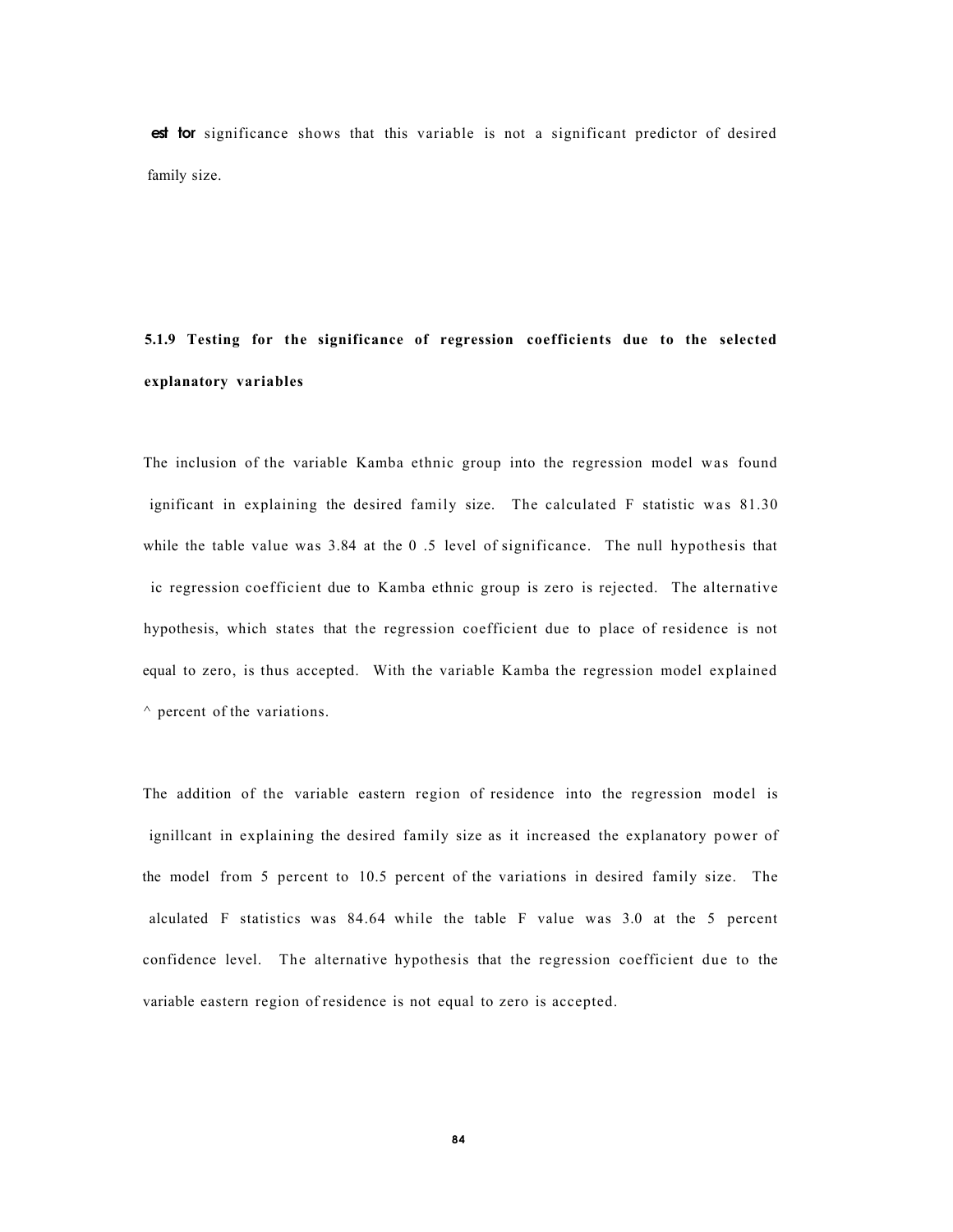A test of the hypothesis that urban place of residence is not a significant predictor iable and should not be included in the regression model is rejected at the 5 percent confidence interval. The calculated F was equal to 76.62 while the table F was 2.60. The iddition of the variable increases the explanatory power of the model from 10.5 to 13.8 percent or the variations.

The addition of the variable Kikuyu ethnic group was also found significant in explaining the desired family size. The calculated F statistics was 76.71 while the table F value was 2.37. Then, this indicates that the regression coefficient due to the variable Kikuyu ethnic group is not equal to zero. The addition of this variable increases the explanatory power of the model to 17.5 percent of the total variations in desired family size.

An addition of the variable monogamous type of marriage is found to be significant as it raises the explanatory power of the model to 19.8 percent of the total variations. The calculated F statistics was 71.13 while the table value was 2.21. The null hypothesis that the regression coefficient due to the variable urban place of residence is zero is rejected and the alternative hypothesis that the regression coefficient due to the variable urban place of residence is not equal to zero is accepted.

A test of the hypothesis that, central region of residence is not a significant predictor \.iriable is rejected at the 95 percent significant level. The calculated F value was 65.13 while the table value was 2.10. We therefore infer that the addition of the variable central region of residence does increase the explanatory power of the model.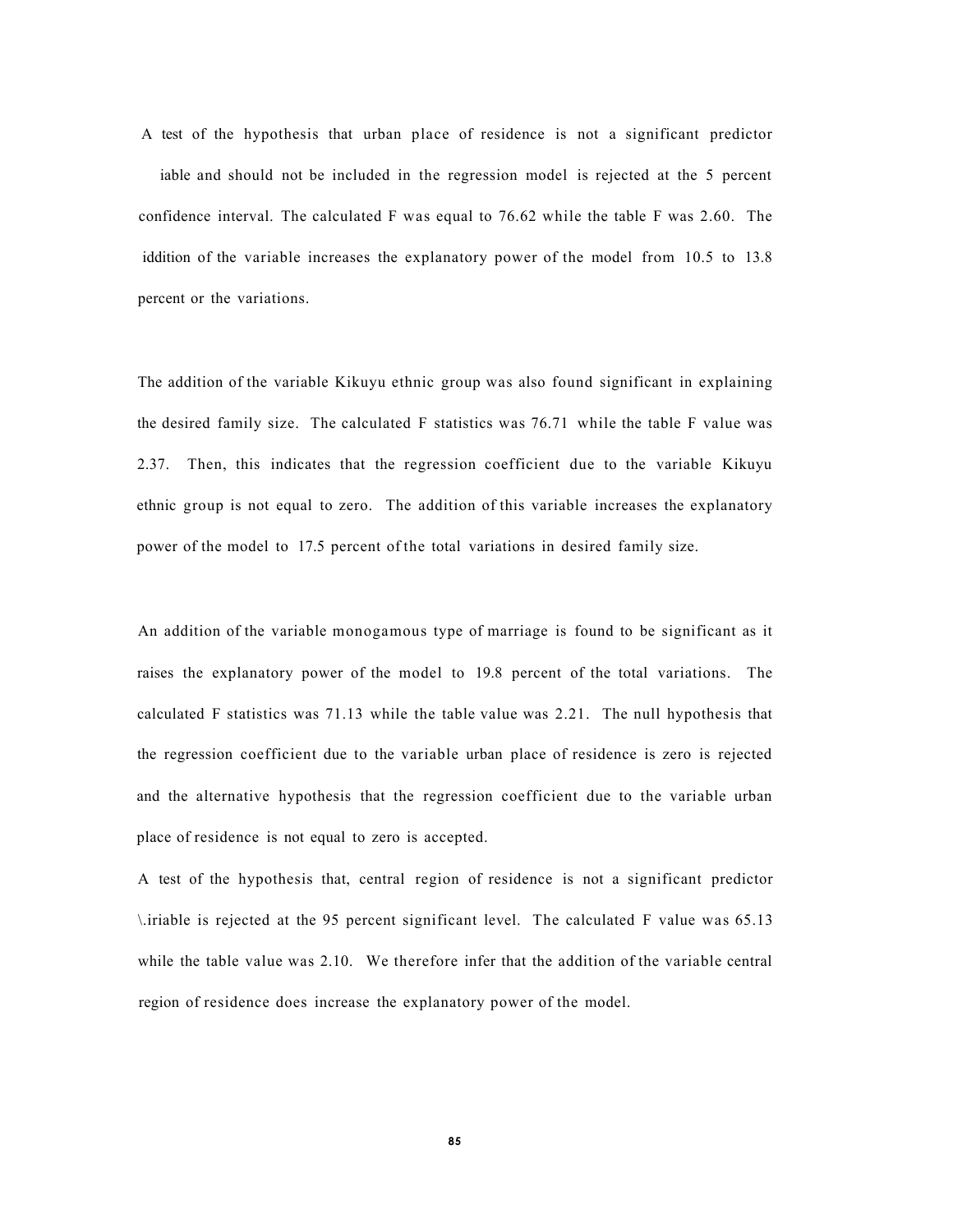Addition of the variable Luhya ethnic group is also found to be significant in explaining the desired family size. The calculated F statistics was 60.41 while the table value was 2.10. The null hypothesis that the regression coefficient due to variable Luhya ethnic group is zero is rejected at the 0.05 level of significance. The explanatory power of the m.dcl is increased to 22.62 percent of the variations in desired family size.

The calculated F value due to the variable secondary education was 56.43 while the table value was 1.88. The null hypothesis was thus rejected at the 0.05 confidence level. The alternative hypothesis that the regression coefficients due to the variable secondary education are not zero is accepted. The addition of secondary education in the regression model increases the explanatory power of the model to 23.76 percent of the variations in desired family size.

The addition of the variable higher education in the regression model is found to be significant too. The calculated F statistics was 53.35 while the table F value was 1.83. The null hypothesis that the regression coefficient due to higher education level is zero is rejected at the 95 percent confidence level. The alternative hypothesis that the regression v oefficient due to the variable higher education level is not zero is accepted. The addition of the variable higher education increases the explanatory power of the model to 24.95 percent of the variations in desired family size.

\ddition of the variable primary level of education in the regression is also significant. **The** calculated F value was 50.44 while the table value was 1.75 hence the null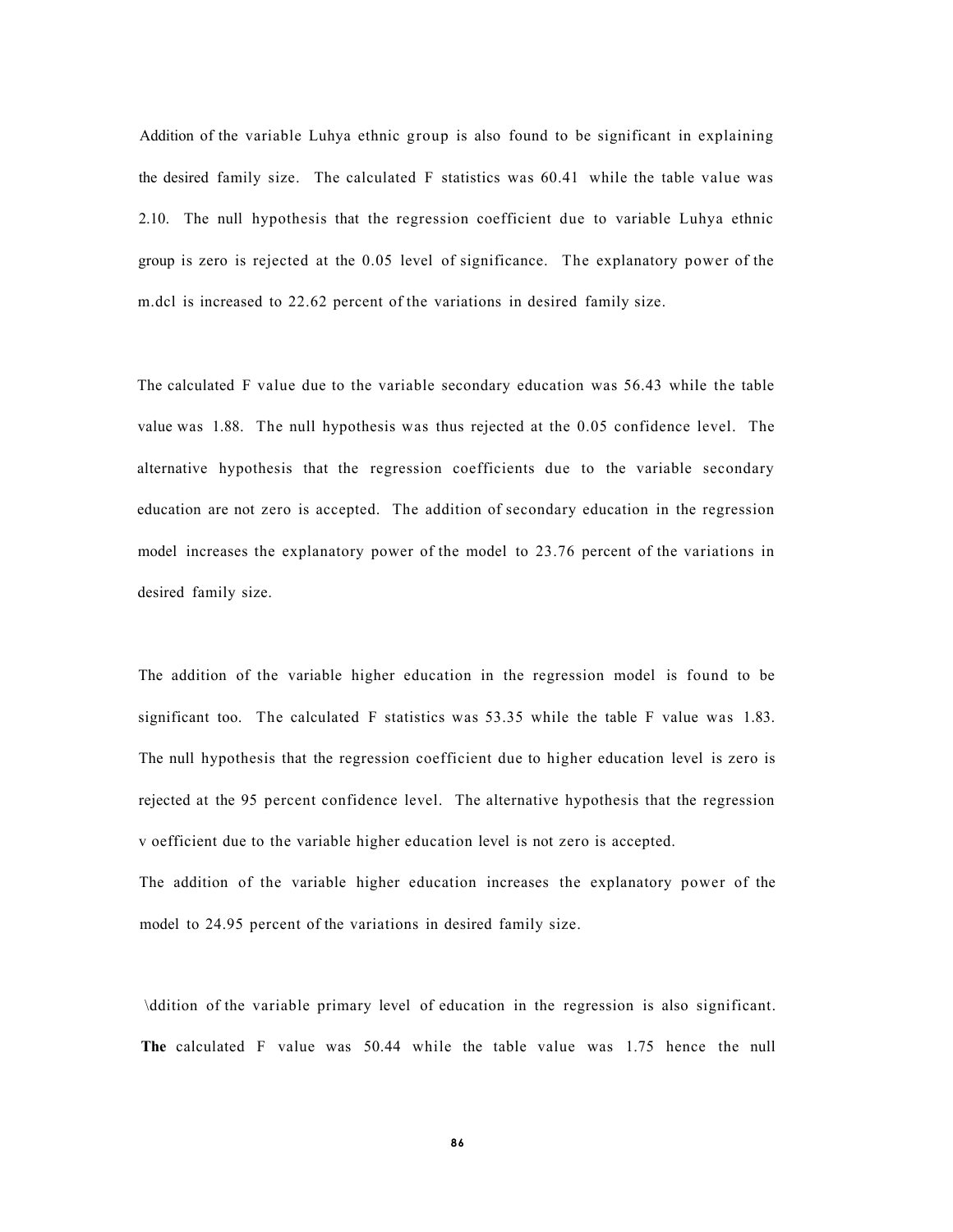hypothesis that the regression coefficients due to the variable primary education is zero is rejected at the 0.05 level of significance. Thus the alternative hypothesis that the regression coefficient due to the variable primary education is not zero is accepted. The inclusion of this variable increases the explanatory power of the model to 25.78 percent of the total variations in desired family size.

**The** addition of the variable Nairobi region of residence in the regression is also **significant** in explaining the desired family size. The calculated F statistics was 47.75 while the table value was 1.67. The null hypothesis that the regression coefficients due to **the** variable Nairobi region of residence are zero is rejected at the 0.05 confidence level. **The** inclusion of the variable increases the explanatory power of the model to 26.55 **percent** of the total variations.

A test of the hypothesis that the regression coefficients due to the variable western region of residence is zero and should therefore not be included in the regression is rejected at the 0.05 confidence interval. The calculated F value was 44.99 while the table F value was 1.57. The alternative hypothesis that the regression coefficient due to variable w . stern region is not equal to zero is thus accepted. The inclusion of the variable increases the explanatory power of the model to 27.0 percent of the total variations in desired family size.

The inclusion of the variable Luo ethnic group in the regression is also significant in explaining desired family size. The calculated F value was 42.36 while the table value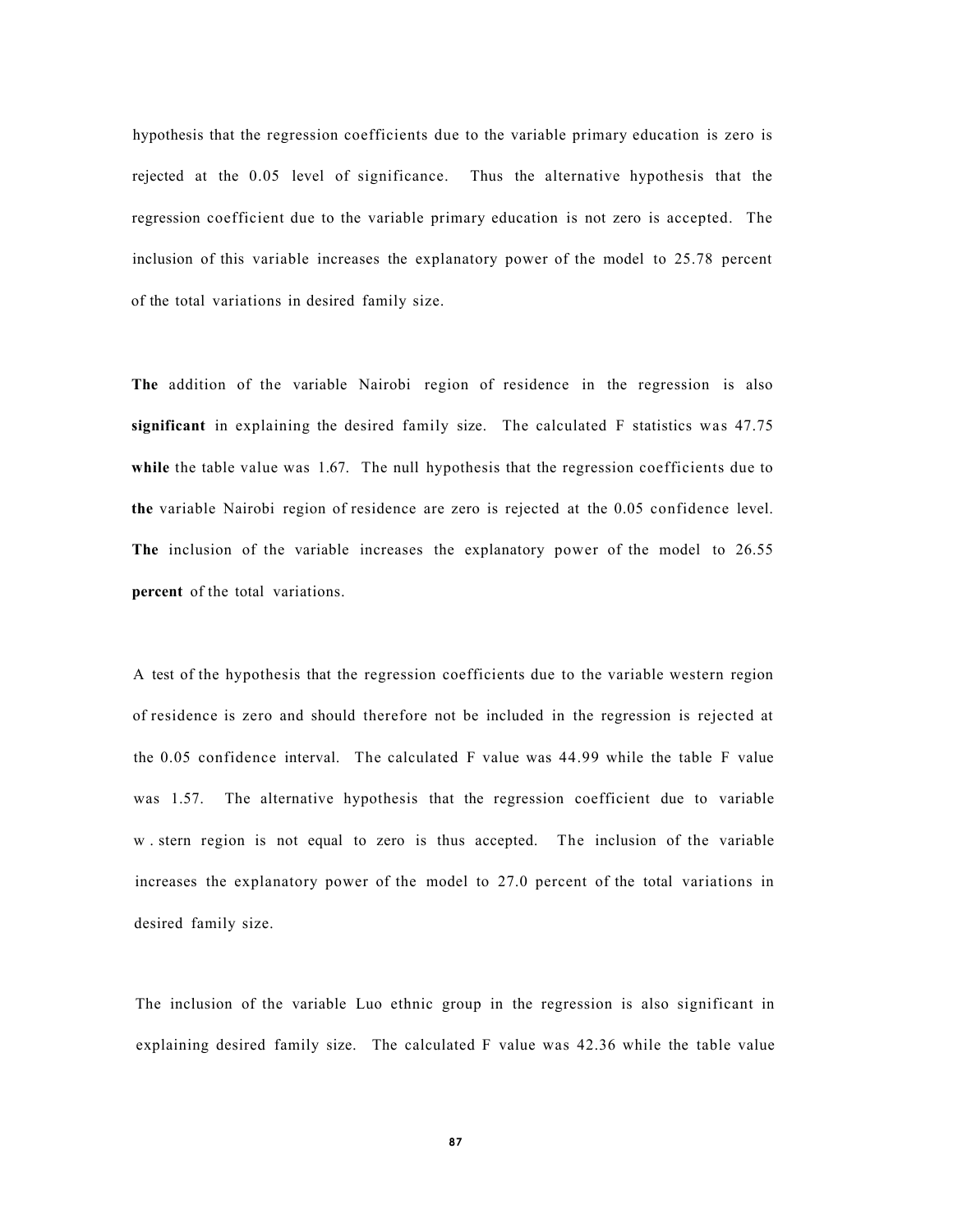was 1.52. The null hypothesis is thus rejected at the 0.05 confidence level and the 11 rnative hypothesis which states that the regression coefficients due to the variable Luo ethnic group is not zero is acceptcd. Addition of this variable makes the regression model to explain 27.42 percent of the total variations in desired family size.

The inclusion of the variable Mijikenda/Swahili ethnic group is also found to be significant in explaining the desired family size.

The calculated F value was 39.99 while the table value was 1.46. The null hypothesis which states that the regression coefficient due to the variable Mijikenda/Swahili ethnic group is zero is rejected at the 0.05 confidence level. The alternative hypothesis that states that the regression coefficients due to the variable Mijikenda/Swahili is not zero is accepted.

The other variables which include: Luhya ethnic group, Taita/Taveta ethnic group, Kalenjin ethnic group. Rift valley region of residence, Coast region of residence, and all variables due to religion were not significant in explaining the desired family size at both the 0.05 and 0.01 Levels of significance.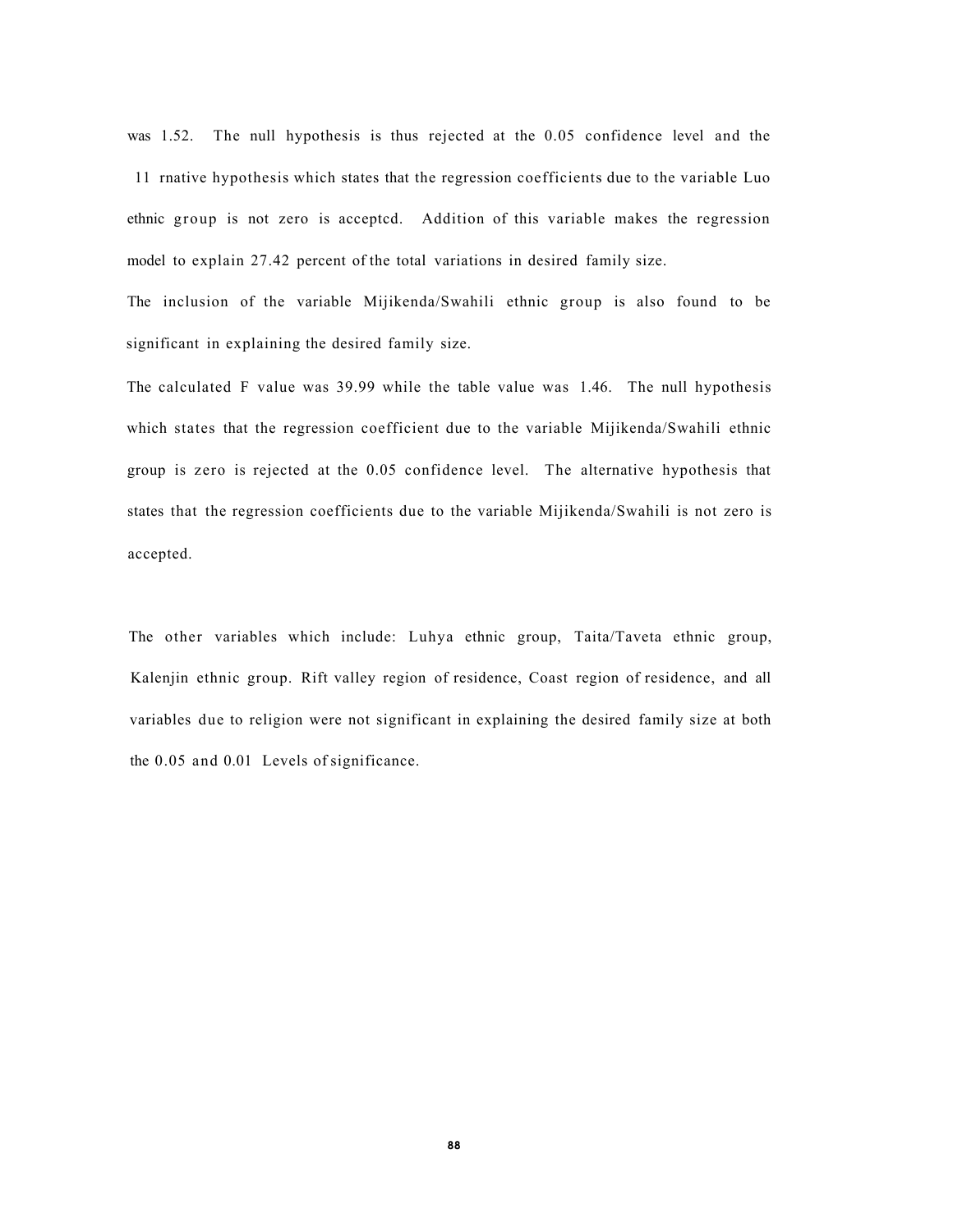# **CHAPTER SIX: CONCLUSION AND RECOMMENDATIONS**

# **6.0.0 Introduction**

In population studies it is well known that people formulate preferences for completed family size. These preferences begin to develop well in advance of reaching the aspired family size (Bumpass, 1967; Campbell, 1963; Sagi and Westoff, 1963). Nevertheless, desired family size is a fair predictor of later fertility (Bumpass and Westoff, 1970) and this gives us confidence that the study of family size preferences is behaviorally significant.

# 6.1.0 Conclusion

This study was undertaken to investigate the factors, which influence fertility preference among currently married men in Kenya.

The first underlying research problems this study sought to investigate was that men in Kenya vary socio-economically where both education, place of residence and employment status are greatly varied between certain categories of people and that this would have an effect on the fertility behaviors of the people. The objective related to this problem was to investigate the effect of socio-economic variables on desired family size among the currently married men in Kenya. This objective was to be achieved using a set of three hypotheses.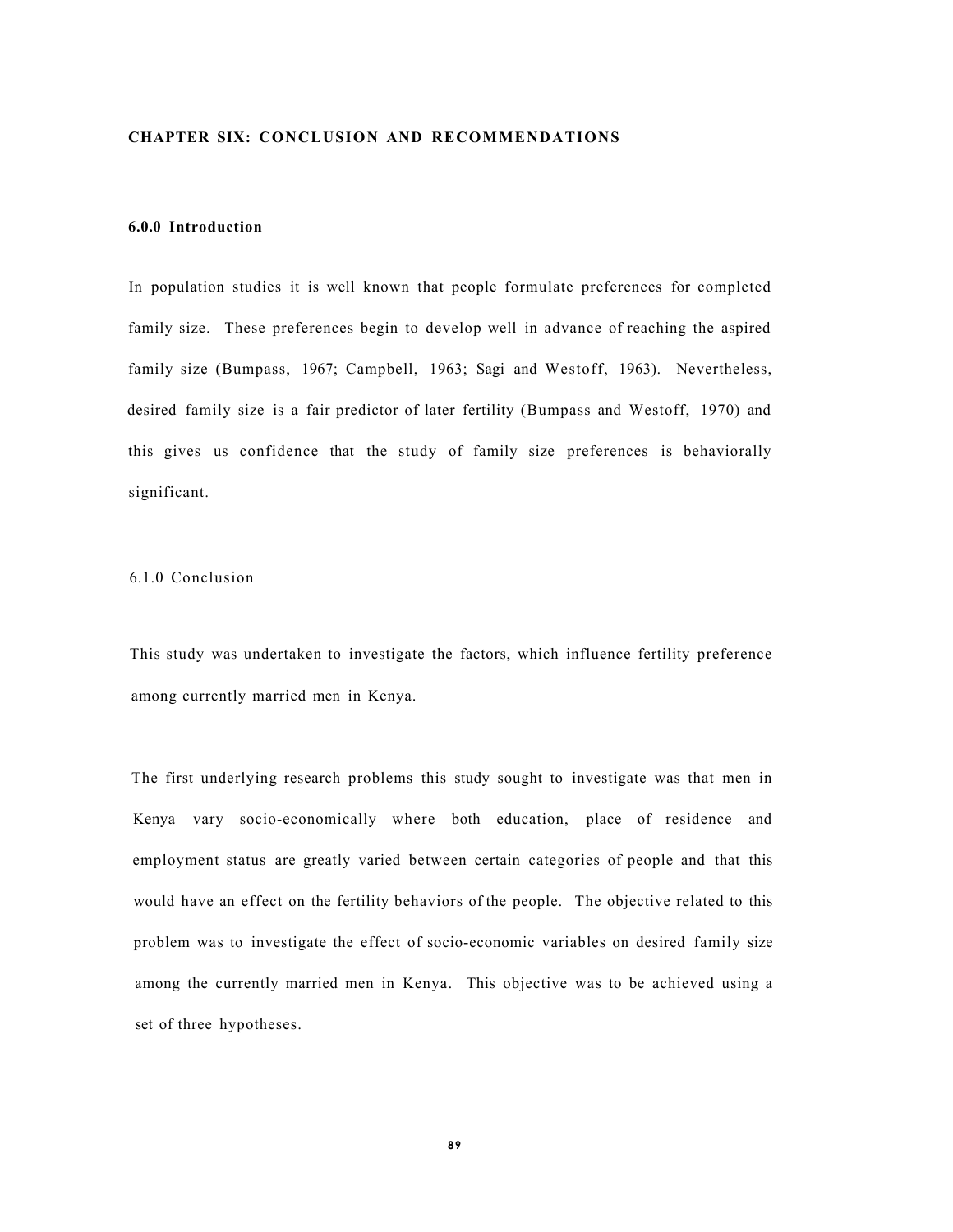The first hypothesis was that a man's level of education negatively influences the desired family size. This hypothesis has the implication that the higher the level of education of a man the fewer the number of children he will desire. This hypothesis was confirmed by the findings of the study, as majority of the highly educated men desired fewer children.

The second hypothesis was that professional occupation negatively influences the desired family size. The findings of the study confirmed this hypothesis however occupation was found not to be a significant predictor of desired family size. This has the implication that as much as occupation negatively influences desired family size on its own it is not a strong predictor of desired family size.

The third hypothesis for this objective was that urban place of residence has a negative effect 011 desired family size. This hypothesis was positively confirmed by the study findings. Urban place of residence was found to have a negative effect on desired family size.

The second underlying problem was that, Kenyan men are socio-culturally diversified. That their diverse ethnic backgrounds, religion, region of residence and type of marriage give each group a distinctive value system different from other groups that may have an effect on the desired family size of a man. The related objective for this research problem was that to examine the effect of socio-cultural factors on desired family size among currently married men in Kenya. This objective was to be achieved using a set of four hypotheses.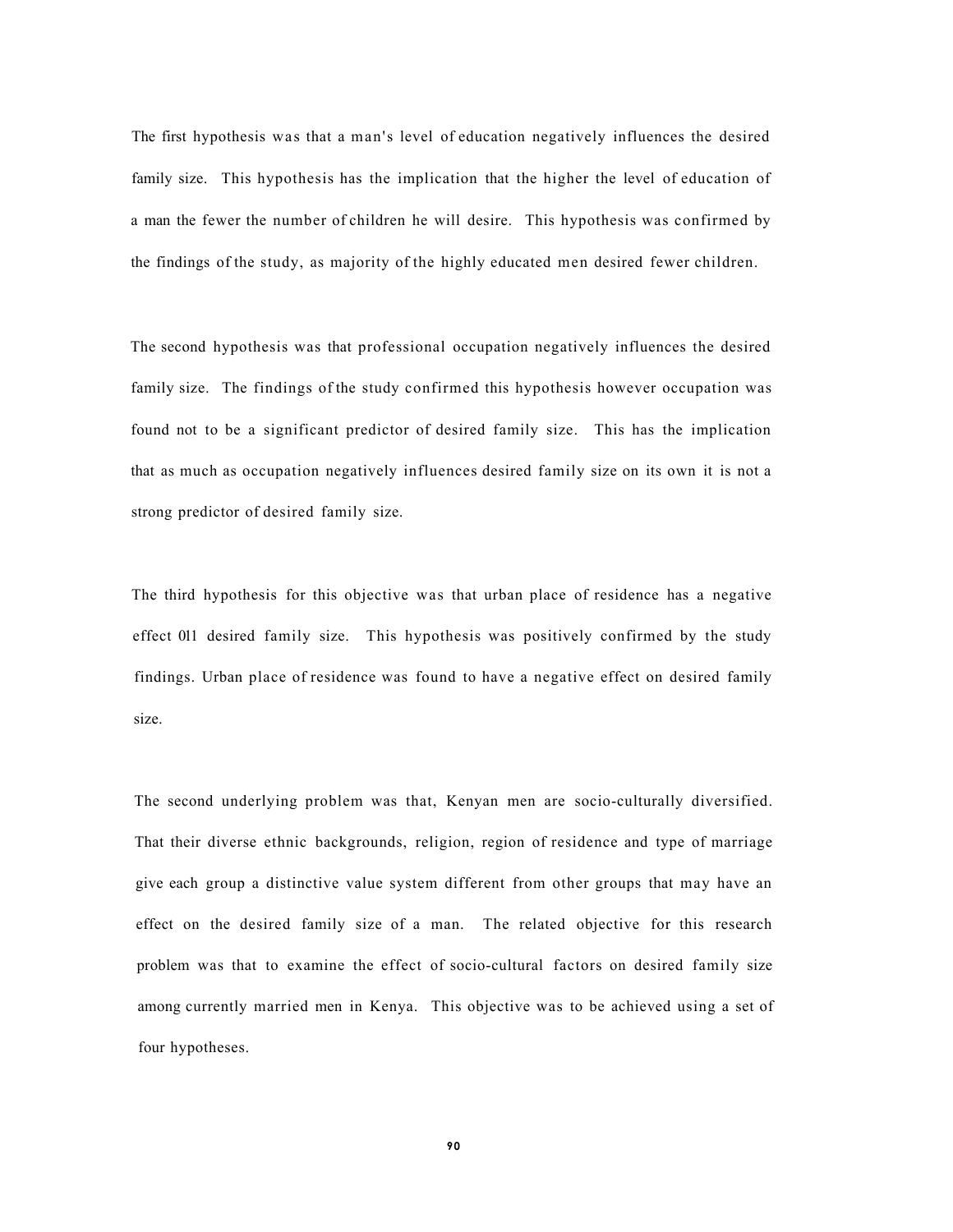The first hypothesis was that a man's ethnic background has either positive or negative effect on desired family size. This hypothesis was confirmed by the findings of the study where men in some ethnic groups desired more children while men in some other ethnic groups actually had the inclination to desire fewer children.

The second hypothesis to the objective was that, a man's region of residence has either positive or negative effect on the desired family size. This hypothesis was also confirmed hy the findings of the study, where men residing in particular regions desired fewer children than men in some other regions.

The third hypothesis stated that, monogamy has a negative effect on the desired family size. This finding was confirmed by the study where monogamy had a negative effect on desired family size. This has the implication that monogamously married men have the inclination to desire fewer children.

The third underlying problem was that age is not constant and that people belonging to a particular cohort may have certain characteristics that may have an effect on desired family size. The related objective was to examine the effect of the demographic variable age on desired family size. This objective was to be achieved using one hypothesis.

The hypothesis was stated as; age positively influences the desired family size. This hypothesis was confirmed by the study findings where older men were found to have a positive effect on desired family size. This variable however failed to be a significant predictor of desired family size.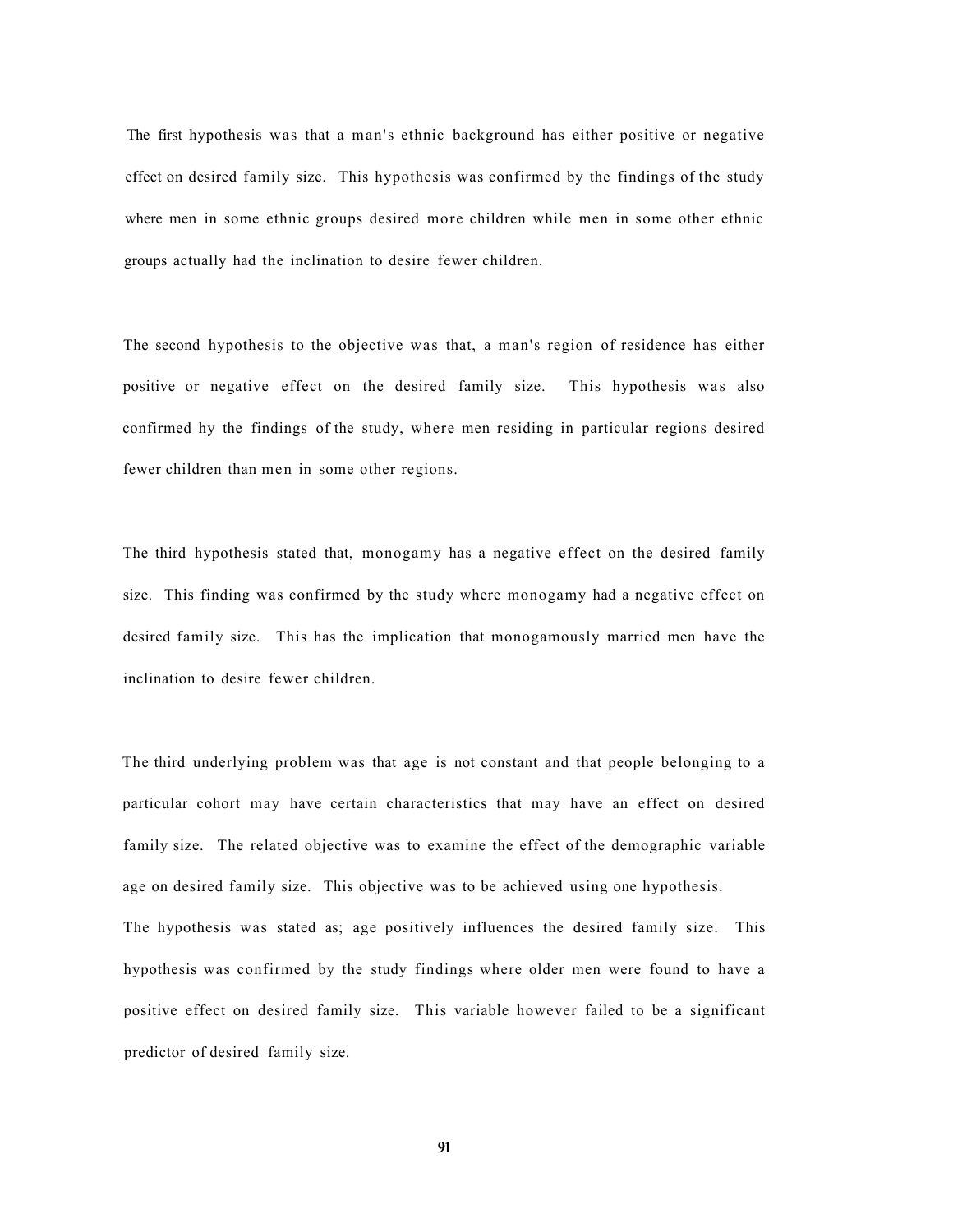Conclusively therefore we can suggest that preconditions for a revision downward of traditional fertility norms are being met in Kenya. New goals and aspirations towards a more materialistic lifestyle associated with urban living, the improvement of formal education, changing marital unions and the urbanization process are some of the factors that will lead to a preference for small families

The signs of a downward inclination towards low fertility preference by men in Kenya in general at this point, is only on intentions. On implementation it would have been expected that more Kenyan men use contraceptives in order to achieve the low fertility goal. However results from other studies have shown that the use of modern contraception is not widespread yet that's why there exists an unmet need for contraception among men in Kenya.

Speculation thus points in the direction of a Kenyan low fertility preference by men based on an adaptive behavior where some traditional patterns are conserved. This type of behavior change is best described from a non-developmental perspective that allows alternative routes to social change based on specific historical and socio-cultural contexts.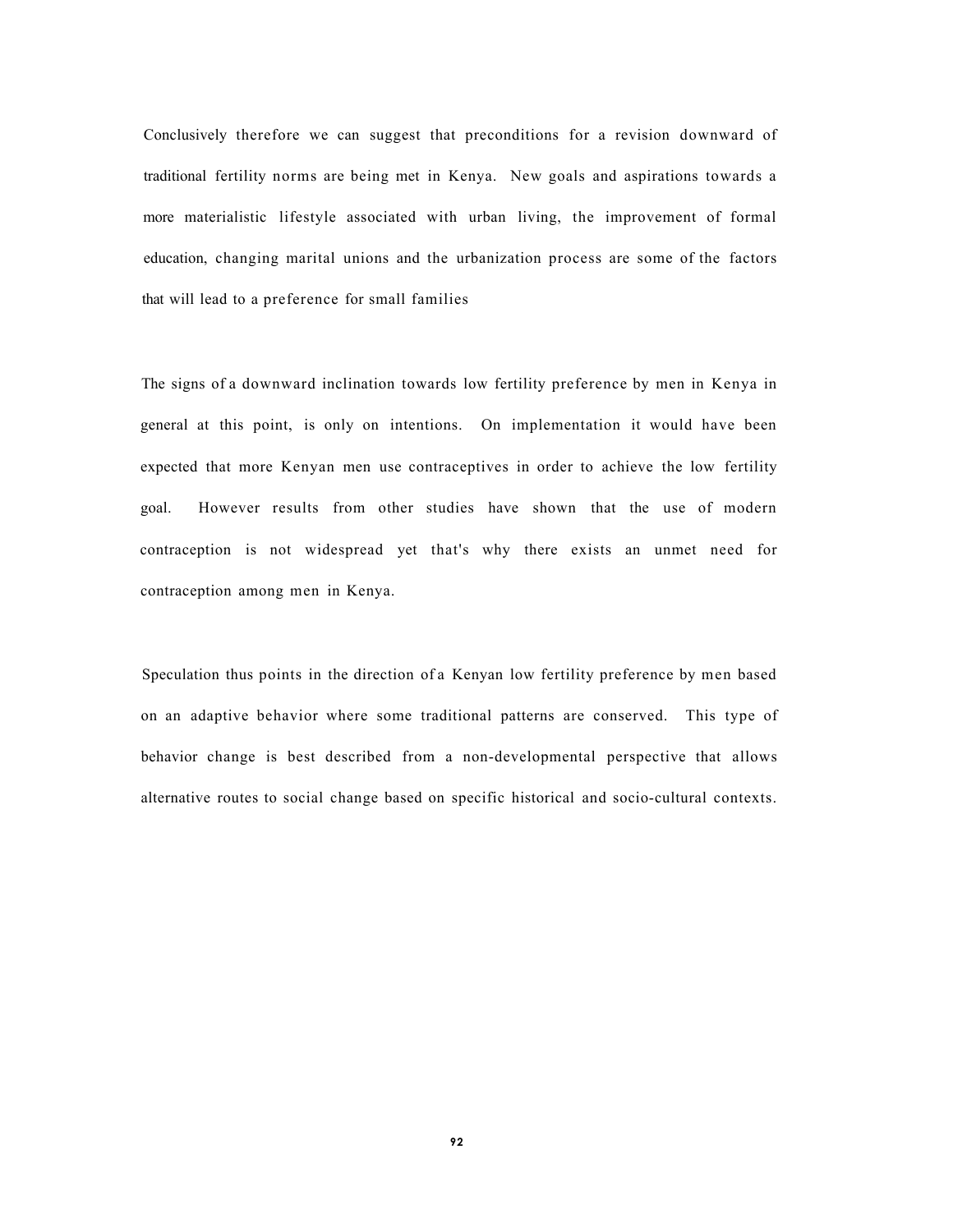#### **6.1.1 Recommendations**

This part provides a set of recommendations for both policy makers and for further research.

# **Kcconunendations for policy**

Although there seem to be some signs suggesting a revision downward of high fertility preference norms, the adoption of strategies pointing towards the realization of stated intentions would provide more evidence of a real motivation to adopt small families.

This study recommends that more attention be given to coast and western regions as regards to family planing interventions. This is in line with the high preferences exhibited by men from these areas.

This study too recommends that more family planing interventions be focussed in rural areas compared to urban centers where these activities have been concentrated. The results have shown that preferences are higher in the rural areas than in the urban places. This study also recommends that more information, education and communication materials on low fertility preference be put in place to strengthen the already existing general trend of downward inclination towards fertility preference by currently married men.

**93**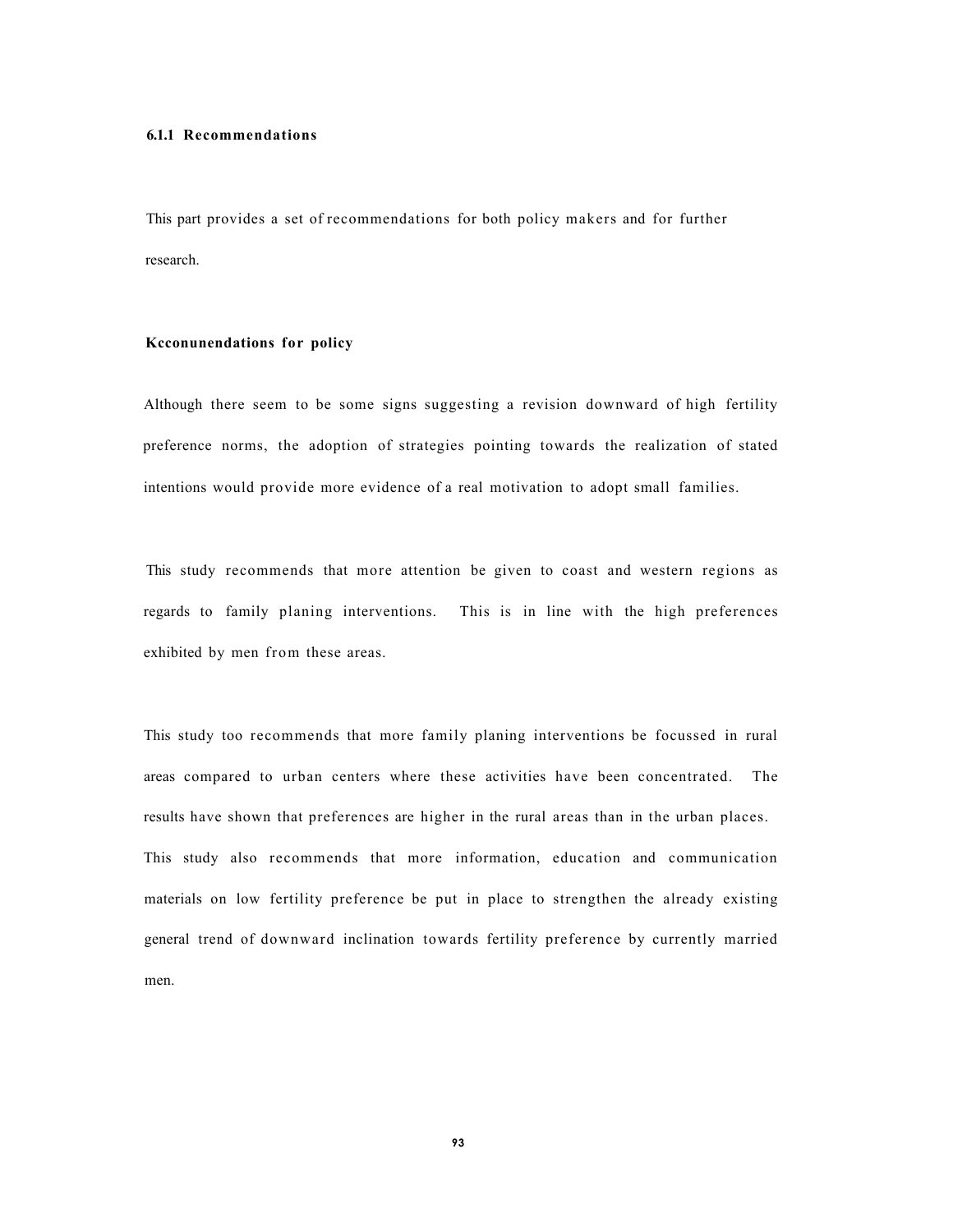#### **Recommendations for further research**

Particular attention should be given to non-numeric responses. Moreover responses such as "up to God", "as many as possible" and "it depends" can also be approached in an anthropological perspective that will shed some light on some men unwilling to give numeric responses and also on what non-numeric responses mean in the local discourse of respondents.

This study recommends that family size preference studies on regional bases be done so as to capture the specific regional characteristics unique to deferent regions.

This study also sees the need to conduct fertility preference research combining both men and women such that sex becomes one of the variables under investigation.

This study also recommends that research should be carried out to ascertain the effects of environmental conditions especially community living conditions in the rural areas on desired family size.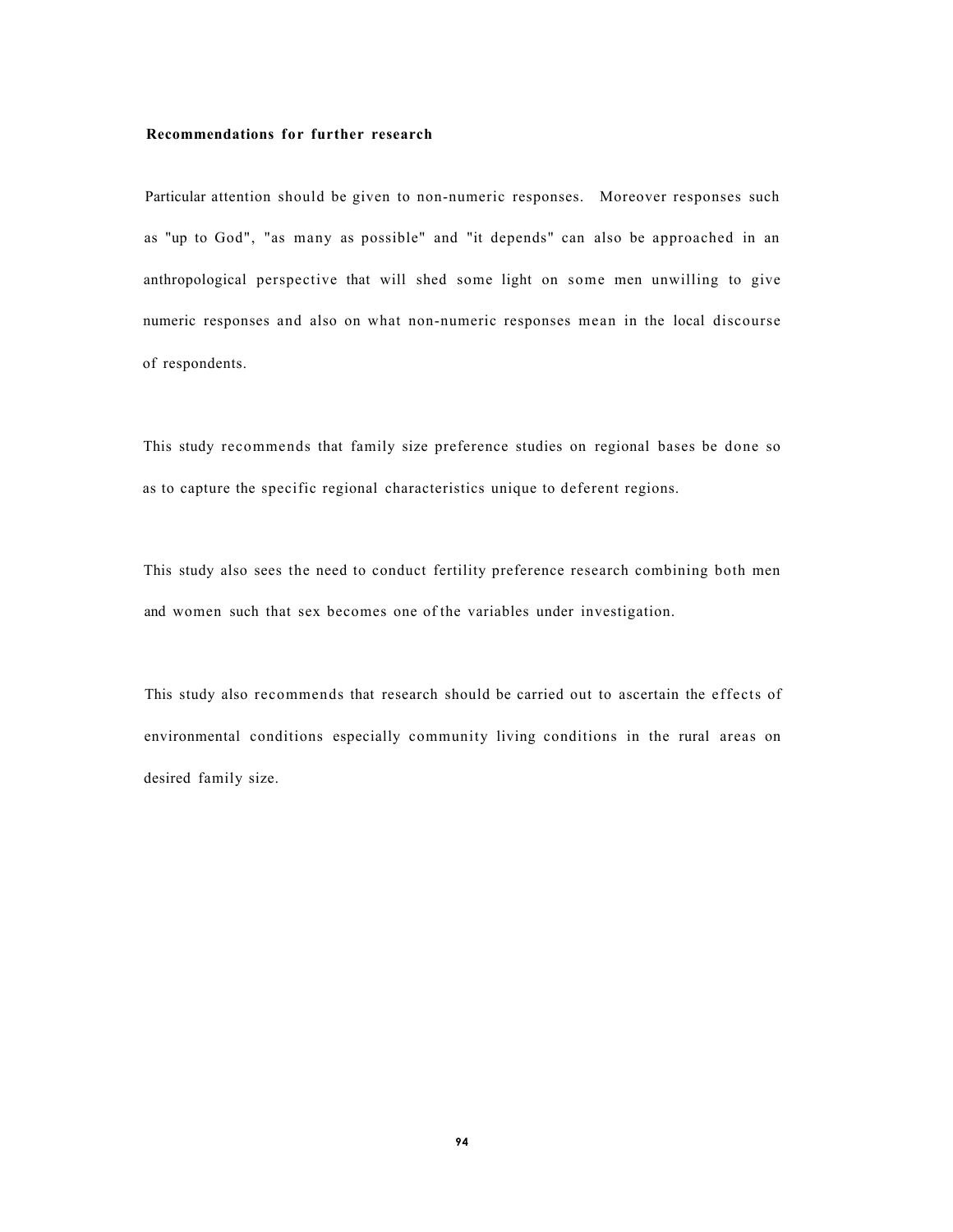# BIBLIOGRAPHY

Ahmed R Nulifer, (1981); Family size and sex preferences among women in rural Bangladesh. *Studies in family planning* volume 12 number 3 march 1981

\llman James, (1981); Fertility and family in Haiti. *Studies in family planning* volume 13 number 8/9 Aug/Sept 1982.

Blalock. H.M, (1981); Social statistics McGraw-Hill international book company. University of Washington, London.

Bumpass and Charles, F.Westoff, (1970); The later years of child bearing sited from Kaufman S. et al (1973); Family size utility function. Demography volume 10 number 4 1973.

Bumpass.Larry, L. (1962); An economic analysis of fertility, Family size utility function, Demography, volume 10 number 4 1973.

Caldwell, J.C, (1962); Theory of fertility decline. Academic press; New York.

( arlson. G. (1966); The decline of fertility: "innovation or Adjustment Process "Population studies 20 (2): 49-74.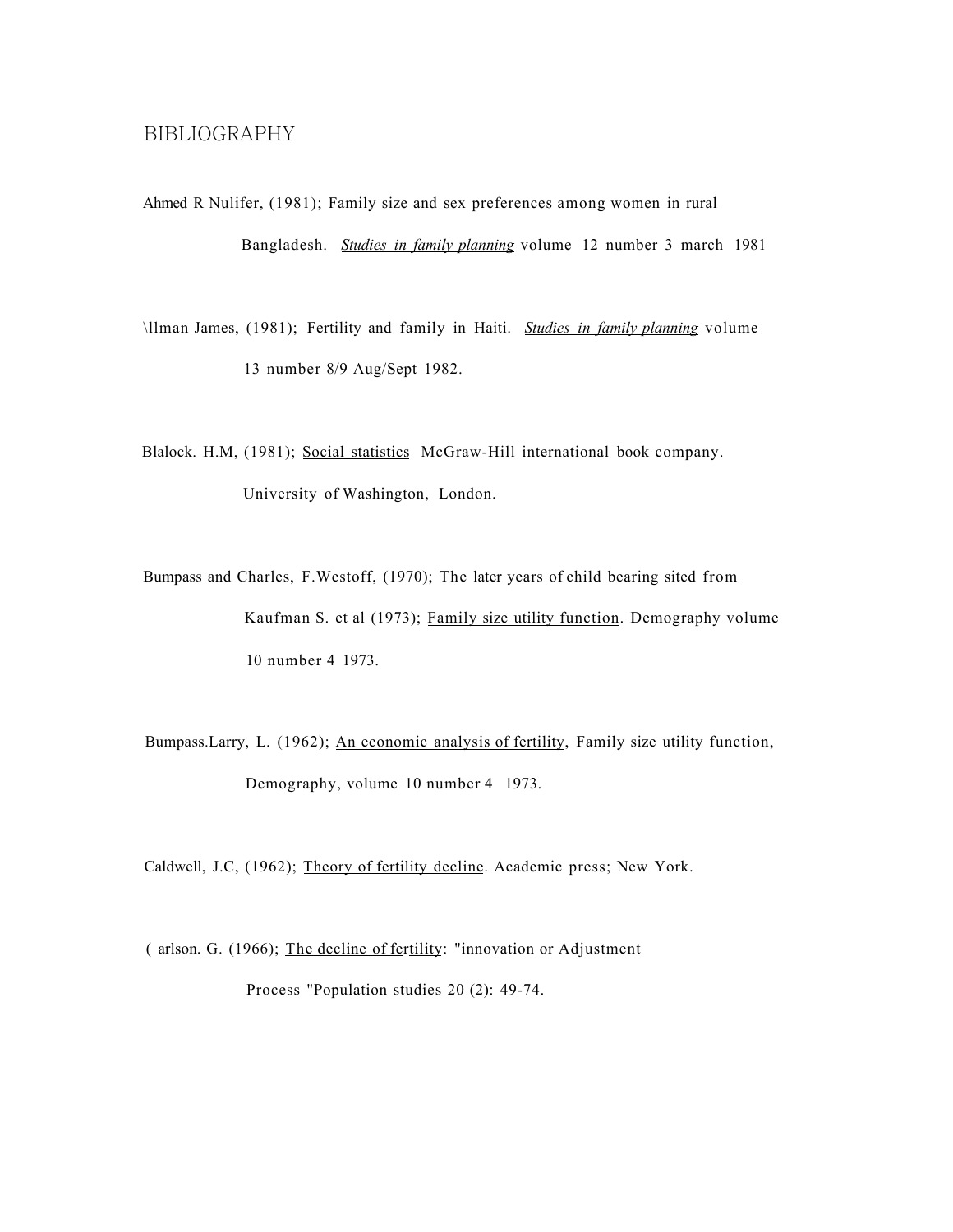Davis, K. and J. Blake, (1956); "Social Structure and fertility: An Analytical Framework", Economic development and cultural change. 4.

- Durell Alila Daniel, (1990); Determinants of family size preferences in urban population: A case study of Mathare valley -4B IN Nairobi. M.A Thesis 1990. the university of Nairobi.
- Ekouevi, Koffi(1994); Family and Reproductive behavior in a changing society. The case of urban Togo. African Institute for Economic Development and Planning (IDEP) Dakar - Senegal.
- Freedman R et al, (1981); Family size preferences in Taiwan. *Studies in family planning*  volume 12 number 5 May 1981.
- Hernandez J. Donald (1984); Fertility reduction policies and poverty in third world countries: Ethical issues. *Studies in family planning* volume 16 number 2, march/April 1985.

Isiugo- Abanihe U. C, (1981); Reproductive motivation and family size preferences among Nigerian men. *Studies in family planning* volume 25 number 3 May/ June 1994.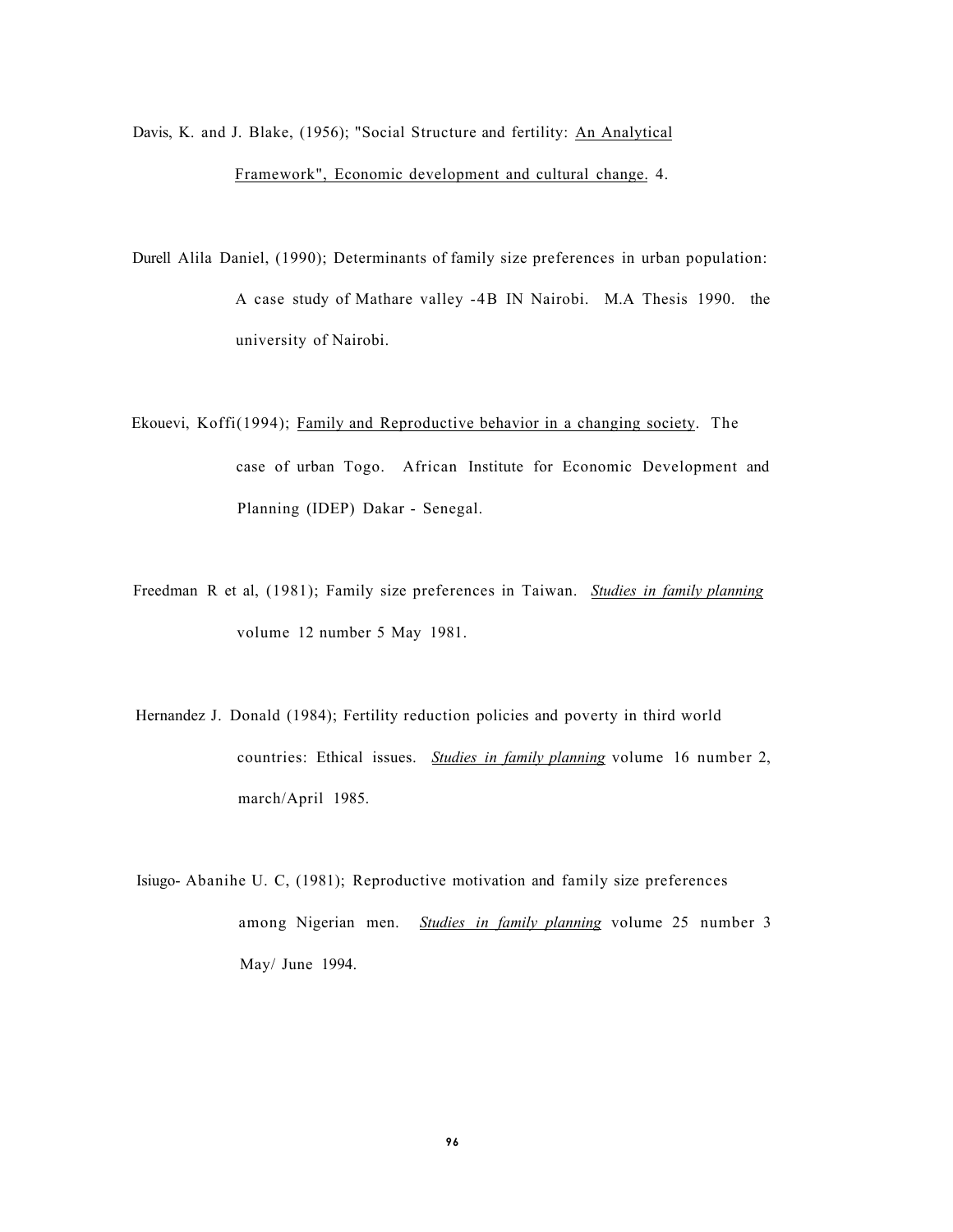- Jeieebhoy J. Shireen, (1981); Cohort consistency in family size preferences: Taiwan 1963-73. *Studies in family planning* volume 12 number 5 May 1981.
- Jensen and Magdallen N. Juma (1989); Women childbearing and nutrition: A case study from Bungoma Kenya. Norwegian Institute for Urban and Regional Research. Oslo.
- Knodel, J. et al (1996); Fertility and family planning in Vietnam: Evidence from the 1994 Inter-censal Demographic Survey. *Studies in family planning* volume 27 number 1 Jan/Feb 1996.
- Knodel. J. et al (1990); Family size and the education of children in the context of Rapid fertility decline. *P opulation and development review,* volume 16 number 1 March 1990.
- Koch. Gary, G. et al (1973); On a Method for studying Family Size Preferences. *Demography* volume 12 number 1 Feb. 1975.
- Ming-Cheng Chang et al (1981); Family size preferences in Taiwan. *Studies in Family Planning* volume 12 number 5 May 1981.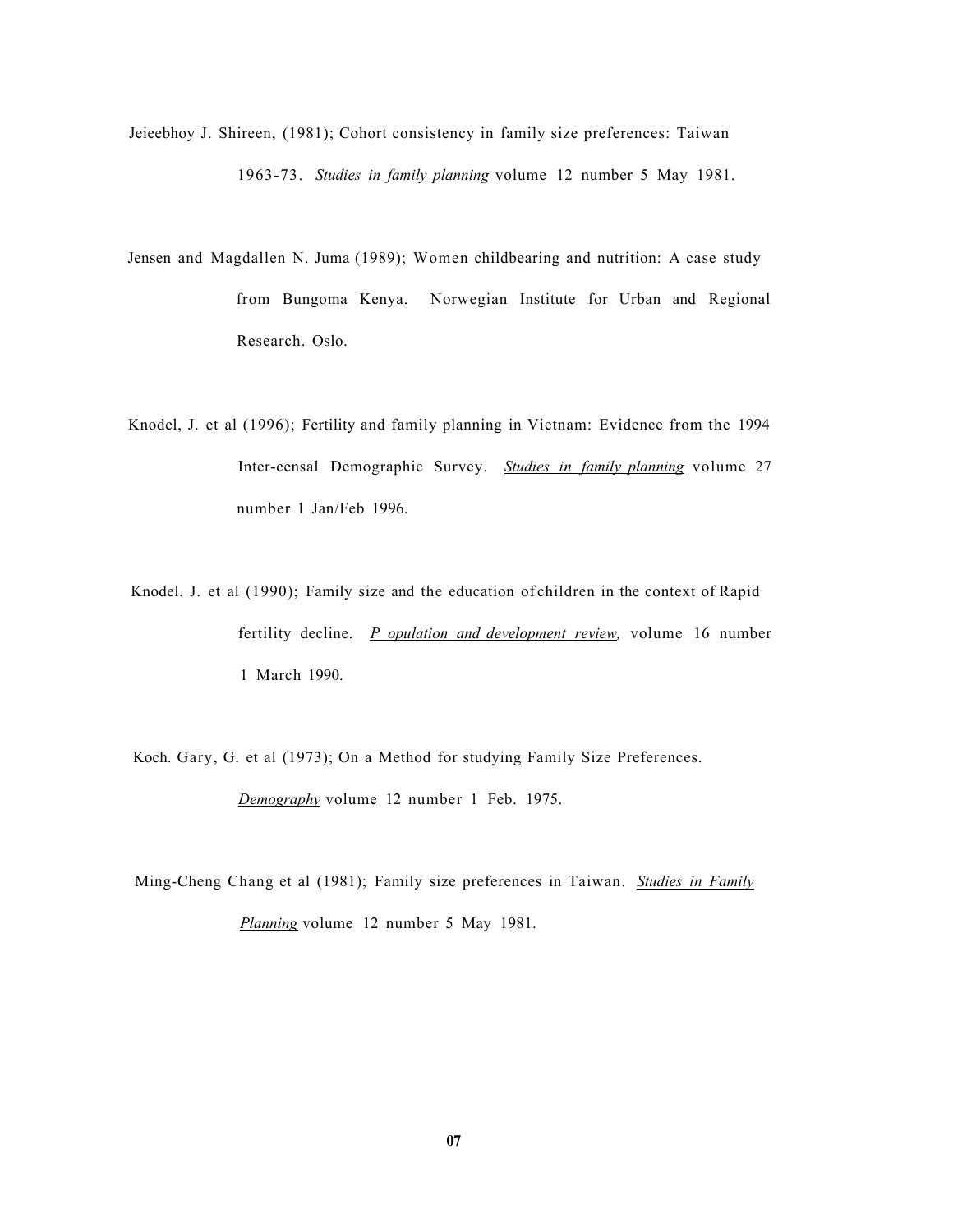- Nkanata F. Mbaabu, (1991); Fertility preferences among the currently married women: A case study of Abogeta location in Meru District. M.Sc Thesis. The Nairobi university.
- Ocholla-Ayayo. (2001); The Analysis and Critique of the African Family in Development Crisis in the Second Millenium. Population, Health and Development in Africa: Anthropological Perspectives. PSRI. University of Nairobi, Nairobi. Kenya.
- Ocholla-Ayayo. (1991); The spirit of a Nation. An analysis of policy, ethics and customary rules of conduct for regulating fertility levels in Kenya. Shirikon Publishers. Nairobi, Kenya.

**Pullum** Thomas W. (1980); Illustrative analysis: Fertility preferences in Sri Lanka. *World fertility sur\>ev scientific report* number 9 March 1980.

Salaf W. J. (1985); Family size intensions in Singapore. *Studies in family planning*  volume 16 number 4 July/Aug 1985.

Sempembwa E.K.N, (1996):Breastfeeding and family planning in an urban population: A case study of Kawangware in Nairobi. M.A Thesis. The Nairobi University.